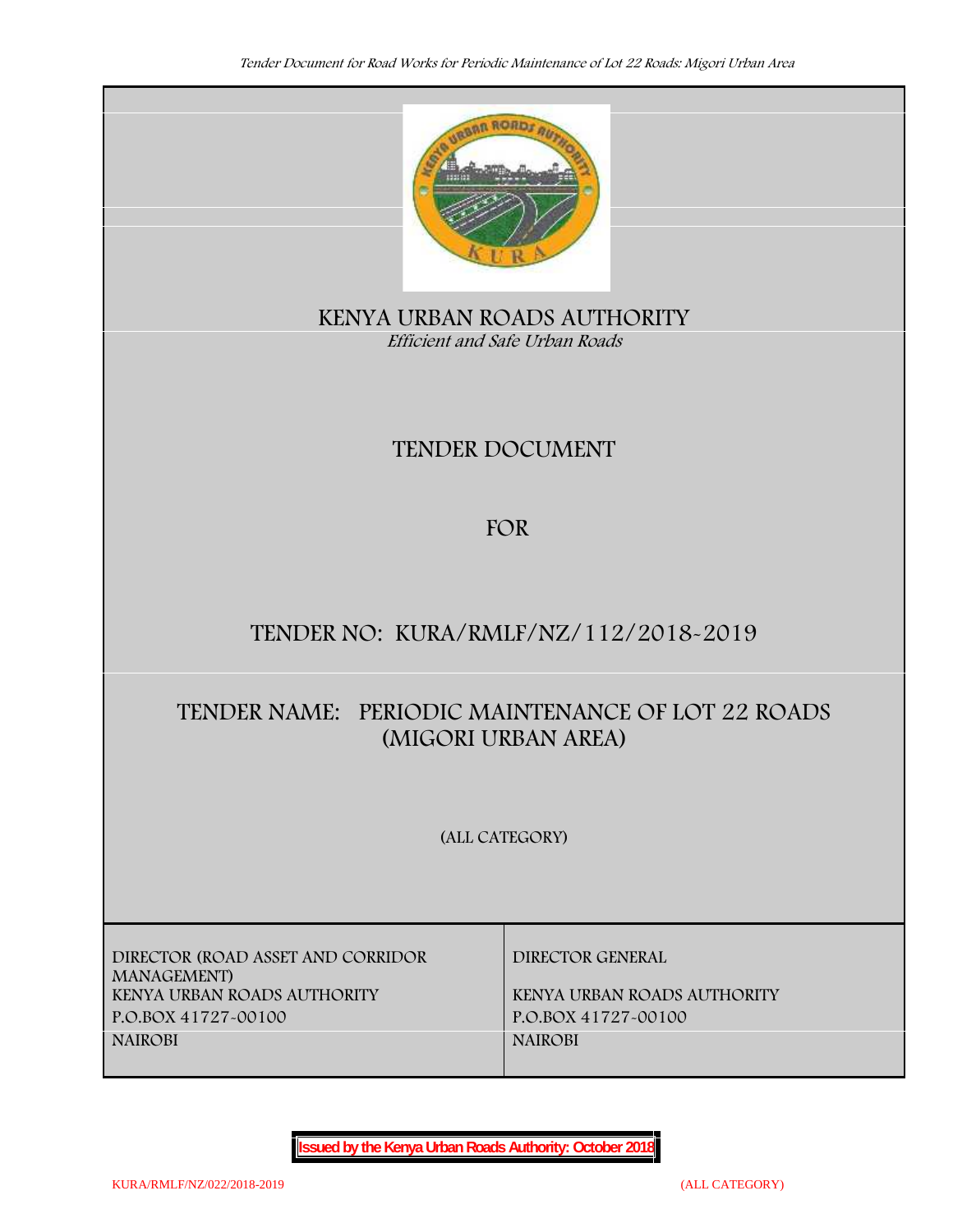## **PERIODIC MAINTENANCE OF LOT 22 ROADS: MIGORI URBAN AREA**

## **TABLE OF CONTENTS**

| SECTION II: INSTRUCTIONS TO TENDERERS AND CONDITIONS OF TENDER 3     |
|----------------------------------------------------------------------|
|                                                                      |
|                                                                      |
|                                                                      |
|                                                                      |
|                                                                      |
| SECTION VI: SUPERVISION AND CONTRACT EVALUATION MANUAL 2012109       |
|                                                                      |
|                                                                      |
|                                                                      |
|                                                                      |
|                                                                      |
|                                                                      |
|                                                                      |
|                                                                      |
|                                                                      |
| SECTION XIII: FORM OF PERFORMANCE BANK GUARANTEE (UNCONDITIONAL) 150 |

1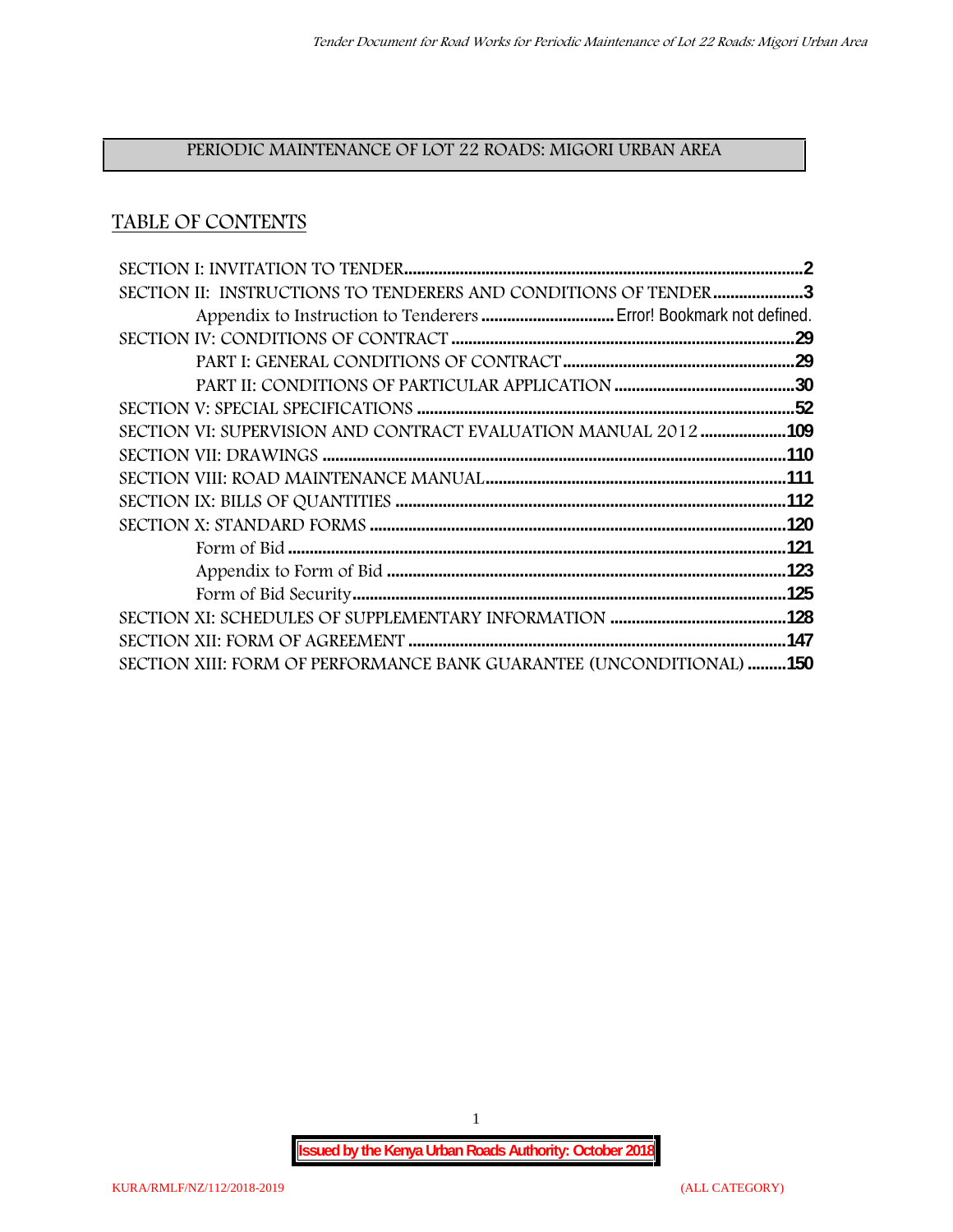## **SECTION I: INVITATION TO TENDER**

(See tender invitation on www.kura.go.ke/tender notices)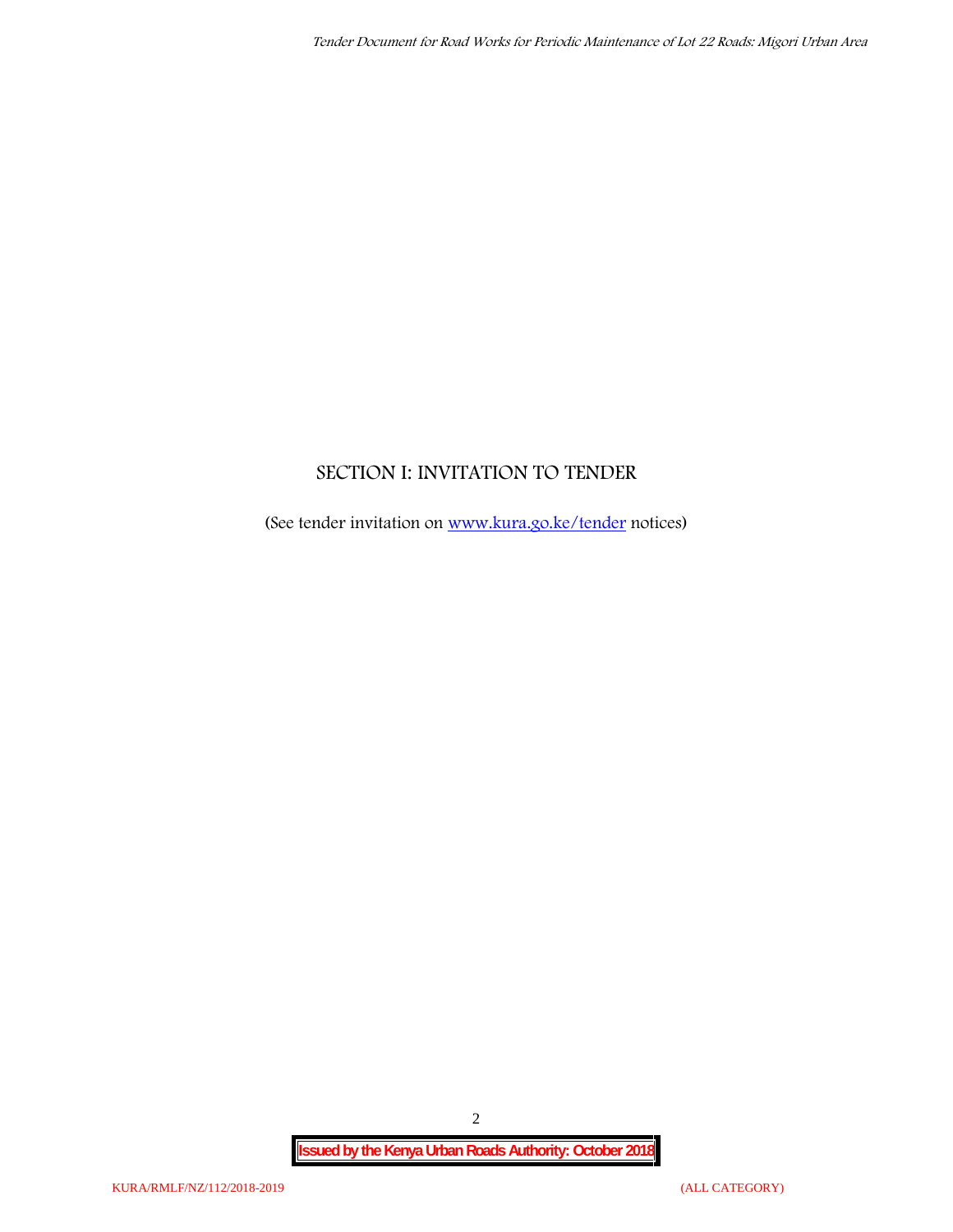## **SECTION II: INSTRUCTIONS TO TENDERERS AND CONDITIONS OF TENDER**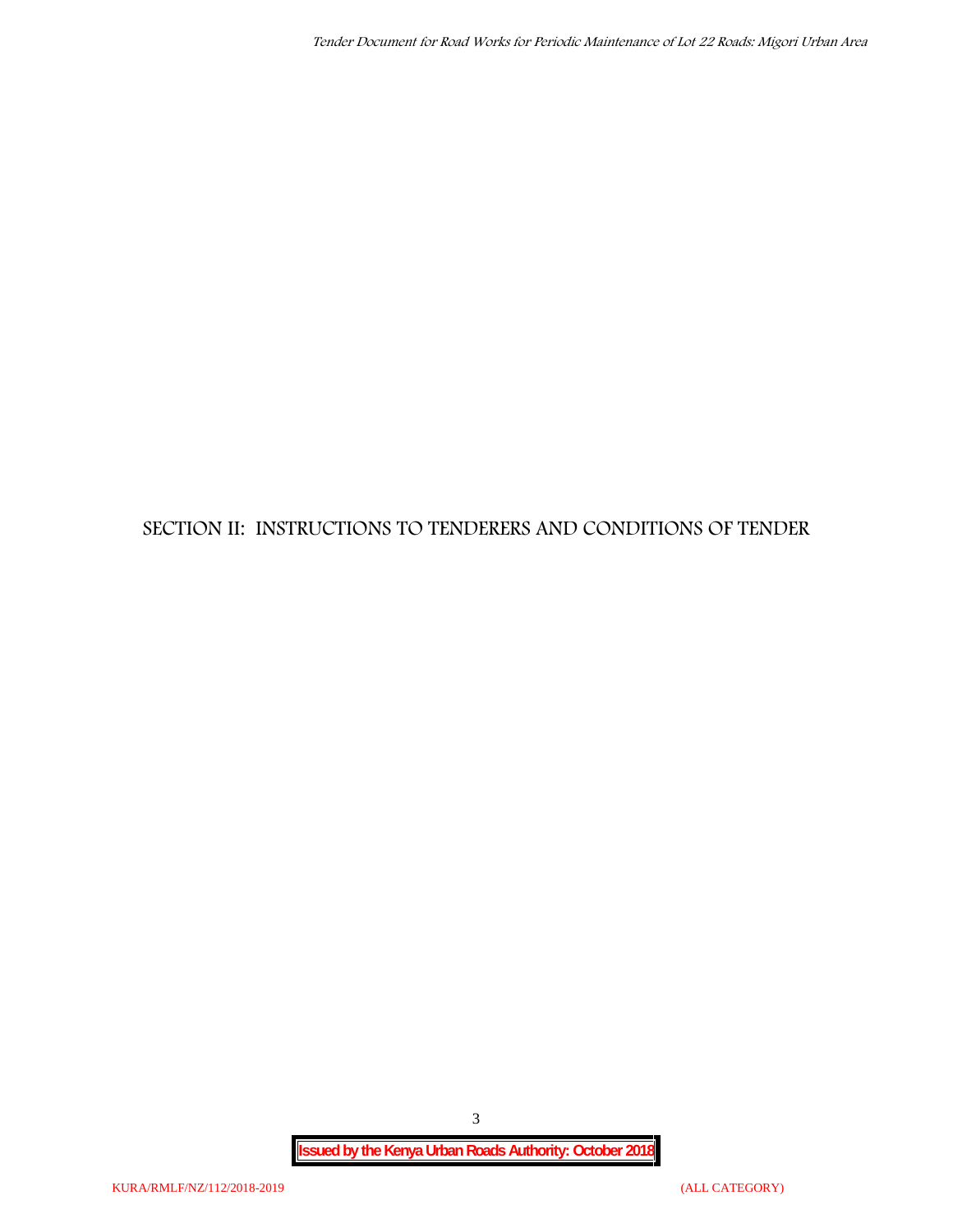#### TABLE OF CONTENTS

| A.        |                                                                      |  |
|-----------|----------------------------------------------------------------------|--|
| 1         |                                                                      |  |
| 2         |                                                                      |  |
| 3         |                                                                      |  |
| 4         |                                                                      |  |
| 5         |                                                                      |  |
| 6         |                                                                      |  |
| 7         |                                                                      |  |
| 8         |                                                                      |  |
| <b>B.</b> |                                                                      |  |
| 9         |                                                                      |  |
| 10        |                                                                      |  |
| 11        |                                                                      |  |
| C.        |                                                                      |  |
| 12        |                                                                      |  |
| 13        |                                                                      |  |
| 14        |                                                                      |  |
| 15        |                                                                      |  |
| 16        |                                                                      |  |
| 17        |                                                                      |  |
| 18        |                                                                      |  |
| 19        |                                                                      |  |
| 20        |                                                                      |  |
| D.        |                                                                      |  |
| 21        |                                                                      |  |
| 22        |                                                                      |  |
| 23        |                                                                      |  |
| 24        |                                                                      |  |
| E.        |                                                                      |  |
| 25        |                                                                      |  |
| 26        |                                                                      |  |
| 27        |                                                                      |  |
| 28        |                                                                      |  |
| 29        |                                                                      |  |
| 30        |                                                                      |  |
| F.        |                                                                      |  |
| G.        |                                                                      |  |
| 31        |                                                                      |  |
| 32        | employer's right to accept any bid and to reject any or all bids  16 |  |
| 33        |                                                                      |  |
| 34        |                                                                      |  |
| 35        |                                                                      |  |
| 36        |                                                                      |  |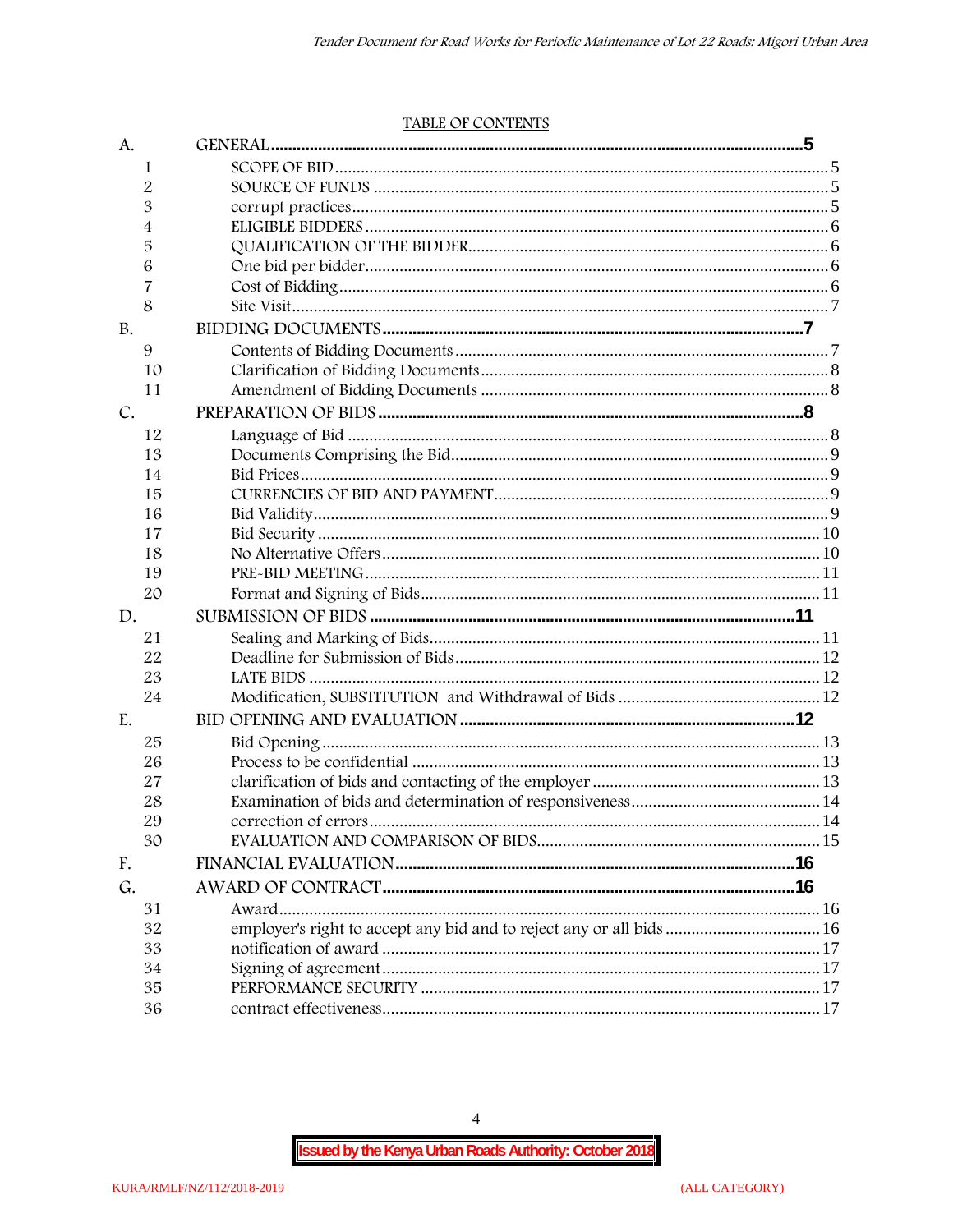## **INSTRUCTIONS TO TENDERERS AND CONDITIONS OF TENDER**

#### **A. GENERAL**

- **1 SCOPE OF BID**
	- 1.1 The Employer, as defined in the Conditions of Contract Part II hereinafter "the Employer" wishes to receive bids for the construction of works as described in Section 1, clause 102 of the Special Specifications – "Location and extent of the Works")
	- 1.2 The successful bidder will be expected to complete the Works within the period stated in the Appendix to Form of Bid from the date of commencement of the Works.
	- 1.3 Throughout these bidding documents, the terms bid and tender and their derivatives (bidder/tenderer, bid/tendered, bidding/tendering etc.) are synonymous, and day means calendar day. Singular also means plural.

#### **2 SOURCE OF FUNDS**

2.1 The source of funding is the Government of Kenya through the Road Maintenance Levy Fund.

#### **3 CORRUPT PRACTICES**

3.1 The government requires that the bidders, suppliers, sub-contractors and supervisors observe the highest standards of ethics during the execution of such contracts. In this pursuit of this policy, the government;

Defines for the purpose of this provision, the terms set forth below as follows:

- i) "corrupt practice" means the offering, giving, receiving, or soliciting of anything of value to influence the action of the public official in the procurement process or in the execution, and
- ii) "fraudulent practice" means a misrepresentation of facts in order to influence a procurement process or the execution of a contract to the detriment of the employer, and includes collusive practices among bidders (prior to or after bid submission) designed to establish bid prices at artificial, non-competitive levels and to deprive the employer the benefits of free and open competition

Will reject a proposal for award if it determines that the bidder recommended for award has engaged in corrupt or fraudulent practices in competing for the contract, and

Will declare a firm ineligible, either indefinitely or for a stated period of time, to be awarded a government contract if it at any time it is determined that the firm has engaged in corrupt or fraudulent practices in competing for, or in executing, a government financed contract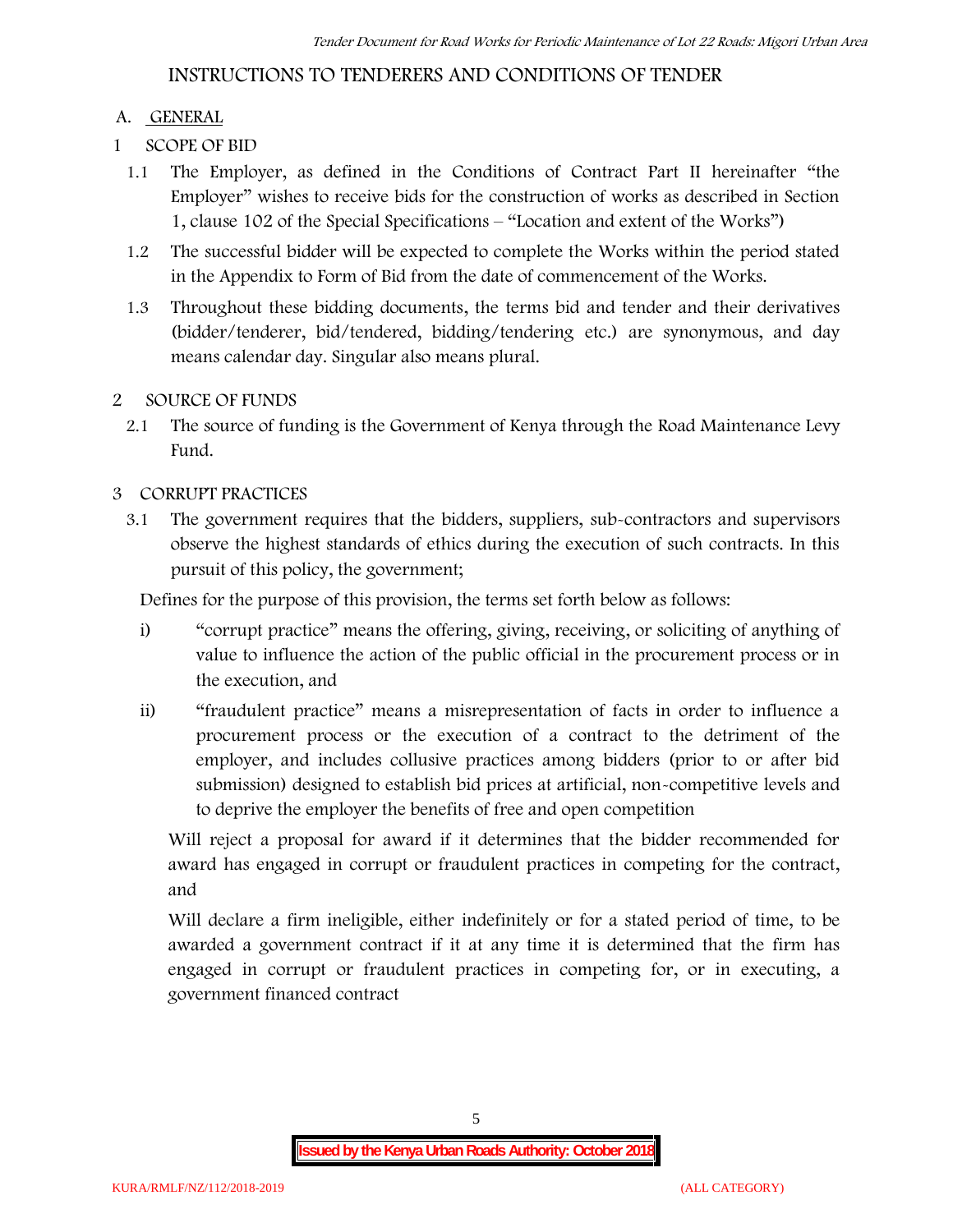#### **4 ELIGIBLE BIDDERS**

- 4.1 This invitation to bid is open to all bidders who are legally registered or incorporated in the Republic of Kenya as of the time of bid submission. Registration with National Construction Authority (NCA) as a road works contractor is mandatory.
- 4.2 Bidders shall not have a conflict of interest. Bidders shall be considered to have conflict of interest, if they participated as a consultant in the preparation of the design, documentation or technical specifications of the works that are the subject of this bidding other than as far as required by the Employer.
- 4.3 A firm that is under a declaration of eligibility by the Employer in accordance with clause 3, at the date of submission of the Bid or thereafter, shall be disqualified.
- 4.4 Bidders shall provide such evidence of their continued eligibility satisfactory to the Employer as the Employer shall reasonably request.

#### **5 QUALIFICATION OF THE BIDDER**

- 5.1 Bidders shall as part of their bid:
- (a) Submit a written power of attorney authorizing the signatory of the bid to commit the bidder; and
- (b) Update any information submitted with their bids and update in any case the information indicated in the schedules and continue to meet the minimum threshold criteria set out in the bid documents.
	- 5.2 As a minimum, bidders shall update the following information:
- (a) evidence of access to lines of credit from a bank and availability of other financial resources
- (b) financial predictions for the current year and the two subsequent years, including the effect of known commitments
- (c) work commitments
- (d) current litigation information; and
- (e) availability of critical equipment
	- 5.3 Bidders shall also submit proposals of work methods and schedule in sufficient detail to demonstrate the adequacy of the bidders' proposals to meet the technical specifications and the completion time referred to in Clause 1.2 above.
- **6 ONE BID PER BIDDER**
	- 6.1 Each bidder shall submit only one bid. A bidder who submits or participates in more than one bid will be disqualified.
- **7 COST OF BIDDING**
	- 7.1 The bidder shall bear all costs associated with the preparation and submission of his bid and the Employer will in no case be responsible or liable for those costs, regardless of the conduct or outcome of the bidding process.

6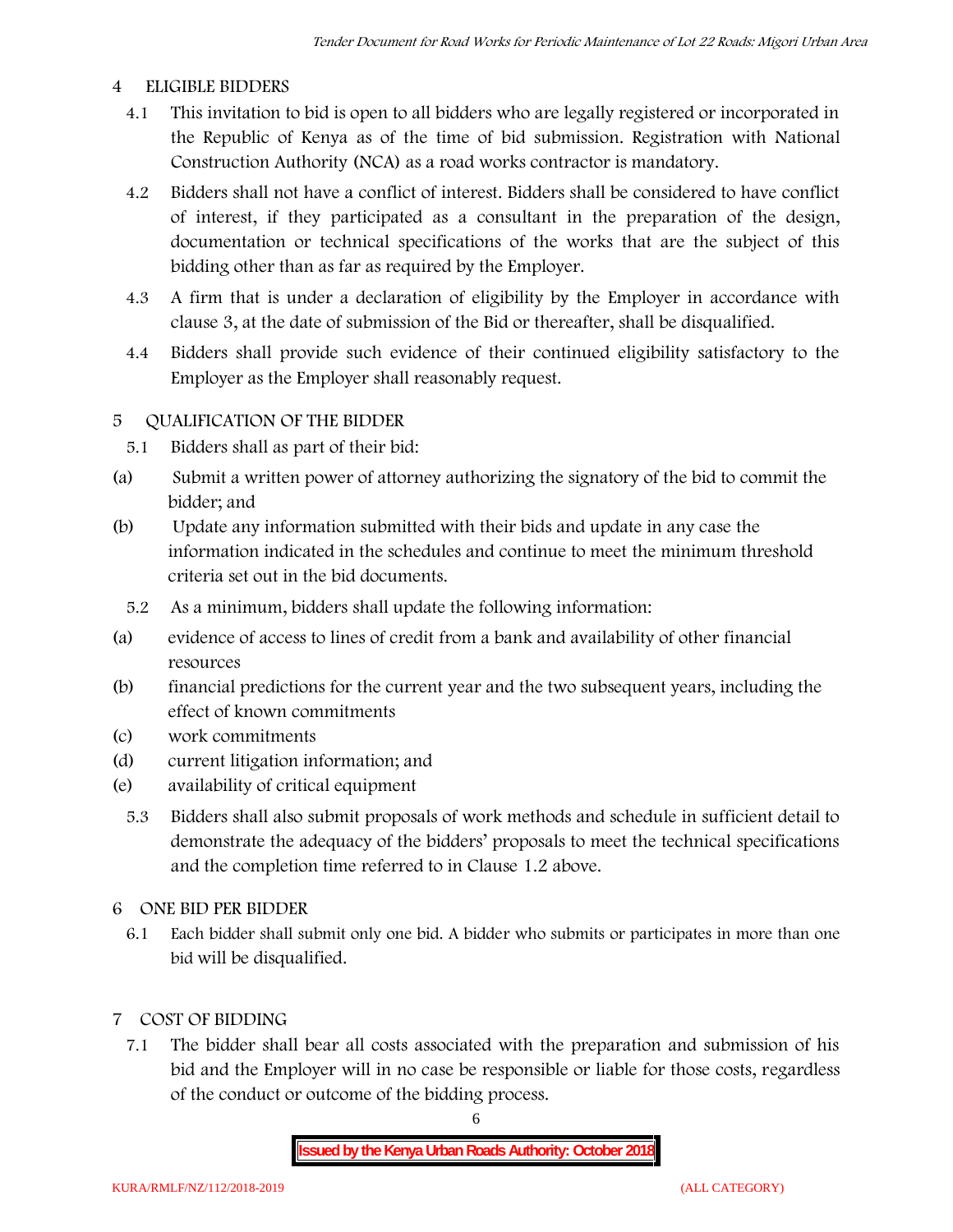#### **8 SITE VISIT**

- 8.1 The tenderer is advised to visit and examine the site and its surroundings and obtain for himself on his own responsibility, all information that may be necessary for preparing the tender and entering into a contract. The costs of visiting the site shall be the tenderer's own responsibility.
	- 8.2 The tenderer and any of his personnel or agents will be granted permission by the Employer to enter upon premises and lands for the purpose of such inspection, but only upon the express condition that the tenderer, his personnel or agents, will release and indemnify the Employer from and against all liability in respect of, and will be responsible for personal injury (whether fatal or otherwise), loss of or damage to property and any other loss, damage, costs and expenses however caused, which but for the exercise of such permission, would not have arisen.
	- 8.3 A Mandatory pre-tender site meeting shall be held as specified in the tender notice. A representative of the Employer will be available to meet the intending tenderers at the venue.
	- 8.4 The Employer will conduct a Site Visit concurrently with the pre-bid meeting referred to in Clause 19, attendance for which is necessary for all bidders. Attendance by the tenderers shall be as specified in the tender notice.
	- 8.5 Tenderers must provide their own transport. The representative will not be available at any other time for site inspection visits.
	- 8.6 Each tenderer shall complete the Certificate of Tenderer's Visit to the Site, whether he in fact visits the Site at the time of the organized site visit or by himself at some other time.

#### **B. BIDDING DOCUMENTS**

- **9 CONTENTS OF BIDDING DOCUMENTS**
	- 9.1 The set of documents comprising the tender includes the following together with any addenda issued in accordance with Clause 11:
- (a) Invitation to Bid
- (b) Instructions to Bidders and Conditions of Tender
- (c) Appendix to Instruction to Tenderers
- (d) Conditions of Contract Part I
- (e) Conditions of Contract Part II
- (f) Road Maintenance Manual (May 2010 Edition)
- (g) Standard Specifications
- (h) Special Specifications
- (i) Form of Bid, Appendix to Form of Bid and Bid Security
- (j) Bills of Quantities
- (k) Schedules of Supplementary information

7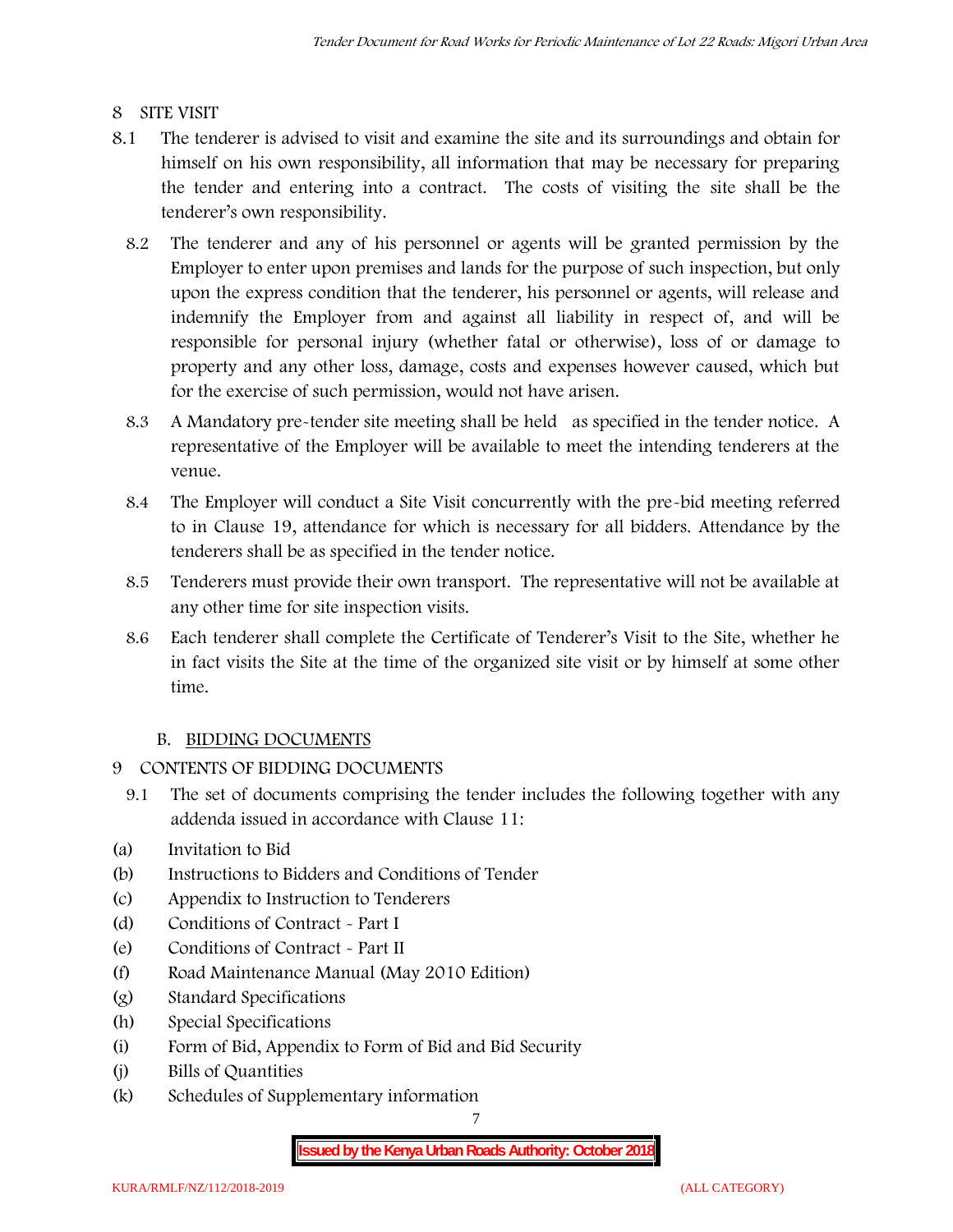- (l) Form of Contract Agreement
- (m) Form of Performance Security
- (n) Drawings
- (o) BID Addenda (Bid Notices)
- (p) Declaration Form
	- 9.2 The bidder is expected to examine carefully all instructions, conditions, forms, terms, specifications and drawings in the bidding documents. Failure to comply with the requirements of bid submission will be at the bidder's own risk. Bids that are not substantially responsive to the requirements of the bidding documents will be rejected.
	- 9.3 All recipients of the documents for the proposed Contract for the purpose of submitting a tender (whether they submit a tender or not) shall treat the details of the documents as "private and confidential".

#### **10 CLARIFICATION OF BIDDING DOCUMENTS**

- 10.1 The prospective bidder requiring any clarification of the bidding documents may notify the Employer in writing, cable or by e-mail (hereinafter the term cable is deemed to include telex and facsimile) at the Employer's mailing address indicated in the Bidding Data.
- 10.2 The Employer will respond in writing to any request for clarification that he receives earlier than 7 days prior to the deadline for the submission of bids. Copies of the Employer's response to queries raised by bidders (including an explanation of the query but without identifying the sources of the inquiry) will be sent to all prospective bidders who will have purchased the bidding documents.

#### **11 AMENDMENT OF BIDDING DOCUMENTS**

- 11.1 At any time prior to the deadline for submission of bids, the Employer may, for any reason, whether at his own initiative or in response to a clarification requested by a prospective bidder, modify the bidding documents by issuing subsequent Addenda.
- 11.2 The Addendum thus issued shall be part of the bidding documents pursuant to Sub- Clause 10.1 and shall be communicated in writing or cable to all purchasers of the bidding documents. Prospective bidders shall promptly acknowledge receipt of each Addendum in writing or by cable to the Employer.
- 11.3 In order to afford prospective bidders reasonable time in which to take an Addendum into account in preparing their bids, the Employer may, at his discretion, extend the deadline for the submission of bids in accordance with Clause 16.2.

#### **C. PREPARATION OF BIDS**

#### **12 LANGUAGE OF BID**

12.1 The bid prepared by the bidder and all correspondences and documents relating to the bid exchanged by the bidder and the Employer shall be written in the English Language. Supporting documents and printed literature furnished by the bidder may

8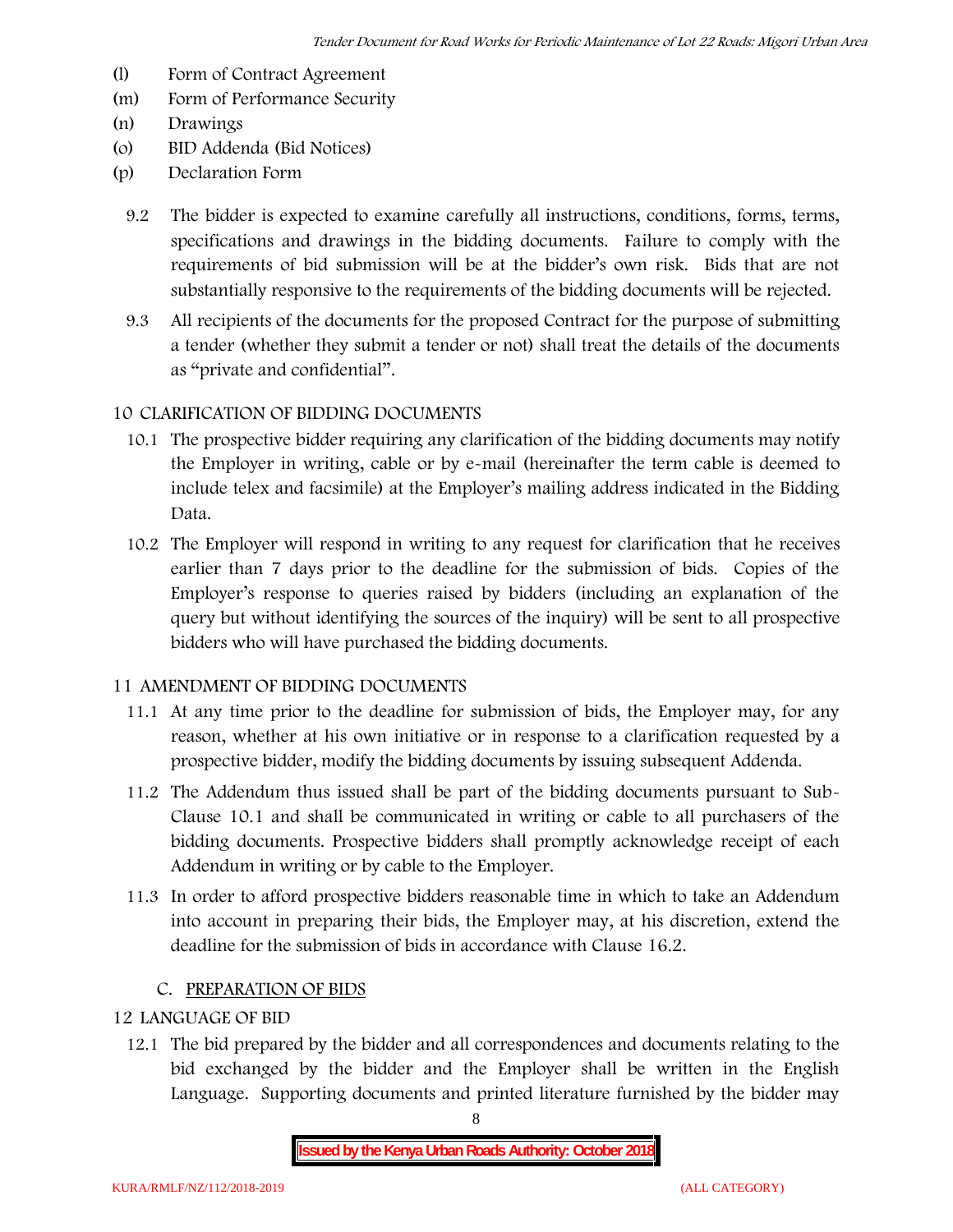be in another language provided they are accompanied by an appropriate translation of pertinent passages in the above stated language. For the purpose of interpretation of the bid, the English language shall prevail.

#### **13 DOCUMENTS COMPRISING THE BID**

13.1 The bid to be prepared by the bidder shall comprise:

- (a) Duly filled-in Form of Bid and Appendix to form of bid;
- (b) Bid security;
- (c) Priced Bills of Quantities;
- (d) Schedules of information
- (e) Qualification criteria
- (f) Any other materials required to be completed and submitted in accordance with the Instructions to Bidders embodied in these bidding documents.
	- 13.2 These Forms, Bills of Quantities and Schedules provided in these bidding documents shall be used without exception (subject to extensions of the Schedules in the same format).

#### **14 BID PRICES**

- 14.1 Unless explicitly stated otherwise in the bidding documents, the contract shall be for the whole works as described in Sub-Clause 1.1, based on the basic unit rates and prices in the Bill of Quantities submitted by the bidder.
- 14.2 The bidder shall fill in rates and prices for all items of Works described in the Bills of Quantities, whether quantities are stated or not.
- 14.3 All duties, taxes (including VAT) and other levies payable by the Contractor under the Contract, or for any other cause as of the date 7 days prior to the deadline for submission of bids, shall be included in the rates and prices and the total Bid Price submitted by the bidder.
- 14.4 Unless otherwise provided in the Bidding Data and Conditions of Particular Application the rates and prices quoted by the bidder are subject to adjustment during the performance of the contract in accordance with the provisions of Clause 70 of the Conditions of Contract.

#### **15 CURRENCIES OF BID AND PAYMENT**

15.1 Bids shall be priced in Kenya Shillings.

#### **16 BID VALIDITY**

- 16.1 The bid shall remain valid and open for acceptance for a period of 90 calendar days from the specified date of bid opening specified in Clause 22.
- 16.2 In exceptional circumstances prior to expiry of the original bid validity period, the Employer may request that the bidders extend the period of validity for a specified additional period. The request and the responses thereto shall be made in writing or by

9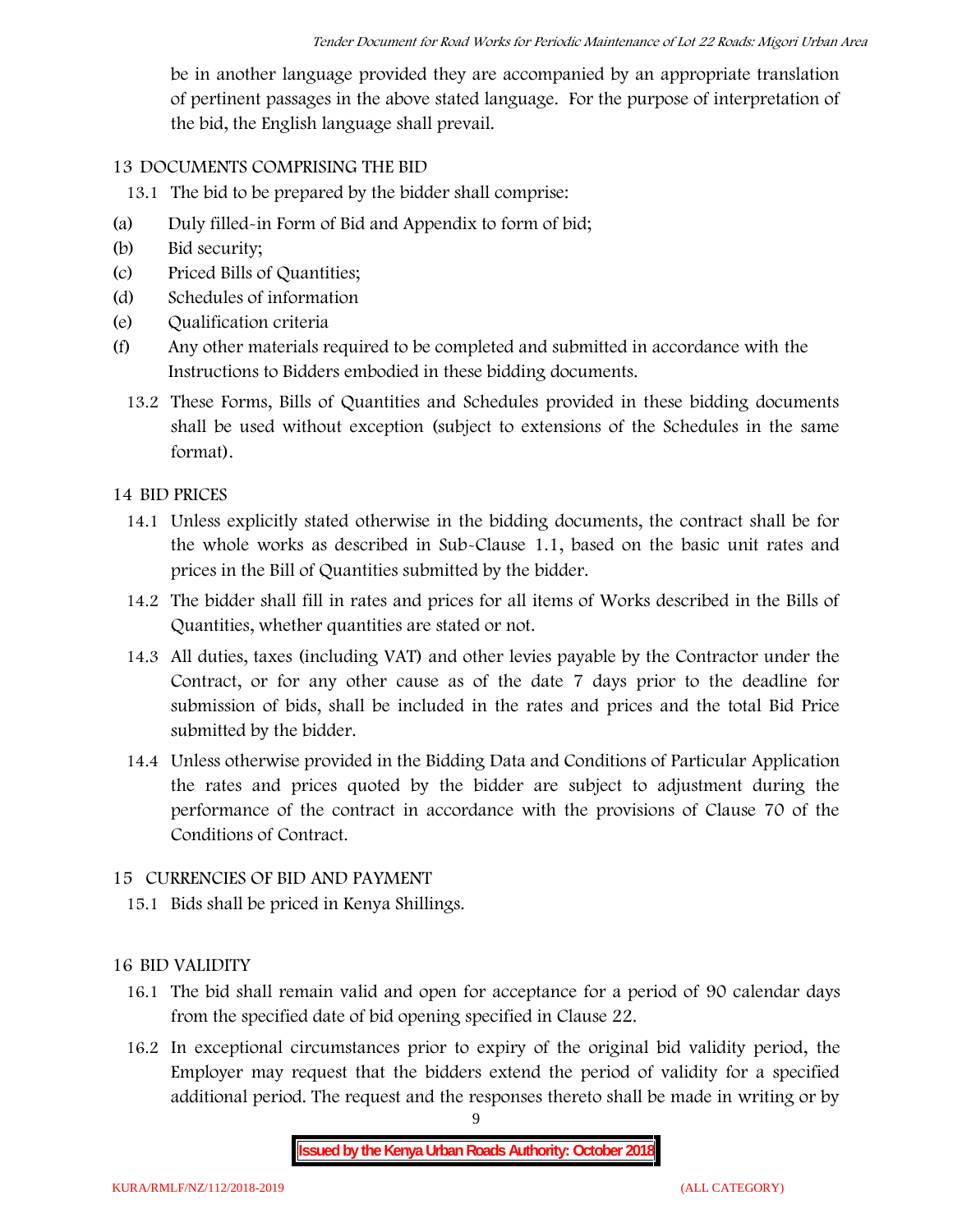cable. A bidder may refuse the request without forfeiting his bid security. A bidder agreeing to the request will not be required nor permitted to modify his bid, but will be required to extend the validity of his bid security for the period of the extension, and in compliance with Clause 17 in all respects.

#### **17 BID SECURITY**

- **17.1** The bidder shall furnish, as part of his bid, a bid security in the amount shown in the Appendix to instruction to tenderers. **The bid security must be in form of unconditional Bank guarantee.**
- 17.2 The bid security shall be in the form of unconditional bank guarantee from a reputable bank selected by the bidder and located in Kenya. The format of the bank guarantee shall be in accordance with bid security included in Section 3. The bid security shall remain valid for a period of thirty (30) days beyond the original validity period for the bid, and beyond any period of extension subsequently requested under Sub-Clause 16.2.
- 17.3 Any bid not accompanied by an acceptable bid security will be rejected by the Employer as non-responsive.
- 17.4 The bid securities of unsuccessful bidders will be discharged/ returned as promptly as possible as but not later than 30 days after the expiration of the period of bid security validity.
- 17.5 The bid security of the successful bidder will be discharged upon the bidder signing the Contract Agreement and furnishing the required performance security.
- 17.6 The bid security may be forfeited:
- (a) if a bidder withdraws his bid, except as provided in Sub-Clause 24.2.
- (b) if the bidder does not accept the correction of any errors, pursuant to Sub-Clause 28.2 or
- (c) in the case of a successful bidder, if he fails within the specified time limit to:
	- (i) sign the Contract Agreement or
	- (ii) furnish the necessary performance security

#### **18 NO ALTERNATIVE OFFERS**

- 18.1 The bidder shall submit one offer, which complies fully with the requirements of the bidding documents.
- 18.2 The bid submitted shall be solely on behalf of the bidder. A bidder who submits or participates in more than one bid will be disqualified.
- 18.3 A price or rate shall be entered in indelible ink against every item in the Bills of Quantities with the exception of items which already have Prime Cost or Provisional sums affixed thereto. The bidders are reminded that no "nil" or "included" rates or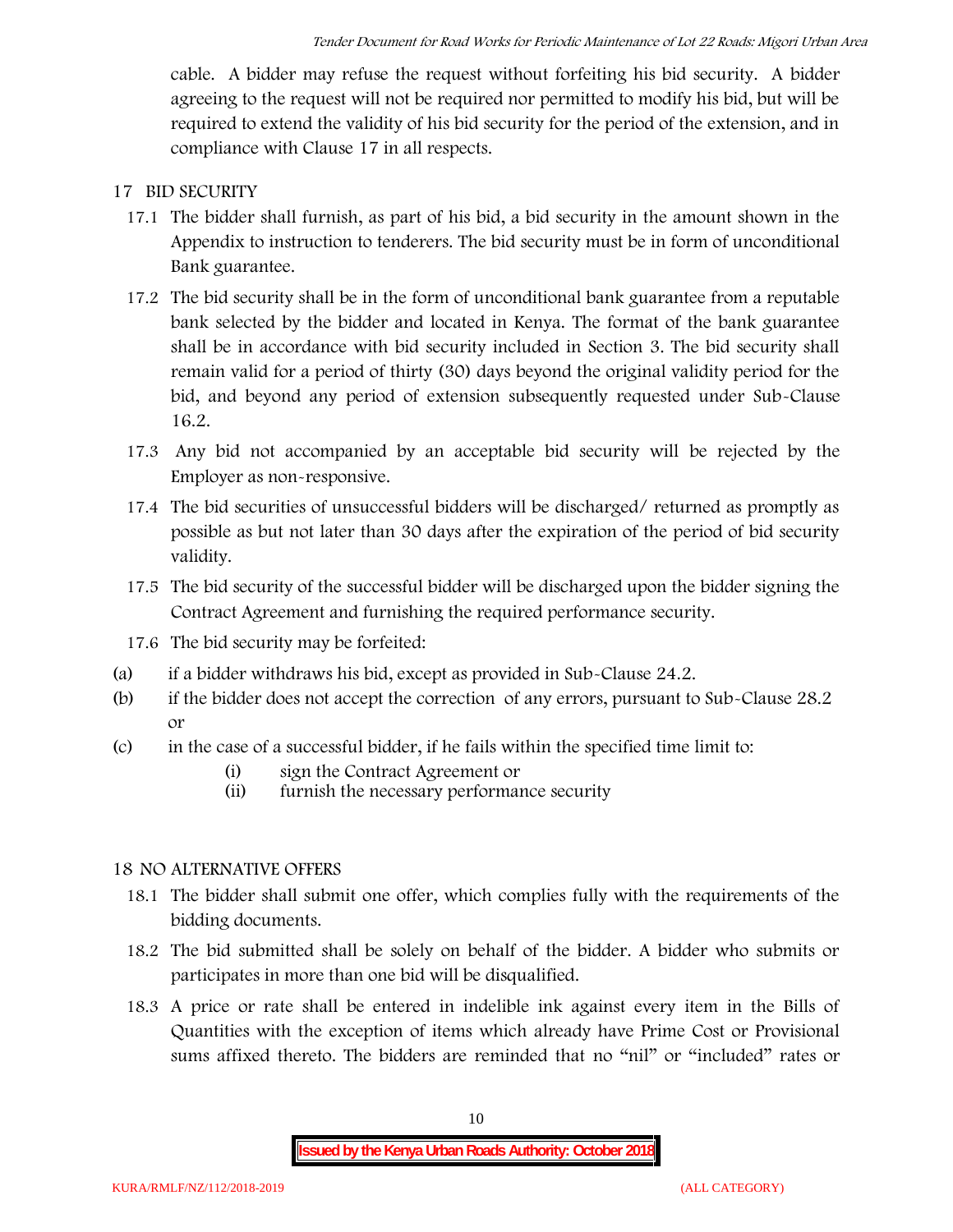"lump-sum" discounts will be accepted. The rates for various items should include discounts if any. Bidders who fail to comply will be disqualified.

#### **19 PRE-BID MEETING**

- 19.1 The bidder's designated representative is invited to attend a mandatory pre-bid meeting, which will take place as specified in the Tender notice. The purpose of the meeting will be to clarify issues and to answer questions on any matter that may be raised at that stage.
- 19.2 The bidder is requested as far as possible to submit any questions in writing or by cable, to reach the Employer not later than one week before the meeting. It may not be practicable at the meeting to answer questions received late, but questions and responses will be transmitted in accordance with the Minutes of the meeting, including the text of the questions raised and the responses given together with any responses prepared after the meeting, will be transmitted without delay to all purchasers of the bidding documents. Any modification of the bidding documents listed in Sub-Clause 9.1, which may become necessary as a result of the pre-bid meeting shall be made by the Employer exclusively through the issue of an Addendum pursuant to Clause 10 or through the minutes of the pre-bid meeting.

#### **20 FORMAT AND SIGNING OF BIDS**

- 20.1 The bidder shall prepare one original of the documents comprising the bid as described in Clause 13 of these Instructions to Bidders, bound with the section containing the Form of Bid and Appendix to Bid, and clearly marked "ORIGINAL". In addition, the bidder shall submit another copy of the bid clearly marked "COPY OF ORIGINAL". In the event of discrepancy between them, the original shall prevail.
- 20.2 The original and copies of the bid shall be typed or written in indelible ink (in the case of copies, photocopies are also acceptable) and shall be signed by a person or persons duly authorized to sign on behalf of the bidder pursuant to Sub-Clause 5.1(a) OR 4.3 (c) as the case may be. The person or persons signing the bid shall initial all pages of the bid where entries or amendments have been made.
- 20.3 The bid shall be without alterations, omissions or conditions except as necessary to correct errors made by the bidder, in which case such corrections shall be initialled by the person or persons signing the bid.

#### **D. SUBMISSION OF BIDS**

#### **21 SEALING AND MARKING OF BIDS**

- 21.1 The bidder shall seal the original and each copy of the bid in separate envelopes duly marking the envelopes "ORIGINAL" and "COPY". The envelopes shall then be sealed in an outer separate envelope.
- 21.2 The inner and outer envelopes shall be:
	- (a) Addressed to the Employer at the address provided in the Appendix to Form of Bid.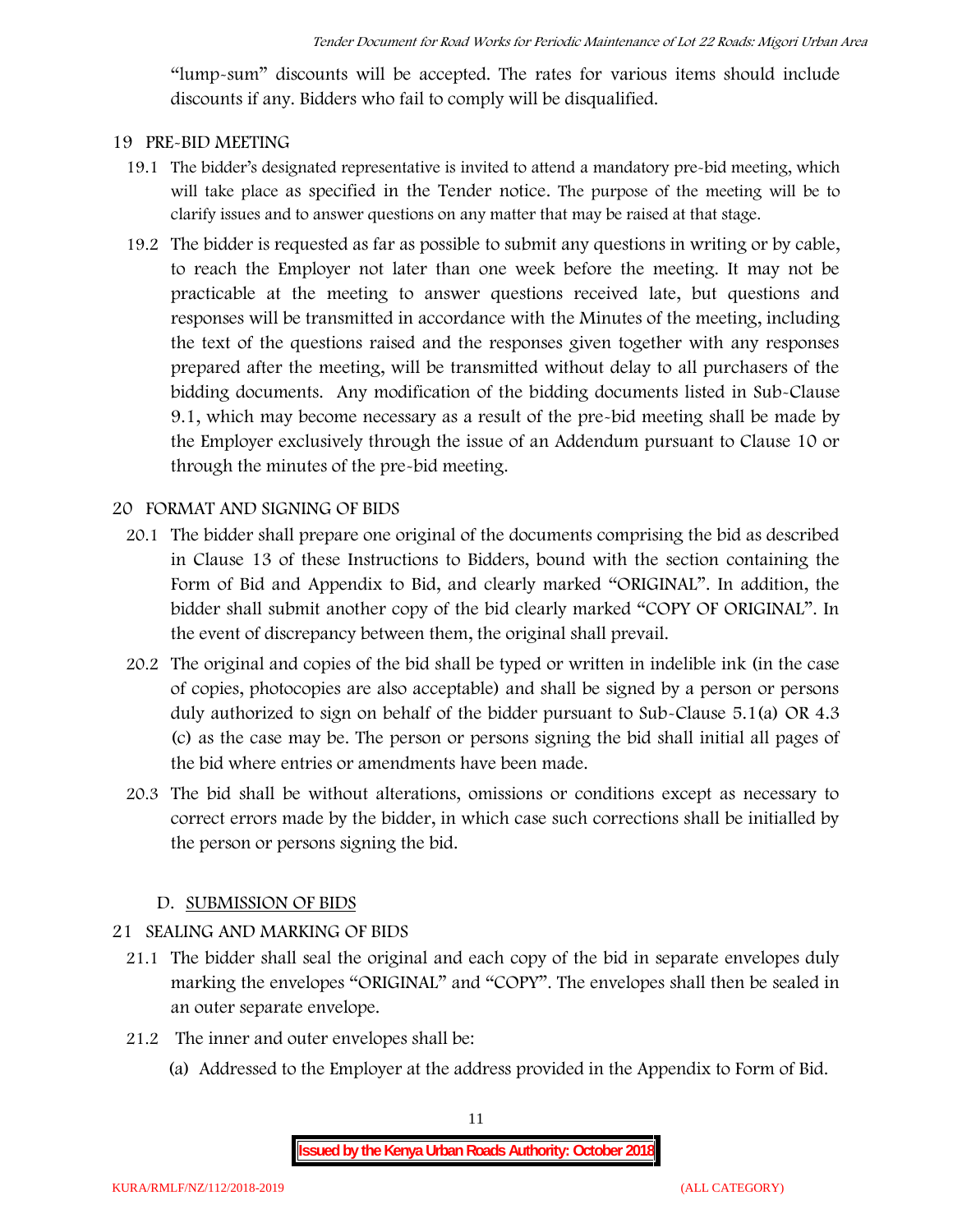- (b) Bear the name and identification number of the contract. In addition to the identification required in sub-Clause 21.2, the inner envelopes shall indicate the name and address of the bidder to enable the bid to be returned unopened in case it is declared "late" pursuant to Clause 23.1, and for matching purposes under Clause 24.
- 21.3 If the outer envelope is not sealed and marked as instructed above, the Employer will assume no responsibility for the misplacement or premature opening of the bid. If the outer envelope discloses the bidder's identity the Employer will not guarantee the anonymity of the bid submission, but this shall not constitute grounds for rejection of the bid.

#### **22 DEADLINE FOR SUBMISSION OF BIDS**

22.1 Bids must be received by the Employer at the address specified in Sub Clause 21.2 not later than **the date indicated in the tender notice.**

Tenders delivered by hand must be placed in the "tender box" provided in the office of the employer.

Proof of posting will not be accepted as proof of delivery and any tender delivered after the above stipulated time, from whatever cause arising will not be considered.

- 22.2 The Employer may, at his discretion, extend the deadline for the submission of bids through the issue of an Addendum in accordance with Clause 11 in which case all rights and obligations of the Employer and the bidders previously subject to the original deadline shall thereafter be subject to the new deadline as extended.
- **23 LATE BIDS**
	- 23.1 Any bid received by the Employer after the deadline for submission of bids prescribed in Clause 22 will be returned unopened to the bidder.

#### **24 MODIFICATION, SUBSTITUTION AND WITHDRAWAL OF BIDS**

- 24.1 The bidder may modify, substitute or withdraw his bid after bid submission, provided that written notice of modification or withdrawal is received by the Employer prior to the prescribed deadline for submission of bids.
- 24.2 The bidder's modification, substitution or withdrawal notice shall be prepared, sealed, marked and delivered in accordance with the provisions of Clause 21, with the outer and inner envelopes additionally marked "MODIFICATION" or "WITHDRAWAL" as appropriate.
- 24.3 No bid may be modified subsequent to the deadline for submission of bids, except in accordance with Sub-Clause 29.2.
- 24.4 Any withdrawal of a bid during the interval between the deadline for submission of bids and expiration of the period of bid validity specified in Clause 17 may result in the forfeiture of the bid security pursuant to Sub-Clause 17.6.
	- **E. BID OPENING AND EVALUATION**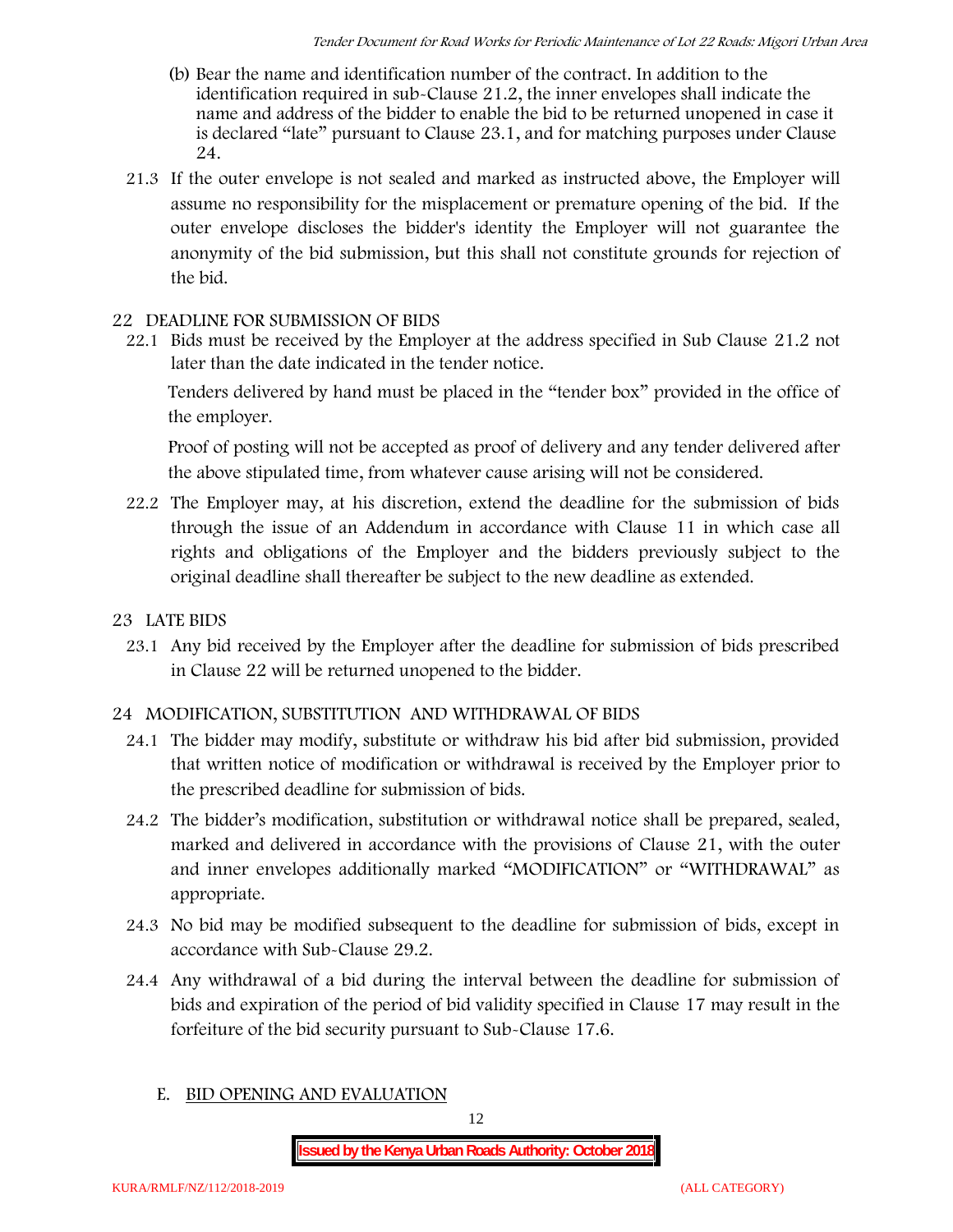#### **25 BID OPENING**

- 25.1 The Employer will open the bids, including withdrawals and modifications made pursuant to Clause 24, in the presence of bidders' designated representatives who choose to attend, at the time, date, and location stipulated in the letter of invitation. The bidders' representatives who are present shall sign a register evidencing their attendance.
- 25.2 Envelopes marked "WITHDRAWAL" and "SUBSTITUTION" shall be opened first and the name of the bidder shall be read out. Bids for which an acceptable notice of withdrawal has been submitted pursuant to Clause 24 shall not be opened.
- 25.3 The bidder's name, the Bid Prices, including any bid modifications and withdrawals, the presence (or absence) of bid security, and any such details as the Employer may consider appropriate, will be announced by the Employer at the opening. Subsequently, all envelopes marked "MODIFICATION" shall be opened and the submissions therein read out in appropriate detail. No bid shall be rejected at bid opening except for late bids pursuant to Clause 22.
- 25.4 The Employer shall prepare minutes of the bid opening, including the information disclosed to those present in accordance with Sub-Clause 24.3.
- 25.5 Bids not opened and read out at bid opening shall not be considered further for evaluation, irrespective of the circumstances.

#### **26 PROCESS TO BE CONFIDENTIAL**

26.1 Information relating to the examination, evaluation and comparison of bids, and recommendations for the award of contract shall not be disclosed to bidders or any other persons not officially concerned with such process until the award to the successful bidder has been announced. Any effort by a bidder to influence the Employer's processing of bids or award decisions may result in the rejection of the bidder's bid.

#### **27 CLARIFICATION OF BIDS AND CONTACTING OF THE EMPLOYER**

- 27.1 To assist in the examination, evaluation, and comparison of bids, the Employer may, at its discretion, ask any bidder for clarification of its bid, including breakdowns of unit rates. The request for clarification and the response shall be in writing or by cable, but no change in the price or substance of the bid shall be sought, offered, or permitted except as required to confirm the correction of arithmetic errors discovered by the Employer in the evaluation of the bids in accordance with Clause 29.
- 27.2 Subject to Sub-Clause 26.1, no bidder shall contact the Employer on any matter relating to its bid from the time of the bid opening to the time the contract is awarded. If the bidder wishes to bring additional information to the notice of the Employer, should do so in writing.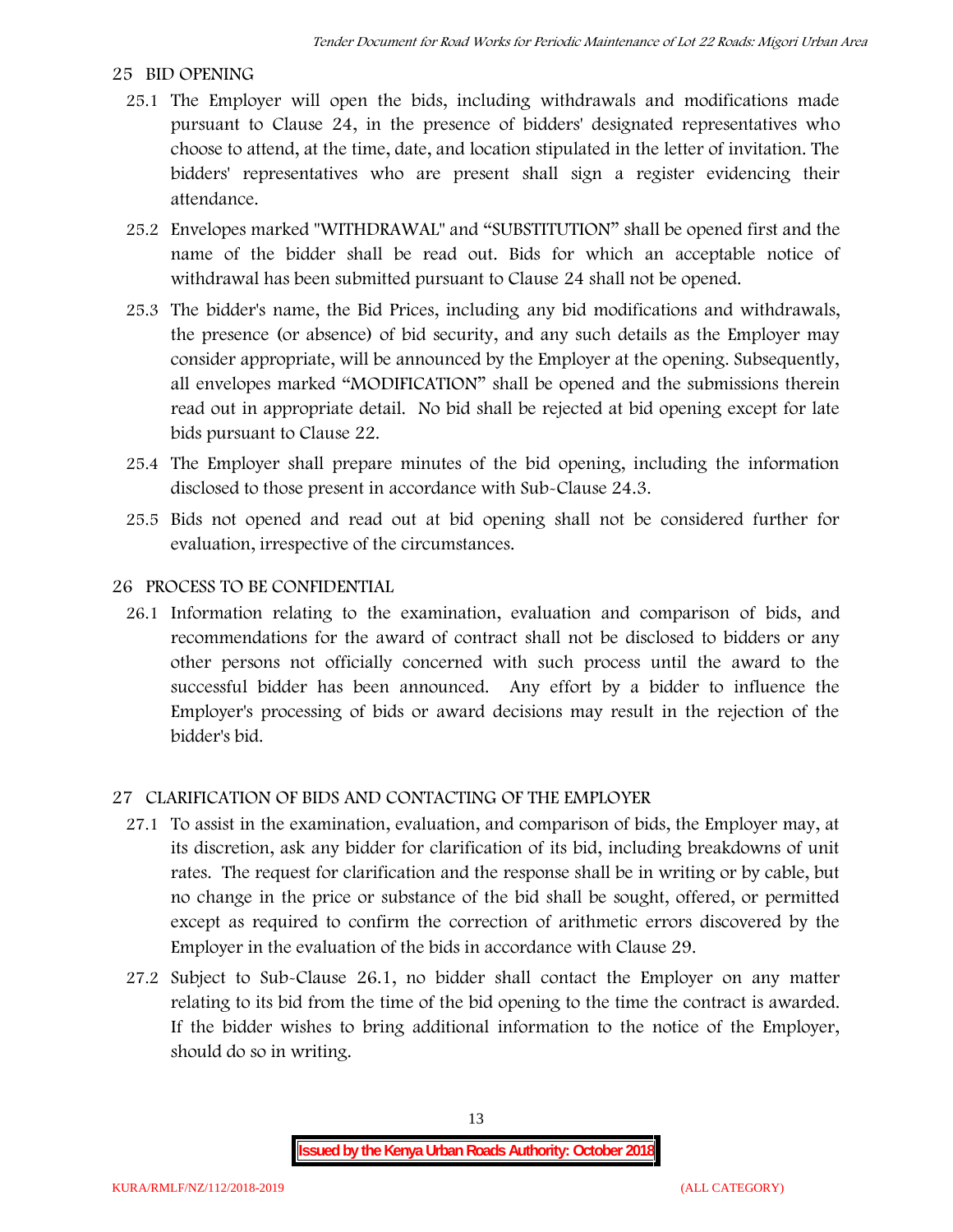27.3 Any effort by the bidder to influence the Employer in the Employer's bid evaluation, bid comparison or contract award decisions may result in the rejection of the bidder's bid.

#### **28 EXAMINATION OF BIDS AND DETERMINATION OF RESPONSIVENESS**

- 28.1 Prior to the detailed evaluation of bids, the Employer will determine whether each bid (a) has been properly signed; (b) is accompanied by the required securities; (c) is substantially responsive to the requirements of the bidding documents; and (d) provides any clarification and/or substantiation that the Employer may require to determine responsiveness pursuant to Sub-Clause 28.2.
- 28.2 A substantially responsive bid is one that conforms to all the terms, conditions, and specifications of the bidding documents without material deviation or reservation and has a valid tender bank guarantee. A material deviation or reservation is one

(a) Which affects in any substantial way the scope, quality, or performance of the works;

(b) Which limits in any substantial way, inconsistent with the bidding documents, the Employer's rights or the bidder's obligations under the contract; or

(c) Whose rectification would affect unfairly the competitive position of other bidders presenting substantially responsive bids.

28.3 If a bid is not substantially responsive, it will be rejected by the Employer and may not subsequently be made responsive by correction or withdrawal of the nonconforming deviation or reservation.

#### **29 CORRECTION OF ERRORS**

Tenders determined to be substantially responsive shall be checked by the Employer for any arithmetic errors in the computations and summations. Errors will be corrected by the Employer as follows:

- (a) Where there is a discrepancy between the amount in figures and the amount in words, the amount in words will govern.
- (b) Where there is a discrepancy between the unit rate and the line item total resulting from multiplying the unit rate by the quantity, the unit rate as quoted will prevail, unless in the opinion of the Employer, there is an obvious typographical error, in which case adjustment will be made to the entry containing that error.
- (c) In the event of a discrepancy between the tender amount as stated in the Form of Tender and the corrected tender figure in the main summary of the Bills of Quantities, the amount as stated in the Form of Tender shall prevail.
- (d) The Error Correction Factor shall be computed by expressing the difference between the tender amount and the corrected tender sum as a percentage of the corrected work items (i.e. corrected tender sum less Prime Cost and Provisional Sums.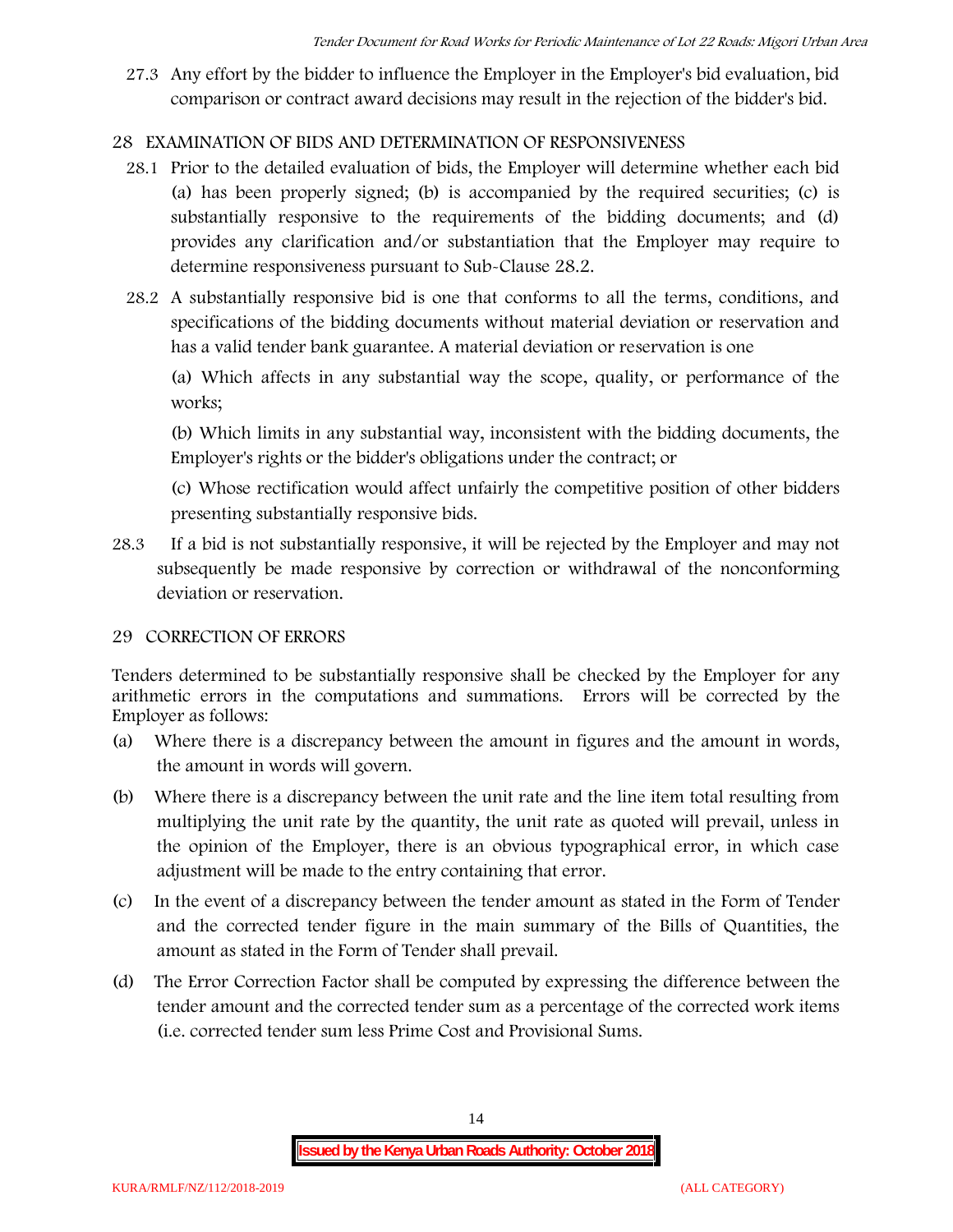- (e) The Error Correction Factor shall be applied to all work items (as a rebate or addition as the case may be) for the purposes of valuations for Interim Certificates and valuations of variations.
- (f) The Bidder shall within three (3) days after issuance of the written notice by the Employer, or such further time as the Employer may allow, correct his tender in such a manner as may be agreed or directed by the Employer failing which the tender may be absolutely rejected and the Bid Security forfeited in accordance with Sub-Clause 17.6.

#### **30 EVALUATION AND COMPARISON OF BIDS**

- 30.1 The Employer will carry out evaluation of details and information provided in post- Qualification Questionnaire and any bidder who does not qualify shall not have his/her bid evaluated further.
- 30.2 The Employer will then evaluate and compare only the bids determined to be substantially responsive in accordance with Clauses 27 and 28.
	- 30.3 The procuring entity may at any time terminate procurement proceedings before contract award and shall not be liable to any person for the termination.
	- 30.4 A tenderer who gives false information in the tender document about its qualification or who refuses to enter into a contract after notification of contract award shall be considered for debarment from participating in future public procurement.

#### **31 QUALIFICATION AND EVALUATION CRITERIA**

- 31.1 Post-qualification will be based on meeting all of the following minimum point scale criteria regarding the Applicant's general and particular experience, personnel and equipment capabilities as well as financial position. The Employer reserves the right to waive minor deviations, if they do not materially affect the capacity of an applicant to perform the contract. Subcontractor's experience and resources shall not be taken into account in determining the Applicant's compliance with qualifying criteria.
- **31.2** *General Experience***.**

The Applicant shall meet the following minimum criteria: -

- (a) Average annual turnover for the last 2 years **KShs. 30,000,000.00/-.**
- (b) Successful completion as a prime contractor or sub-contractor in the execution of at least three roads rehabilitation/new construction projects of a similar nature and comparable in complexity to the proposed contract within the last three years, for which at least one was located in an urban environment in Kenya.
- 31.3 *Personnel Capabilities***.** The Applicant should list down personnel of minimum qualification of HND in Civil Engineering for Site Agent, Ordinary Diploma for the surveyor and other supervisory staff.
- 31.4 *Equipment Capabilities.* The Applicant should list down, the plants and equipment that are in his ownership and the ones proposed for hire which should be suitable for executing contract works. – Applicants must attaché evidence of ownership or hiring arrangements.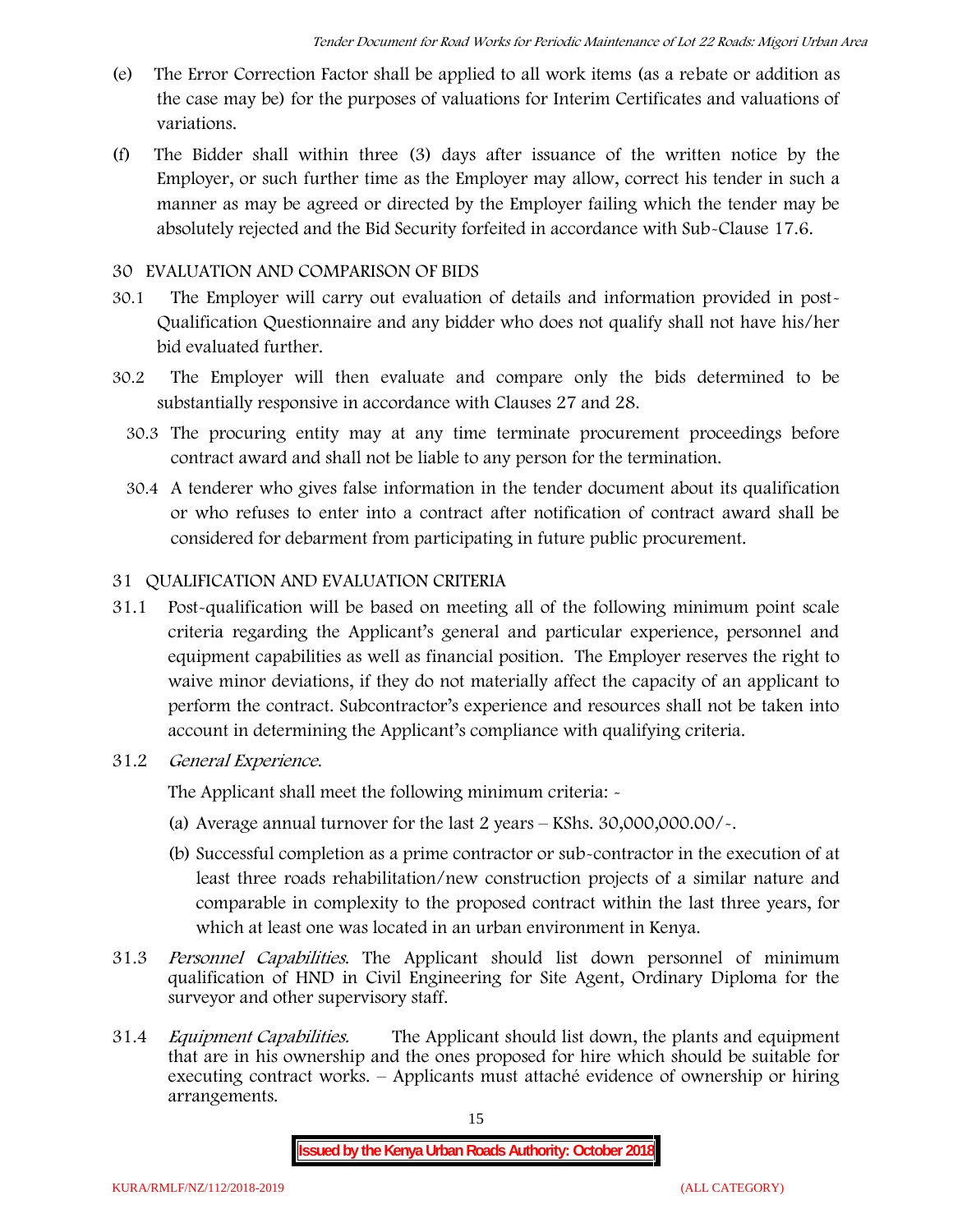- 31.5 *Cash flow statement.* The Applicant should demonstrate that the firm has access to or has available, liquid assets, unencumbered real assets, lines or credit, and other financial means sufficient to meet the construction cash flow for a period of 2 months, estimated at 20% of the estimated tender sum.
- 31.6 **Balance Sheets***.* Signed and stamped Audited balance sheets for the last two years should be submitted and must demonstrate the soundness of the Applicant's financial position, availability of working capital and net worth.
- 31.7 **Financial position/Ratios.** The applicant's financial information will be assessed in terms of ROCE, current ratio and return on equity, and the point scale criteria on their financial position given on this basis. Where necessary, the Employer may make inquiries with the Applicant's bankers.
- 31.8 *Litigation History.* The Applicant should provide accurate information on any litigation or arbitration resulting from contracts complete or under execution by him over the last five years. A consistent history of litigation against the Applicant may result in failure of the application.
- 31.9 Post-qualification criteria are as provided in the Appendix to instruction to tenderers. The bidders who pass the technical criteria will be subjected to financial evaluation.

#### **F. FINANCIAL EVALUATION**

31.8 Comparison of major rates of items of construction & credibility of tenderers rates

The Employer will compare the tenderers' rates with the Engineer's estimates for major items of construction. If some bids are seriously unbalanced or front loaded in relation to the Engineer's estimates for the major items of work to be performed under the contract, the Employer may require the bidder to produce detailed price analyses for any or all items of the Bills of Quantities, to demonstrate the internal consistency of those prices with the construction methods and schedule proposed. After evaluation of the price analyses, taking into consideration the schedule of estimated contract payments, the Employer may require that the amount of the Performance Security set forth in Clause 35 be increased at the expense of the bidder to a level sufficient to protect the Employer against financial loss in the event of default of the successful bidder under the contract.

#### **G. AWARD OF CONTRACT**

#### **32 AWARD**

- 32.1 Subject to Clause 32, the Employer will award the contract to the bidder whose bid has been determined to be substantially responsive to the bidding documents and who has offered the lowest Evaluated Bid Price pursuant to Clause 29, provided that such bidder has been determined to be (a) eligible in accordance with the provisions of Sub-Clause 3.1, and (b) qualified in accordance with the provisions of Clause 4.
- **33 EMPLOYER'S RIGHT TO ACCEPT ANY BID AND TO REJECT ANY OR ALL BIDS**

16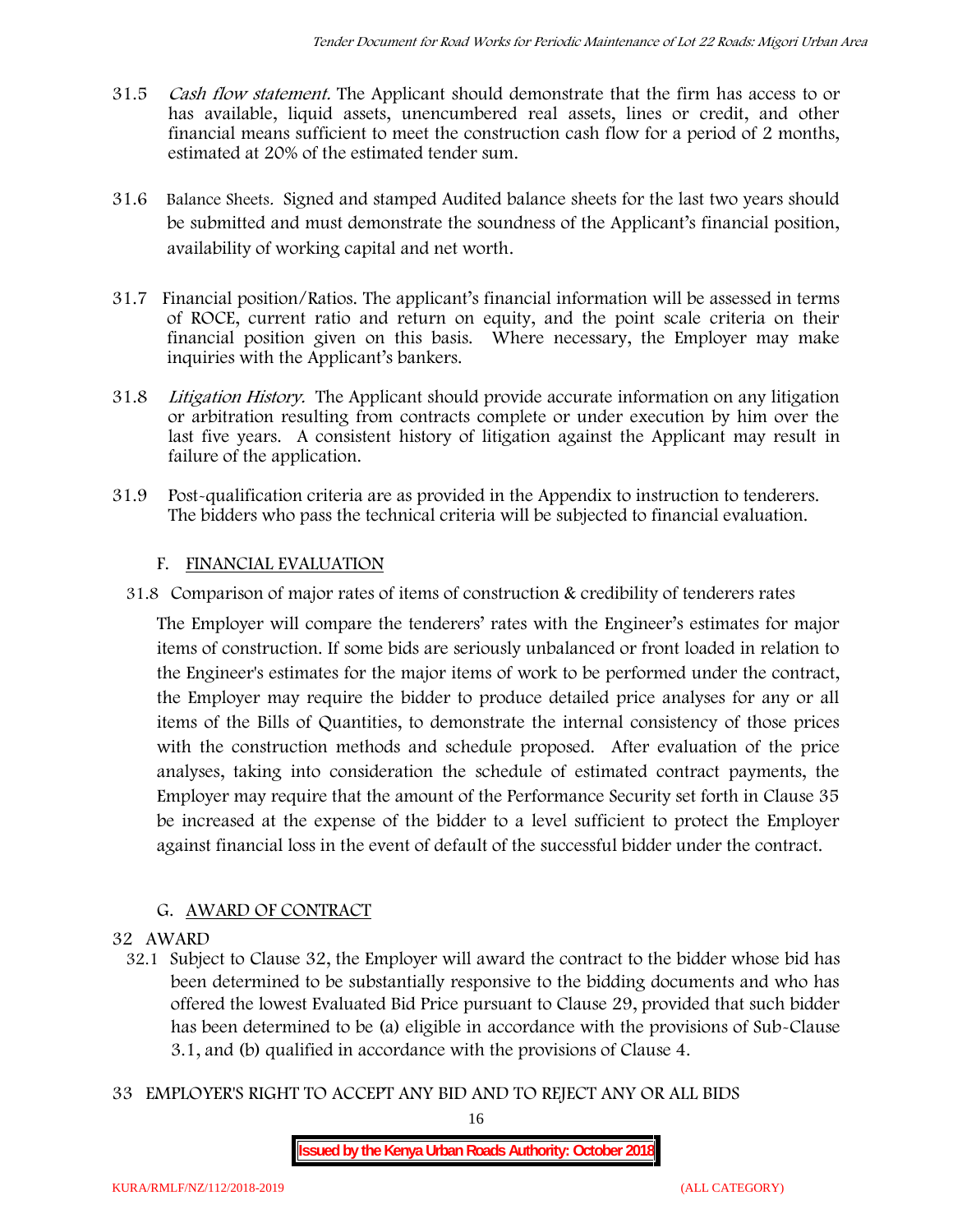33.1 The Employer reserves the right to accept or reject any bid, and to annul the bidding process and reject all bids, at any time prior to award of contract, without thereby incurring any liability to the affected bidder or bidders or any obligation to inform the affected bidder or bidders of the grounds for the Employer's action.

## **34 NOTIFICATION OF AWARD**

- 34.1 Prior to expiration of the period of bid validity prescribed by the Employer, the Employer will notify the successful bidder in writing or by cable confirmed by registered letter that its bid has been accepted. This letter (hereinafter and in the Conditions of Contract called "Letter of Acceptance") shall specify the sum, which the Employer will pay the Contractor in consideration of the execution and completion of the works and the remedying of any defects therein by the Contractor as prescribed by the contract (hereinafter and in the Conditions of Contract called "the Contract Price").
- 34.2 At the same time that the Employer notifies the successful bidder that his bid has been accepted, the Employer shall notify the other bidders that their bids have been unsuccessful and that their bid security will be returned as promptly as possible, in accordance with sub clause 17.4.

## **35 SIGNING OF AGREEMENT**

35.1 Within 21 days of receipt of the Notification of Award, the successful bidder shall sign the Form of Agreement and return it to the Employer, together with the required performance security.

## **36 PERFORMANCE SECURITY**

- 36.1 Within 21 days of receipt of the Letter of Acceptance from the Employer, the successful bidder shall furnish to the Employer a performance security in the form stipulated in the Conditions of contract. The form of performance security provided in Section 9 of the bidding documents shall be used.
- 36.2 The successful bidder shall provide a performance security in the form of an Unconditional Bank Guarantee from a reputable bank located in Kenya.
- 36.3 Failure by successful bidder to lodge the required performance Guarantee within 21 days of the receipt of the letter of Acceptance shall constitute sufficient grounds for annulment of the award and forfeiture of the bid surety; in which event the Employer may make the award to another bidder or call for new bids.

## **37 CONTRACT EFFECTIVENESS**

37.1 The Contract will be effective only upon signature of the Agreement between the Contractor and the Employer.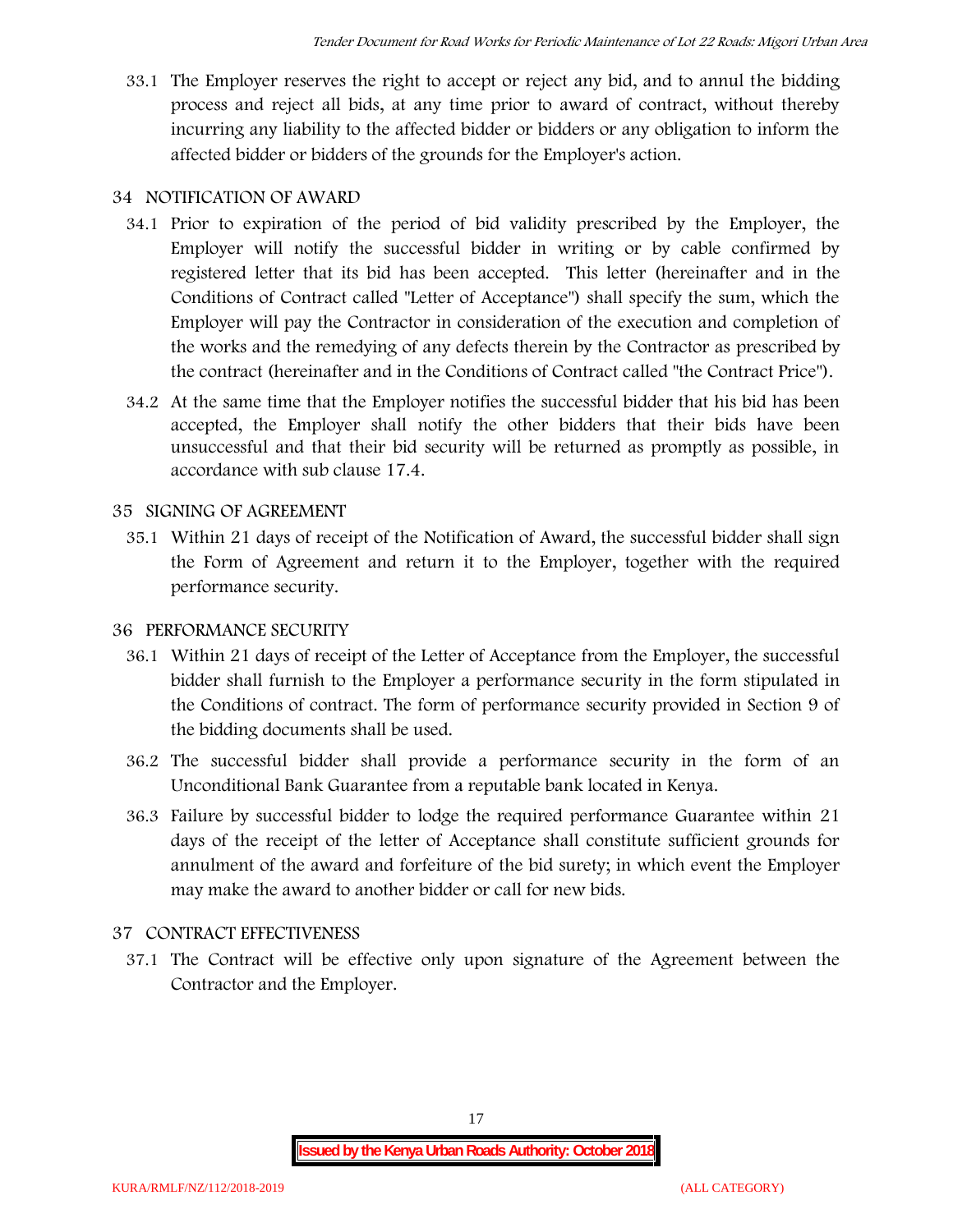## **QUALIFICATION CRITERIA**

This Section contains all the factors, methods and criteria that the Employer shall use to evaluate applications. The information to be provided in relation to each factor and the definitions of the corresponding terms are included in the respective Application Forms.

#### **Contents**

| 7. Schedule of the Major Items of Plant/Equipment Available for Proposed Contract. Error! |  |
|-------------------------------------------------------------------------------------------|--|
| Bookmark not defined.                                                                     |  |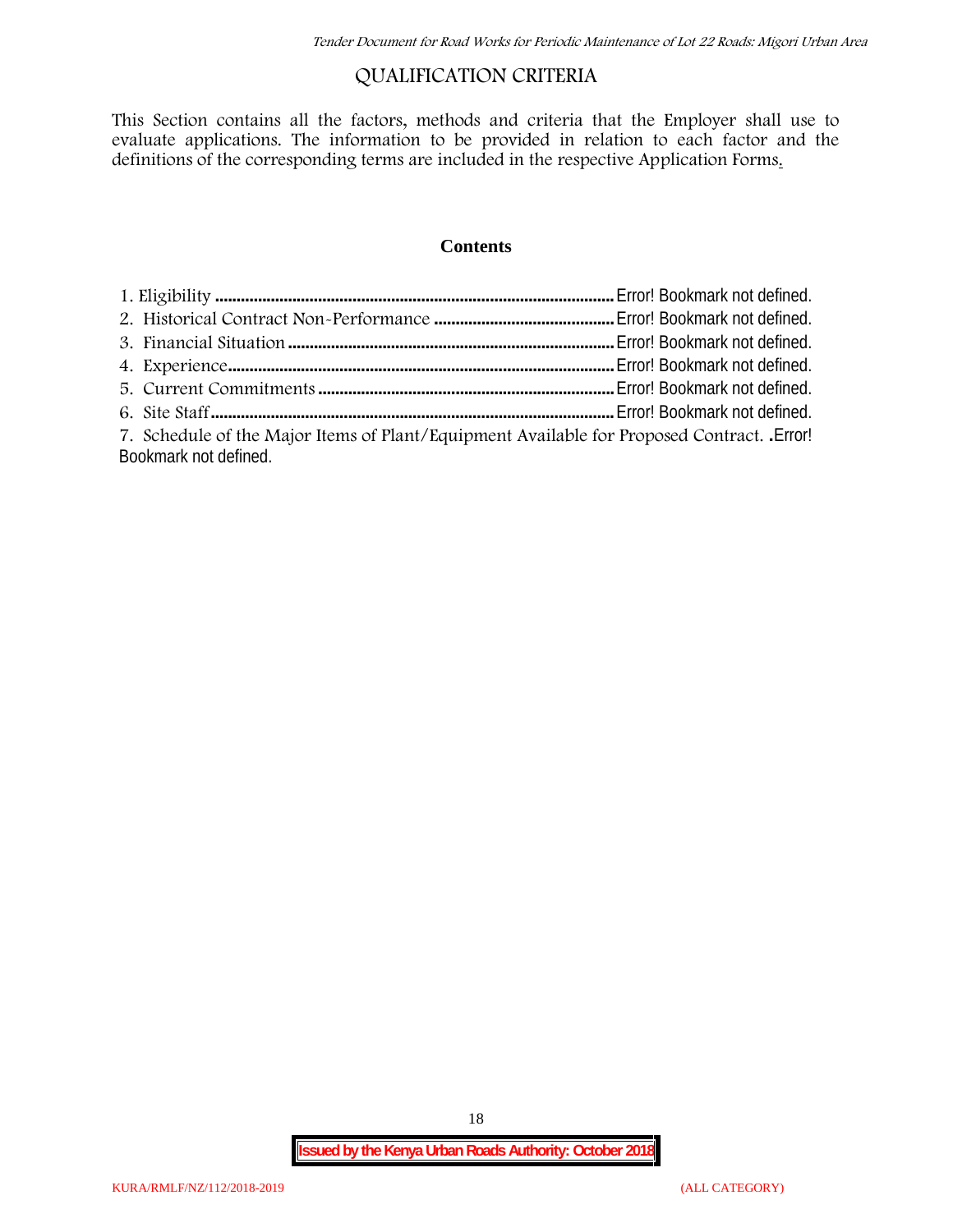| No. | Subject                                    | Requirement                                                                                                                                                                                                                                                                                                                                                                                                                                                                   | Bidder                | Submission<br>Requirements |
|-----|--------------------------------------------|-------------------------------------------------------------------------------------------------------------------------------------------------------------------------------------------------------------------------------------------------------------------------------------------------------------------------------------------------------------------------------------------------------------------------------------------------------------------------------|-----------------------|----------------------------|
|     | 1. Eligibility                             |                                                                                                                                                                                                                                                                                                                                                                                                                                                                               |                       |                            |
| 1.1 | Eligibility                                | Nationality in accordance with<br>Sub-Clause 4.1.                                                                                                                                                                                                                                                                                                                                                                                                                             | Must meet requirement | Section 2, Schedule 1      |
| 1.2 | Conflict of Interest                       | No conflicts of interest in Sub-<br>Clause 4.2.                                                                                                                                                                                                                                                                                                                                                                                                                               | Must meet requirement | Section 2, Schedule 1      |
| 1.3 | Debarment                                  | Not having been declared<br>ineligible by the Employer, as<br>described in Sub-Clause 4.3.                                                                                                                                                                                                                                                                                                                                                                                    | Must meet requirement | Section 2, Schedule 11     |
| 1.4 | Incorporation &<br>Registration            | Pursuant to sub-clause 4.1 the<br>following shall be provided;<br>- Copy of Certificate of<br>incorporation certified by a<br>Commissioner of Oaths or<br>issuing authority to show that<br>the applicant is a registered<br>company and legally authorised<br>to do business in Kenya<br>- Proof of registration with the<br>National Construction Authority<br>(NCA) in the categories<br>indicated in the tender notice.                                                   | Must meet requirement | Section 2, Schedule 1      |
|     | 2. Historical Contract Non-Performance     |                                                                                                                                                                                                                                                                                                                                                                                                                                                                               |                       |                            |
| 2.1 | History of Non-<br>Performing<br>Contracts | Non-performance of a contract<br>did not occur within the last<br>five (5) years prior to the<br>deadline for application<br>submission based on all<br>information on fully settled<br>disputes or litigation. A fully<br>settled dispute or litigation is<br>one that has been resolved in<br>accordance with the Dispute<br>Resolution Mechanism under<br>the respective contract, and<br>where all appeal instances<br>available to the applicant have<br>been exhausted. | Must meet requirement | Section 2, Schedule 5      |
| 2.2 | Pending Litigation                         | All pending litigation shall in<br>total not represent more than<br>fifty percent (50%)] of the<br>Applicant's net worth and shall<br>be treated as resolved against<br>the Applicant.                                                                                                                                                                                                                                                                                        | Must meet requirement | Section 2, Schedule 10     |
|     | 3. Financial Situation                     |                                                                                                                                                                                                                                                                                                                                                                                                                                                                               |                       |                            |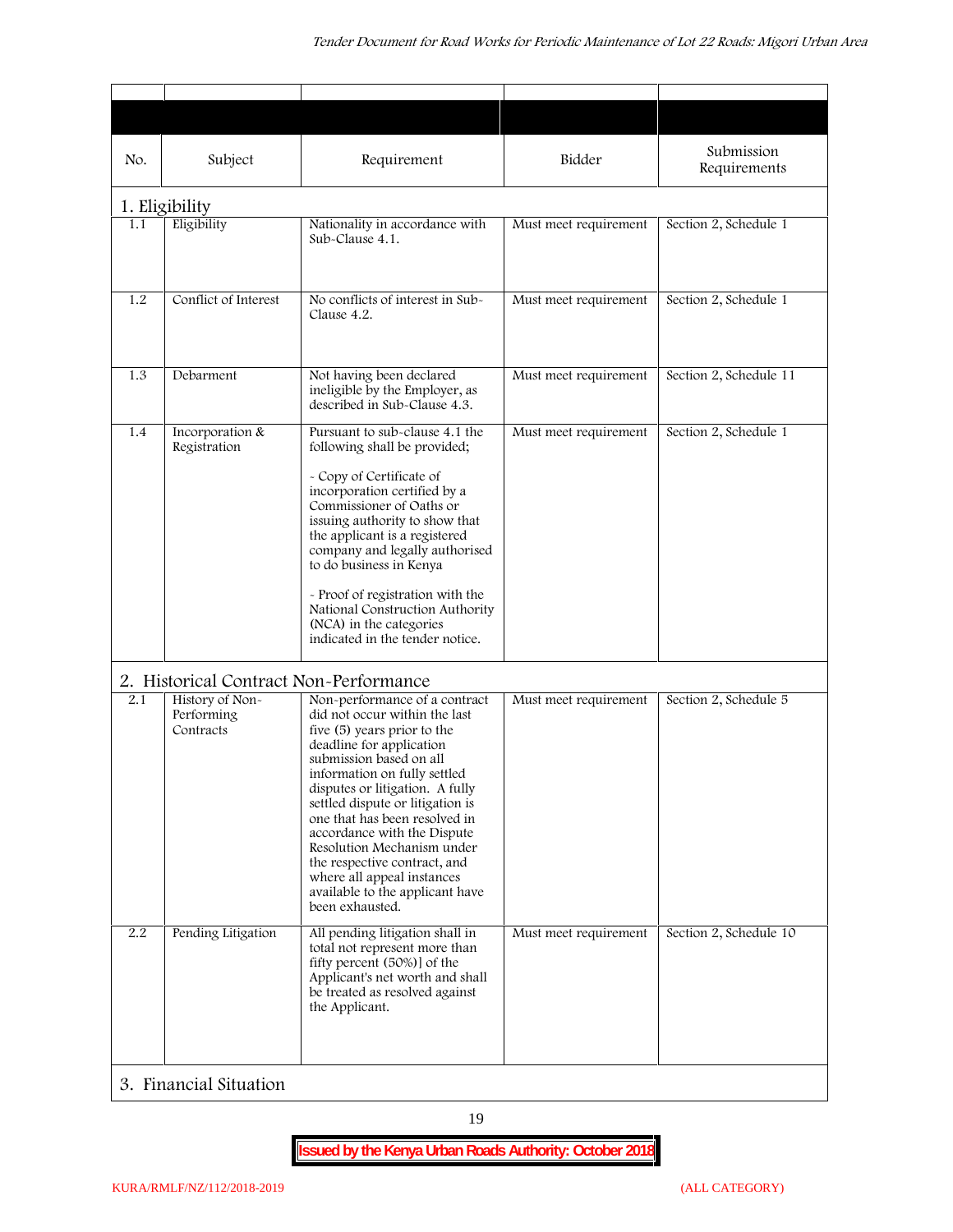| No.    | Subject                                    | Requirement                                                                                                                                                                                                                                                                                                                                                                                                                              | Bidder                                                                                                                              | Submission<br>Requirements                                                                                                                                                                                                                                                                                                                                                                                                                                                              |
|--------|--------------------------------------------|------------------------------------------------------------------------------------------------------------------------------------------------------------------------------------------------------------------------------------------------------------------------------------------------------------------------------------------------------------------------------------------------------------------------------------------|-------------------------------------------------------------------------------------------------------------------------------------|-----------------------------------------------------------------------------------------------------------------------------------------------------------------------------------------------------------------------------------------------------------------------------------------------------------------------------------------------------------------------------------------------------------------------------------------------------------------------------------------|
| 3.1    | Financial<br>Performance                   | (a) Submission of audited<br>balance sheets or other financial<br>statements acceptable to the<br>Employer, for the last two $[2]$<br>years and authenticated bank<br>statement for the last six (6)<br>months to demonstrate:<br>(b) the current soundness of the<br>applicants financial position<br>and its prospective long term<br>profitability, and<br>(c) capacity to have a cash flow<br>equivalent to 20% of the tender<br>sum | Must submit as<br>required and bidders<br>who meet the<br>requirement are<br>marked YES, those<br>that do not meet are<br>marked NO | Attach evidence on<br>the requirement of<br>Section 2, Schedule 8<br>a) All pages must be<br>initialized and<br>stamped by both a<br>practicing Auditor<br>registered with<br>ICPAK and one of the<br>Directors. Auditor's<br>practicing<br>membership number<br>from ICPAC must be<br>indicated. Non-<br>adherence to this to<br>part a, b and c leads<br>to disqualification.<br>(b) All pages in the<br>bank statement must<br>be initialized and<br>stamped by the<br>issuing bank. |
| 3.2    | Average Annual<br>Construction<br>Turnover | (d) Average annual<br>construction turnover of<br>KShs.30 Million [Thirty]<br>Million], calculated as total<br>certified payments received for<br>contracts in progress or<br>completed, within the last two<br>$[2]$ years                                                                                                                                                                                                              | Must submit as<br>required and bidders<br>who meet the<br>requirement are<br>marked YES, those<br>that do not meet are<br>marked NO | Section 2, Schedule 8                                                                                                                                                                                                                                                                                                                                                                                                                                                                   |
|        | 4. Experience                              |                                                                                                                                                                                                                                                                                                                                                                                                                                          |                                                                                                                                     |                                                                                                                                                                                                                                                                                                                                                                                                                                                                                         |
| 4.1(a) | General<br>Construction<br>Experience      | Experience under construction<br>contracts in the role as a main<br>contractor or subcontractor for<br>at least the last five [5] years<br>prior to the applications<br>submission deadline                                                                                                                                                                                                                                              | Must submit as<br>required and bidders<br>who meet the<br>requirement are<br>marked YES, those<br>that do not meet are<br>marked NO | Section 2, Schedule 6A                                                                                                                                                                                                                                                                                                                                                                                                                                                                  |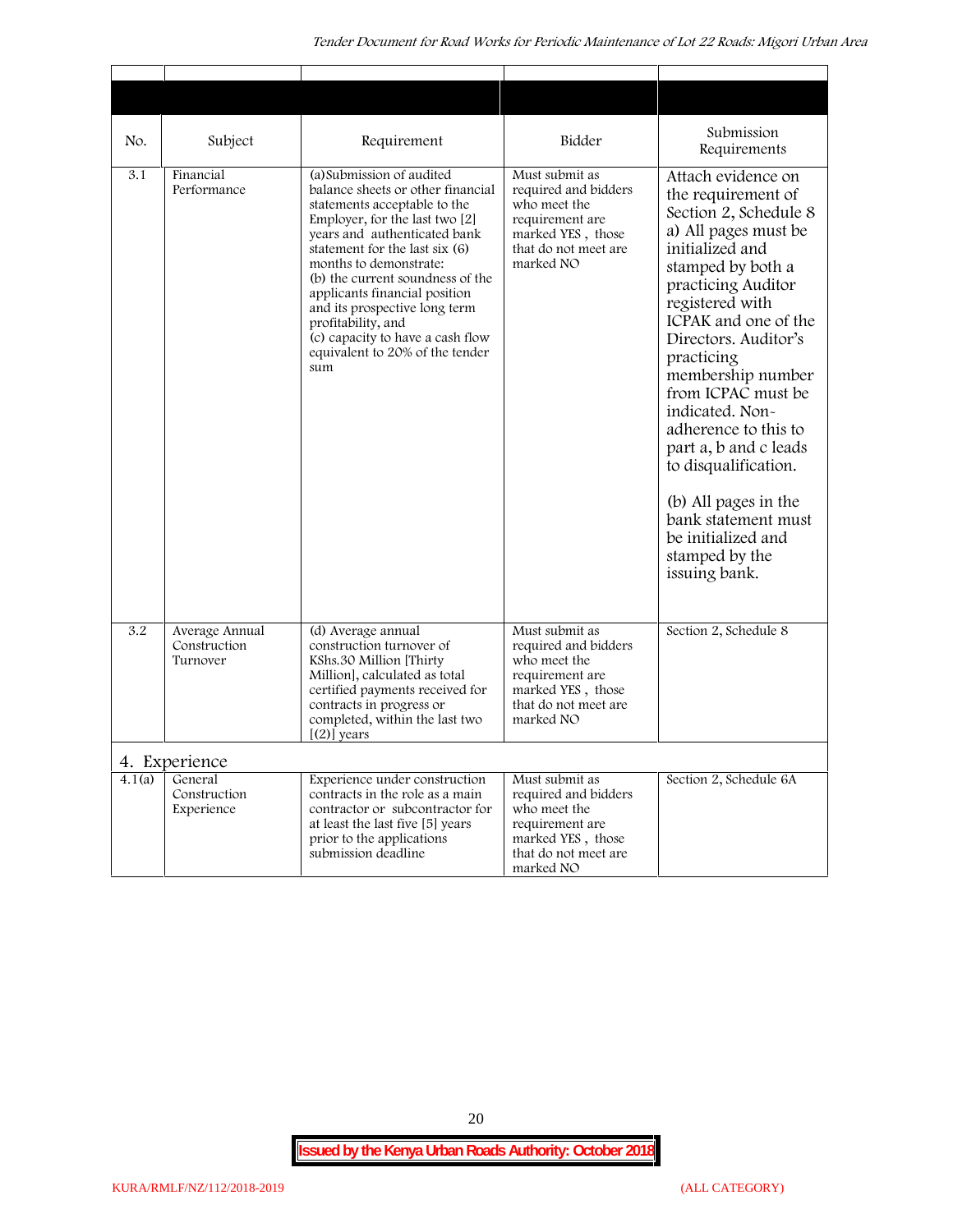| Subject<br>Specific<br>Construction<br>Experience | Requirement<br>Participation as a roads<br>contractor, management<br>contractor or subcontractor, in<br>at least three (3) each with a<br>value of at least<br>KShs.10 Million (ten million),<br>successfully and substantially<br>completed. One (1) of the<br>contracts should be in a City<br>and that are similar to the<br>proposed works. The similarity<br>shall be based on the physical<br>size, complexity,<br>methods/technology or other<br>characteristics as described in<br>Section 2. | Bidder<br>Must submit as<br>required and bidders<br>who meet the<br>requirement are<br>marked YES, those<br>that do not meet are<br>marked NO | Submission<br>Requirements<br>Section 2, Schedule6A                                                               |
|---------------------------------------------------|-------------------------------------------------------------------------------------------------------------------------------------------------------------------------------------------------------------------------------------------------------------------------------------------------------------------------------------------------------------------------------------------------------------------------------------------------------------------------------------------------------|-----------------------------------------------------------------------------------------------------------------------------------------------|-------------------------------------------------------------------------------------------------------------------|
|                                                   |                                                                                                                                                                                                                                                                                                                                                                                                                                                                                                       |                                                                                                                                               |                                                                                                                   |
|                                                   |                                                                                                                                                                                                                                                                                                                                                                                                                                                                                                       |                                                                                                                                               |                                                                                                                   |
|                                                   |                                                                                                                                                                                                                                                                                                                                                                                                                                                                                                       |                                                                                                                                               |                                                                                                                   |
| 5. Current Commitments                            |                                                                                                                                                                                                                                                                                                                                                                                                                                                                                                       |                                                                                                                                               |                                                                                                                   |
| On-going contracts                                | The total value of outstanding<br>works on the on-going<br>contracts should not exceed the<br>average annual turnover for the<br>last two years.                                                                                                                                                                                                                                                                                                                                                      | Must submit as<br>required and bidders<br>who meet the<br>requirement are<br>marked YES, those<br>that do not meet are<br>marked NO           | Section 2, Schedule 6B                                                                                            |
| 6. Site Staff                                     |                                                                                                                                                                                                                                                                                                                                                                                                                                                                                                       |                                                                                                                                               |                                                                                                                   |
| HQ Staff                                          | The site staff shall posses<br>minimum levels of<br>qualifications set below;<br>Qualification $=$<br>Diploma in Civil<br>Engineering/Building                                                                                                                                                                                                                                                                                                                                                        | Must submit as<br>required and bidders                                                                                                        | Section 2, Schedule 5                                                                                             |
|                                                   | $Qualification =$<br>Degree in Civil Engineering                                                                                                                                                                                                                                                                                                                                                                                                                                                      | requirement are<br>marked YES, those<br>that do not meet are<br>marked NO                                                                     |                                                                                                                   |
| Site Agent                                        |                                                                                                                                                                                                                                                                                                                                                                                                                                                                                                       |                                                                                                                                               |                                                                                                                   |
|                                                   |                                                                                                                                                                                                                                                                                                                                                                                                                                                                                                       | construction<br>General Experience<br>Specific Experience                                                                                     | who meet the<br>Qualification = $Dip$ . Civil<br>Must submit as<br>Foreman<br>Engineering<br>required and bidders |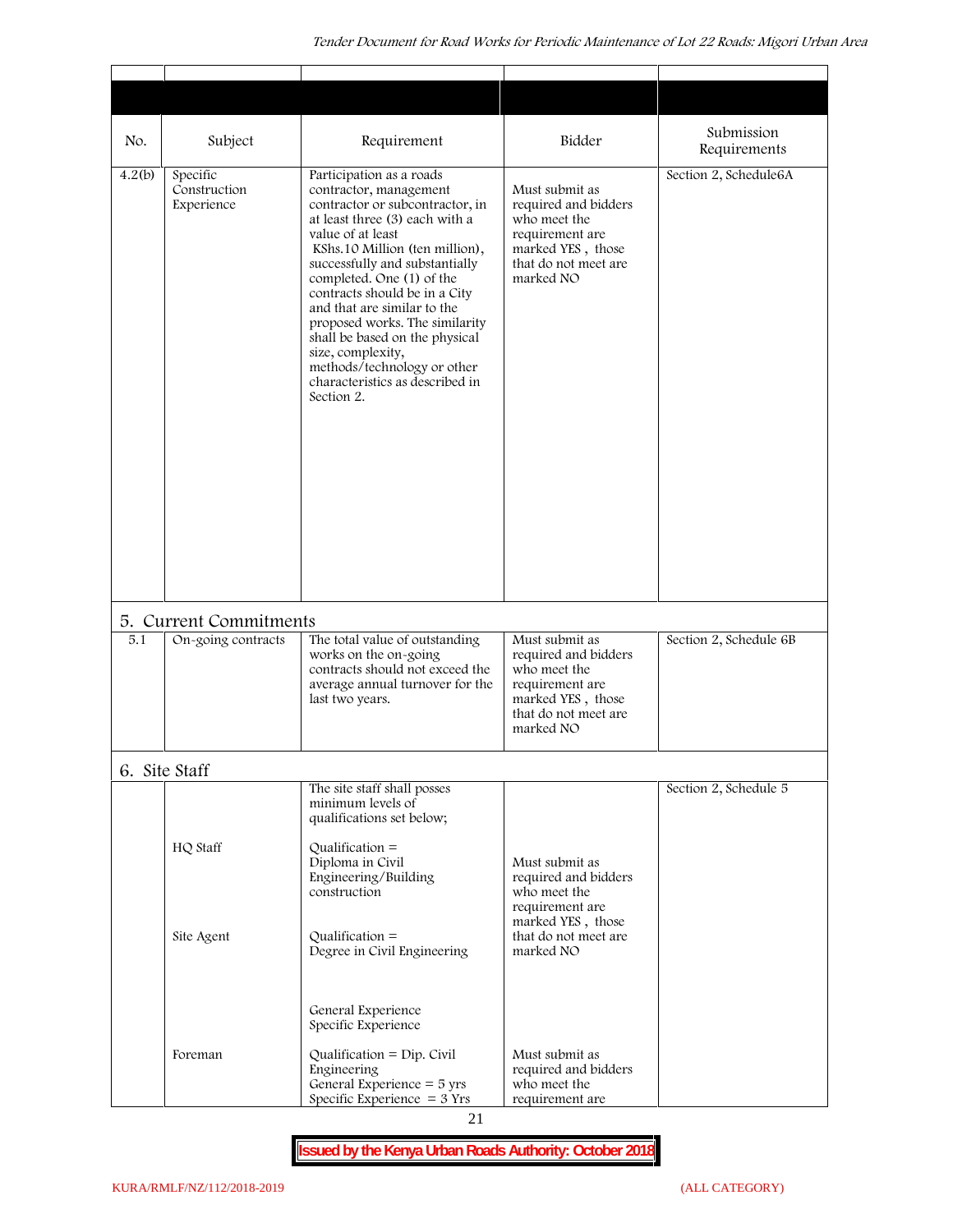| No. | Subject                                                       | Requirement                                                                                                   | Bidder                                                                                                                              | Submission<br>Requirements |
|-----|---------------------------------------------------------------|---------------------------------------------------------------------------------------------------------------|-------------------------------------------------------------------------------------------------------------------------------------|----------------------------|
|     | Site Surveyor                                                 | Qualification = Diploma in<br>Survey<br>General Experience = $3 \text{ yrs}$<br>Specific Experience $= 2$ Yrs | marked YES, those<br>that do not meet are<br>marked NO                                                                              |                            |
| 5.  | PLANT AND EQUIPMENT<br>See description<br>below in Schedule 7 |                                                                                                               |                                                                                                                                     |                            |
|     |                                                               |                                                                                                               |                                                                                                                                     |                            |
| 6.  | Work Methodology                                              | Submission of a brief work<br>methodology in accordance with<br>sub-clause 5.3                                | Must submit as<br>required and bidders<br>who meet the<br>requirement are<br>marked YES, those<br>that do not meet are<br>marked NO | Section 2                  |
| 7.  | Business permit and<br>office location                        | Should have a physical address<br>and Current business Permit                                                 | Must submit as<br>required and bidders<br>who meet the<br>requirement are<br>marked YES, those<br>that do not meet are<br>marked NO | Section 2, Schedule 1      |
| 8.  | Litigation History                                            | The applicant to provide a valid<br>Sworn affidavit for the tender.                                           | Must submit as<br>required and bidders<br>who meet the<br>requirement are<br>marked YES, those<br>that do not meet are<br>marked NO | Section 2, Schedule 10     |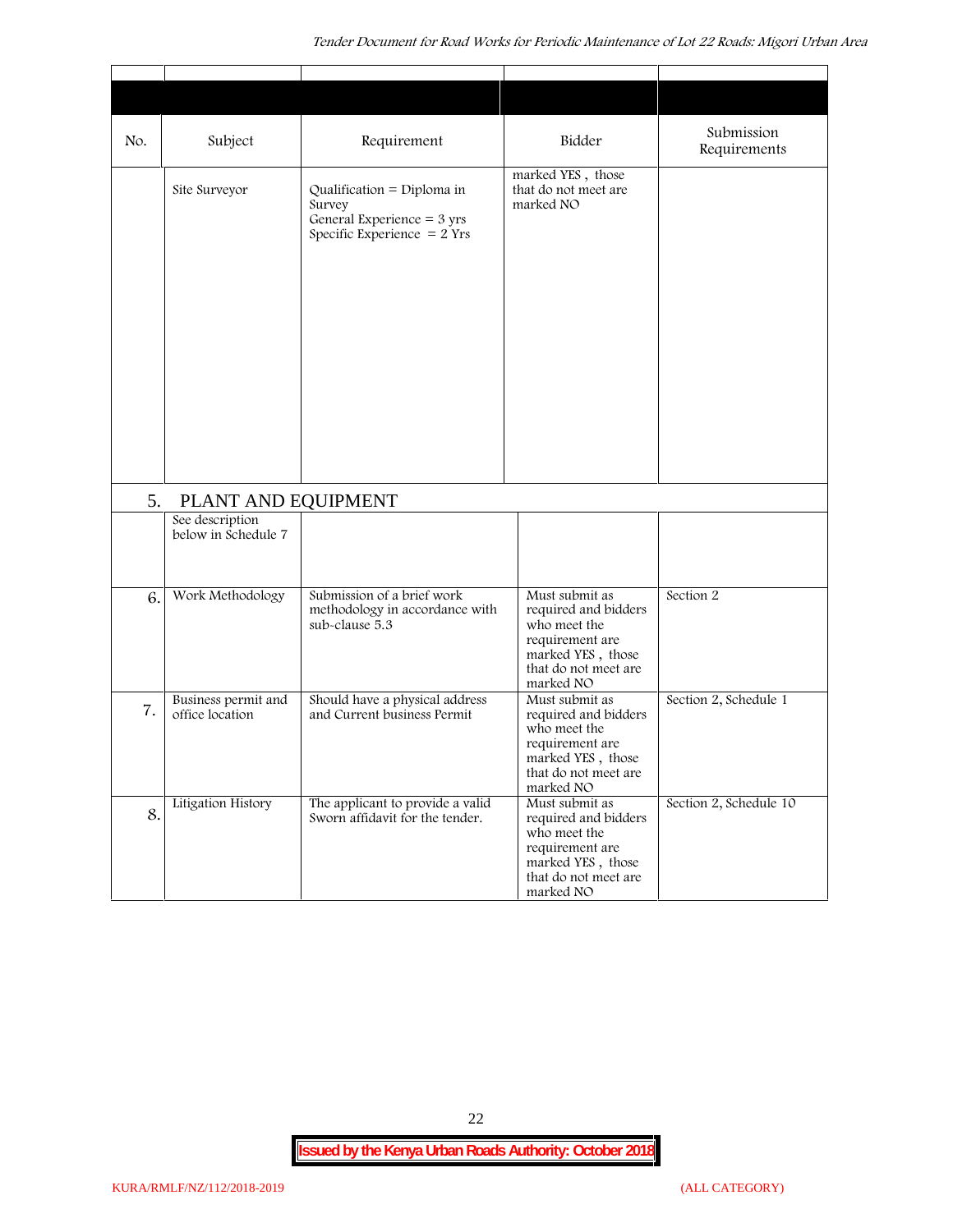**7. Schedule of the Major Items of Plant/Equipment Available for Proposed Contract.**

The Bidder must indicate the core plant and equipment considered by the company to be necessary for undertaking the project together with proof of ownership or lease of the same. The lease must be current i.e. dated from July 2018. Leases which are out dated will not be accepted. (\* Mandatory minimum number of equipment required by the Employer for the execution of the project that the bidder must make available for the Contract).

| Item<br>No.               | Equipment Details                         | *Minimum<br>Number<br>Required<br>for the<br>Contract<br>Execution | Compliance<br>Requirement | No of<br>Equipment<br>Owned by<br>the Bidder | No. of<br>equipment<br>to be<br>hired/<br>purchased<br>by the<br>Bidder | No. of<br>equipment<br>to be made<br>available for<br>the Contract<br>by the<br>Bidder |
|---------------------------|-------------------------------------------|--------------------------------------------------------------------|---------------------------|----------------------------------------------|-------------------------------------------------------------------------|----------------------------------------------------------------------------------------|
| $\mathbf{A}$              | General Plant                             |                                                                    |                           |                                              |                                                                         |                                                                                        |
|                           | Asphalt Concrete patching<br>plant        | optional                                                           |                           |                                              |                                                                         |                                                                                        |
| $\, {\bf B}$              | Milling Machine                           |                                                                    |                           |                                              |                                                                         |                                                                                        |
|                           | Asphalt Milling Machine                   | optional                                                           |                           |                                              |                                                                         |                                                                                        |
| $\mathcal{C}$             | <b>Bituminous Plants</b>                  |                                                                    |                           |                                              |                                                                         |                                                                                        |
|                           | Bitumen Pressure distributor              | optional                                                           |                           |                                              |                                                                         |                                                                                        |
|                           | Asphalt concrete paver                    | optional                                                           |                           |                                              |                                                                         |                                                                                        |
| $\mathbf D$               | Compactors                                |                                                                    |                           |                                              |                                                                         |                                                                                        |
|                           | Vibrating compaction plate<br>300 mm wide | optional                                                           |                           |                                              |                                                                         |                                                                                        |
|                           | Vibrating compaction plate<br>600 mm wide | optional                                                           |                           |                                              |                                                                         |                                                                                        |
| $\mathbf E$               | Pot hole repair machines                  |                                                                    |                           |                                              |                                                                         |                                                                                        |
|                           | Colas Sprayer                             | $\mathcal{O}$                                                      |                           |                                              |                                                                         |                                                                                        |
|                           | Pavement Cutter Machine                   | $\mathcal{O}$                                                      |                           |                                              |                                                                         |                                                                                        |
|                           | Paver Braker Machine                      | $\mathcal{O}$                                                      |                           |                                              |                                                                         |                                                                                        |
|                           | Pedestrian Roller                         | $\mathcal{O}$                                                      |                           |                                              |                                                                         |                                                                                        |
|                           |                                           |                                                                    |                           |                                              |                                                                         |                                                                                        |
| $\boldsymbol{\mathrm{F}}$ | Concrete Equipment                        |                                                                    |                           |                                              |                                                                         |                                                                                        |
|                           | Mobile concrete mixers                    | $\mathbf{1}$                                                       | Yes/no                    |                                              |                                                                         |                                                                                        |
|                           | Concrete vibrators                        | $\mathbf 1$                                                        | Yes/no                    |                                              |                                                                         |                                                                                        |

23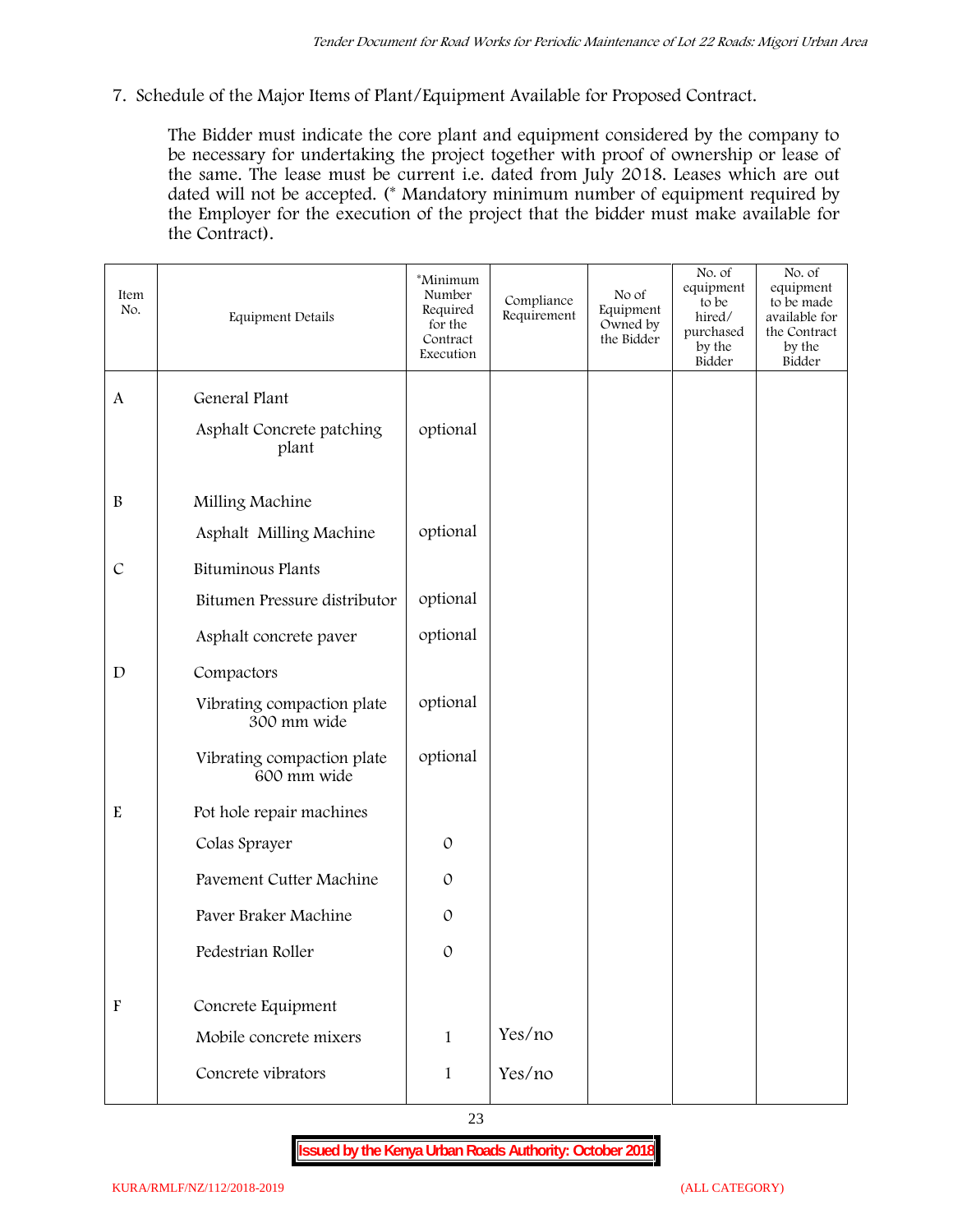| Item<br>No. | Equipment Details                                                                                 | *Minimum<br>Number<br>Required<br>for the<br>Contract<br>Execution | Compliance<br>Requirement | No of<br>Equipment<br>Owned by<br>the Bidder | No. of<br>equipment<br>to be<br>hired/<br>purchased<br>by the<br>Bidder | No. of<br>equipment<br>to be made<br>available for<br>the Contract<br>by the<br>Bidder |
|-------------|---------------------------------------------------------------------------------------------------|--------------------------------------------------------------------|---------------------------|----------------------------------------------|-------------------------------------------------------------------------|----------------------------------------------------------------------------------------|
| $\mathsf G$ | Transport (Tippers,<br>dumpers, water tankers)                                                    |                                                                    |                           |                                              |                                                                         |                                                                                        |
|             | $4X2$ tippers payload $7 - 12$<br>tonnes                                                          |                                                                    |                           |                                              |                                                                         |                                                                                        |
|             | $6X4$ tippers payload $16 - 20$<br>tonnes                                                         |                                                                    |                           |                                              |                                                                         |                                                                                        |
|             | 8X4 tippers payload $16 - 20$<br>tonnes                                                           |                                                                    |                           |                                              |                                                                         |                                                                                        |
|             | Flat bed lorries                                                                                  |                                                                    |                           |                                              |                                                                         |                                                                                        |
|             | Subtotal for $G$ – tippers &<br>dumpers                                                           | 3                                                                  | Yes/no                    |                                              |                                                                         |                                                                                        |
|             | Water tankers $(18,000 -$<br>20,000 litres<br>capacity)                                           | optional                                                           |                           |                                              |                                                                         |                                                                                        |
| H           | Earth – Moving Equipment                                                                          |                                                                    |                           |                                              |                                                                         |                                                                                        |
|             | Wheeled loaders                                                                                   |                                                                    |                           |                                              |                                                                         |                                                                                        |
|             | Motor graders (93 -<br>205kW)                                                                     |                                                                    |                           |                                              |                                                                         |                                                                                        |
|             | Trench excavator                                                                                  |                                                                    |                           |                                              |                                                                         |                                                                                        |
|             | Subtotal for $H$ – Earth<br>moving equipment                                                      | $\mathbf{1}$                                                       | Yes/no                    |                                              |                                                                         |                                                                                        |
|             |                                                                                                   |                                                                    |                           |                                              |                                                                         |                                                                                        |
|             |                                                                                                   |                                                                    |                           |                                              |                                                                         |                                                                                        |
| I           | Excavators                                                                                        |                                                                    |                           |                                              |                                                                         |                                                                                        |
|             | Hydraulic crawler mounted<br>$(7 - 10 \text{ tonnes}) - 0.25 - 0.4$<br>m <sup>3</sup> SAE bucket. |                                                                    |                           |                                              |                                                                         |                                                                                        |
|             | Hydraulic crawler mounted<br>$(10 - 16 \text{ tonnes}) - 0.40$<br>0.60 m <sup>3</sup> SAE bucket. |                                                                    |                           |                                              |                                                                         |                                                                                        |
|             | Hydraulic wheel mounted                                                                           |                                                                    |                           |                                              |                                                                         |                                                                                        |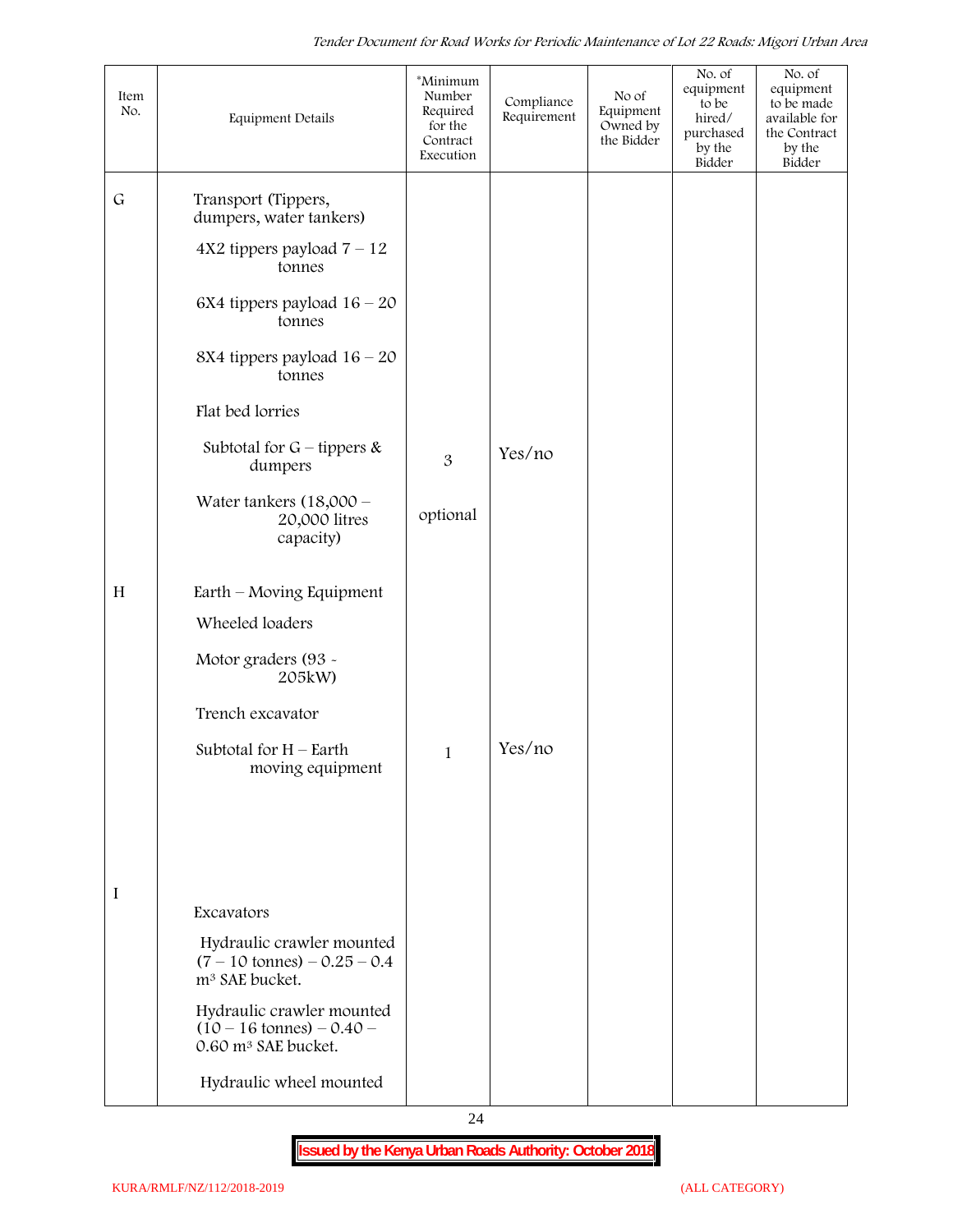*Tender Document for Road Works for Periodic Maintenance of Lot 22 Roads: Migori Urban Area*

| Item<br>No. | <b>Equipment Details</b>                                                                                                                                                                                                                                                                                                                                                                                                                                                           | *Minimum<br>Number<br>Required<br>for the<br>Contract<br>Execution | Compliance<br>Requirement  | No of<br>Equipment<br>Owned by<br>the Bidder | No. of<br>equipment<br>to be<br>hired/<br>purchased<br>by the<br>Bidder | No. of<br>equipment<br>to be made<br>available for<br>the Contract<br>by the<br>Bidder |
|-------------|------------------------------------------------------------------------------------------------------------------------------------------------------------------------------------------------------------------------------------------------------------------------------------------------------------------------------------------------------------------------------------------------------------------------------------------------------------------------------------|--------------------------------------------------------------------|----------------------------|----------------------------------------------|-------------------------------------------------------------------------|----------------------------------------------------------------------------------------|
| $\bf J$     | $(7 - 10 \text{ tonnes}) - 0.25 - 0.4$<br>m <sup>3</sup> SAE bucket.<br>Hydraulic wheel mounted<br>$(10 - 16 \text{ tonnes}) - 0.40 -$<br>0.6 m <sup>3</sup> SAE bucket.<br>Hydraulic wheel mounted<br>backloader $(7 - 10$ tonnes)<br>$-0.25 - 0.4$ m <sup>3</sup> SAE bucket.<br>Subtotal for I (Excavators)<br>Rollers<br>Self-propelled single drum<br>vibrating (various types)<br>Pneumatic rubber tyre (1-2)<br>tonnes/wheel)<br>Double drum vibrating<br>pedestrian roller | $\mathbf{1}$<br>1<br>$\mathbf{1}$<br>Optional                      | Yes/no<br>Yes/no<br>Yes/no |                                              |                                                                         |                                                                                        |

25

 $\ddot{\phantom{0}}$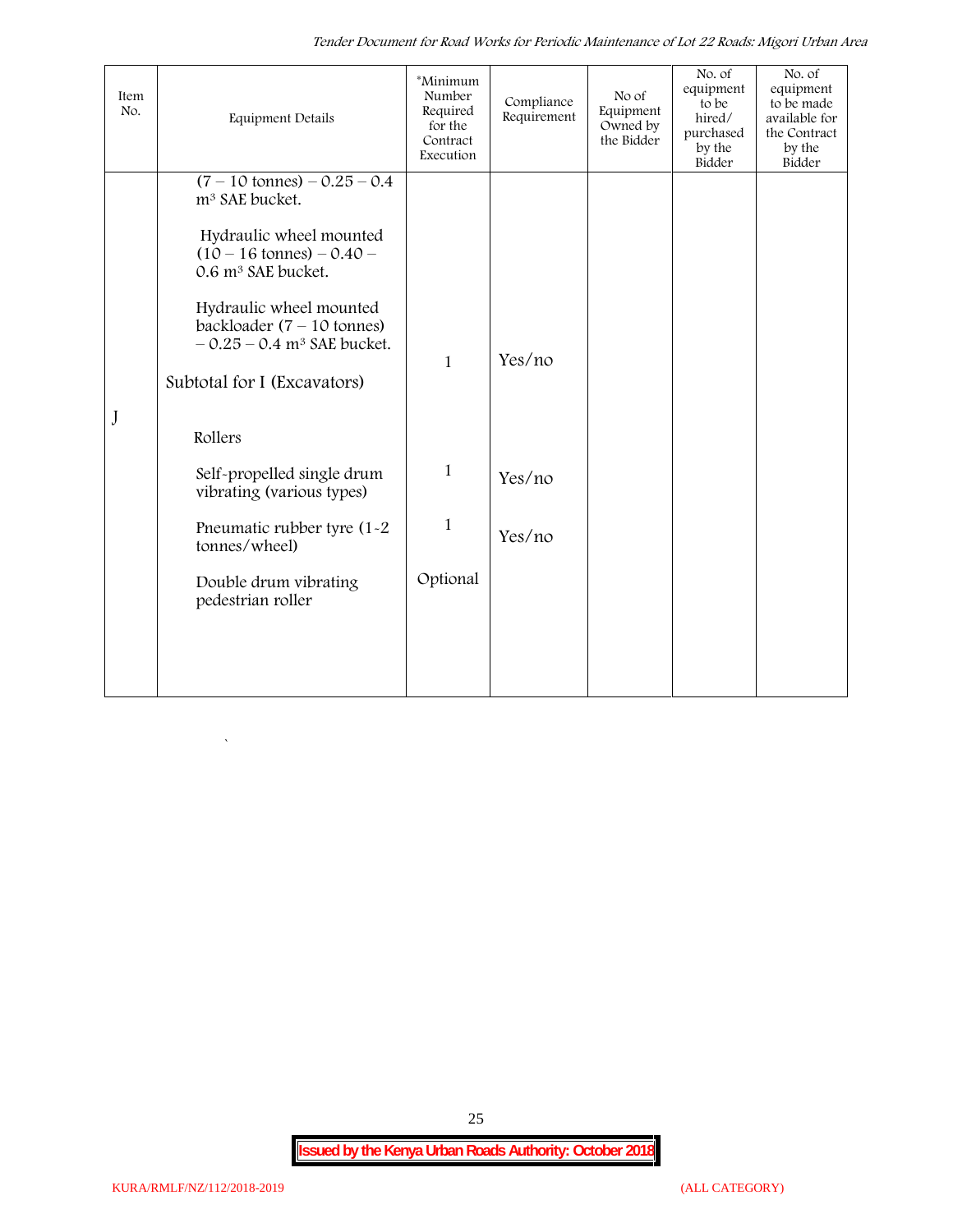## **Appendix to Instruction to Tenderers**

## **Table 1: Pre- Qualification Checklist for Completeness and Responsiveness.**

| $S/NO$ . | Completeness and<br>Responsiveness<br>Criteria                | References                                   | Requirement                                                                                                                        |
|----------|---------------------------------------------------------------|----------------------------------------------|------------------------------------------------------------------------------------------------------------------------------------|
| 1.       | Form of Bid                                                   | Section II<br>Clause 20.2                    | - Amount must be indicated<br>Properly stamped, filled and signed<br>$\tilde{\phantom{a}}$                                         |
| 2.       | Appendix to Form of<br>Bid                                    | Section II<br>Clause 20.2                    | Properly stamped, filled and signed                                                                                                |
| 3.       | <b>Bid Security</b>                                           | Section II<br>Clause 17                      | Unconditional bank guarantee<br>In the format provided with all<br>conditions<br>- must be valid for 30 days after bid<br>validity |
| 4.       | Confidential Business<br>Questionnaire                        | Section IX;<br>Schedule 1                    | Properly filled, stamped and signed<br>Provide all required information                                                            |
| 5.       | Form of Power of<br>Attorney                                  | Section IX;<br>Schedule 2<br>Clause $5.1(a)$ | Properly filled, stamped and signed                                                                                                |
| 6.       | Tax Compliance<br>Certificate                                 | Tender notice                                | - Provide valid tax compliance certificate                                                                                         |
| 7.       | Registration with<br>National Construction<br>Authority (NCA) | Tender notice<br>Item 1.4 of QC              | - Copy of valid certificate and practicing<br>license                                                                              |
| 8.       | Certificate of<br>Incorporation                               | Tender notice<br>Item 1.4 of $QC$            | Copy of certificate Certified by<br>$\sim$<br>Commissioner for Oaths                                                               |
| 9.       | Priced Bill of<br>Quantities                                  | Clause 14.1<br>Section IX                    | - Fill all rates, prices and amounts and<br>counter sign any alteration(s)<br>Stamp and initial all pages of BOQ's                 |
| 10.      | Eligibility                                                   | Section II;<br>Schedule 1<br>Clause 4.1      | - Legible copies of National ID or passport<br>for all directors<br>- System generated Form CR12 (12<br>months)                    |
| 11.      | Conflict of interest                                          | Section II;<br>Schedule 1<br>Clause 4.2      | - to state explicitly                                                                                                              |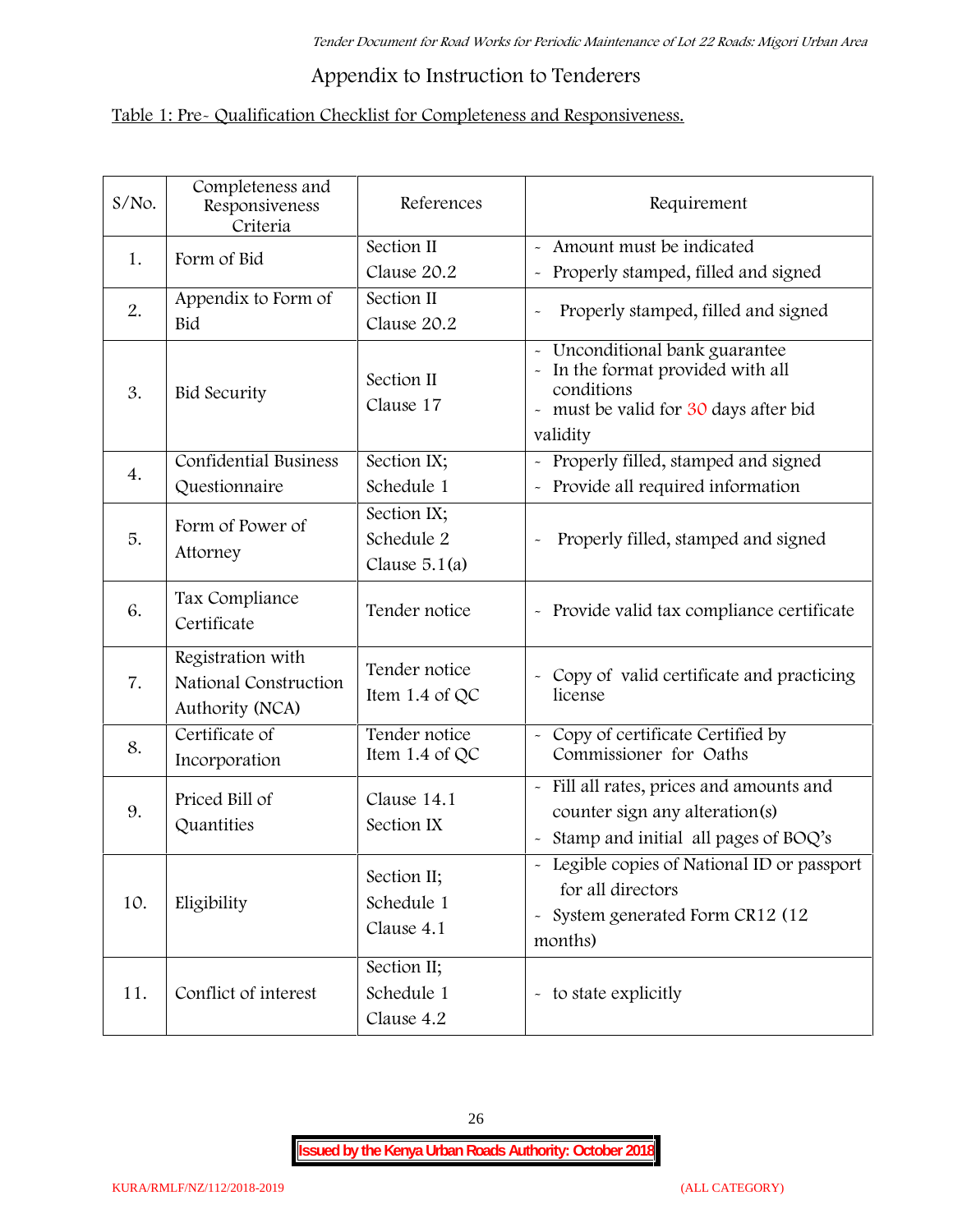| 12. | Debarment                                                                  | Section II<br>Clause 30.4;<br>Schedule 11<br>Item 1.3 of QC | Properly filled, stamped and signed                                                                                                                                                                                                                                                                                                            |
|-----|----------------------------------------------------------------------------|-------------------------------------------------------------|------------------------------------------------------------------------------------------------------------------------------------------------------------------------------------------------------------------------------------------------------------------------------------------------------------------------------------------------|
| 13. | Pending Litigation                                                         | Item $2.2$ of QC                                            | Provide original sworn affidavit for the<br>specific tender                                                                                                                                                                                                                                                                                    |
| 14. | Litigation History                                                         | Section II Clause<br>31.8; Schedule 10                      | Properly filled, stamped and signed                                                                                                                                                                                                                                                                                                            |
| 15. | History of Non<br>performance                                              | Schedule 6B<br>Item $2.1$ of QC                             | - Fill information on non-completed<br>works                                                                                                                                                                                                                                                                                                   |
| 16. | Certificate of<br>Tenderers Visit to Site                                  | Section II;<br>Clause 8.3                                   | - Attend pre-bid meeting/visit<br>- Certificate must be signed and stamped<br>by the Employer's representative                                                                                                                                                                                                                                 |
| 17. | Schedule of Major<br>Items of Plant                                        | Section XI<br>Item 5 of QC;<br>Schedule 7                   | Properly filled, stamped and signed                                                                                                                                                                                                                                                                                                            |
| 18. | Schedule of Key<br>Personnel                                               | Section XI<br>Item 6 of QC;<br>Schedule 5                   | Properly filled, stamped and signed                                                                                                                                                                                                                                                                                                            |
| 19. | Roadwork Completed<br>Satisfactorily                                       | Section XI;<br>Item 4 of QC<br>Schedule 6A                  | Properly filled, stamped and signed<br>$\tilde{\phantom{a}}$                                                                                                                                                                                                                                                                                   |
| 20. | Schedule of Ongoing<br>Projects                                            | Section XI;<br>Item 5.1 of QC<br>Schedule 7                 | Properly filled, stamped and signed                                                                                                                                                                                                                                                                                                            |
| 21  | Schedule of other<br>Supplementary<br>Information /<br>Financial Standings | Section XI;<br>Item $5.1$ of QC<br>Schedule 9               | Properly filled, stamped and signed                                                                                                                                                                                                                                                                                                            |
| 22  | Declaration form for<br>bankrupt or insolvent                              | Schedule 11                                                 | Properly filled, stamped and signed                                                                                                                                                                                                                                                                                                            |
| 23  | Anti-corruption form                                                       | Schedule 12                                                 | Properly filled, stamped and signed                                                                                                                                                                                                                                                                                                            |
| 24. | Copy of Bid Document                                                       | Clause 20.1                                                 | Replica of the original                                                                                                                                                                                                                                                                                                                        |
| 25. | Bid documents must<br>be serialized                                        | <b>PPDA 2015</b>                                            | -All pages of the tender documents must<br>be serialized. (either the bidder serializes<br>from the first page of the tender<br>documents or serializes as continuity from<br>the KURA tender documents <i>i.e.</i> if the<br>KURA tender documents ends at page 200<br>then the next document of the bidder<br>should continue as $201, 2012$ |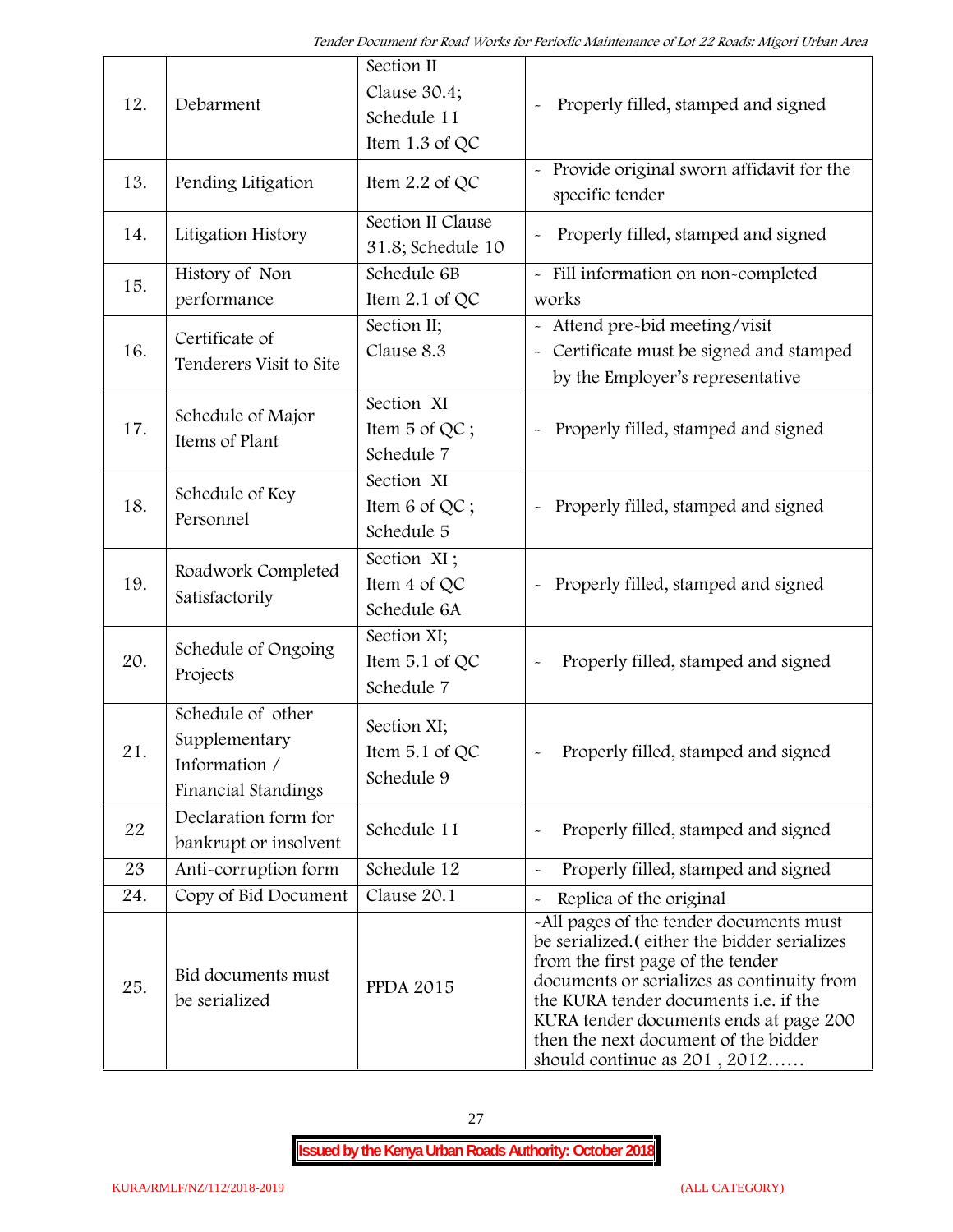| <b>REMARKS</b> | Clause 13.1/20.2 | Bid document to be complete, properly<br>filled and signed. |  |
|----------------|------------------|-------------------------------------------------------------|--|
|----------------|------------------|-------------------------------------------------------------|--|

## **Key:** QC – Qualification Criteria

#### **Table 2: Post- qualification Score**

| <b>ITEM</b>    |               | <b>DESCRIPTION</b>                   | <b>MUST</b><br><b>MEET</b> |
|----------------|---------------|--------------------------------------|----------------------------|
|                |               |                                      | <b>CRITERIA</b>            |
| 1              |               | <b>FINANCIAL CAPACITY</b>            |                            |
|                | a             | Audited Statements                   | YES/NO                     |
|                | b             | Cash flow statement (forecasts)      | YES/NO                     |
|                | $\mathcal{C}$ | Financial position/Ratios            | YES/NO                     |
|                | d             | Turnover                             | YES/NO                     |
| $\overline{2}$ |               | <b>EXPERIENCE</b>                    |                            |
|                |               | General Experience                   | YES/NO                     |
|                |               | Specific experience in related works | YES/NO                     |
| 3              |               | <b>CURRENT COMMITMENTS</b>           |                            |
|                |               | On-going works                       | YES/NO                     |
| $\overline{4}$ |               | <b>KEY PERSONNEL</b>                 |                            |
|                |               | HQ Staff                             | YES/NO                     |
|                |               | Site Agent                           | YES/NO                     |
|                |               | Surveyor                             | YES/NO                     |
|                |               | Foreman                              | YES/NO                     |
| 5              |               | PLANT AND EQUIPMENT                  |                            |
|                |               | Equipment capabilities               | YES/NO                     |
| 6              |               | WORK METHODOLOGY                     | YES/NO                     |
| $\overline{7}$ |               | LITIGATION HISTORY                   | YES/NO                     |
| 8              |               | Business permit and office location  | YES/NO                     |
|                |               | <b>REMARKS</b>                       | YES/NO                     |
|                |               |                                      |                            |

Bidders must achieve YES in all the measured parameters to qualify.

 The bidders who pass the technical criteria will be subjected to financial evaluation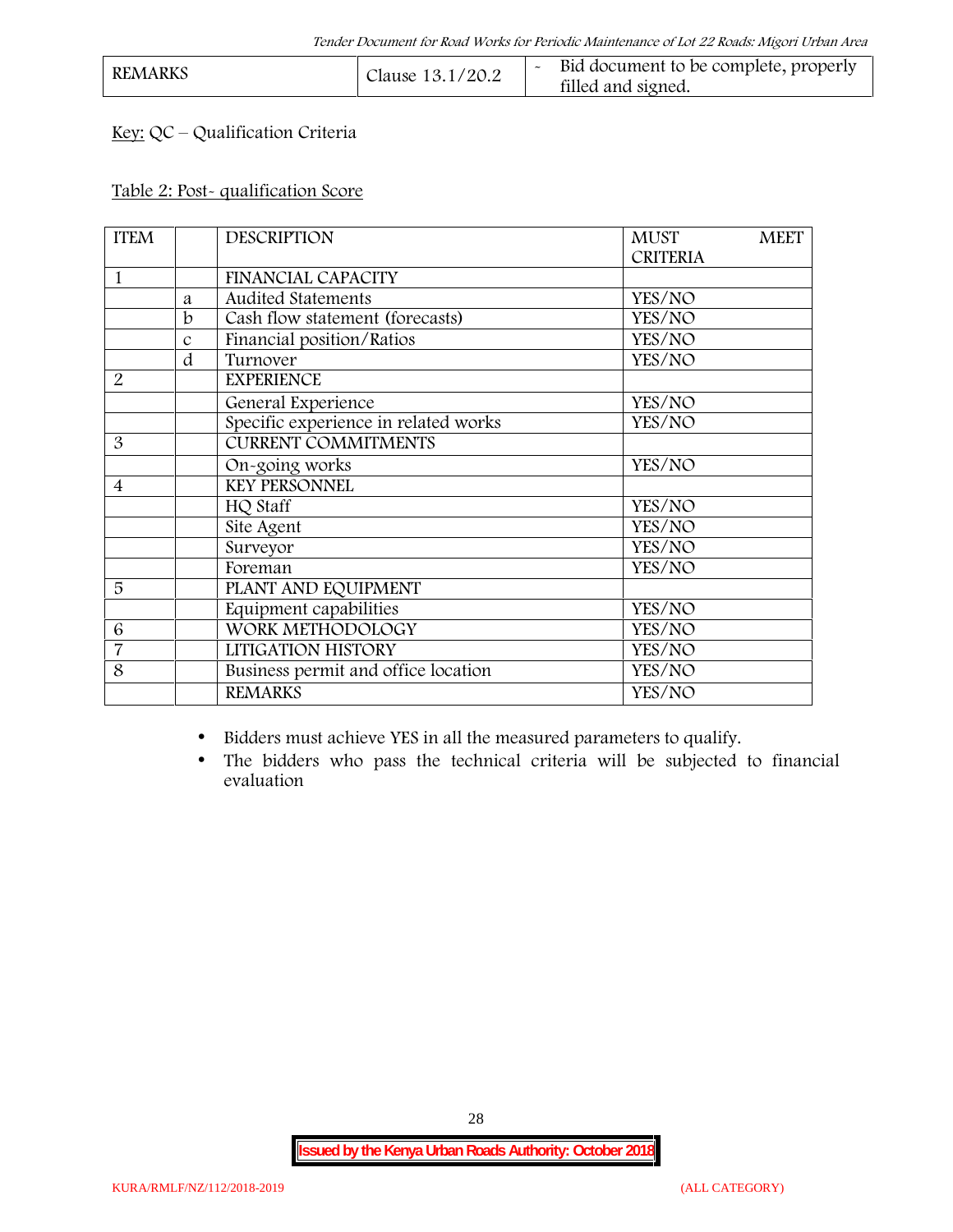# **SECTION IV: CONDITIONS OF CONTRACT**

## **PART I: GENERAL CONDITIONS OF CONTRACT**

The Conditions Of Contract Part 1 – General Conditions shall be those forming Part 1 of the Conditions Of Contract for works of Civil engineering construction Fourth Edition 1987, reprinted in 1992 with further amendments, prepared by the Federation Internationale des Ingenieurs Conseils (FIDIC)

Copies of the FIDIC Conditions of Contract can be obtained from:

FIDIC Secretariat P.O.Box 86 1000 Lausanne 12 **Switzerland** Fax: 41 21 653 5432<br>Telephone: 41 21 653 5003 Telephone: 41 21 653 5003

29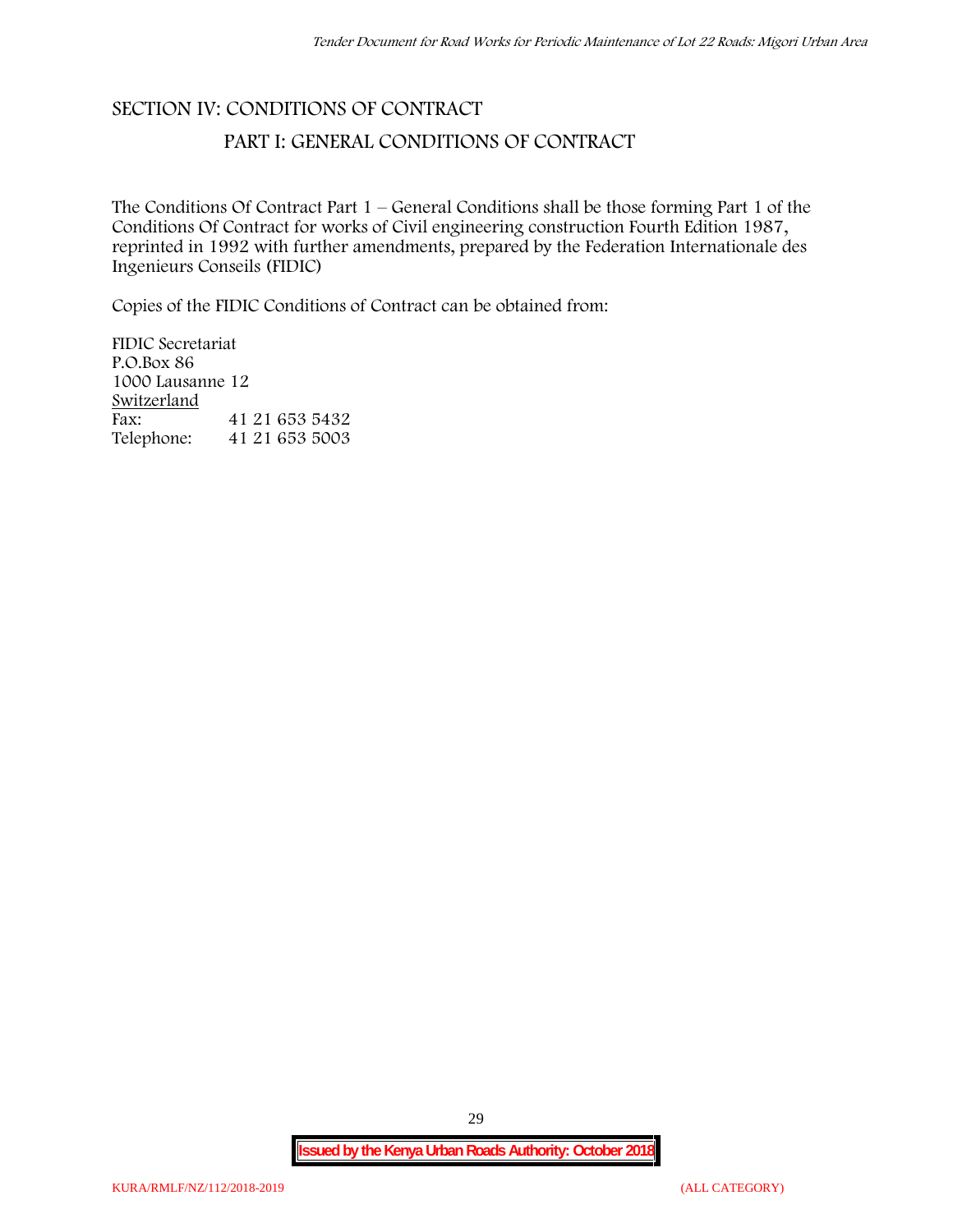## **PART II: CONDITIONS OF PARTICULAR APPLICATION**

The following Conditions of Particular Application shall supplement the General Conditions of Contract. Whenever there is a conflict, the provisions herein shall prevail over those in the General Conditions of Contract. The Particular Condition is preceded by the corresponding clause number of the General Conditions to which it relates.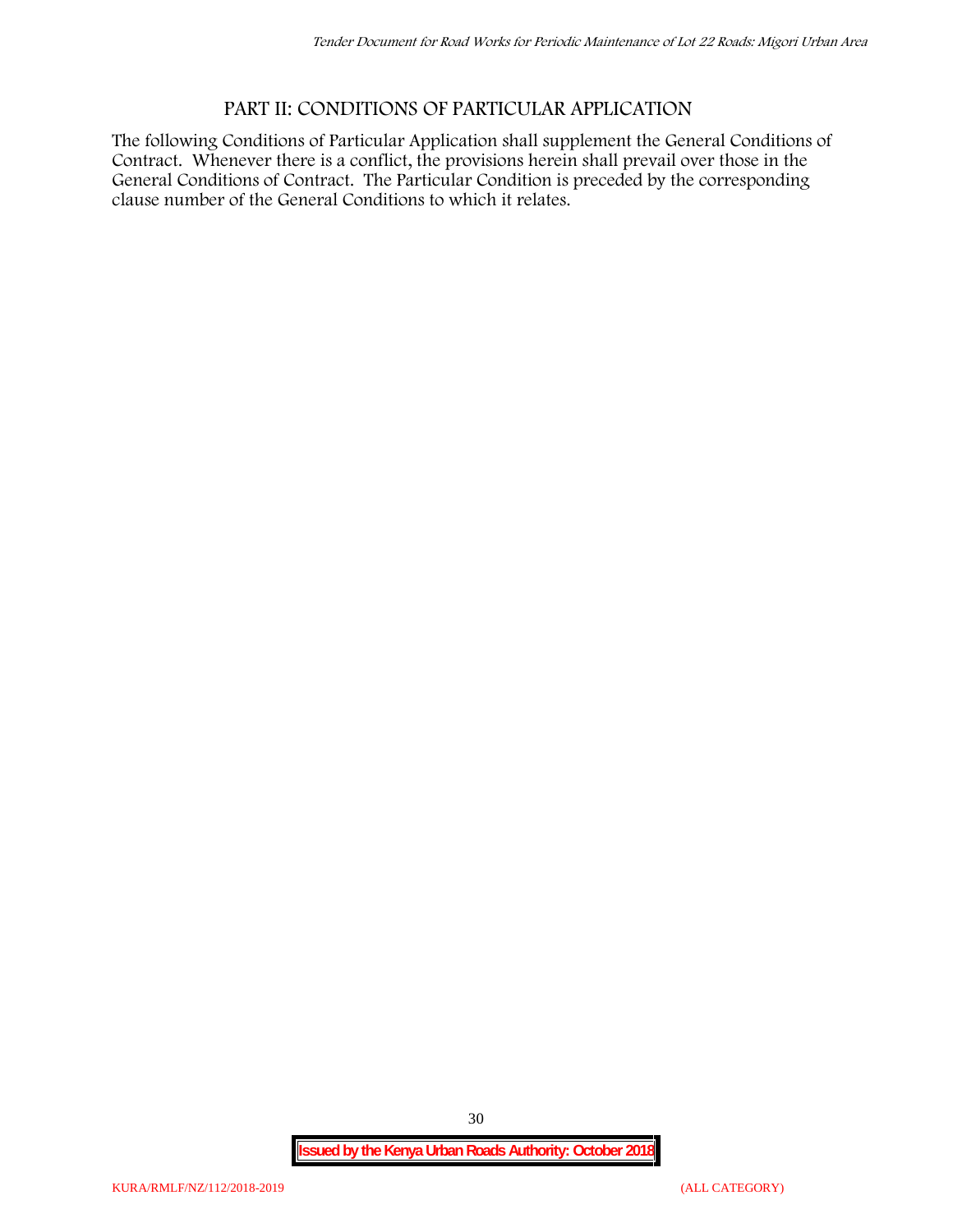#### **CONTENTS**

| SUBCLAUSE 15.2-LANGUAGE ABILITY AND QUALIFICATIONS OF CONTRACTOR'S         |  |
|----------------------------------------------------------------------------|--|
|                                                                            |  |
|                                                                            |  |
| SUBCLAUSE 16.3- QUALIFICATION AND LANGUAGE ABILITY OF SUPERINTENDING STAFF |  |
|                                                                            |  |
| SUBCLAUSE 19.1 - SAFETY, SECURITY AND PROTECTION OF THE ENVIRONMENT 37     |  |
|                                                                            |  |
| SUBCLAUSE 21.1 - INSURANCE OF WORKS AND CONTRACTOR 'S EQUIPMENT 38         |  |
|                                                                            |  |
|                                                                            |  |
|                                                                            |  |
|                                                                            |  |
|                                                                            |  |
|                                                                            |  |
|                                                                            |  |
|                                                                            |  |
| SUBCLAUSE 29.2 - REINSTATEMENT AND COMPENSATION FOR DAMAGES TO PERSONS     |  |
|                                                                            |  |
|                                                                            |  |
|                                                                            |  |
|                                                                            |  |
|                                                                            |  |
|                                                                            |  |
|                                                                            |  |
|                                                                            |  |
|                                                                            |  |
|                                                                            |  |
|                                                                            |  |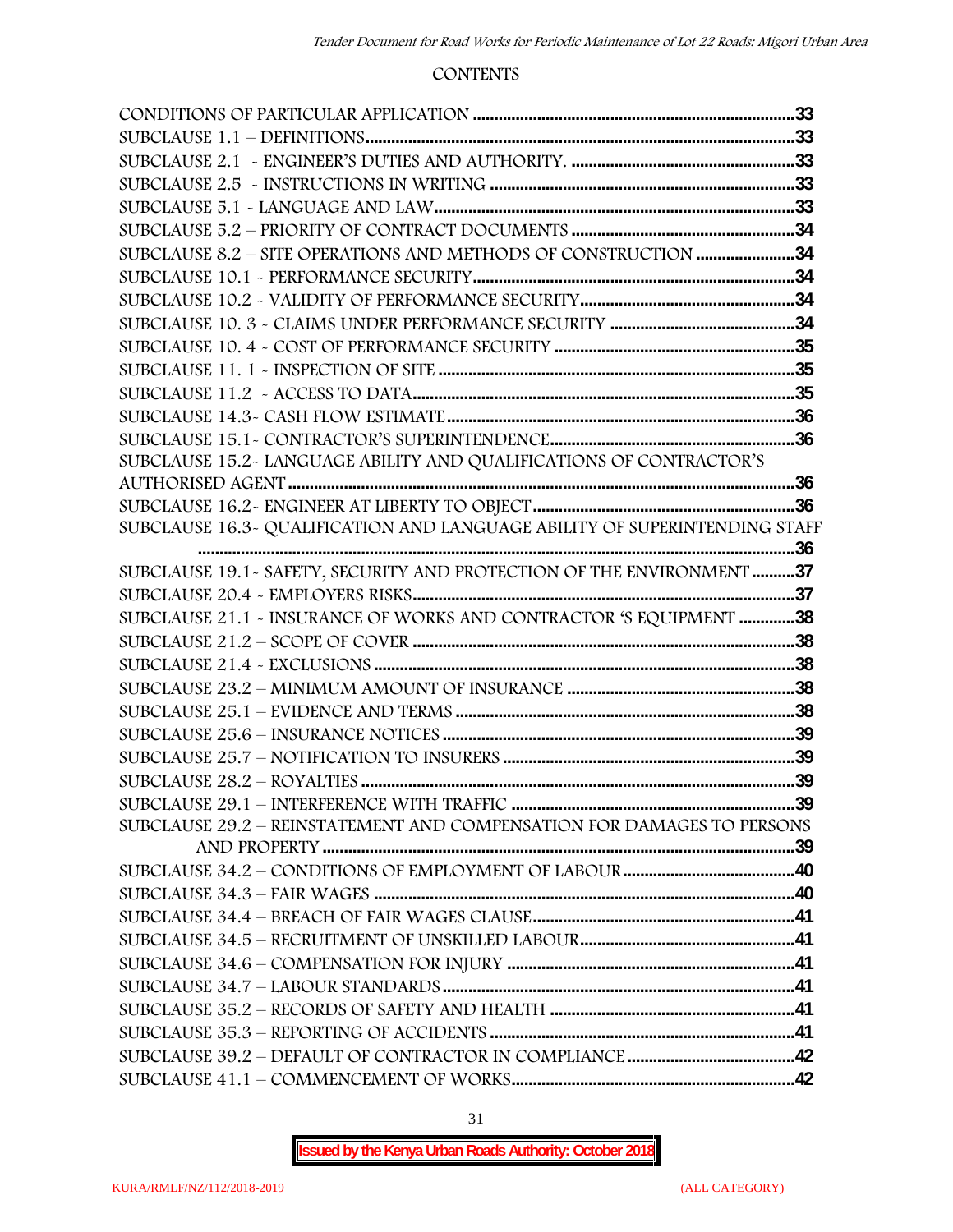| SUBCLAUSE 54.1 - CONTROCTOR'S EQUIPMENT, TEMPORARY WORKS AND MATERIALS |  |
|------------------------------------------------------------------------|--|
|                                                                        |  |
|                                                                        |  |
|                                                                        |  |
|                                                                        |  |
|                                                                        |  |
| SUBCLAUSE 60.3 - RETENTION MONEY AND PAYMENT OF RETENTION MONEY44      |  |
|                                                                        |  |
|                                                                        |  |
|                                                                        |  |
|                                                                        |  |
|                                                                        |  |
|                                                                        |  |
|                                                                        |  |
|                                                                        |  |
|                                                                        |  |
|                                                                        |  |
|                                                                        |  |
|                                                                        |  |
|                                                                        |  |
|                                                                        |  |
|                                                                        |  |
|                                                                        |  |
|                                                                        |  |
|                                                                        |  |
|                                                                        |  |
|                                                                        |  |
|                                                                        |  |
|                                                                        |  |
|                                                                        |  |
|                                                                        |  |
|                                                                        |  |
|                                                                        |  |
|                                                                        |  |
|                                                                        |  |
|                                                                        |  |

32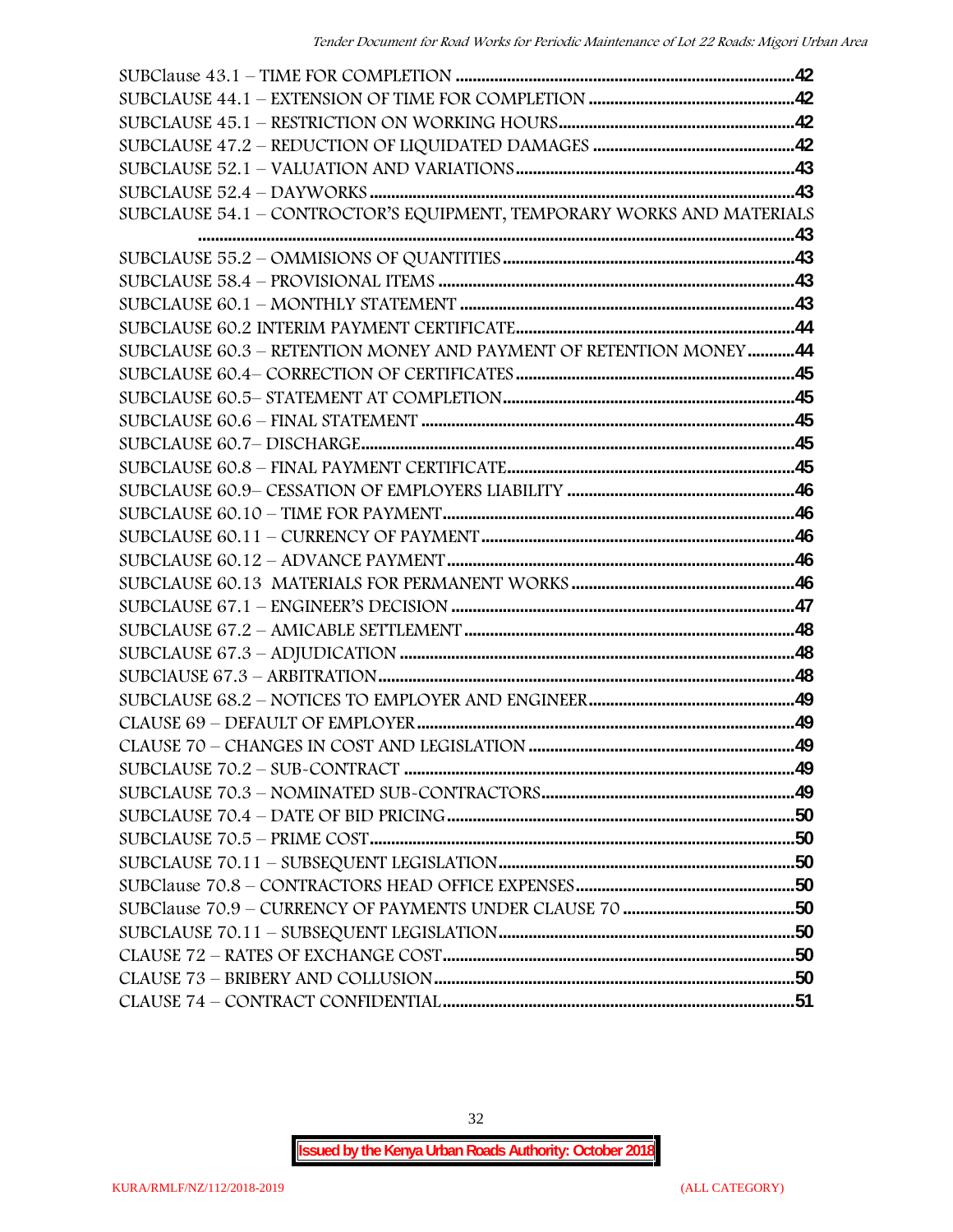#### CONDITIONS OF PARTICULAR APPLICATION

#### SUBCLAUSE 1.1 – DEFINITIONS

Amend this sub-clause as follows:

(a) (i) The "Employer" is the Kenya Urban Roads Authority, represented by the Director General - Kenya Urban Roads Authority.

(ii) The "Engineer" is the Director (Road Asset and Corridor Management) - Kenya Urban Roads Authority.

.(b) (i) Insert in line 2 after the Bills Of Quantities", the following, "the rates entered by the Contractor (whether or not such rate be employed in computation of the Contract Price),"

Amend subparagraph (b) (v) of Sub-Clause 1.1 by adding the following words at the end: The word "BID" is synonymous with "bid" and the word "Appendix to BID" with "Appendix to Bid" and the word "BID documents" with "bidding documents".

Add the following at the end of this sub-clause:

(h) "Materials" means materials and other things intended to form or forming part of the Permanent Works.

(i) "Quantified site instructions" means Site instructions from the Engineer or his representative to the Contractor instructing him to carry out quantified works drawn from the contract to be carried out within a specified period.

#### SUBCLAUSE 2.1 - ENGINEER'S DUTIES AND AUTHORITY.

With reference to Sub-Clause 2.1 (b), the following shall also apply: The Engineer shall obtain the specific approval of the Employer before taking any of the following actions specified in Part 1:

(a) Consenting to the subletting of any part of the works under Clause 4;

- (b) Certifying additional cost determined under Clause 12;
- (c) Determining an extension of time under Clause 44;

(d) Issuing a variation under Clause 51;

(e) Fixing rates or prices under Clause 52

#### SUBCLAUSE 2.5 - INSTRUCTIONS IN WRITING

Add at the end of sub-clause 2.5 the following: "The site instructions shall be in the form of quantiffied site instructions and the contractor shall commence execution of the site instructions within three (3) days and complete within the completion period as stipulated in the instructions.

#### SUBCLAUSE 5.1 - LANGUAGE AND LAW

The Contract document shall be drawn up in the ENGLISH LANGUAGE. Communication between the Contractor and the Engineer's Representative shall be in this given language.

The Laws applicable to this Contract shall be the Laws of the Republic of Kenya.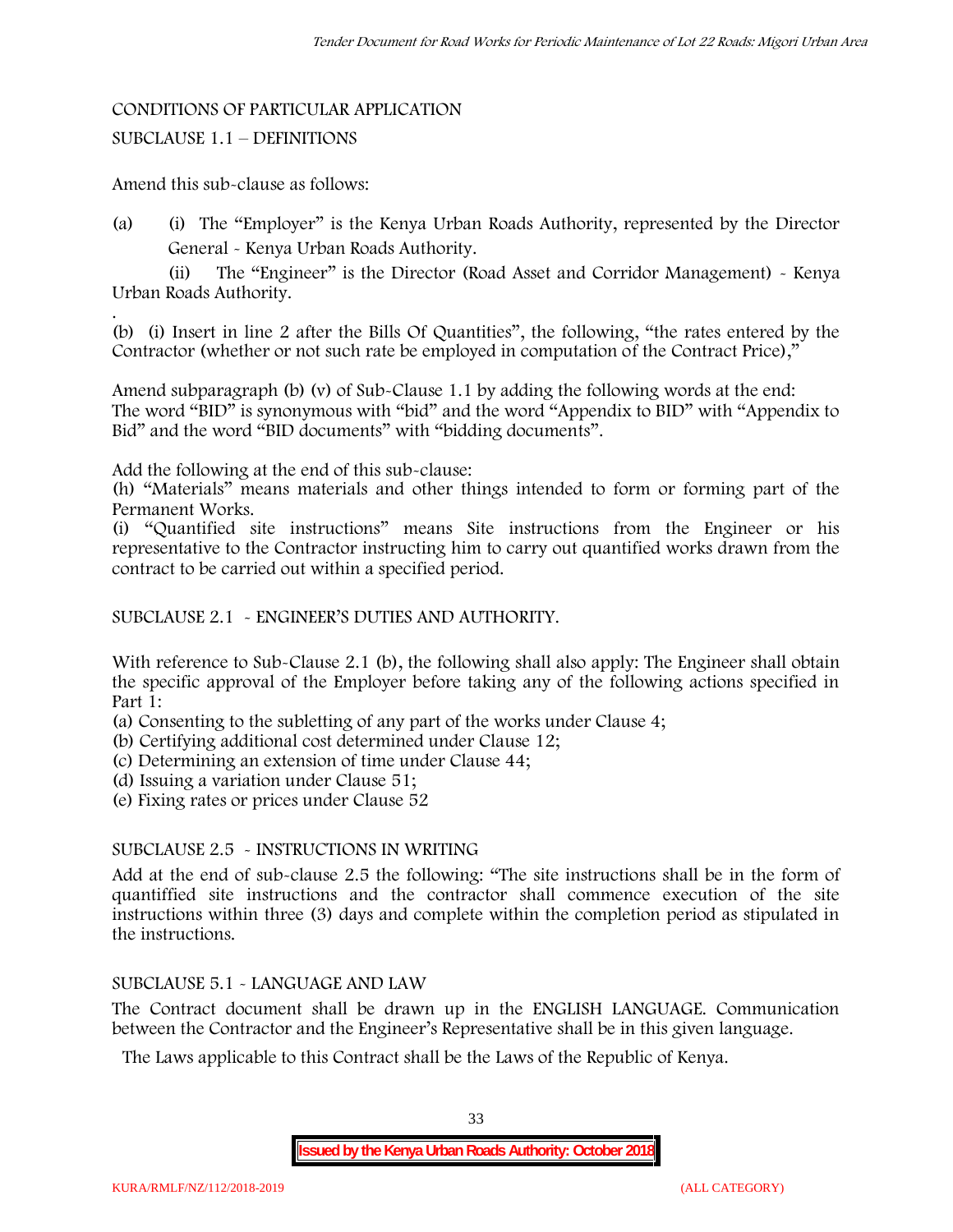#### SUBCLAUSE 5.2 – PRIORITY OF CONTRACT DOCUMENTS

Delete the documents listed 1-6 and substitute:

- (1) The Contract Agreement (if completed)
- (2) The Letter Of Acceptance;
- (3) The Bid and Appendix to Bid;
- (4) The Conditions of Contract Part II;
- (5) The Conditions of Contract Part I;
- (6) The Special Specifications;
- (7) The Standard Specification for Road and Bridge Construction, 1986;
- (8) The Drawings;
- (9) The priced Bills of Quantities
- (10) Other documents as listed in the Appendix to form of Bid

#### SUBCLAUSE 8.2 – SITE OPERATIONS AND METHODS OF CONSTRUCTION

Add sub- clause 8.2(b) at the end as follows:

"The Contractor shall submit to the Engineer Works Methodology not later than 14 days from the date of award of the contract and general description of his proposed arrangements and methods for the execution of the Works. This shall include inter-alia temporary office, buildings, access roads, construction plant and its intended production output, working shift arrangements, labour strength, skilled and unskilled, and supervision arrangements, power supply arrangements, supply of materials including a materials utilisation programme, stone crushing, aggregate production and storage, cement handling, concrete mixing and handling, methods of excavation, dealing with water, testing methods and facilities."

#### SUBCLAUSE 10.1 - PERFORMANCE SECURITY

Replace the text of Sub-clause 10.1 with the following:

"The Contractor shall provide security for his proper performance of the Contract within 28 days after receipt of the Letter of Acceptance. The Performance Security shall be in the form of a bank guarantee as stipulated by the Employer in the Appendix to Bid. The Performance Security shall be issued by a bank incorporated in Kenya. The Contractor shall notify the Engineer when providing the Performance Security to the Employer.

"Without limitation to the provisions of the preceding paragraph, whenever the Engineer determines an addition to the Contract Price as a result of a change in cost, the Contractor, at the Engineers written request, shall promptly increase the value of the Performance Security by an equal percentage.

SUBCLAUSE 10.2 - VALIDITY OF PERFORMANCE SECURITY

The Performance Security shall be valid until a date 28 days after the date of issue of the Defects Liability Certificate. The security shall be returned to the Contractor within 14 days of expiration.

SUBCLAUSE 10. 3 - CLAIMS UNDER PERFORMANCE SECURITY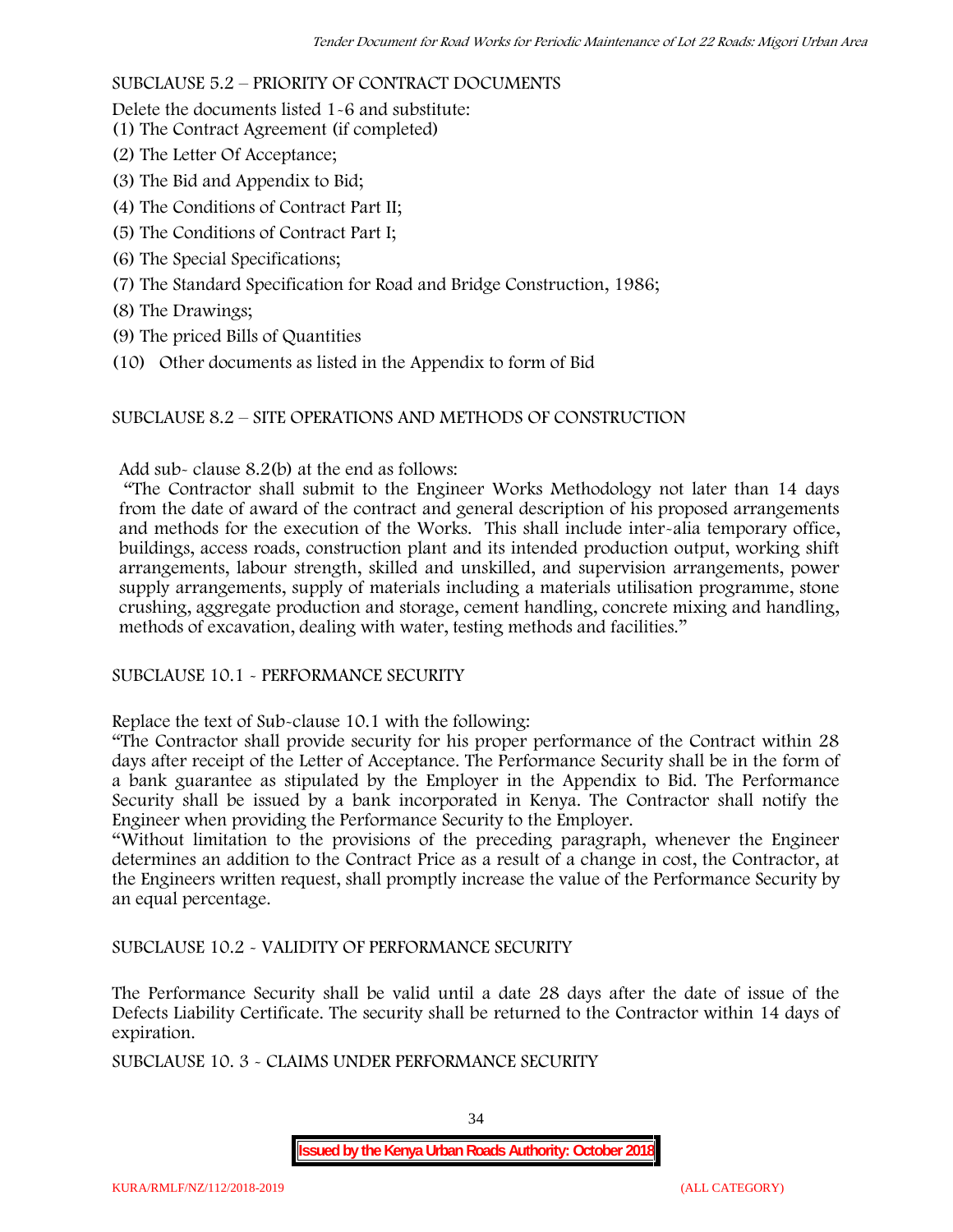Delete the entire sub-clause 10.3.

#### SUBCLAUSE 10. 4 - COST OF PERFORMANCE SECURITY

The cost of complying with the requirements of this clause shall be borne by the Contractor.

#### SUBCLAUSE 11. 1 - INSPECTION OF SITE

#### In line 17 after "affect his Bid" add

"and the Contractor shall be deemed to have based his Bid on all the aforementioned"

Delete the last paragraph completely and replace with the following:

"The Employer in no way guarantees completeness nor accuracy of the soil, materials, subsurface and hydrological information made available to the Contractor at the time of Bidding or at any other time during the period of the Contract, and the Contractor shall be responsible for ascertaining for himself all information as aforesaid for the execution of works and his BID shall be deemed to have been priced accordingly.

#### SUBCLAUSE 11.2 - ACCESS TO DATA

Data made available by the Employer in accordance with Clause 11.1 shall be deemed to include data listed elsewhere in the Contract as open for inspection at the address stipulated in the Appendix to Bid.

#### SUBCLAUSE 14.1 PROGRAM TO BE SUBMITTED

The time within which the program shall be submitted shall be fourteen (14) days from the issuance of order to commence**.**

The programme shall be in the form of a Critical Path Method Network (CPM network) showing the order of procedure and description of the construction methods and arrangements by which he proposes to carry out the works. It should also be supplemented by a time – bar chart of the same programme.

The programme shall be coordinated with climatic, groundwater and other conditions to provide for the completion of the Works in the instruction and by the time specified. The programme shall be revised on demand by the Engineer or his representative.

During the execution of the works, the Contractor shall submit to the Engineer full and detailed particulars of any proposed amendments to the arrangements and methods submitted in accordance with the foregoing. If details of the Contractor's proposals for Temporary Works are required by the Engineer for his own information the Contractor shall submit such details within seven days of being requested to do so.

The various operations pertaining to the works shall be carried out in such a progressive sequence as will achieve a continuous and consecutive output of fully completed road works inclusive of all bridge works and culverts within the time limits specified in the Contract and the instructions. Generally the Contractor shall carry out works within the sections stated in the instructions.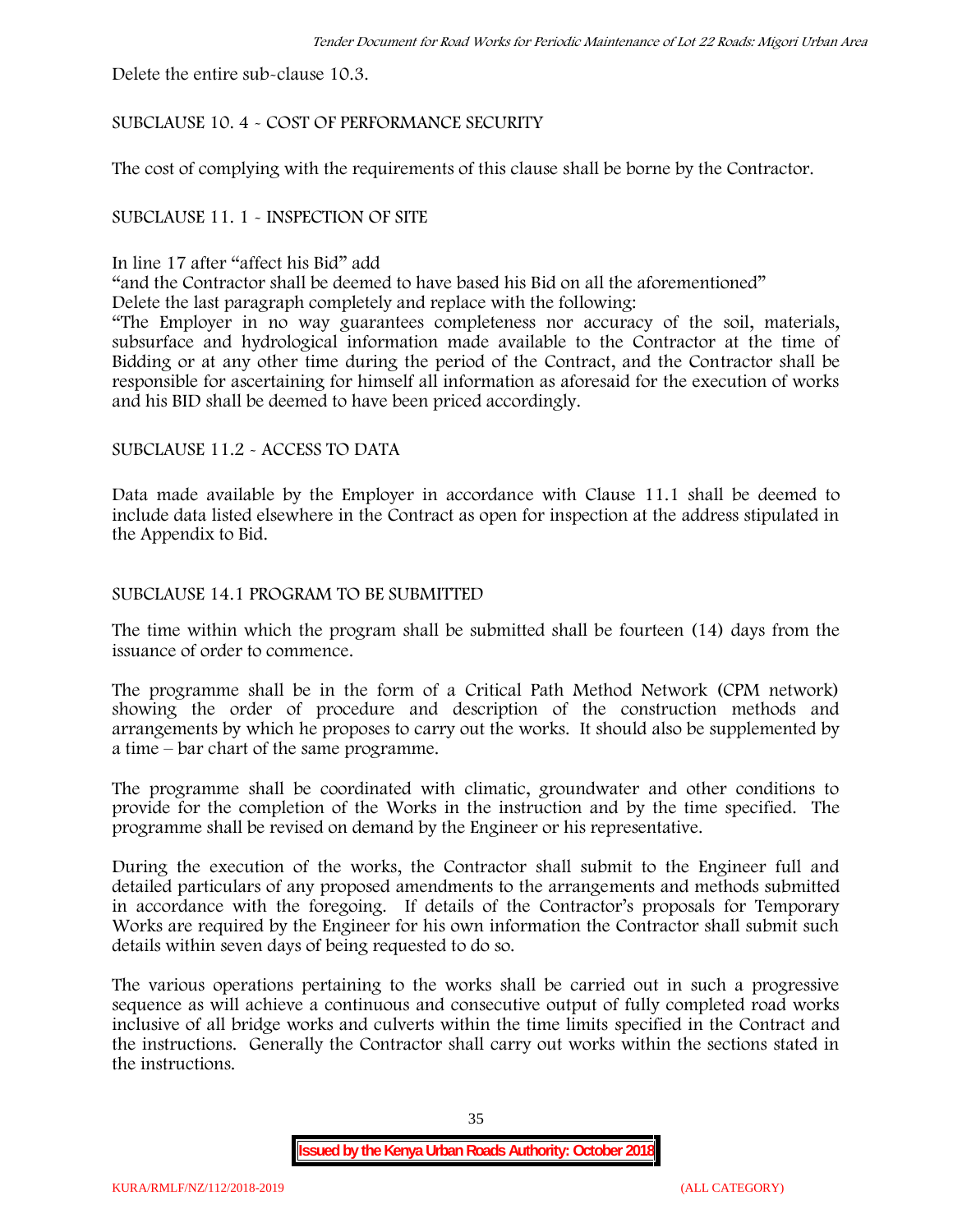The Contractor shall allow in his programme for the following 10 public holidays per calendar year in Kenya.

- New Years Day  $(1<sup>st</sup>$  January)
- Good Friday
- Easter Monday
- Labour day  $(1<sup>st</sup> May)$
- Madaraka Day (1<sup>st</sup> June)
- Idd Ul Fitr
- Mashujaa Day (20<sup>th</sup> October)
- Jamhuri day (12<sup>th</sup> December)
- $\bullet$  Christmas Day (25<sup>th</sup> December)
- Boxing day (26<sup>th</sup> December)

The Contractor should also allow per calendar year for a further 2 unspecified public holidays which may be announced by the Government of Kenya with no prior notification.

Add the following at the end of this sub-clause: -

The Employer shall have the right to withhold payment at any time if the contractor fails to submit the programme or revised programme due to his negligence, failure or omission.

# SUBCLAUSE 14.3- CASH FLOW ESTIMATE

The cash flow estimates shall be submitted together with the works programme.

# SUBCLAUSE 15.1- CONTRACTOR'S SUPERINTENDENCE

Add the following at the end of the first paragraph of sub-clause 15.1: "The Contractor shall, within seven (7) days of receipt of the Engineer's order to commence the works inform the Engineer in writing the name of the Contractor's Representative and the anticipated date of his/her arrival on site."

Add the following Sub-clause 15.2

## SUBCLAUSE 15.2- LANGUAGE ABILITY AND QUALIFICATIONS OF CONTRACTOR'S AUTHORISED AGENT

The Contractor's Agent or Representative on the site shall have as a minimum an ordinary diploma in civil Engineering or building construction or have equivalent status approved by the Engineer and shall be able to read and write English fluently.

The Contractor's Agent or Representative shall have at least 3 years related experience.

SUBCLAUSE 16.2- ENGINEER AT LIBERTY TO OBJECT

At the end of this Clause add

"by a competent substitute approved by the Engineer and at the Contractors own expense." Add the following Sub-Clauses 16.3 and 16.4:

SUBCLAUSE 16.3- QUALIFICATION AND LANGUAGE ABILITY OF SUPERINTENDING STAFF

36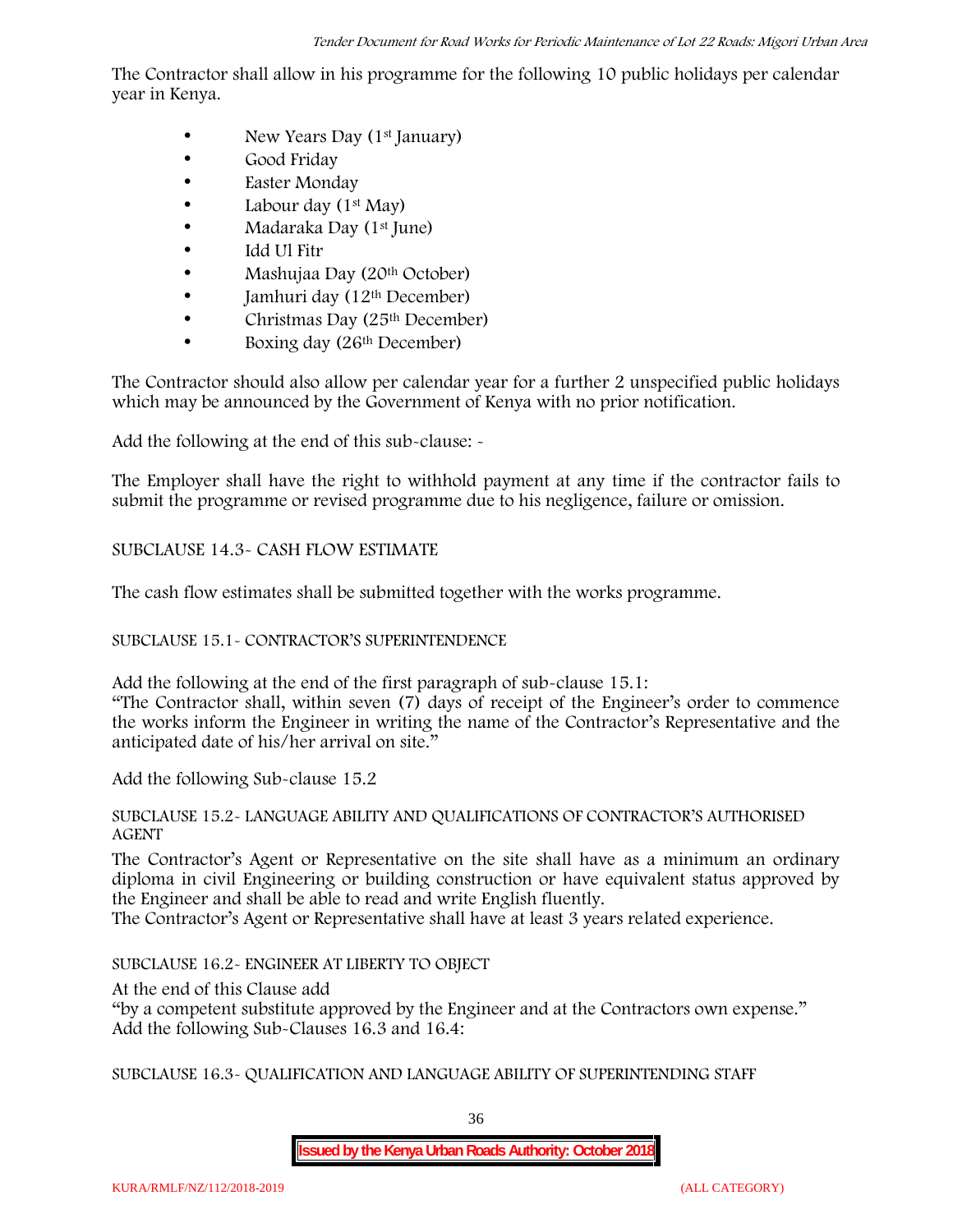The Contractor's superintending staff shall meet the following minimum qualifications: Should have a working knowledge of English or Kiswahili. Should any of the superintending staff not be able to meet this condition, the Contractor shall propose to the Engineer arrangements for provision of a sufficient number of interpreters of approved qualifications. The Engineer, at his discretion, may amend, approve or reject such arrangements or reject deployment of superintending staff not meeting the language requirements. The Engineer may at any time during the duration of the Contract amend any approved arrangements made for interpreters, which shall be implemented at the Contractors expense.

The key staff listed below must have academic qualifications from government-recognised institutions or equivalent institutions of the levels set out in Section 5, Part 6.

- Site Agent
- Site Engineer
- Site Surveyor
- Foremen

The key staff listed below must have minimum experience set out in Section 5, Part 6:

- Site Agent
- Site Engineer
- Site Surveyor
- Foremen

Qualifications as above shall be subject to verification and approval on site by the Engineer or his representative on site before commencement of the said works.

## SUBCLAUSE 19.1- SAFETY, SECURITY AND PROTECTION OF THE ENVIRONMENT

Add Sub-Clause-paragraph (d) of Sub-Clause 19 as follows:

Notwithstanding the Contractor's obligation under Sub-Clause-paragraph (a), (b) and 9(c) of Sub-Clause 19.1 of the Conditions Of Contract, the Contractor shall observe the following measures with a view to reducing or elimination adverse environmental effects by the site works:

- (i) All quarries and borrow pits shall be filled and landscaped to their original state after extraction of construction material
- (ii) Soil erosion due to surface runoff or water from culverts or other drainage structures should be avoided by putting in place proper erosion control measures that shall include, but are not limited to grassing and planting if trees
- (iii) Long traffic diversion roads shall be avoided so as to minimize the effect of dust on the surrounding environment. In any case all diversions shall be kept damp and dust free
- (iv) Spillage of oils, fuels and lubricants shall be avoided and if spilt, shall be collected and disposed off in such a way as not to adversely affect the environment
- (v) Rock blasting near settlement areas shall be properly coordinated with the relevant officers of the Government so as to minimize noise pollution and community interference.

## SUBCLAUSE 20.4 - EMPLOYERS RISKS

Delete Sub-Clause (h) and substitute with;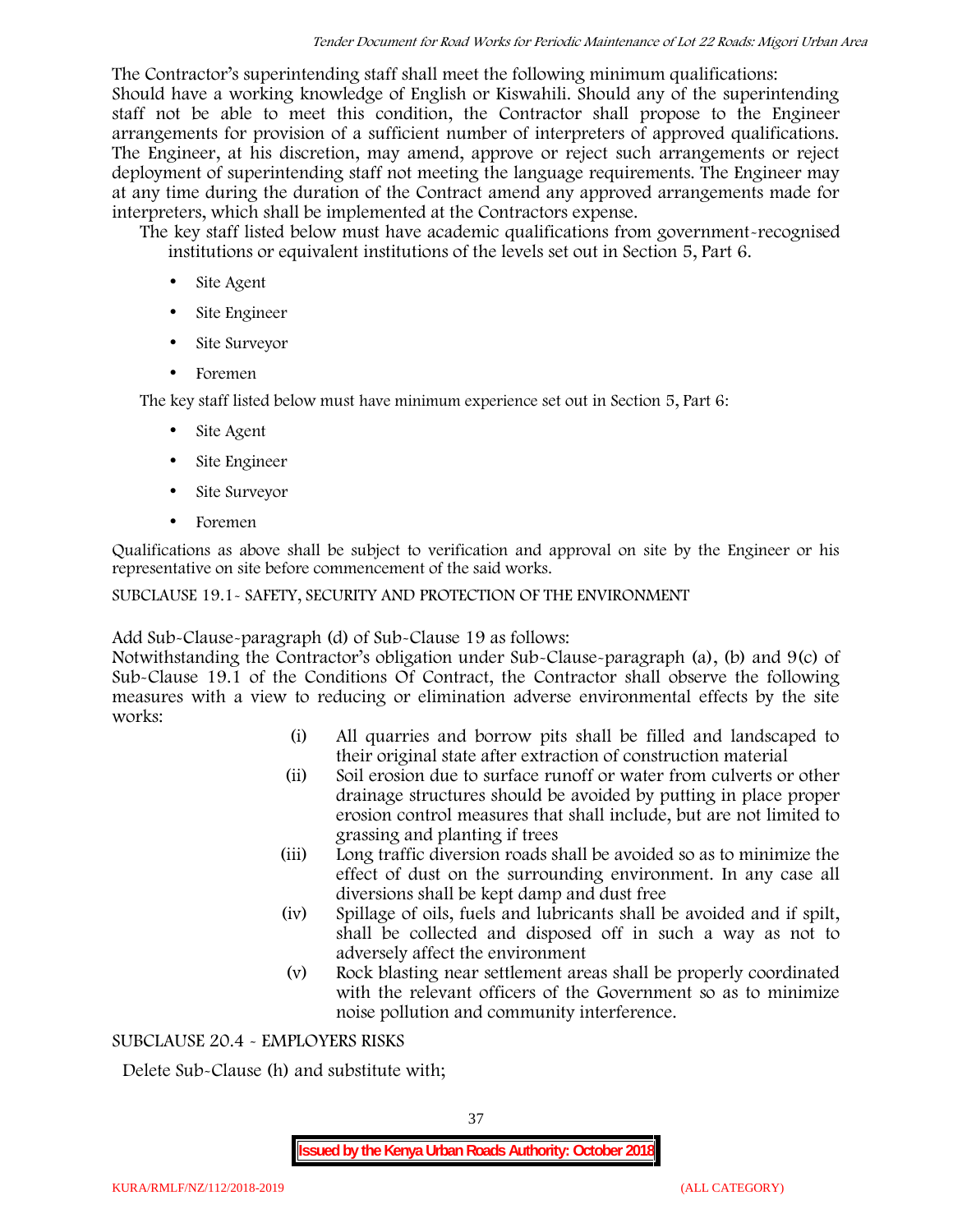- (h) any operation of the forces of nature (insofar as it occurs on site) which an experienced contractor:
	- (i) could not have reasonably foreseen, or
	- (ii) could reasonably have foreseen, but against which he could not reasonably have taken at least one of the following measures:
		- (A) prevent loss or damage to physical property from occurring by taking appropriate measures or
		- (B) insure against such loss or damage

SUBCLAUSE 21.1 - INSURANCE OF WORKS AND CONTRACTOR 'S EQUIPMENT

Add the following words at the end of Sub-paragraph (a) and immediately before the last word of Sub-paragraph (b) of Sub-Clause 21.1:

"It being understood that such insurance shall provide for compensation to be payable in the types and proportions of currencies required to rectify the loss or damage incurred"

Delete the first sentence of this Clause and replace with he following:

"prior to commencement of the Works the Contractor shall, without limiting his or the Employer's obligations and responsibilities under Clause 20, insure to the satisfaction of the Employer:"

SUBCLAUSE 21.2 – SCOPE OF COVER

Amend sub-paragraph (a) of Sub-Clause 21.2 as follows:

Delete words "from the start of work at the site" and substitute the words "from the first working day after the Commencement Date"

Add the following as Sub-Clause (c) under Sub-Clause-Clause 21.2

(c ) It shall be the responsibility of the Contractor to notify the insurance company of any change in the nature and extent of the Works and to ensure the adequacy of the insurance coverage at all times during the period of the Contract.

SUBCLAUSE 21.4 - EXCLUSIONS

Amend Sub-Clause 21.4 to read as follows:

"There shall be no obligation for the insurances in Sub-Clause 21.1 to include loss or damage caused by the risks listed under Sub-Clause 20.4 sub-paragraph (a) (i) to(iv) of the Conditions of Particular Application."

SUBCLAUSE 23.2 – MINIMUM AMOUNT OF INSURANCE

Add the following at the end of this Clause: "... with no limits to the number of occurrences".

SUBCLAUSE 25.1 – EVIDENCE AND TERMS

Amend Sub-Claus OF INSURANCE 25.1 as follows:

Insert the words "as soon as practicable after the respective insurances have been taken out but in any case" before the words "prior to the start of work at the site"

38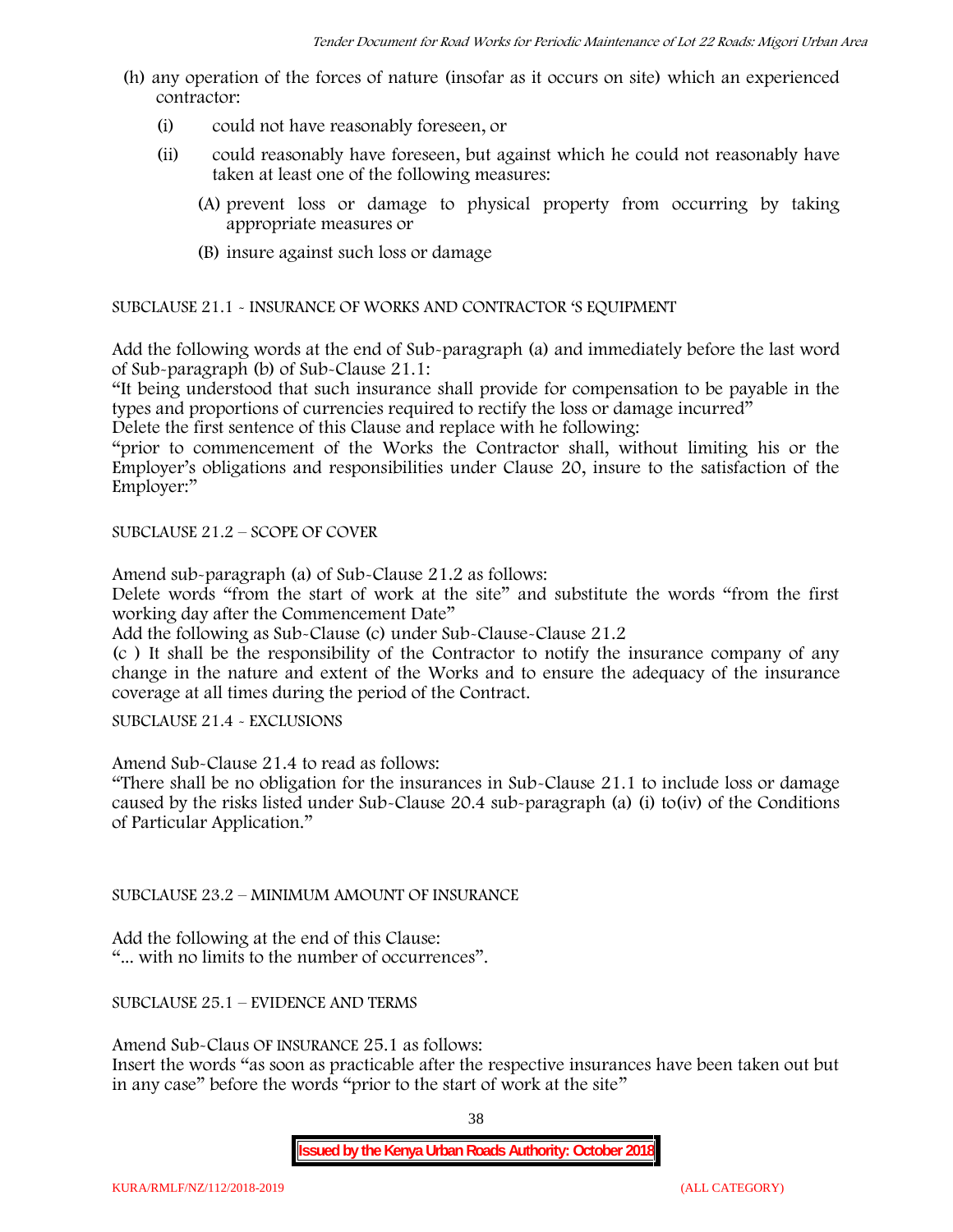Add the following Sub-Clauses 25.6, 25.7

#### SUBCLAUSE 25.6 – INSURANCE NOTICES

Each policy of insurance effected by the Contractor for purposes of the Contract shall include a provision to the effect that the Insurer shall have a duty to give notice in writing to the Contractor and Employer of the date when a premium becomes payable. This shall not be more than thirty (30) days before that date and the policy shall remain in force until thirty (30) days after the giving of such notice.

## SUBCLAUSE 25.7 – NOTIFICATION TO INSURERS

It shall be the responsibility of the Contractor to notify insurers under any of the insurance referred to in the preceding clauses 21, 23 and 24 on any matter or event, which by the terms of such insurance are required to be so notified. The Contractor shall indemnify and keep indemnified the Employer against all losses, claims, demands, proceedings, costs, charges and expenses whatsoever arising out of or in consequence of any default by the Contractor in complying with the requirements of this Sub-Clause whether as a result of avoidance of such insurance or otherwise.

#### SUBCLAUSE 28.2 – ROYALTIES

Add at the end of this Sub-Clause the following sentence:

"The Contractor shall also be liable for all payments or compensation if any that are levied in connection with the dumping of part or all of any such material."

## SUBCLAUSE 29.1 – INTERFERENCE WITH TRAFFIC

Supplement Sub-Clause 29.1 by adding the following sentence at the end:

"The Contractor will be permitted to use existing public roads for access to the site. The Contractor shall pay vehicle license tax and road maintenance duty in accordance with relevant regulations and shall obtain any necessary permits or licenses from relevant authorities for transporting his equipment."

Add the following subclause 29.2:

#### SUBCLAUSE 29.2 – REINSTATEMENT AND COMPENSATION FOR DAMAGES TO PERSONS AND PROPERTY

The Contractor shall reinstate all properties whether public or private which are damaged in consequence of the construction and, maintenance of the works to a condition as specified and at least equal to that prevailing before his first entry on them.

If in the opinion of the Engineer the Contractor shall have failed to take reasonable and prompt action to discharge his obligations in the matter of reinstatement, the Engineer will inform the Contractor in writing of his opinion, in which circumstances the Employer reserves the right to employ others to do the necessary work of reinstatement and to deduct the cost thereof from any money due or which shall become due to the Contractor.

The Contractor shall refer to the Employer without delay all claims which may be considered to fall within the provisions of Clause 22.1.

Add the following Sub-Clause 34.2 to 34.8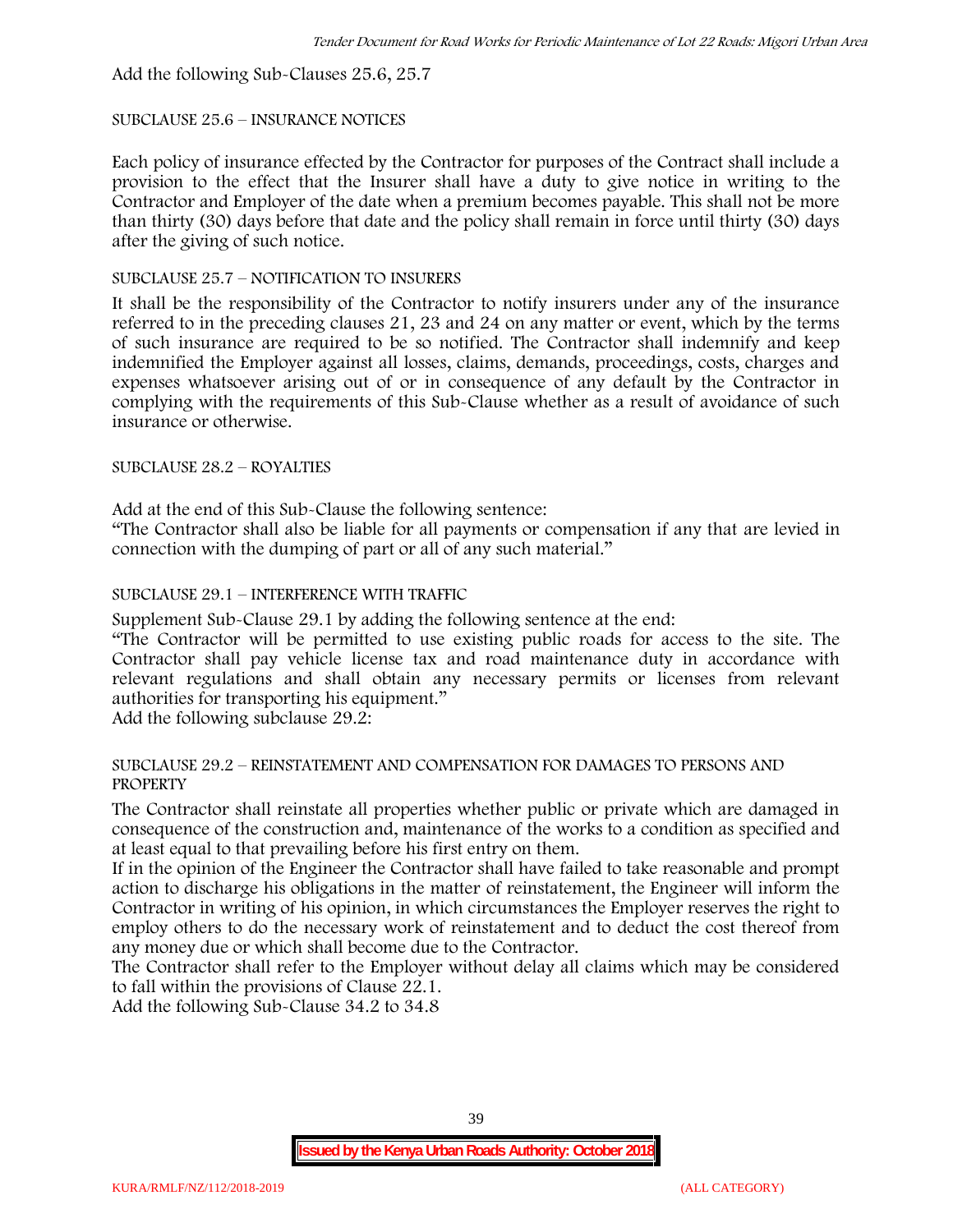## SUBCLAUSE 34.2 – CONDITIONS OF EMPLOYMENT OF LABOUR

The Contractor shall be responsible for making all arrangements for and shall bear all costs relating to recruitment, obtaining of all necessary visas, permits or other official permission for movements of staff and labour.

## SUBCLAUSE 34.3 – FAIR WAGES

The Contractor shall, in respect of all persons employed anywhere by him in the execution of the Contract, and further in respect of all persons employed by him otherwise than in the execution of the Contract in every factory, Workshop or place occupied or used by him for the execution of the Contract, observe and fulfil the following conditions:

- (a) The Contractor shall pay rates of wages, observe hours of labour and provide conditions of labour, housing, amenities and facilities not less favourable than those required by the latest Regulation of Wages (Building and Construction Industry) Order as of the time of bid submission, and subsequent amendments thereto, or in any wage scales, hours of work or conditions agreed by the Ministry of Labour or other Government Department in consultation with the appropriate wage fixing authority and generally recognized by other employees in the district whose general circumstances in the trade or industry in which the Contractor is engaged are similar.
- (b) In the absence of any rates of wages, hours or conditions of labour so established the Contractor shall pay rates of wages and observe hours and conditions of labour which are not less favourable than the general level of wages, hours and conditions observed by other Employers whose general circumstances in the trade or industry in which the Contractor is engaged are similar.
- (c) Where the absence of established rates of wages, hours and conditions of labour or the dissimilarity of the general circumstances in the trade of industry in which the Contractor is engaged prevent the Contractor from observing rates of wages, hours and conditions of labour ascertained under sub-paragraph (a) and (b) above the Contractor in fixing the rates of wages, hours and conditions of labour of his employees shall be guided by the advice of the Labour Department.
- (d) The Contractor shall recognize the freedom of his employees to be members of trade unions.
- (e) The Contractor shall maintain records in English of the time worked by, and the wages paid to, his employees. The Contractor shall furnish to the Engineer or Employer, if called upon to do so, such particulars of the rates, wages and conditions of labour as the Employer or Engineer may direct.
- (f) The Contractor shall at all times during the continuance of the contract display, for the information of his employees in every factory, workshop or place occupied or used by him for the execution of the Contract, a copy of this clause together with a notice setting out the general rates of wages, hours and conditions of labour of his employees.
- (g) The Contractor shall be responsible for the observance of this clause by sub-Contractors employed in the execution of the works.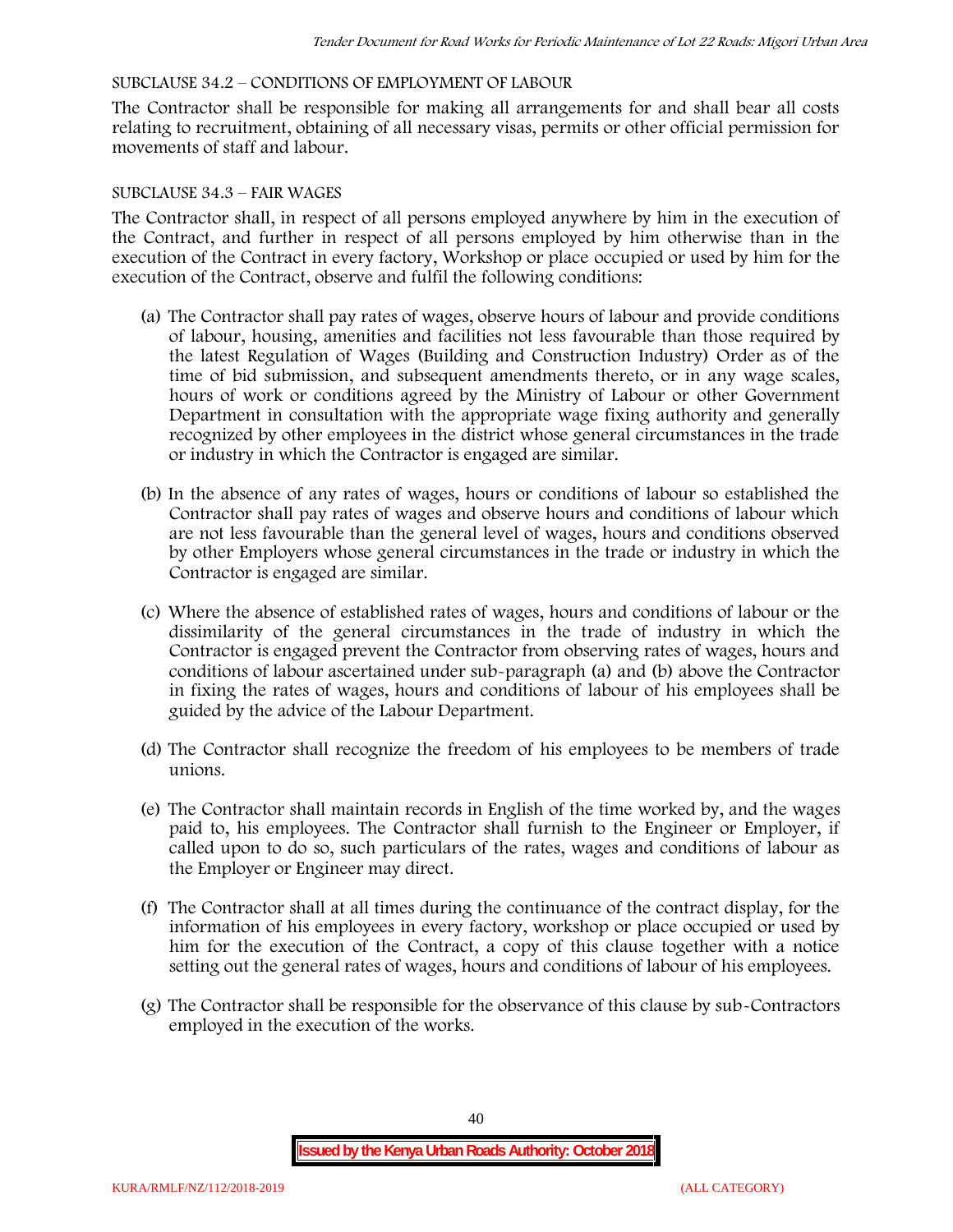#### SUBCLAUSE 34.4 – BREACH OF FAIR WAGES CLAUSE

Any Contractor or Sub-Contractor who is found to be in breach of Fair Wages Clause shall cease to be approved as a Contractor or Sub-Contractor for such period as the Permanent Secretary for the Ministry of Roads may determine.

Should a claim be made to the Employer alleging the Contractor's default in payment of Fair Wages of any workman employed on the Contract and if proof thereof satisfactory to the Employer is furnished by the Labour Authority, the Employer may, failing payment by the Contractor, pay the claims out of any monies due or which may become due to the Contractor under the Contract.

#### SUBCLAUSE 34.5 – RECRUITMENT OF UNSKILLED LABOUR

Any additional unskilled labour which is required by the Contractor for the works and which is not in his employment at the time of the acceptance of the BID shall be recruited by the Contractor from the Labour Exchange or Exchange or Exchanges nearest to the site or sites of the work.

#### SUBCLAUSE 34.6 – COMPENSATION FOR INJURY

The Contractor shall in accordance with the Workmen's Compensation Act of the Laws of Kenya and any other regulations in force from time to time pay compensation for loss or damage suffered in consequence of any accident or injury or disease resulting from his work to any workman or other person in the employment of the Contractor or any Subcontractor.

#### SUBCLAUSE 34.7 – LABOUR STANDARDS

(a) the Contractor shall comply with the existing local labour laws, regulations and labour standards

(b) the Contractor shall formulate and enforce an adequate safety program with respect to all work under his contract, whether performed by the Contractor or subcontractor. The Contractor has assurance from the Employer of cooperation where the implementation of these safety measures requires joint cooperation.

(c) Upon written request of the Employer the Contractor shall remove or replace any of his employees employed under this Contract.

Add the following Sub-Clause 35.2 and 35.3.

# SUBCLAUSE 35.2 – RECORDS OF SAFETY AND HEALTH

The Contractor shall maintain such records and make such reports concerning safety, health and welfare of persons and damage to property as the Engineer may from time to time prescribe.

## SUBCLAUSE 35.3 – REPORTING OF ACCIDENTS

The Contractor shall report to the Engineer details of any accident as soon as possible after its occurrence. In the case of any fatality or serious accident, the Contractor shall, in addition, notify the Engineer immediately by the quickest available means. The Contractor shall also notify the relevant authority whenever the Laws of Kenya require such a report.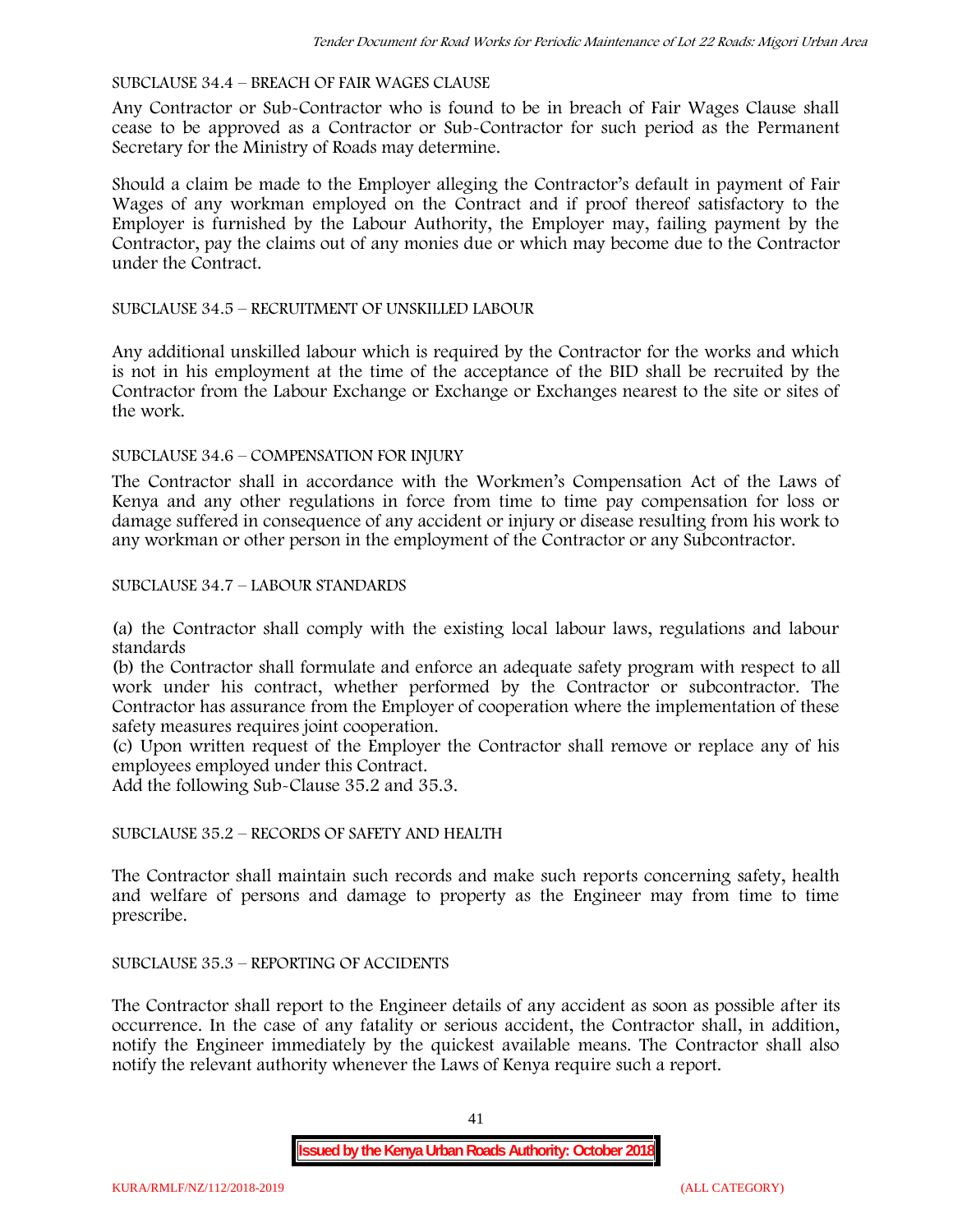SUBCLAUSE 39.2 – DEFAULT OF CONTRACTOR IN COMPLIANCE

Add at the end of Sub-Clause 39.2 the following: "Where the contractor has no pending payments with the employer and the retention funds are less than the value of works to be carried out by the employer, the employer shall apply funds as per clause 10.3". The contract shall then stand determined clause 63 notwithstanding.

# SUBCLAUSE 41.1 – COMMENCEMENT OF WORKS

Amend Sub-Clause 41.1 as follows:

Delete the words "as soon as is reasonably possible" in the first sentence and replace with "within the period stated in the Appendix to Bid".

For the purposes of this clause the quantified site instructions shall be treated as the works and delay in commencement in the instructed works shall constitute breach of contract that will lead to institution of remedies under clause 63 of these conditions.

#### SUBCLAUSE 43.1 – TIME FOR COMPLETION

Amend Sub-Clause 43.1 as follows:

Delete the words "within the time" to "such extended time" and substitute "by the date or dates stated or implied in Clause 14 of these Conditions of Particular Application.

SUBCLAUSE 44.1 – EXTENSION OF TIME FOR COMPLETION

Add at the end of Sub-Clause 44.1 the following:

"Neither rains falling within the rainy seasons as occurs in Kenya nor floods caused by such rains shall be deemed exceptional weather conditions such as may fairly entitle the Contractor to an extension of time for the completion of the work."

#### SUBCLAUSE 45.1 – RESTRICTION ON WORKING HOURS

Add at the end of Sub-Clause 45.1 the following:

"If the Contractor requests permission to work by night as well as by day, then if the Engineer shall grant such permission the Contractor shall not be entitled to any additional payments for so doing. All such work at night shall be carried out without unreasonable noise or other disturbance and the Contractor shall indemnify the Employer from and against any liability for damages on account of noise or other disturbance created while or in carrying out night work and from and against all claims, demands, proceedings, costs, charges and expenses whatsoever in regard or in relation to such liability.

"In addition, the Contractor will be required to provide, for any work carried out at night or recognized days of rest, adequate lighting and other facilities so that the work is carried out safely and properly.

"In the event of the Engineer granting permission to the Contractor to work double or rotary shifts or on Sundays, the Contractor shall be required to meet any additional costs to the Employer in the administration and supervision of the Contract arising from the granting of this permission."

SUBCLAUSE 47.2 – REDUCTION OF LIQUIDATED DAMAGES

Add the following paragraphs at the end of this Sub-Clause:

42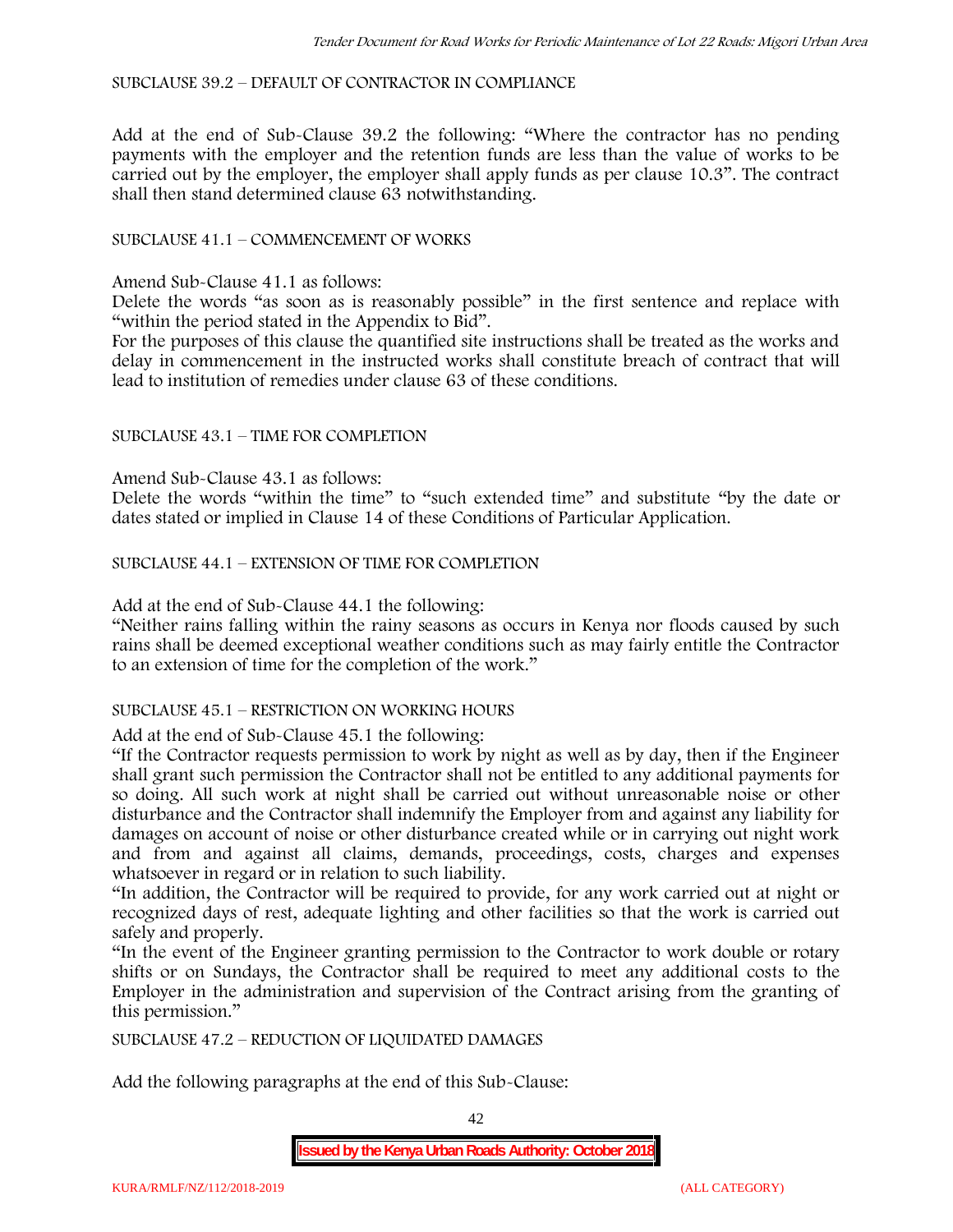"There shall be no reduction in the amount of liquidated damages in the event that a part or a section of the Works within the Contract is certified as completed before the whole of the Works comprising that Contract.

The Employer shall pay no bonus for early completion of the Works to the Contractor.

SUBCLAUSE 52.1 – VALUATION AND VARIATIONS

Add new Clause 52.2(c )

No change in the unit rates or prices quoted shall be considered for items included in the schedule of Dayworks rates, or Provisional Sums and items, or for any item in the BOQ.

SUBCLAUSE 52.4 – DAYWORKS

Add the following at the end of Sub-Clause 52.4:

The work so ordered shall immediately become part of the works under the contract. The Contractor shall, as soon as practicable after receiving the Dayworks order from the Engineer undertake the necessary steps for due execution such work. Prior to commencement of any work to be done on a Dayworks basis, the Contractor shall give an advance notice to the Engineer stating the exact time of such commencement.

# SUBCLAUSE 54.1 – CONTROCTOR'S EQUIPMENT, TEMPORARY WORKS AND MATERIALS

: Exclusive use for the works

Amend Sub-Clause 54.1 as follows: Line 5: add "written" between "the" and "consent". Delete Sub-Clauses 54.2 and 54.5.

SUBCLAUSE 55.2 – OMMISIONS OF QUANTITIES

Items of Works described in the Bills of Quantities for which no rate or price has been entered in the Contract shall be considered as included in other rates and prices in the Contract and will not be paid for separately by the Employer.

Add the following Sub-Clause 58:

Add the words "or Engineer's representative" where the word "Engineer" appears in clause 58.

SUBCLAUSE 58.4 – PROVISIONAL ITEMS

Provisional items shall be read as Provisional Sums and shall be operated as such in accordance with Sub-Clauses 58.1 to 58.3.

Clause 60 of the General Conditions is deleted and substituted with the following:-

## SUBCLAUSE 60.1 – MONTHLY STATEMENT

The Contractor shall submit a statement to the Engineer at the end of each month, in a tabulated form approved by the Engineer, showing the amounts to which the Contractor considers himself to be entitled. The statement shall include the following items, as applicable;

- the value of the Permanent Work executed up to the end of previous month

43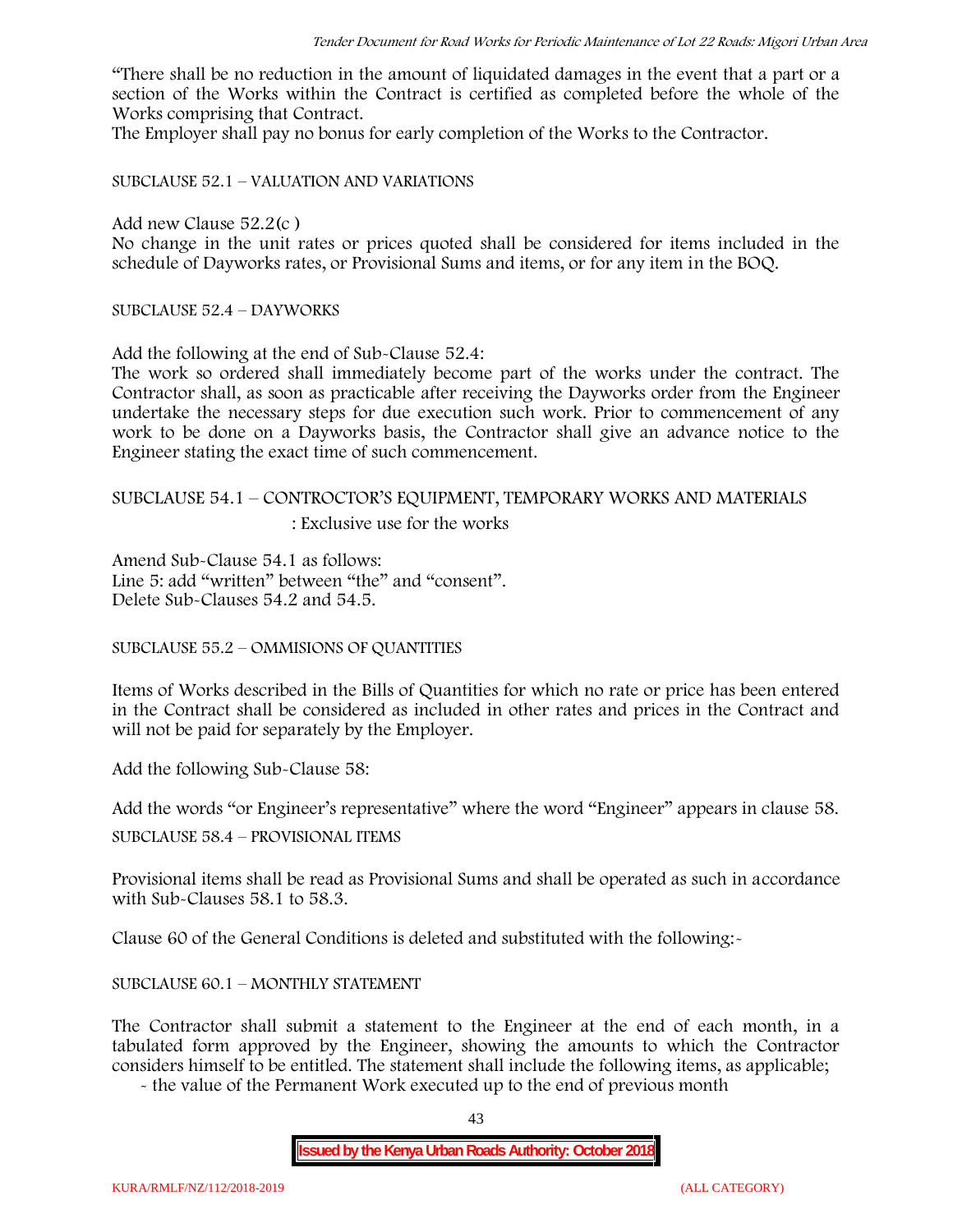- such amount as the Engineer may consider fair and reasonable for any Temporary Works for which separate amounts are provided in the Bill of Quantities

- any amount to be withheld under retention provisions of Sub-clause 60.3
- any other sum to which the Contractor may be entitled under the Contract

If the Engineer disagrees with or cannot verify any part of the statement, the Contractor shall submit such further information as the Engineer may reasonably require and shall make such changes and corrections in the statement as may be directed by the Engineer. In cases where there is difference in opinion as to the value of any item, the Engineer's view shall prevail.

## SUBCLAUSE 60.2 INTERIM PAYMENT CERTIFICATE

The Contractor shall forward to the Engineer an Interim Payment Certificate based on the statement as corrected above and, should it be necessary in the Engineers opinion, shall promptly make any further amendments and corrections to the Interim Payment Certificate.

The Engineer shall not unreasonably withhold certifying an Interim Payment Certificate and in case of likely delay in establishing the value of an item, such item may be set aside and the remainder certified for payment.

Within 14 days after receipt of the Interim Payment Certificate and subject to the Contractor having made such further amendments and corrections as the Engineer may require, the Engineer will forward to the Employer the certified Interim Payment Certificate.

Provided that the Engineer shall not be bound to certify any payment under this Clause if the net amount thereof, after all retentions and deductions, would be less than the minimum amount of Interim Payment Certificate's stated in the Appendix to Form of Bid. However in such a case, the uncertified amount will be added to the next interim payment, and the cumulative unpaid certified amount will be compared to the minimum amount of interim payment.

SUBCLAUSE 60.3 – RETENTION MONEY AND PAYMENT OF RETENTION MONEY

A retention amounting to the percentage stipulated in the Appendix to Bid shall be made by the Engineer in the first and following Interim Payment Certificates until the amount retained shall reach the "Limit of Retention Money" named in the Appendix to Form of BID.

Upon the issue of the Taking-Over Certificate, with respect to the whole of the works one half of the retention money shall become due and shall be paid to the Contractor when the Engineer shall certify in writing that the last section of the whole works has been substantially completed.

Upon expiration of the Defects Liability Period for the works, the other half of the Retention Money shall be certified by the Engineer for payment to the Contractor.

Provided that in the event of different Defects Liability Periods being applicable to different Sections of the Permanent Works pursuant to Clause 48, the expression "expiration of the Defects Liability Period "shall, for the purpose of this sub-clause, be deemed to mean the expiration of the latest of such periods.

Provided also that if at such time, there remain to be executed by the Contractor any work instructed, pursuant to Clause 49 and 50, in respect of the works, the Engineer shall be entitled to withhold certification until completion of any such work or so much of the balance of the Retention money as shall in the opinion of the Engineer, represents the cost of the remaining work to be executed.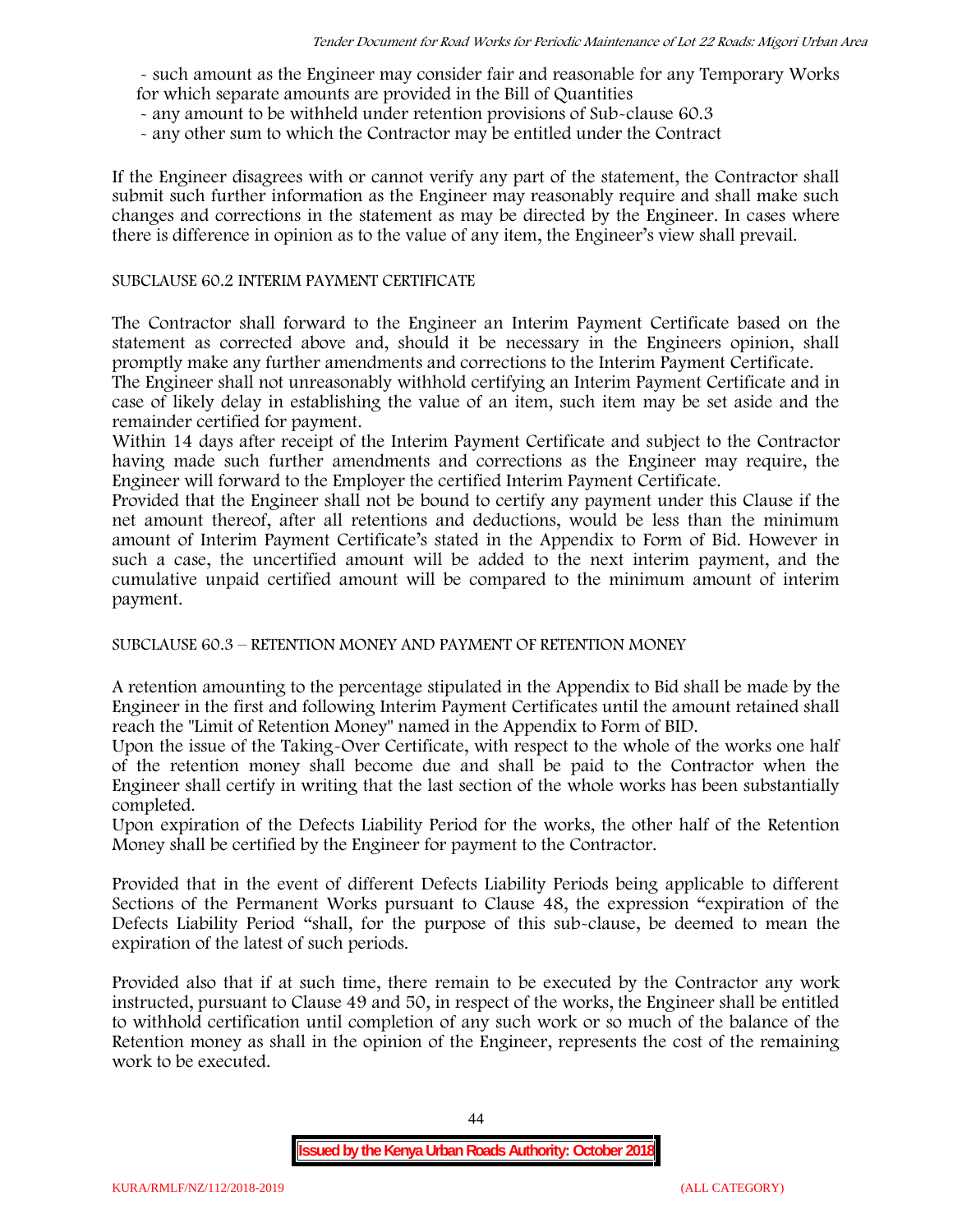#### SUBCLAUSE 60.4– CORRECTION OF CERTIFICATES

The Engineer may in any Interim Payment Certificate make any correction or modification to any previous Interim Payment Certificate signed by him and shall have authority, if any work is not being carried out to his satisfaction to omit or reduce the value of such work in any Interim Payment Certificate.

# SUBCLAUSE 60.5– STATEMENT AT COMPLETION

Not later than 84 days after the issue of the Taking-Over Certificate in respect of the whole of the works, the Contractor shall submit to the Engineer a statement at completion showing in detail, in a form approved by the Engineer;

The final value of all work done in accordance with the Contract up to the date stated in such Taking-Over Certificate.

Any further sums which the Contractor considers to be due; and

An estimate of amounts that the Contractor considers will become due to him under the Contract.

Estimate amounts shall be shown separately in the Statement at Completion. The Contractor shall amend and correct the Statement as directed by the Engineer and submit a Certificate at Completion to be processed as in Sub-Clause 60.2.

## SUBCLAUSE 60.6 – FINAL STATEMENT

Not later than 56 days after the issue of the Defects Liability Certificate pursuant to Sub-Clause 62.1, the Contractor shall submit to the Engineer for consideration a draft final statement with supporting documents showing in detail, in the form approved by the Engineer; The final value of all work done in accordance with the Contract;

Any further sums which the Contractor considers to be due to him.

If the Engineer disagrees with or cannot verify any part of the draft final statement, the Contractor shall submit such further information as the Engineer may reasonable require and shall make such changes in the draft as may be required.

SUBCLAUSE 60.7– DISCHARGE

Upon submission of the Final Statement, the Contractor shall give to the Employer, with a copy to the Engineer, a written discharge confirming that the total of the Final statement represents full and final settlement of all monies due to the Contractor arising out of or in respect of the Contract. Provided that such discharge shall become effective only after payment under the Final Payment Certificate issued pursuant to Sub-Clause 60.8 has been made and the Performance Security referred to in Sub-Clause 10.1 has been returned to the Contractor.

## SUBCLAUSE 60.8 – FINAL PAYMENT CERTIFICATE

Upon acceptance of the Final Statement as given in Sub-Clause 60.6, the Engineer shall prepare a Final Payment Certificate which shall be delivered to the Contractor's authorized agent or representative for his signature. The Final Payment Certificate shall state:

The final value of all work done in accordance with the Contract;

45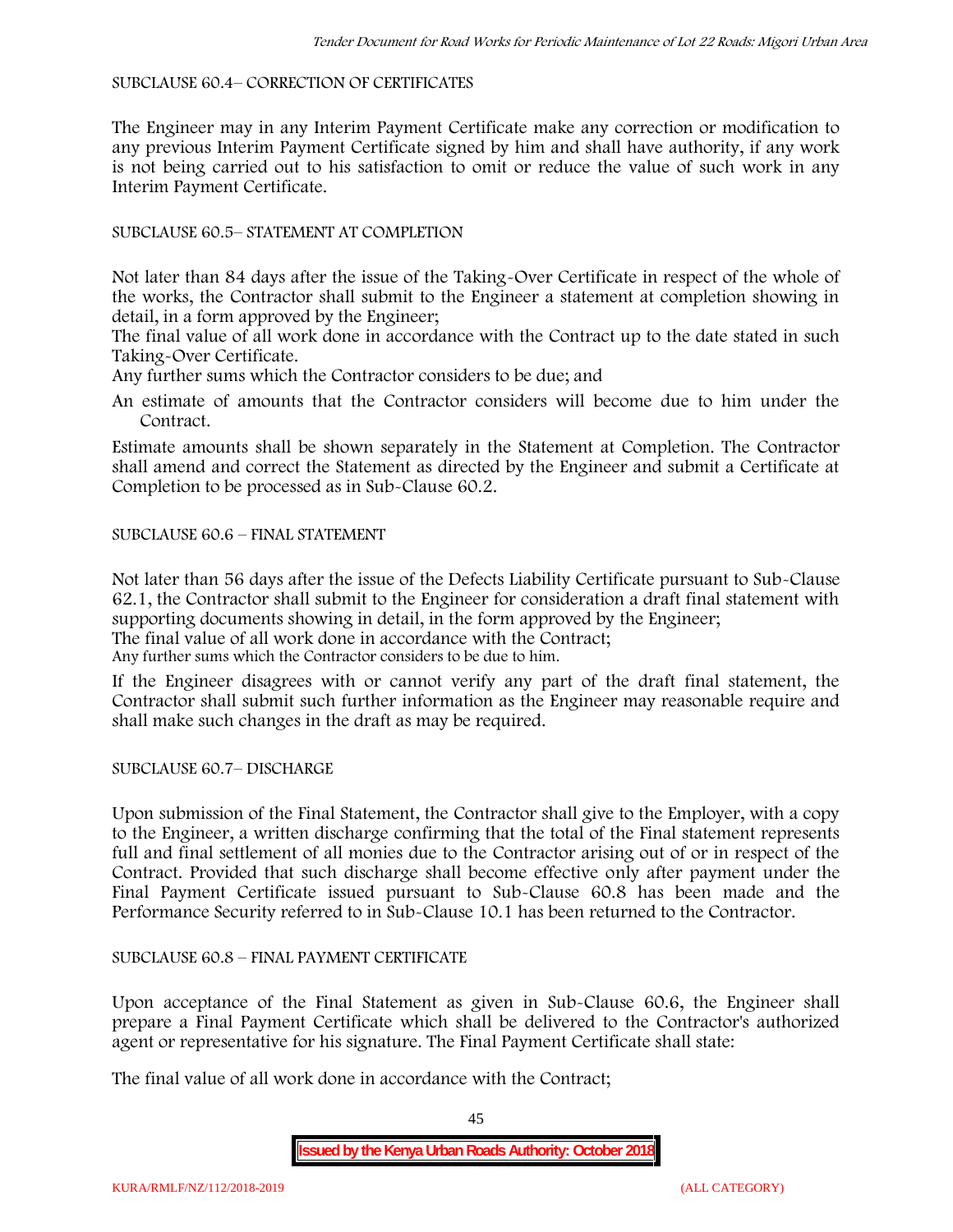After giving credit to the Employer for all amounts previously paid by the Employer, the balance, if any, due from the Employer to the Contractor or the Contractor to the Employer.

Final Certificate shall be issued for any sum due to the Contractor even if such is less than the sum named in the Appendix to the Form of BID.

## SUBCLAUSE 60.9– CESSATION OF EMPLOYERS LIABILITY

unless the Contractor notifies the Engineer of his objection to the Final Certificate within fourteen days of delivery thereof he shall be deemed to have agreed that he accepts the total Contract Price as set out in the Final Certificate as full settlement for all Work Done under the Contract including any variations and omissions thereof but excluding any variations and claims previously made in writing.

## SUBCLAUSE 60.10 – TIME FOR PAYMENT

The amount due to the Contractor under any Interim Payment Certificate or Final Payment Certificate issued pursuant to this Clause or to any other term of the Contract, shall, subject to Clause 47, be paid by the Employer to the Contractor as follows:

- (i) In the case of Interim Payment Certificate, within the time stated in the Appendix to Form of Bid, after the Engineer has signed the Interim Payment Certificate.
- (i) In the case of the Final Payment Certificate pursuant to Sub clause 60.8, within the time stated in the Appendix to Form Of Bid, after the Engineer has signed the Final Payment Certificate.
- (ii) In the event of the failure of the Employer to make payment within the times stated, the Employer shall make payment to the Contractor of simple interest at a rate equal to two percentage points above the averaged Base Lending Rate of three leading banks namely Kenya Commercial Bank, Standard Chartered Bank and Barclays Bank for the time being or as shall be the case from the time to time obtained from the Central Bank of Kenya. The provisions of this Sub clause are without prejudice to the Contractor's entitlements under Clause 69 or otherwise.

SUBCLAUSE 60.11 – CURRENCY OF PAYMENT

The Contract Price shall be designated in Kenyan Currency.

All work performed by the Contractor under the Contract shall be valued in Kenya Shillings using the rates and prices entered in the Bills of Quantities together with such other increases to the Contract Price, except for variation of price payments in accordance with Clause 70.1.

SUBCLAUSE 60.12 – ADVANCE PAYMENT

Advance payment shall not be offered in this Contract.

SUBCLAUSE 60.13 MATERIALS FOR PERMANENT WORKS

With respect to materials brought by the Contractor to the site for incorporation into the permanent works, the Contractor shall,

-Receive a credit in the month in which these materials are brought to site,

-Be charged a debit in the month in which these materials are incorporated in the permanent works.

46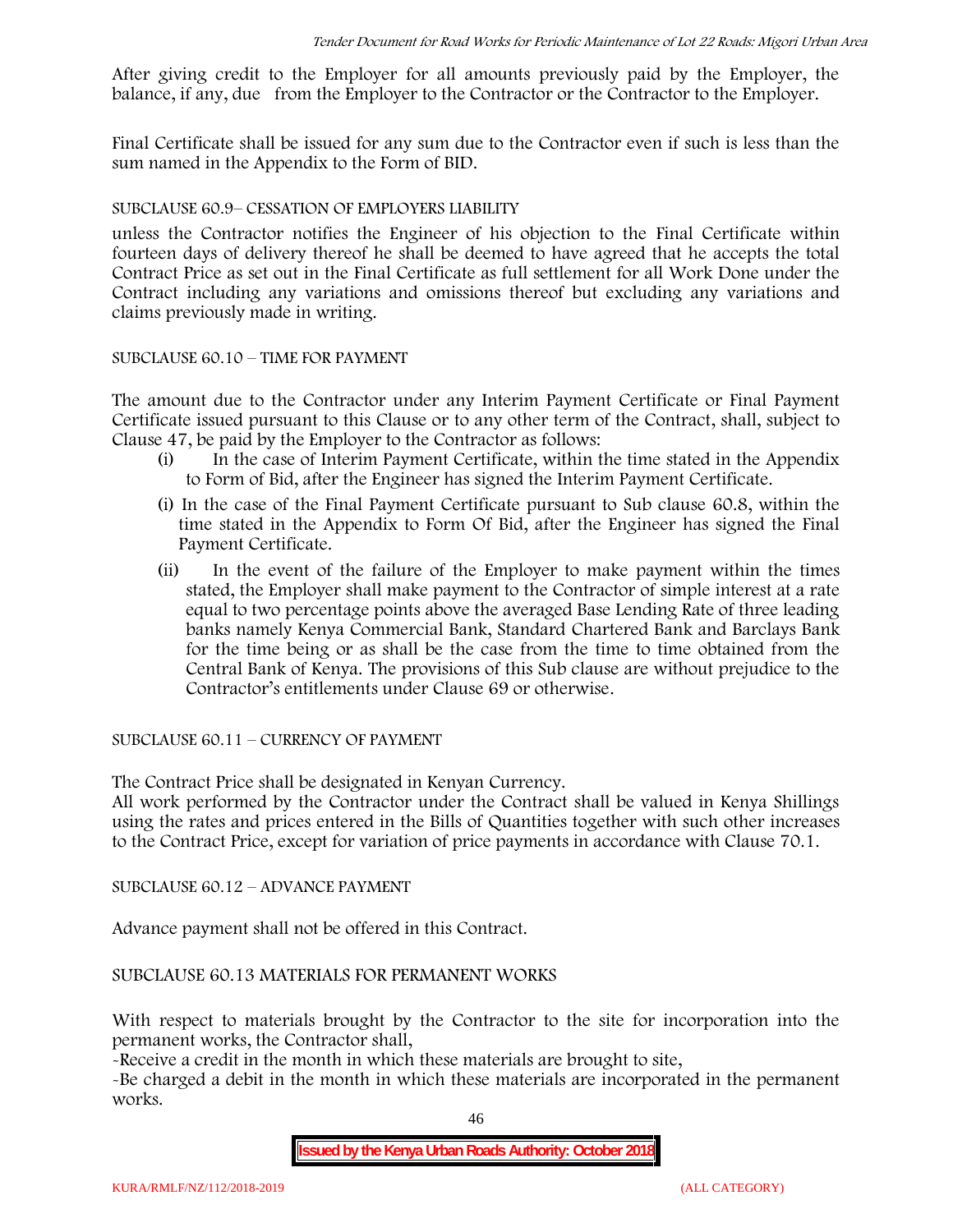Both such credit and debit to be determined by the Engineer in accordance with the following provisions.

No credit shall be given unless the following conditions shall have been met to the Engineers satisfaction

- The materials are in accordance with the specifications for the works;
- The materials have been delivered to site and are properly stored and protected against loss, damage or deterioration;
- The Contractors record of the requirements, orders receipts and use of materials are kept in a form approved by the Engineer, and such records are available for inspection by the Engineer;
- The Contractor has submitted a statement of his cost of acquiring and delivering the materials and plant to the Site, together with such documents as may be required for the purpose of evidencing such cost;
- The materials are to be used within a reasonable time.
- The amount to be credited to the Contractor shall not be more than 75% of the Contractor's reasonable cost of the materials delivered to site, as determined by the Engineer after review of the documents listed in subparagraphs (a) (iv) above;
- The amount to be debited to the Contractor for any materials incorporated into the works shall be equivalent to the credit previously granted to the Contractor for such materials pursuant to Clause (b) above as determined by the Engineer.

SUBCLAUSE 63.1 – DEFAULT OF THE CONTRACTOR

# SUBCLAUSE 67.1 – ENGINEER'S DECISION

Delete the entire Sub clause 67.1 and add the following;

"If a dispute of any kind whatsoever arises between the Employer and the Contractor in any connection with, or arising out of, the Contract or the execution of the works, whether during the execution of the works or after their completion and whether before or after repudiation or other termination of the Contract including any dispute as to any opinion, instruction, determination, certificate or valuation of the Engineer, the matter in dispute shall, in the first place, be referred in writing to the Engineer, with a copy to the other party. Such reference shall state it is made pursuant to this clause. No later than 28 (twenty eight) day after the day on which he received such reference the Engineer shall give notice of his decision to the Employer and the Contractor. Such decision shall state it is made pursuant to this clause.

Unless the Contract has already been repudiated or terminated, the Contractor shall, in every case, continue to proceed with the works with all due diligence and the Contractor and the Employer shall give effect forthwith to every such decision of the Engineer unless and until the same shall be revised, as hereinafter provided, in an Amicable Settlement, Adjudicator's or Arbitrator's award.

If either the Employer or the Contractor be dissatisfied with the any decision of the Engineer, or if the Engineer fails to give notice of his decision on or before the 28th (twenty eighth) after the day on which he received the reference, then either the Employer or the Contractor may, on or before the 28th (twenty eighth) day after the day the day on which he received notice of such decision, or on or before the 28th (twenty eighth) day after the day the day on which the

**Issued by the Kenya Urban Roads Authority: October 2018**

47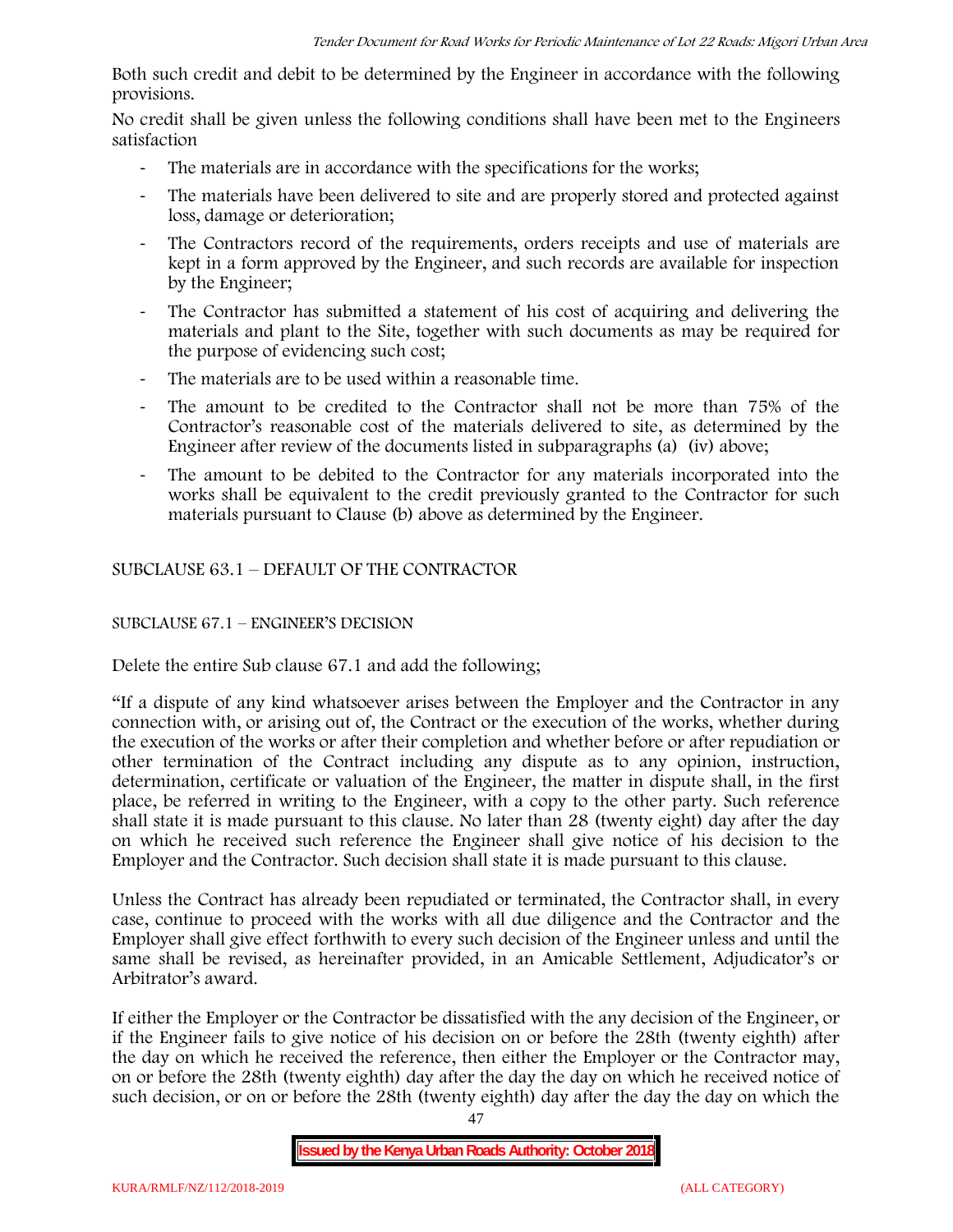said period of 28 days expired, as the case may be, give notice to the other party, with a copy for information to the Engineer, of his intention to commence Adjudication, as hereinafter provided, as to the matter in dispute. Such notice shall establish the entitlement of the party giving the same to commence Adjudication, as hereinafter provided, as to such dispute; no adjudication in respect thereof may be commenced unless such notice is given.

If the Engineer has given notice of his decision as to a matter in dispute to the Employer and the Contractor and no notice of intention to commence adjudication as to such dispute has been given by either the Employer or the Contractor on or before the twenty eighth day after the day on which the parties received notice as to such decision from the Engineer, the said decision shall become final and binding upon the Employer and the Contractor. "

SUBCLAUSE 67.2 – AMICABLE SETTLEMENT

Delete the entire subclause 67.2 and add the following;

"Where notice to of intention to commence adjudication as to a dispute has been in accordance with subclause 67.1, the parties shall attempt to settle such dispute in amicably before the commencement of Adjudication; provided that, unless the parties otherwise agree, Adjudication may be commenced on or after the 14th (fourteenth) day after the day on which notice of intention to commence adjudication of such dispute was given, even if an attempt at amicable settlement thereto has been made."

SUBCLAUSE 67.3 – ADJUDICATION

Delete the entire subclause 67.3 and add the following;

"The Adjudicator shall be appointed by the Chartered Institute of Arbitrators (Kenya) unless the appointment is agreed by the parties within 7 (seven) days of the notice to adjudication.

The adjudication process shall be conducted according to the Laws of Kenya and the Rules of the Chartered Institute of Arbitrators (Kenya)."

SUBCLAUSE 67.3 – ARBITRATION

Delete the entire subclause 67.3 and add the following;

"Any dispute in respect of which:

The decision, if any, of the Adjudicator has not become final and binding pursuant to subclause 67.1, and Amicable settlement has not been reached within the period stated in subclause 67.2,

shall be finally settled, under the Laws of Kenya and the Arbitration Rules of the Chartered Institute of Arbitrators (Kenya Branch) by one or more arbitrators appointed by the Chartered Institute of Arbitrators (Kenya Branch).

Neither party shall be limited in the in the proceedings before such arbitrator/s to the evidence or arguments put before the Adjudicator for the purpose of obtaining his said decision pursuant to subclause 67.1.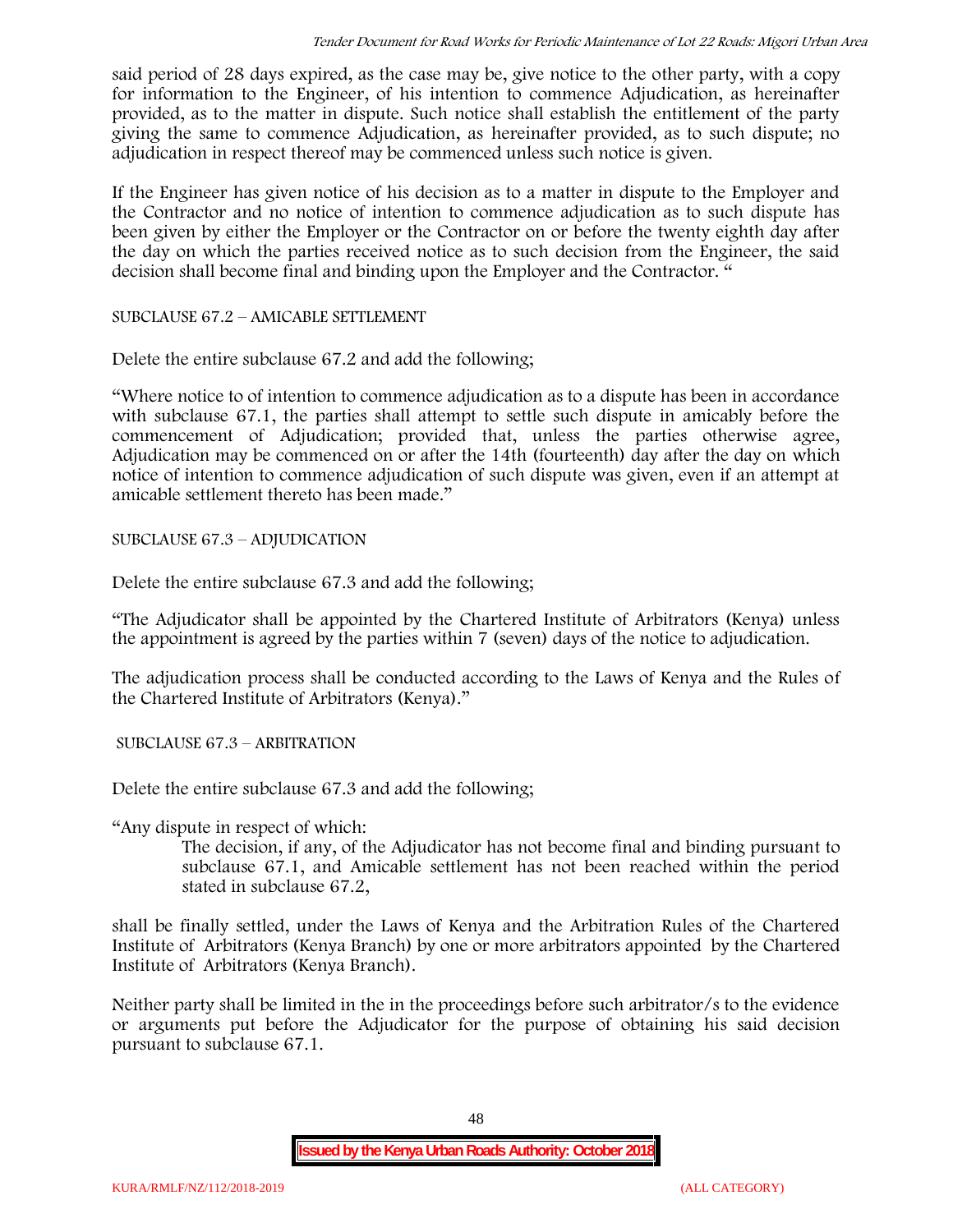Arbitration may be commenced prior to or after completion of the works, provided that the obligations of the Employer, the Engineer and the Contractor shall not be altered by reason of the arbitration being conducted during the progress of the works.

SUBCLAUSE 68.2 – NOTICES TO EMPLOYER AND ENGINEER

Delete in Sub-Clause 68.2 the words "nominated for that purpose in Part II of these conditions".

- a. The Employer's address is: The Director General, Kenya Urban Roads Authority (KURA), P.O. Box 41727 - 00100 **NAIROBI**
- b. The Engineer's address is: Director (Road Asset and Corridor Management), Kenya Urban Roads Authority (KURA), P.O. Box 41727 - 00100 **NAIROBI**

SUBCLAUSE 68.4 – All letters and notices from the Contractor to the Employer and/Engineer must be signed by the Managing Director or the person given written power of Attorney.

CLAUSE 69 – DEFAULT OF EMPLOYER

Delete Sub-Clause 69.1 (c)

In Sub-Clause 69.4 add at the end of first paragraph the following "the period of such suspension shall be as agreed upon by both parties and in any case not more than six (6) months".

In Subclause 69.4 of General Conditions of Contract Part I, insert at the end -----"The amounts of such costs which shall be added to the Contract Price shall exclude any cost due to idle time for equipment, plant and labour."

CLAUSE 70 – CHANGES IN COST AND LEGISLATION

There shall be no claims of payments for Variation of Prices (VOP) or changes in cost for legislation.

SUBCLAUSE 70.2 – SUB-CONTRACT

(a) If the Contractor shall decide subject to Clause 4 thereof to sub-let any portion of the work he shall incorporate in the sub-contract provisions to the like effect as those contained in sub clause (1) of this Clause;

(b) If the price payable under a sub-contract as aforesaid is increased above or decreased below the price in such sub-contract by reason of the operation of the incorporated provisions of sub- clause (1) of this clause then the net amount of such increase or decrease shall as the case may be, be paid to or allowed by the Contractor under this contract.

SUBCLAUSE 70.3 – NOMINATED SUB-CONTRACTORS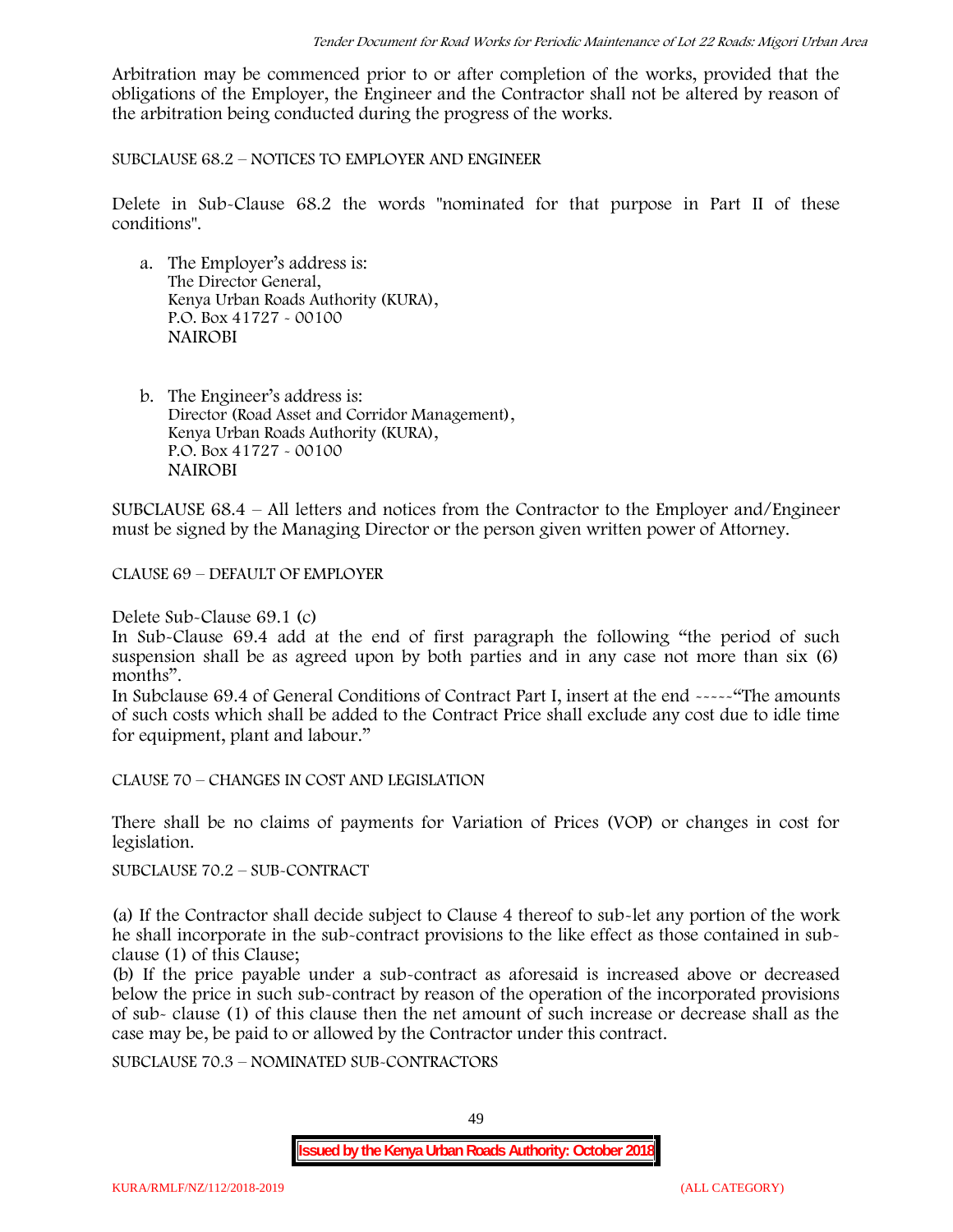This clause shall not apply in respect of work executed by any nominated sub-Contractor (fluctuation in relation to nominated sub-Contractors shall be dealt with under provisions in relation thereto which may be included in the appropriate sub-contract or contract of sale).

SUBCLAUSE 70.4 – DATE OF BID PRICING

The expression "the date of BID pricing" as used in this Clause means the date 30 days prior to the final date for submission of BIDs as determined by the Employer in the BID documents

#### SUBCLAUSE 70.5 – PRIME COST

For imported materials, the supplier's/ manufacturer's Prime costs shall be C.I.F. cost at point of entry by the same means of transport as determined by the Contractor's Basic Rate. For locally produced materials, the supplier's or manufacturer's prime costs shall be at their nearest depot or the nearest railway station relevant to the works.

For materials that are subject to Government Price Control, payments for price variations will be determined from the difference between the control price in force at a date 30 day prior to the final date for submission of BIDs and the price in force on the date of purchase.

SUBCLAUSE 70.11 – SUBSEQUENT LEGISLATION

No payment shall be paid for changes in the prices of the materials and labour.

SUBCLAUSE 70.8 – CONTRACTORS HEAD OFFICE EXPENSES

No payments will be made for price variation related to expenses incurred by the Contractor in his Head Office in Kenya, or overseas.

SUBCLAUSE 70.9 – CURRENCY OF PAYMENTS UNDER CLAUSE 70

All payments made pursuant to Clause 70 shall be in Kenya Shillings.

SUBCLAUSE 70.11 – SUBSEQUENT LEGISLATION

Renumber sub-clause 70(2) of part I as sub-clause 70.11 and add the following:

"Notwithstanding the foregoing, such additional or reduced cost shall not be separately paid or credited as aforesaid if the same shall already have been taken into account in accordance with the provisions of sub-clause 70.1 through 70.10 of this clause.

CLAUSE 72 – RATES OF EXCHANGE COST

Delete clause 72 in its entirety and substitute the following: The currency of BID and payment is Kenya Shillings and rates of exchange requirements are not applicable.

CLAUSE 73 – BRIBERY AND COLLUSION

Add new Clause 73.1: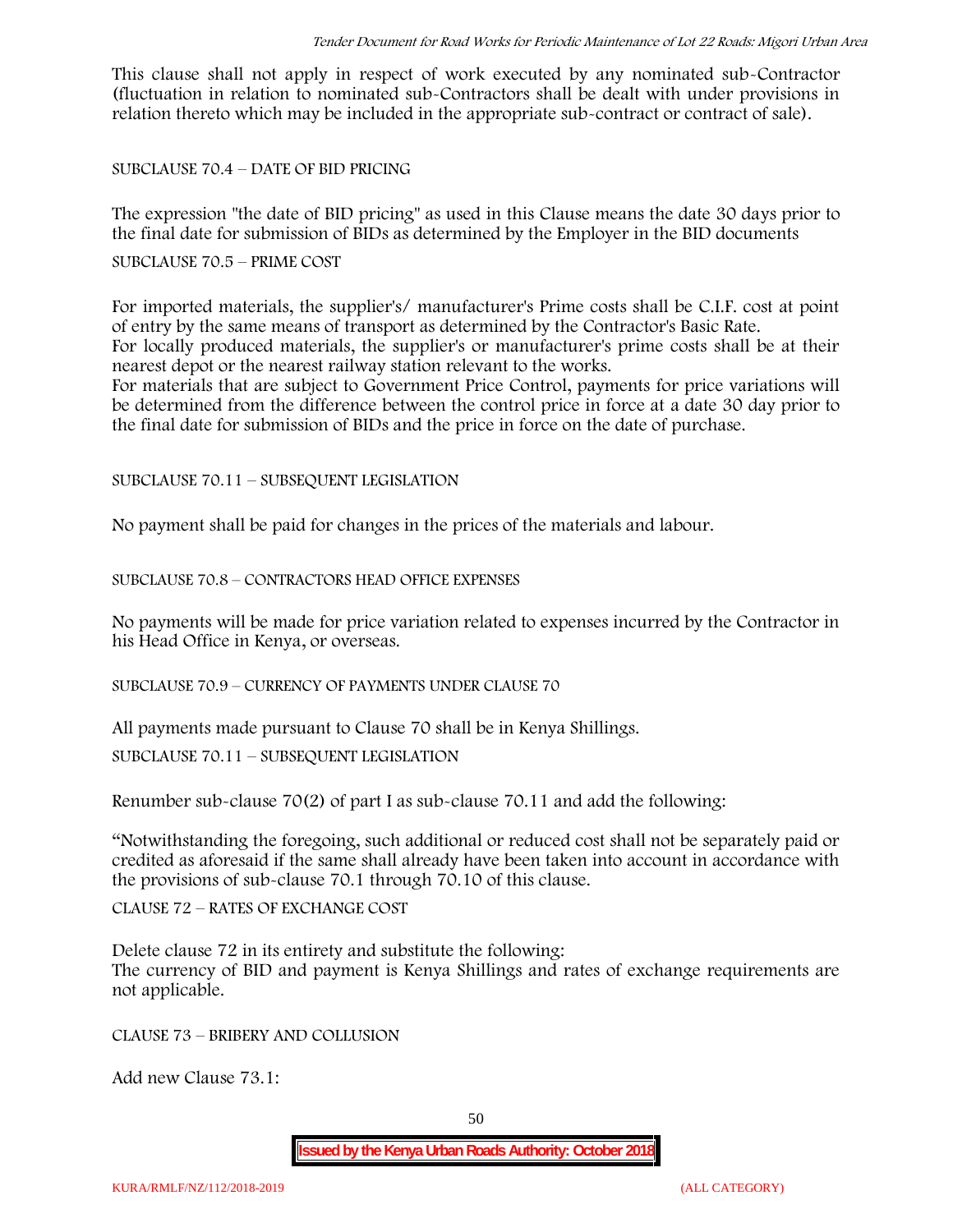"The Contractor shall not:

(a) Offer or give or agree to give to any person in the service of the Government of Kenya any gift or consideration or any kind as an inducement or reward for doing or forbearing to do or for having done or forborne to do any act in relation to the obtaining or execution of this or any other contract to which the Government of Kenya is a party or for showing or forbearing to show favour or disfavour to any person in relation to this or any other contract for the Government of Kenya.

(b) Enter into this or any other contract with the Government of Kenya in connection with which commission has been paid or agreed to be paid by or on his behalf or to his knowledge, unless before the contract is made particulars of any such commission and of the terms and conditions of any agreement for the payment thereof have been disclosed in writing to the Employer.

Any breach of this condition by the Contractor or by anyone employed by him or acting on his behalf (whether with or without the knowledge of the Contractor) or the commission of any offence by the Contractor or by anyone employed by him or acting on his behalf in relation to this or any other contract to which the Government of Kenya is a party shall entitle the Employer to determine the Contract (See Condition 63 hereof) and/ or to recover from the Contractor the amount or value of any such gift, consideration or commission.

Any dispute or difference of opinion arising in respect of either the interpretation, effect or application of this condition or of the amount recoverable hereunder by the Employer from the Contractor shall be decided by the Employer, whose decision shall be final and conclusive.

CLAUSE 74 – CONTRACT CONFIDENTIAL

Add new Clause 74.1:

The Contractor shall treat the details of this Contract as Private and Confidential and shall not publish or disclose the same or any particulars thereof in any trade or technical paper or elsewhere (save in so far as may be necessary for the purpose thereof) without the previous consent in writing of the Government. If any dispute arises as to the necessity of any publication or disclosures for the purposes of this Contract the same shall be referred to the decision of the Engineer mentioned in the said Conditions of Contract whose award shall be final.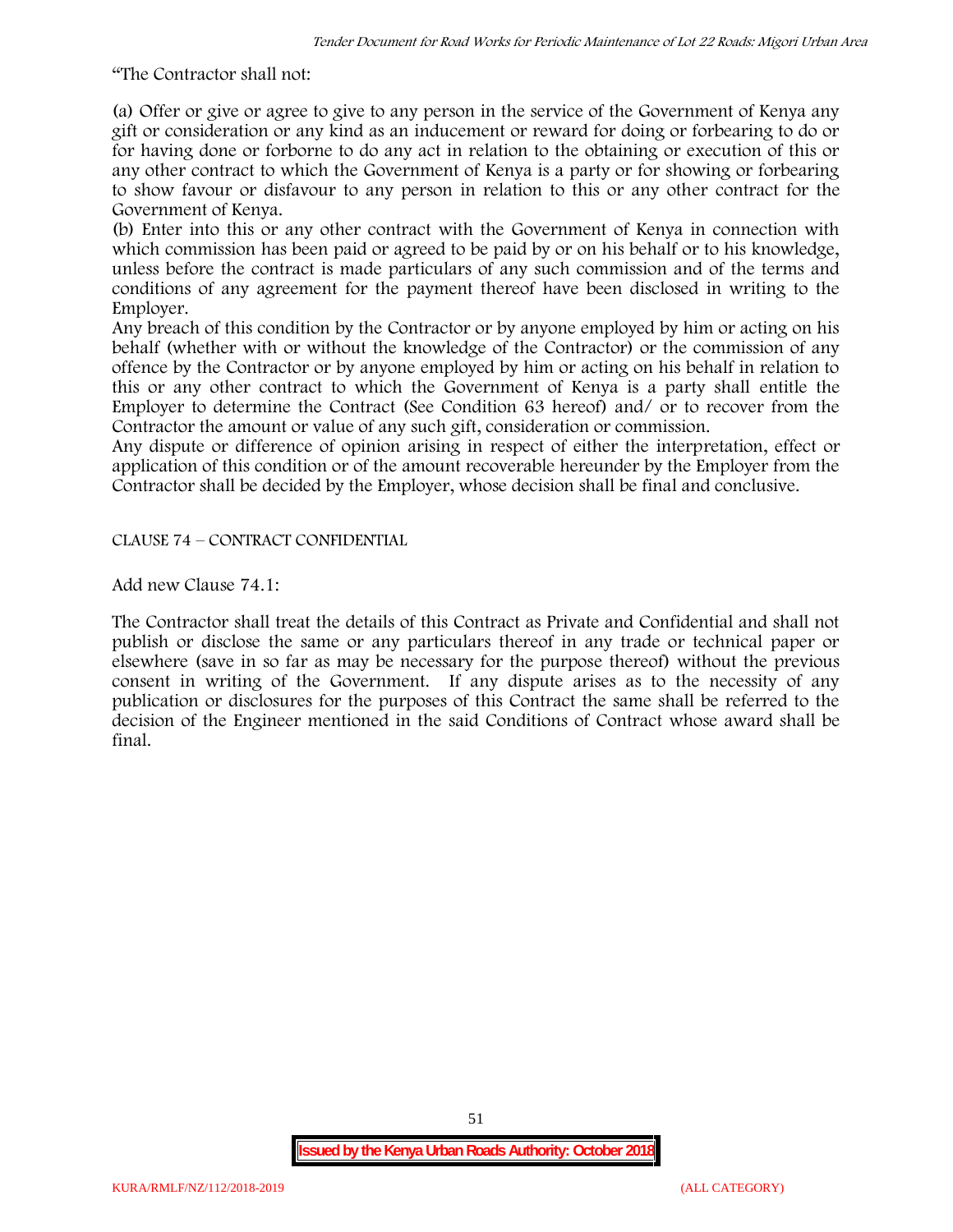# **SECTION V: SPECIFICATIONS**

**Issued by the Kenya Urban Roads Authority: October 2018**

52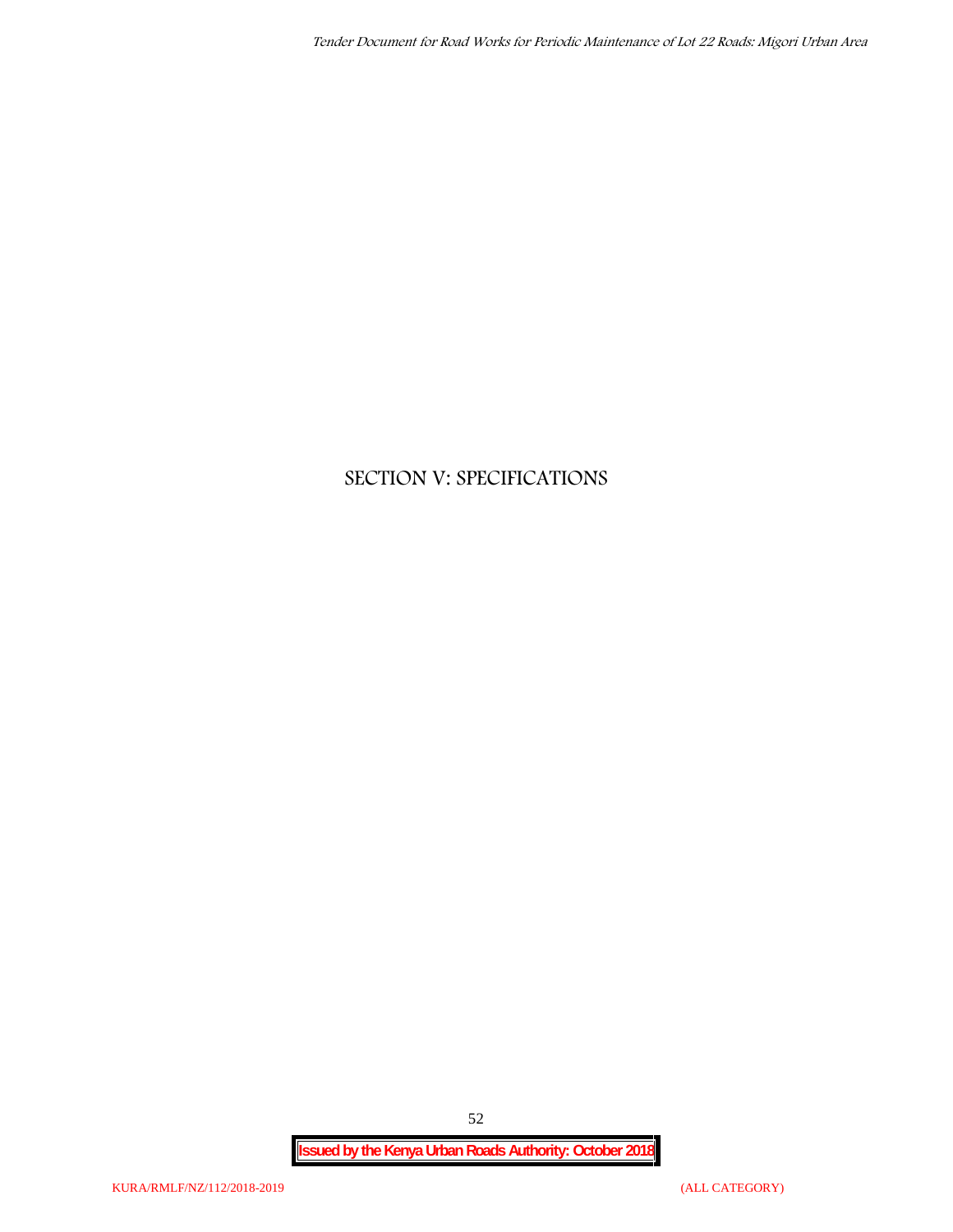#### **PART I: STANDARD SPECIFICATIONS**

Standard Specifications refers to the Standard Specifications for Road and Bridge Construction, 1986 Edition.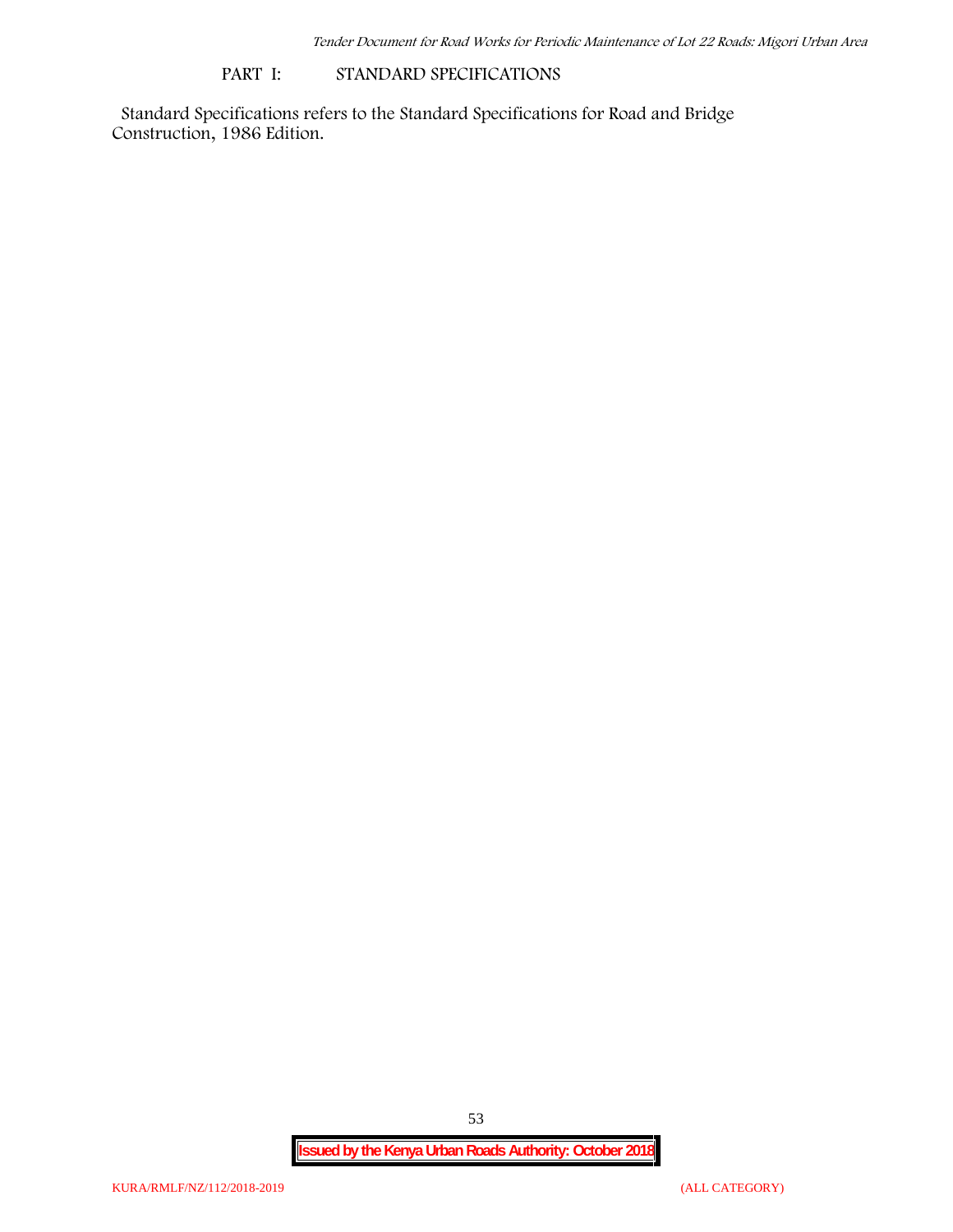**PART II: SPECIAL SPECIFICATIONS**

**SECTION 1 – GENERAL**

**101 SPECIAL SPECIFICATIONS**

Special specification is supplementary to the Standard Specifications and the two must be read in conjunction. In any case where there appears to be conflict between the two then the Special Specifications will take precedence.

**102 LOCATION OF CONTRACT.**

The works are located in Nyanza Region within Migori Urban Area.

The roads contained in Lot 22 are as detailed below:

| S/N <sub>O</sub> | Road                                        | Length (Km) |
|------------------|---------------------------------------------|-------------|
|                  | Nyikendo - Migori Phase 1 (Nyasare - Posta) | 0.40        |
|                  | Total                                       | 0.40        |

## **103 EXTENT OF CONTRACT**

The works to be executed under the Contract comprise mainly of but not limited to the following: -

- **1. Road Works**
- Site Clearance and top soil stripping
- Cut to spoil in soft material
- Fill in soft material
- Compaction top 300mm in cuts and fills
- Scarifying and compaction of existing ground to at least 95% MDD to a depth of 150mm
- Providing, placing and compacting natural gravel with CBR greater than 30% for sub-base
- Providing, placing, spreading and compacting natural gravel base
- Stabilization of base layer with cement
- Spraying MC 30 as prime coat to carriageway, shoulders and busbays
- Providing, laying and rolling asphalt concrete type 1 (bitumen content 5-6%) by weight) for carriageway and shoulders
- Spraying K160 as tack coat to carriageway, shoulders and busbays
- Speed bump construction with asphalt concrete
- Placing of kerbs for carriageway restraint
- Installation of bollards
- Installation of road signs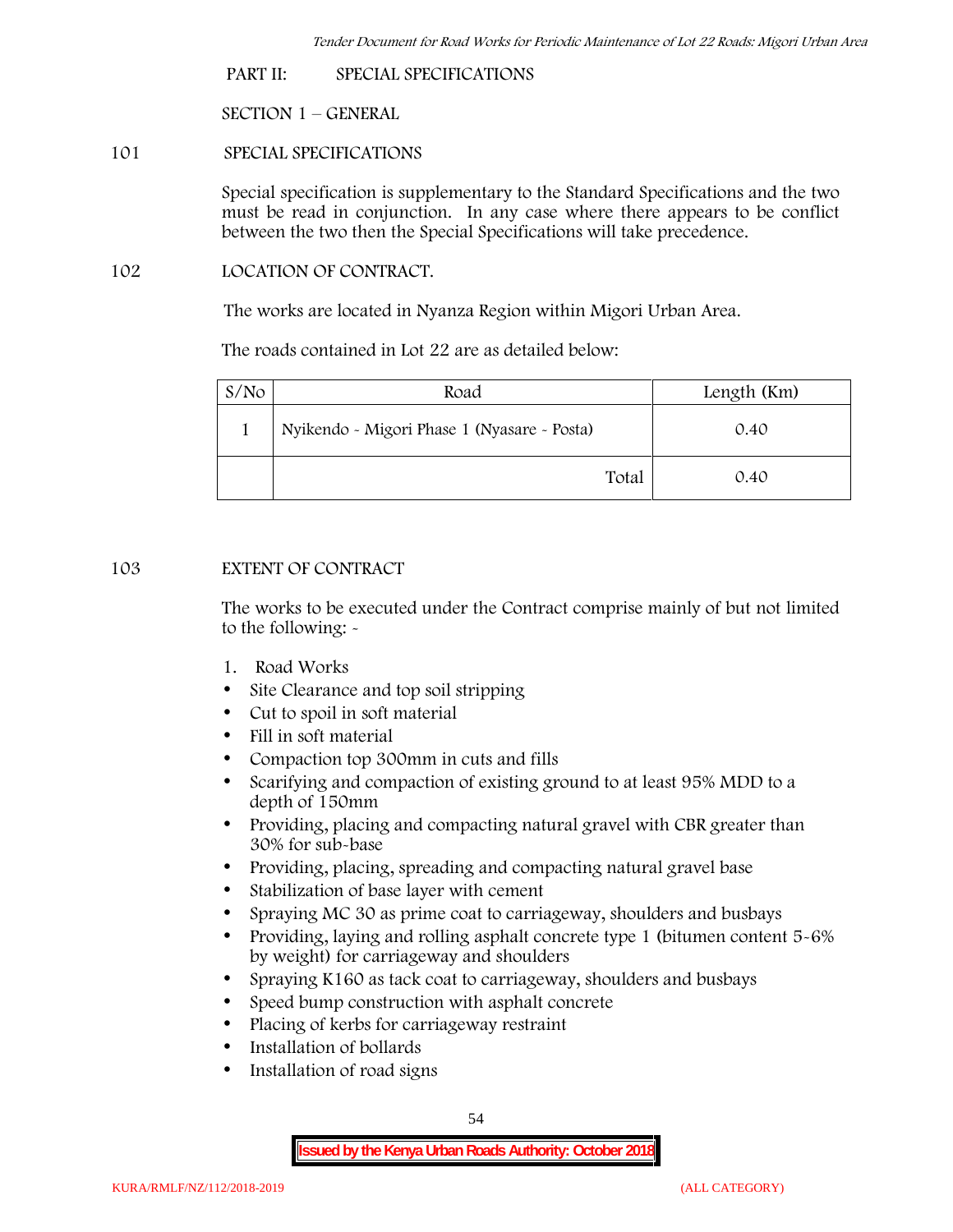- **2. Drainage Works**
- Provide and place class 25/20 concrete for drain lining
- Stone pitching for drains
- Drain excavation
- Drain cleaning
- Culvert cleaning
- **3. Maintenance of passage of traffic through and around the works.**
- **4. Relocation of services.**
- **5. Maintenance of works during Contract Period – Defect Liability Period shall be 6 months.**

Any other activity not listed above in either category but deemed to be necessary by the Engineer, shall be subject to the Engineer's formal instructions within the mode of payment stipulated either by day works or on a measured basis.

## **105 ORDER OF EXECUTION OF WORKS**

In addition to Clause 105 of the Standard Specification the Contractor shall carry out the Works such that a continuous and consecutive output of fully completed work is achieved.

# **107 TAKING OVER CERTIFICATE**

The minimum length of the road for which a certificate will be issued under clause 48 of the conditions of Contract shall be the whole length of each section of the road substantially completed.

# **109 NOTICE OF OPERATIONS**

Add the following sub- Clause.

#### Notification Terms

It shall be the Contractor's responsibility to notify the Engineer when any item of works scheduled are completed and ready for approval, and the contractor shall give sufficient notice to allow control tests to be performed.

## Explosive and Blasting

- (a) The requirements of the Laws of Kenya governing explosives and other requirements and regulations of Government of Kenya and other authorities shall be complied with.
- (b) No explosives of any kind shall be used without prior written consent of the Engineer.

The Contractor shall be solely responsible for the provision, handling, storage and transporting of all explosives, ancillary materials and all other items of related kind whatsoever required for blasting.

# **117 HEALTH, SAFETY AND ACCIDENTS**

Add the following: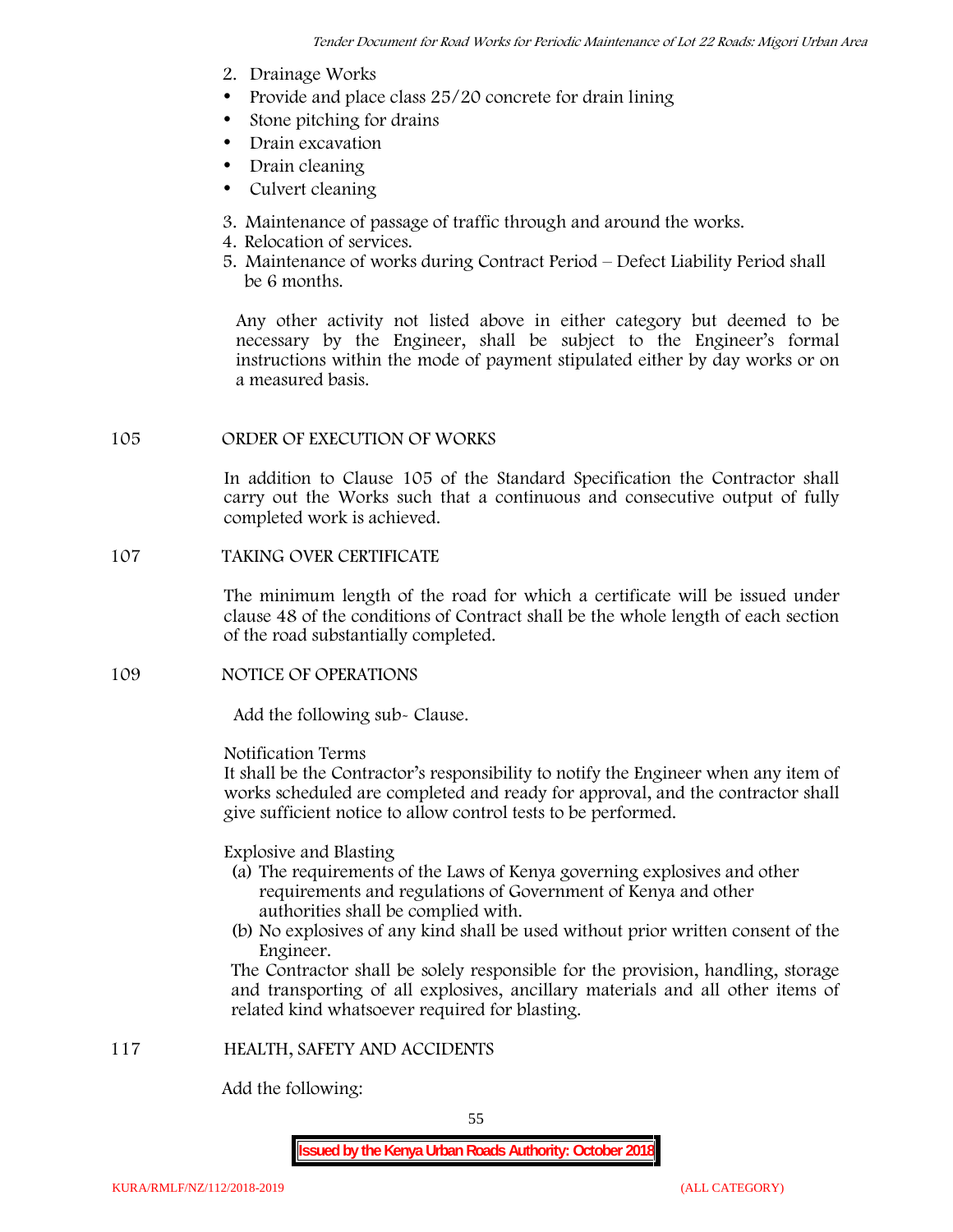In addition to providing, equipping and maintaining adequate first aid stations throughout the works in accordance with the laws of Kenya, the contractor shall provide and maintain on site during the duration of the Contract, a fully equipped dispensary. This shall be with a qualified Clinical Officer / Nurse who shall offer the necessary medical advice on HIV and related diseases to the Engineer's and Contractor's Site staff. The Contractor shall allow for this in the rates and be responsible for all site welfare arrangements at his own cost.

# **120 PROTECTION OF EXISTING WORKS AND SERVICES**

The Contractor shall acquaint himself with the position of all existing services such as sewers, water drains, cables for electricity and telephone, lighting and telephone poles, water mains, etc., before commencing any excavation or other work likely to affect the existing services.

The cost of all plant, equipment and materials, labour, technical and professional staff, transport and the like necessary for determining the locations of existing services, including the making good of any damage caused to such services all to the satisfaction of the Engineer, shall be deemed to be included in the tender rates. No other payment shall be made for the costs of such operations, nor for the making good of damage caused thereby to the existing services.

The Contractor shall be held responsible for injury to existing structures, works or services and shall indemnify and keep indemnified the Employer against any claims in this respect (including consequential damages).

## **121 DIVERSION OF SERVICES**

- (a) The Contractor shall acquaint himself with the location of all existing services such as telephone lines, electricity cables, water pipes, sewers etc., before execution of any works that may affect the services. The cost of determining the location of the existing services together with making good or repairing of any damage caused all to the satisfaction of the Engineer shall be included in the BID rates.
- (b) Subject to the agreement with the Engineer, the Contractor shall be responsible for removal of alteration and relocation of existing services.
- (c) The Contractor shall indemnify the Employer against claims originating from damage to existing services or works.

# **123 LIAISON WITH GOVERNMENT AND POLICE OFFICIALS**

The Contractor shall keep in close touch with the Police and the other Government officials of the area regarding their requirements in the control of traffic or other matters, and shall provide all assistance or facilities, which may be required by such officials in the execution of their duties.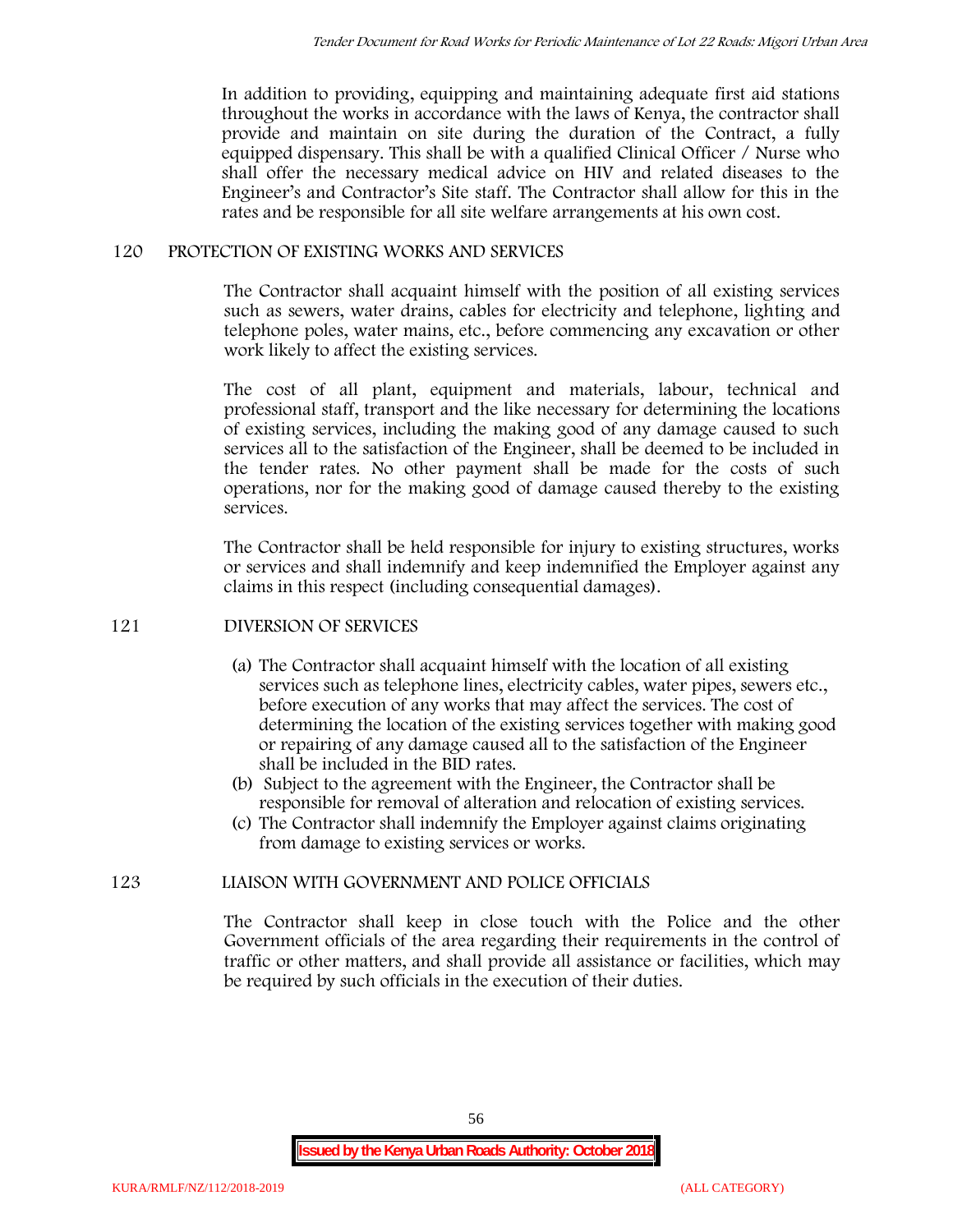#### **124 LAND FOR ALL CAMPS SITES AND FOR THE CONTRACTOR'S OWN PURPOSES, INCLUDING TEMPORARY WORKS.**

Notwithstanding Clause 124 of the Standard Specification all requirements of land for temporary works and construction purposes shall be to the approval of the Engineer but the Contractor will make all necessary arrangements with the property owners concerned and pay all charges arising therefrom. On or before completion of the Contract, the Contractor shall remove all temporary works and shall restore all such land to the condition in which it was immediately prior to the occupation thereof as far as is reasonable and practicable. No separate payment will be made to the Contractor on account of these items and the Contractor must make due allowance for them in his rates.

Notwithstanding Clause 120 of the Standard Specifications, the Contractor shall be required to appoint competent surveyors who will liaise with the Engineer on matters related to the demarcation of the existing road reserve, site measurements, removal and reinstatement of existing services.

## **128 STORAGE OF MATERIALS**

All materials shall be stored on Site in a manner approved by the Engineer and the Contractor shall carefully protect from the weather all work and materials which may be affected thereby.

#### **129 TEST CERTIFICATES**

When instructed by the Engineer the Contractor shall submit certificates of test from the suppliers of materials and goods required in connection with the works as the Engineer may require.

Such certificates shall certify that the materials or goods concerned have been tested in accordance with the requirements of the specifications and shall give the results of all the tests carried out. The Contractor shall provide adequate means of identifying the materials and goods delivered to the site with the corresponding certificates.

## **131 SIGNBOARDS**

The Contractor shall provide and erect two (2) publicity signs on the site as directed. The Engineer shall, as shown in the Drawings, direct the minimum dimensions and thickness of the steel framework and sheet. The framework and sheet shall be prepared and painted black, while the ring at the top of the supporting frames shall be painted white. The wordings and KURA's logo shall be printed on backlit sticker paper resistant to the effects of weather using reflectorised paint or material approved by the Engineer. The sticker shall be placed on both sides of the board. The colours, fonts and heights of the letters shall be as indicated on the typical drawings and as directed by the Engineer.

## **132 OFFICE FOR THE RESIDENT ENGINEER, SURVEY EQUIPMENT AND FURNITURE**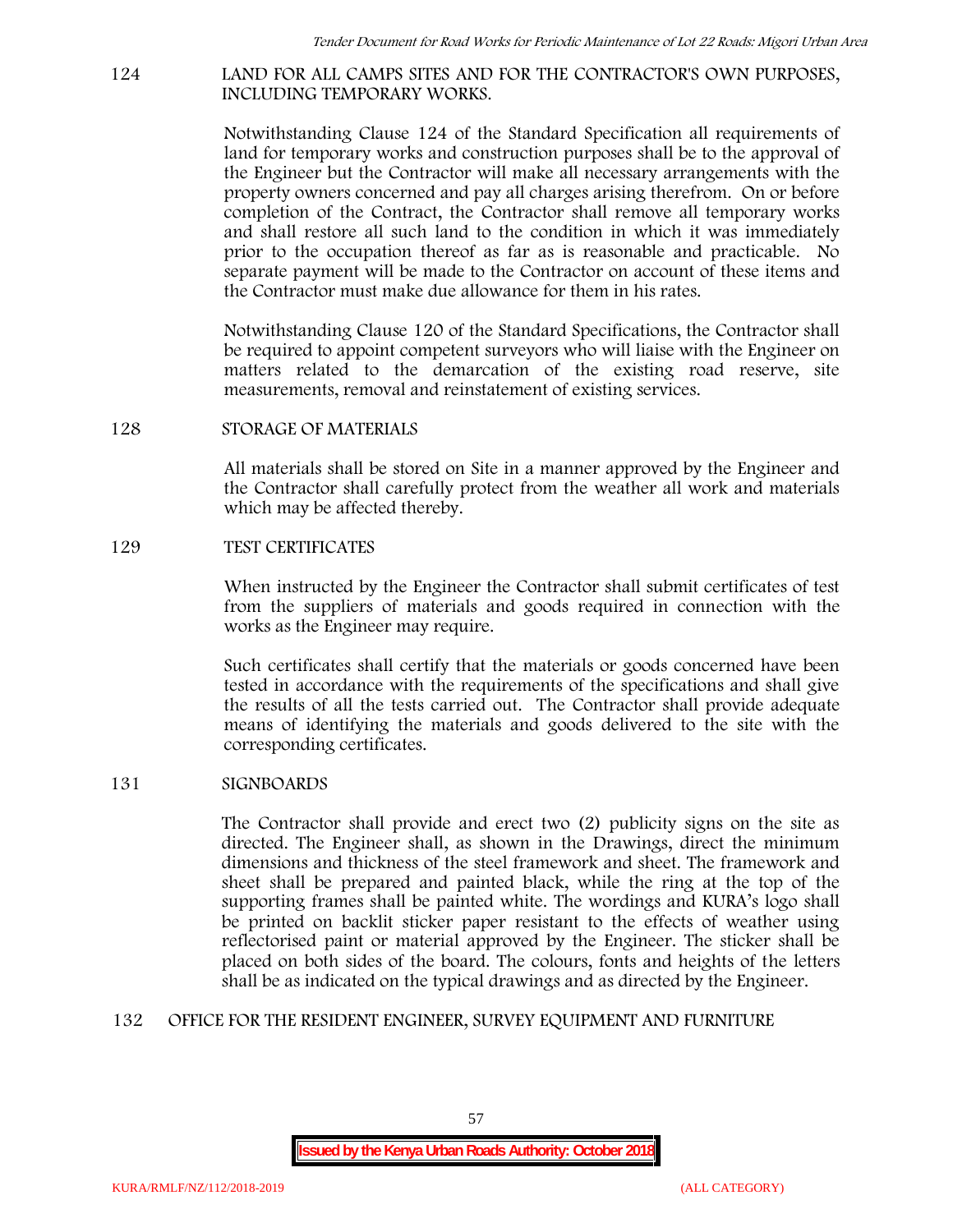# **132.1 ENGINEER'S REPRESENTATIVE OFFICE**

The contractor, when instructed, shall for the duration of the Contract, furnish and equip Resident engineer's office located at the KURA's Regional offices. The room to be occupied by the Engineer's Representative and its front office shall be provided with a floor carpet to be approved by the Engineer. The windows shall be fitted with curtains and blinders.

A telephone shall also be provided for the Resident Engineer's office for his exclusive use. All the charges and fees related to the installation and maintenance of the telephone shall be deemed to have been included in the rates for providing and maintaining the Office. The Contractor will be reimbursed, separately, the cost of operating the telephone under appropriate bill item in the BoQ.

The offices shall be provided with day and night watchmen and security lights, the cost of which shall be deemed to have been included in the rates for the offices.

The Contractor may be instructed by the Engineer under clause 58 of the General Conditions of Contract to make payments of general receipted accounts for such items as stationery, stores, furniture and equipment, claims and allowances for supervision personnel and any miscellaneous claims or the Engineer may direct the Contractor to purchase or pay for the above. The Contractor will, on provision of receipts, be paid under appropriate bill items in the BoQ.

**The survey equipment to be provided would include:**

| 1. Engineer's automatic level Wild NAK 2 or similar                                                      | 2N <sub>O</sub> |
|----------------------------------------------------------------------------------------------------------|-----------------|
| 2. Total station reading 1" with tripod and setting on                                                   |                 |
| pole with datalogger and survey software to match                                                        |                 |
| Total Station Datalogger. Include data transfer program,<br>and plotting modes, setting out calculations |                 |
| and Cogo facilities                                                                                      | 1No             |
| 3. Levelling staff 5m. with levelling bubble Wild GNLE                                                   |                 |
| or similar                                                                                               | 4No             |
| 4. 50 m. steel band measuring tape                                                                       | 2N <sub>o</sub> |
| 5. 30 m. linen measuring tape                                                                            | 2No.            |
| 6. 3m. aluminium straight edge                                                                           | 2N <sub>O</sub> |
| 7. 1m. stainless steel straight edge                                                                     | 1N <sub>o</sub> |
| 8. 100m. steel band tape                                                                                 | 2No.            |
| 9. Draughtsman's stool                                                                                   | 3No.            |
| 10. Complete set of highway curves                                                                       | 1No             |
| 11. Programmable scientific calculators FX 880P or                                                       |                 |
| equivalent                                                                                               | 4No             |
| 12. Survey umbrella                                                                                      | 2No.            |
| 13. Roll of tracing paper                                                                                | 10No            |
| 14. Protractor 360                                                                                       | 2N <sub>o</sub> |
| 15. Graph paper A3 size                                                                                  | 100No           |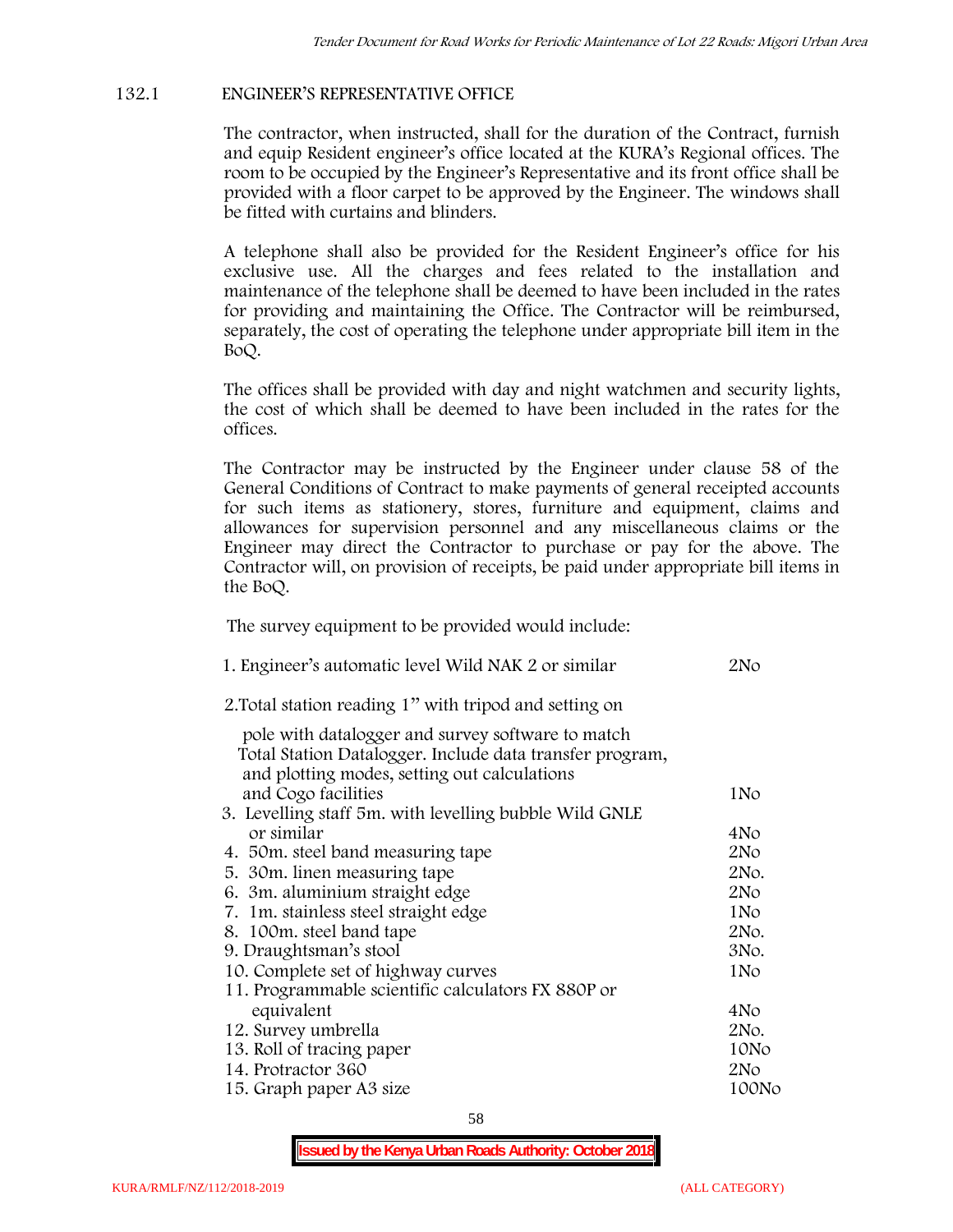| 16. Drawing table    | 2No.            |
|----------------------|-----------------|
| 17. Erasing shield   | 4No.            |
| 18. 3m. ranging rods | 9N <sub>O</sub> |
| 19. Marker pens      | 30No.           |

The contractor may be directed to pay for stationery, equipment or reagents that are foresaid and also pay for servicing and repair of the laboratory equipment being used on the project.

The Contractor shall provide, install and maintain in a good state of repair, such survey and other equipment as listed for the duration of the contract.

Such equipment shall be of approved manufacture, and shall be made available to the Engineer for the Engineer's exclusive use throughout the Contract, not later than three (3) weeks after the Engineer's order to supply. All equipment shall be ready to use and complete to perform the tests. The equipment shall revert to the Employer on completion of the Contract.

Any delays to the Contractor or the Contractor's activities caused by the Engineer being unable to perform survey work, field or laboratory tests due to the contractor's failure to supply and/or maintain the said equipment shall be deemed to have been caused entirely by the Contractors own actions, and any consequences of such delays shall be interpreted as such.

The payment to comply with this requirement is provided in the Bill of Quantities and ownership of all equipment paid for as instructed above shall revert to the Employer after the completion of the Works.

Failure by the Contractor to provide or maintain the equipment shall make him responsible to bear all costs that may be incurred as a result of the Engineer's staff using alternative means of communication, including delays in supervision and approval of Works by the Engineer.

## **132.3 COMMUNICATION FOR THE ENGINEEER**

## **(a) Mobile phones**

The Contractor shall provide, connect and maintain mobile phones for the exclusive use by the Engineer for the duration of the contract. The Contractor shall include for the cost of providing the mobile units complete with charger unit, "hands free" headset for each unit, connection to the network and all service charges applicable all as directed by the Engineer. The Contractor shall provide air-time with each mobile phone which shall be paid for under prime cost sum allowed for in the bills of quantities. The mobile telephones shall be WAP enabled with e-mail capabilities and integrated camera of a minimum of 3.0 mega pixels. Payment for these mobiles and associated costs is included in the Bill of Quantities, and ownership of mobile phones will revert to the Employer after completion of the Works.

## **(b) Internet and e-mail services**

Where directed, the contractor shall provide 24 hours terrestrial or wireless internet connectivity with minimum throughput speed of 128kilobytes per second for the exclusive use by the Engineer, including all accessories and Terminal Equipment and pay for all associated installation, maintenance and usage charges throughout the duration of the contract.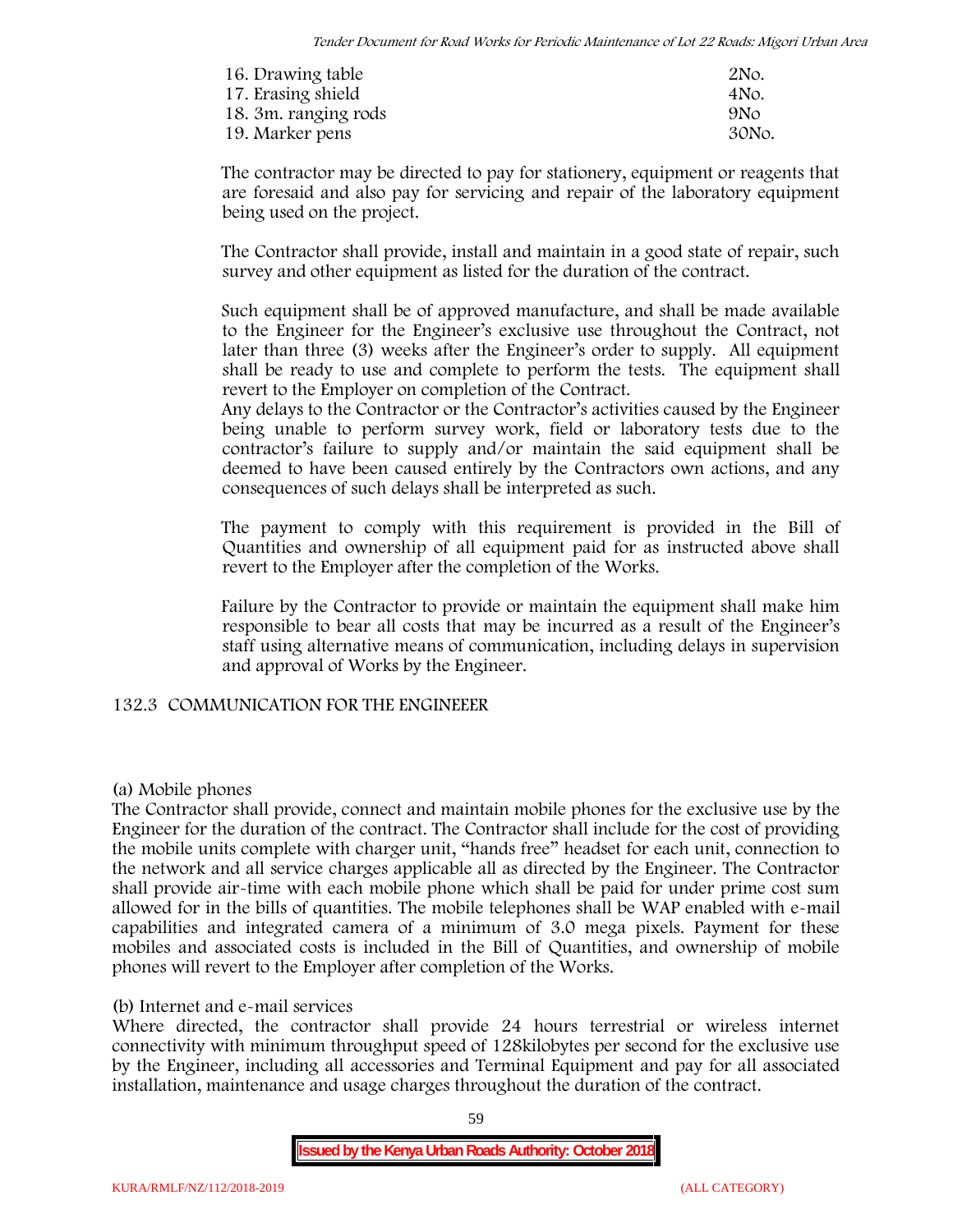The contractor shall allow for the provision and maintenance of internet connectivity and associated costs as per Appendix to item 1.17 of the Bills of Quantities.

# **137 ATTENDANCE UPON THE ENGINEER AND HIS STAFF**

In addition to the staff stated in Clause 135, the following staff will be provided for the supervision of work: 1No. Artisans, 2No. Labourers, 1No. Office assistants, 2No. Lab attendants. Additional attendant staff, as required by the Engineer, shall be paid for under Item 01-80-030 of the Bill of Quantities.

## **138 VEHICLES AND DRIVERS FOR THE ENGINEER AND HIS STAFF AND METHOD OF PAYMENT**

In addition to provisions of the Clause 138 of the Standard Specification, the Contractor shall when instructed, provide and maintain in good working condition for the exclusive use of the Engineer and his staff throughout the Contract, the following types and numbers of brand new vehicles or as specified. The Engineer shall approve the type of vehicles and confirm the number of each type to be provided. The Contractor shall insure the vehicles comprehensively for any licensed drivers and shall provide competent drivers during normal working hours and whenever required by the Engineer. The cost of provision of the vehicle shall be inclusive of the first 4,000 kilometers travelled in any month.

.Should any vehicle supplied not be in roadworthy condition, the Contractor shall provide an acceptable equivalent replacement vehicle until such a time as the original vehicle is repaired to the satisfaction of the Engineer and returned for use.

# **(a) Type 1 Vehicles (Double Cabin 4WD Pick up)**

Type 1 Vehicles should be four Wheel Drive (4WD), with power assisted steering, Double wishbone independent suspension at front axle and rigid axle with leaf springs at rear, diesel propelled engine maximum 2,500 cc. The starting mileage of the vehicles shall not exceed 60,000km odometer reading. The vehicles should be fitted with other accessories below:

- (a) Spare tyre and wheel jack;
- (b) FM radio and CD player;
- (c) Power Windows;
- (d) Full Air-conditioning;
- (e) Immobilizer and antitheft security system;
- (e) Driver and passenger SRS Airbags;
- (f) Canvas cover over the carrying deck at the back.

At the end of the contract, all type 1 vehicles shall revert to the Contractor.

## **(c) Type 2 Vehicles (station wagon/saloon)**

Specifications for Type 2 Vehicles shall be station wagon/saloon vehicles; petrol propelled engine maximum 1,800 cc. The starting mileage of the vehicles shall not exceed 60,000km odometer reading. shall in addition be fitted with a fibre glass body or similar and two columns of sitting benches on the carting deck at the back.

The Contractor shall insure comprehensively the vehicles for any licensed drivers and shall provide competent drivers during normal working hours and whenever required by the Engineer.

At the end of the contract, all type 2 vehicles shall revert to the Contractor.

60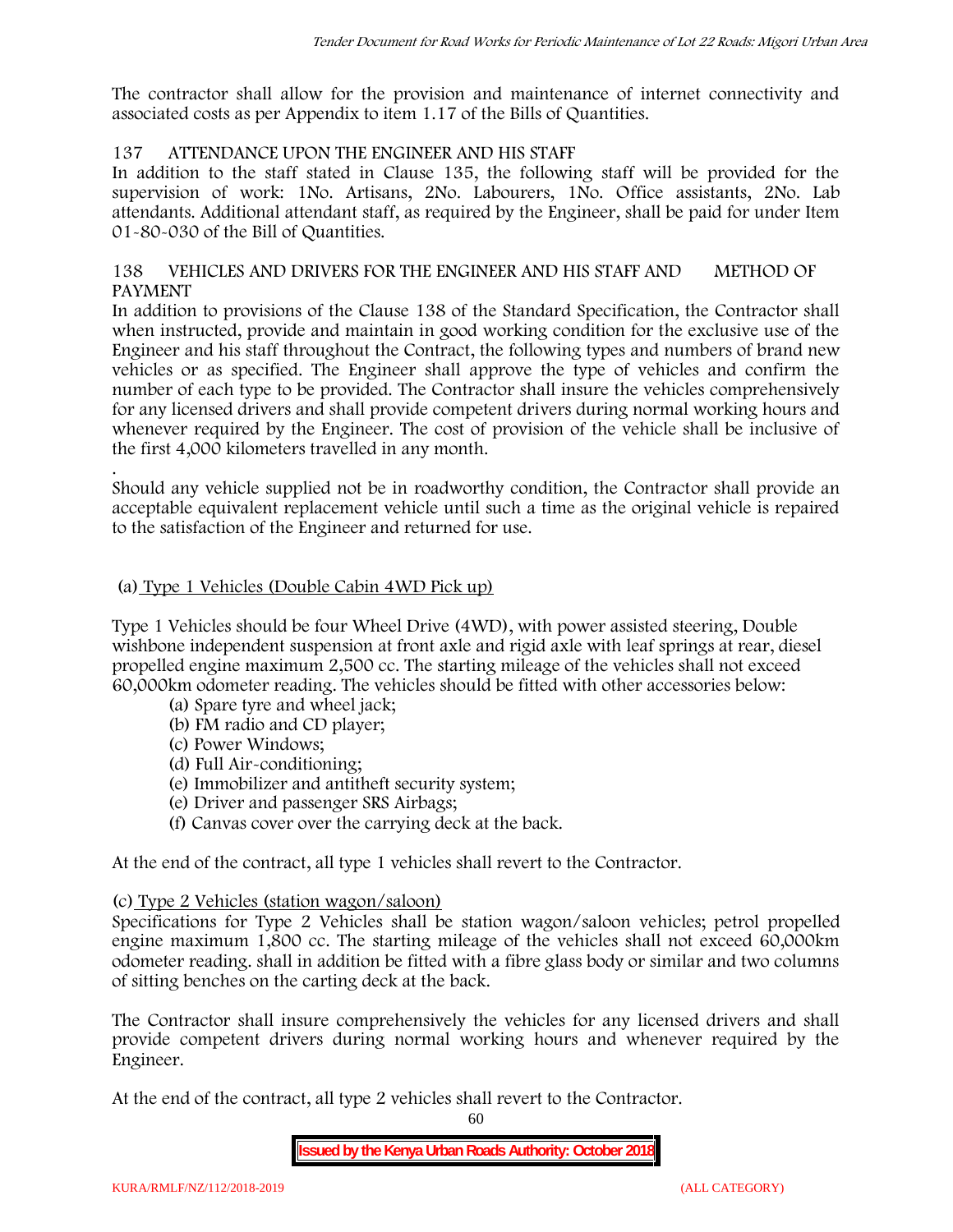Payment of vehicle shall be per vehicle month in item 01-80-017/18 of the BOQ.

# **139 MISCELLANEOUS ACCOUNTS**

The Contractor maybe instructed by the Engineer to make payments of general miscellaneous accounts for such items as stationary, stores and equipment and miscellaneous supervision personnel and claims or the Engineer may direct the Contractor to purchase or pay for the above. The Contractor will be paid on a prime cost basis plus a percentage for overheads and profits under appropriate items in the Bills of Quantities.

# **142 ENVIRONMENTAL PROTECTION**

The Contractor shall comply with the Statutory Regulations in force in Kenya regarding environmental protection and waste disposal, and shall liaise with the National Environmental Management Agency (NEMA).

The Contractor shall ensure so far as is reasonably practicable and to the satisfaction of the Engineer; that the impact of the construction on the environment shall be kept to a minimum and that appropriate measures are taken to mitigate any adverse effects during the construction.

- (a) The Contractor shall exercise care to preserve the natural landscape and shall conduct his construction operations so as to prevent any unnecessary destruction, scarring, or defacing of the natural surroundings in the vicinity of the work. Except where clearing is required for permanent works, all trees, native shrubbery, and vegetation shall be preserved and shall be protected from damage by the Contractor's construction operations and equipment. All unnecessary destruction, scarring, damage or defacing resulting from the Contractor's operations shall be repaired, replanted, reseeded or otherwise corrected as directed by the Engineer, and at the Contractor's expense.
- (b) The Contractor shall ensure that measures are in place to control soil erosion and water pollution, by use of berms, dykes, silt fences, brush barriers, dams, sediment basins, filter mats, netting, gravel, mulches, grasses, slope drains, contour banks, and other erosion control devices and methods. Temporary erosion control provisions shall be coordinated with permanent erosion control features to assure economical, effective and continuous measures throughout the period of the works. The Contractor's attention is drawn to the requirements of Clause 502, in that works need to be progressively finished so that permanent vegetation can establish quickly to mitigate soil erosion and erosion of drains.
- (c) The Contractor shall provide all the labour, equipment, materials, and means required and shall carry out proper and efficient measures wherever and as often as necessary to minimise the dust nuisance.
- (d) The Contractor shall comply with all applicable Kenyan laws, orders and regulations concerning the prevention, control and abatement of excessive noise. Blasting, use of jackhammers, pile driving, rock crushing, or any other activities producing highintensity impact noise may be performed at night only upon approval of the Engineer.
- (e) Immediately after extraction of materials, all borrows pits shall be backfilled to the satisfaction of the Engineer. In particular borrow pits near the project road shall be backfilled in such a way that no water collects in them.

61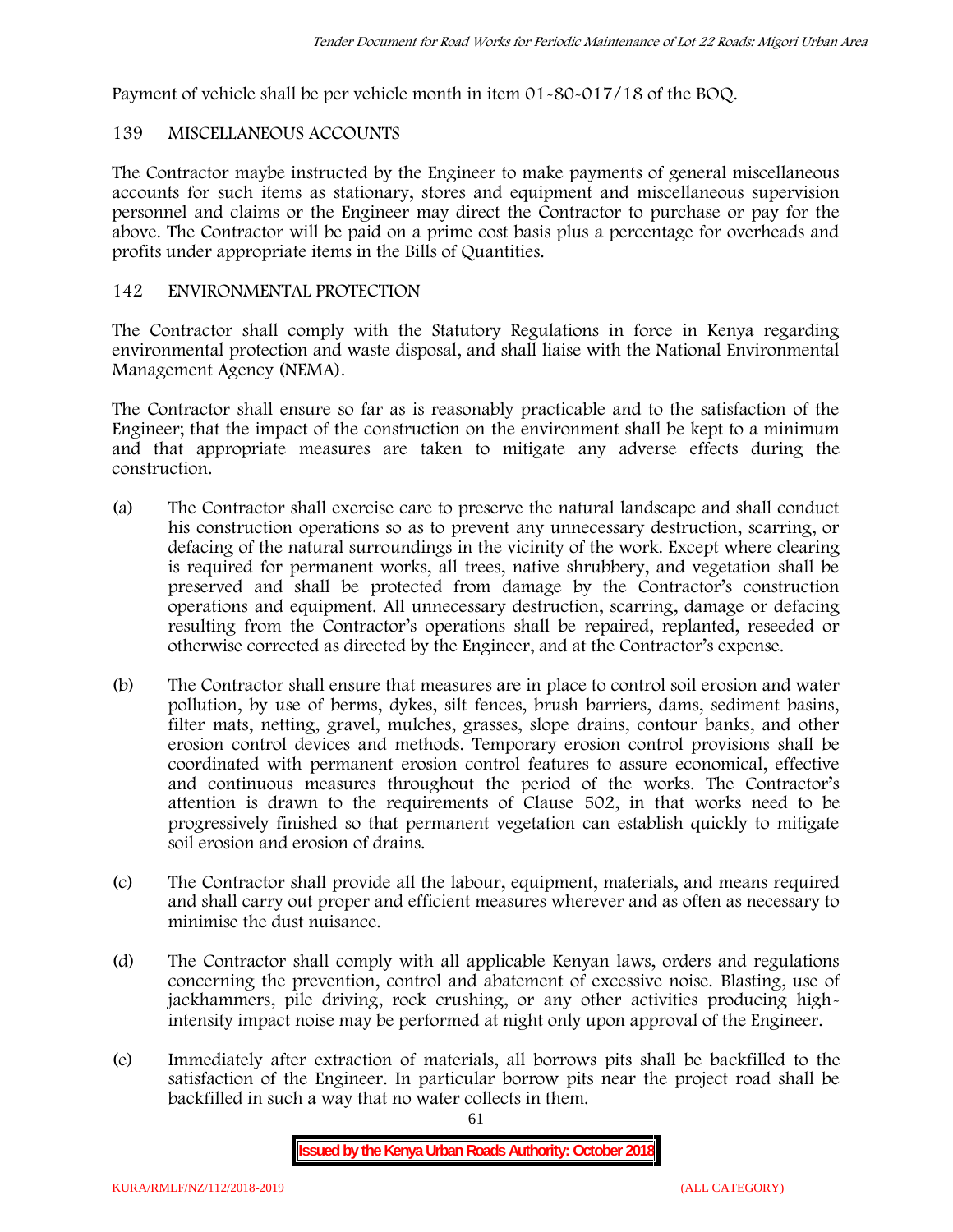- (f) Spilling of bitumen fuels Oils and other pollutants shall be cleared up.
- (g) The Contractor's attention is drawn to the requirements of the Standard Specification in regard to the environment and in particular to the following clauses: Clause 115: Construction Generally

| Clause 110. Construction dencrally                                  |
|---------------------------------------------------------------------|
| Clause 116: Protection from Water                                   |
| Clause 136: Removal of Camps                                        |
| Clause 605: Safety and Public Health Requirements Clause            |
| Clause 607: Site Clearance and Removal of Topsoil and<br>Overburden |

(h) No additional payment will be made to the Contractor to cover costs arising from the requirements for this Clause and the Contractor must include these costs in the rates inserted into the Bills of Quantities.

## **143 STAFF TRAINING**

The Contractor shall allow for training of engineers, technicians and other support staff as may be instructed by the Engineer.

The payment of the allowances of such staff shall be made as instructed by the Engineer under the relevant provisions in the Bills of Quantities.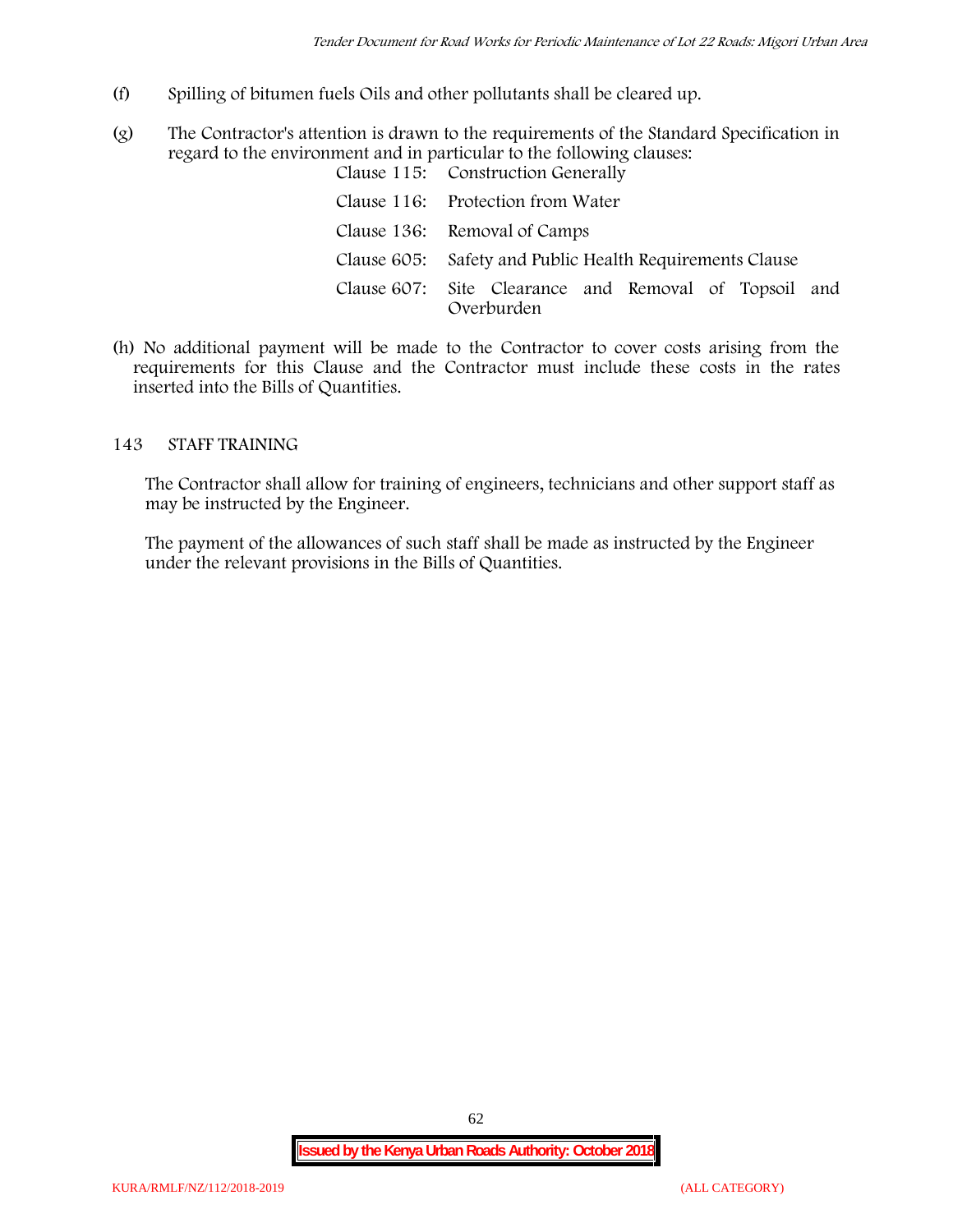# **SECTION 2 - MATERIALS AND TESTING OF MATERIALS**

All materials testing shall be in accordance with Section 2 of the Standard Specifications.

#### **SECTION 3 - SETTING OUT & TOLERANCES**

#### **301 SETTING OUT**

a) In addition to the provisions of clause 3.01(a) if the traverse points to be used for the setting out are close to the existing carriageway and interfere with construction works then the Contractor will have to relocate them to a location where they will not be disturbed. The co ordinates and heights of all traverse points so located shall be listed and provided to the Engineer for checking and/or approval. Contractor shall also monument the new centreline every 200m along straight and all salient points along curves by a pin in the concrete beacon before commencement of any works.

The road reserve boundary posts shall have 12mm diameter steel pins embedded in concrete, 200mm long with 25mm exposed to the air, sticking out form its top surface. This pin shall be co-ordinated and heighted and result of the same shall be provided to the Engineer for approval. Cost of these works shall be included in the rates as no separate item has been provided.

Commencement of the works shall not be permitted until this basic survey data has been provided and approved by the Engineer for at least 2 Kms of the road.

b) Detailed Setting Out

Reference pegs shall be 50mm by 50mm in section 600mm long driven 400mm firmly into ground and painted white above the ground. The offset from centre line shall be indicated by small nail 20mm to 25mm long with its head driven flush with the top of the peg.

Chainages, offset and reference elevation shall be clearly indicated to the sides of the peg to the satisfaction of the Engineer.

After cutting of benches and prior to commencement of earthworks or subgrade works, Contractor shall take cross-sections again and submit the copy of the same to Engineer for agreement. These cross-sections shall then be used as basis of measurement for all subsequent layers, unless otherwise stated.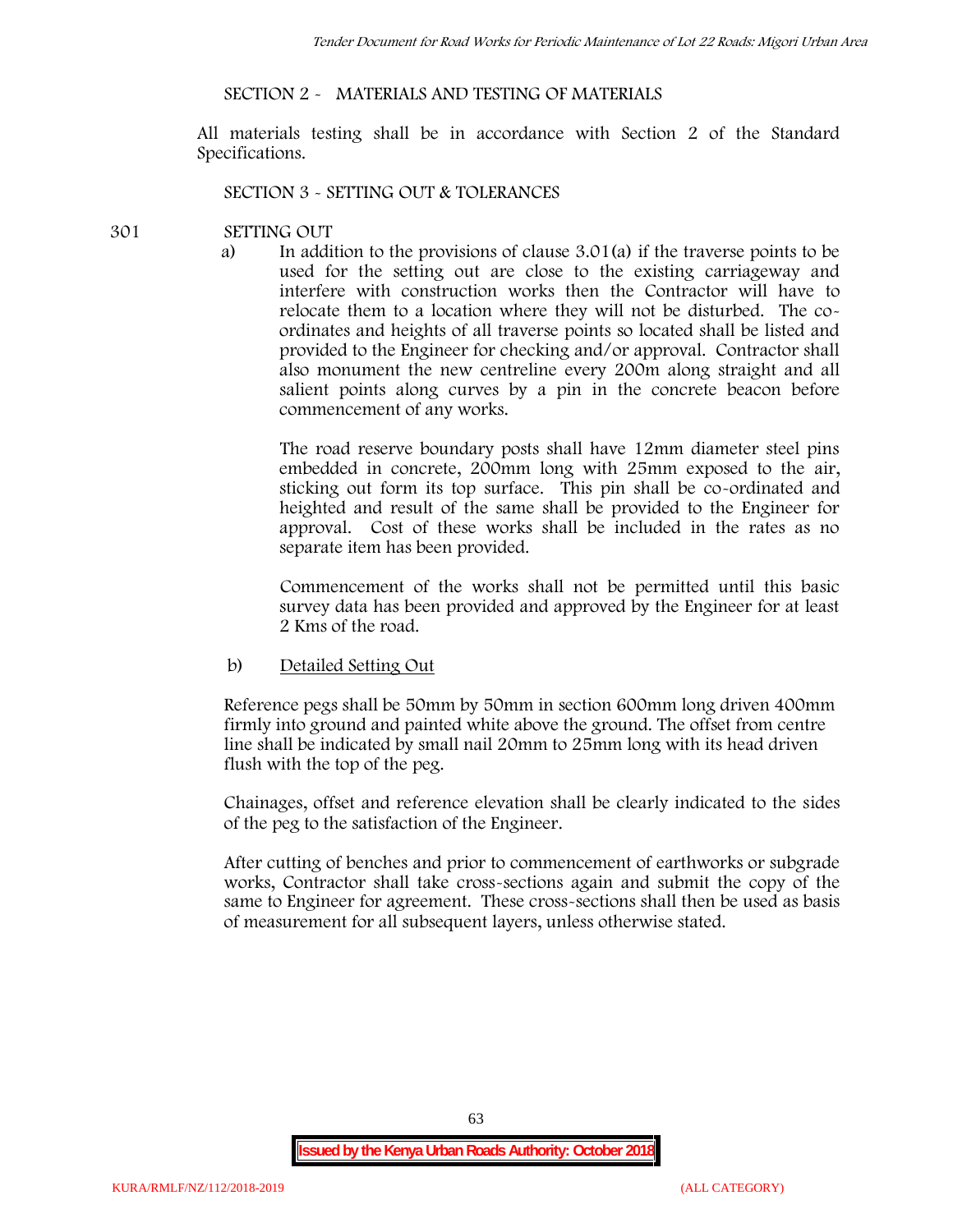**SECTION 4- SITE CLEARANCE AND TOP SOIL STRIPPING**

## **401 SITE CLEARANCE**

Site Clearance shall be carried out as directed by the Engineer.

**402 REMOVAL OF TOPSOIL**

Topsoil shall include up to 200mm depth of any unsuitable material encountered in existing or newly constructed drains, drainage channels, and accesses.

**403 REMOVAL OF STRUCTURES, FENCES AND OBSTRUCTIONS**

When instructed by the Engineer, the Contractor shall demolish or remove any structure and payment for this shall be made on day works basis.

**SECTION 5 - EARTHWORKS**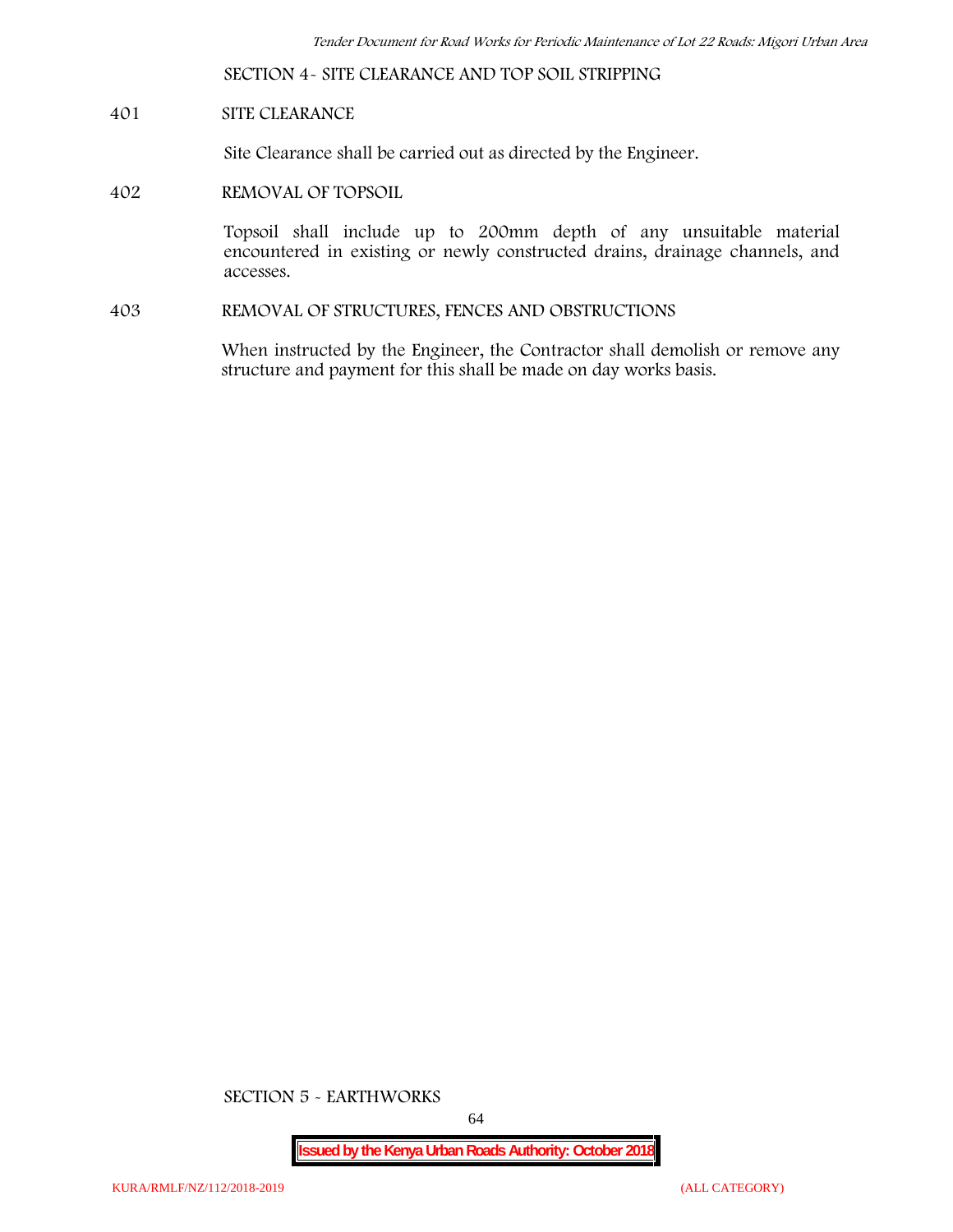## **504 PREPARATION PRIOR TO FORMING EMBANKMENT**

Where benching is required for existing pavement to accommodate earthworks subgrade or subbase for widening the road, the rate for compaction of existing ground shall be deemed to cover this activity.

Excavation in the pavement of the existing road shall be kept dry. In the event of water penetrating the underlying layer, construction of the subsequent layers shall be postponed until the underlying layers are dry enough to accommodate the construction plant without deforming or otherwise showing distress.

Step construction shall be carried out per layer at the joint where excavating both vertically and perpendicular to the direction of the travel. The step shall be 500mm perpendicular to the direction of the travel and 150mm vertical unless otherwise instructed by the Engineer.

Special care shall be taken when compacting the new material at the joint ensuring that specified density is achieved.

## **505 CONSTRUCTION OF EMBANKMENTS**

Only material approved by the Engineer shall be used for fill in embankments. Material with high swelling characteristics or high organic matter content and any other undesirable material shall not be used, unless specifically directed by the Engineer. Unsuitable material shall include:

- (i) All material containing more than 5% by weight or organic matter (such as topsoil, material from swamps, mud, logs, stumps and other perishable material)
- (ii) All material with a swell of more than 3% (such as black cotton soil)
- (iii) All clay of plasticity index exceeding 50.
- (iv) All material having moisture content greater than 105% of optimum moisture content (Standard Compaction)

Subgrade: Shall mean upper 300mm of earthworks either insitu or in fill and subgrade shall be provided for as part of earthworks operation and payment shall be made as "fill". The material for subgrade shall have a CBR of not less than 8% measured after a 4 day soak in a laboratory mix compacted to a dry density of 100% MDD (AASHTO T99) and a swell of less than 1%.

Subgrade repair: Where directed by the Engineer, any localized failure in the subgrade shall be repaired by filling in selected soft, hard or natural of minimum CBR 30% and compacted in accordance with clauses in the specifications applying to normal subgrade.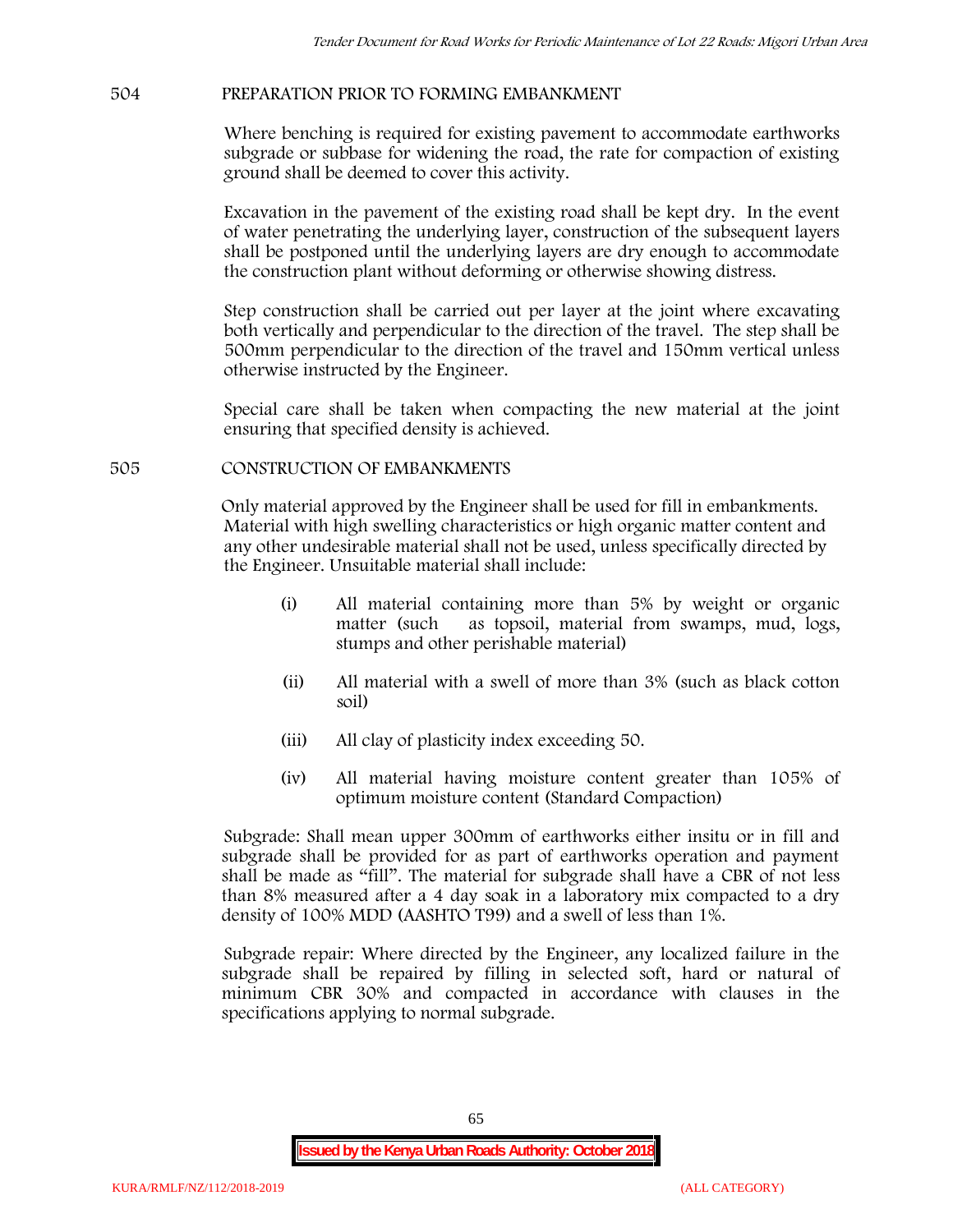Embankment repair: Where directed by the Engineer, any localized filling in soft, hard or natural; selected material requirements shall be executed in accordance with Clause 505.

#### **508 COMPACTION OF EARTHWORKS**

At pipe culverts, all fill above ground level around the culverts shall be compacted to density of 100% MDD (AASHTO T.99) up to the level of the top of the pipes or top of the surround(s), if any and for a width equal to the internal diameter of the pipe on either side of the pipe(s) or surround(s) as applicable.

At locations adjacent to structures, all fill above ground level upto the underside of the subgrade shall be compacted to density of 105% MDD (AASHTO T.99). In case of fill around box culverts this should be carried out for the full width of the fill and for a length bounded by the vertical plane passing through the ends of the wingwalls.

Notwithstanding the provision of clause 503 of the standard Specification, Compaction of subgrade material (i.e. material immediately below formation) in cut areas shall not be carried out by the contractor in areas where the formation is formed in hard material, unless specific instructions to the contrary are issued by the Engineer.

Where improved sub-grade material shall be required, this shall be compacted and finished to the same standards and tolerances as those required for normal subgrade and clauses in the specifications applying to normal subgrade shall also apply.

## **511 BORROW PITS**

The first part of the Standard Specification is amended as follows:

Fill material which is required in addition to that provided by excavation shall be obtained from borrow pits to be located and provided by the Contractor but to the approval of the Engineer contrary to what has been stated.

## **517 MEASUREMENT AND PAYMENT**

Notwithstanding the provisions of clause 517 of the standard specifications, the rate for compaction of fill in soft material shall allow for the requirements of clause 508 of the special specification and no extra payment shall be made for compaction around pipe culverts (100% MDD AASHTO T.99).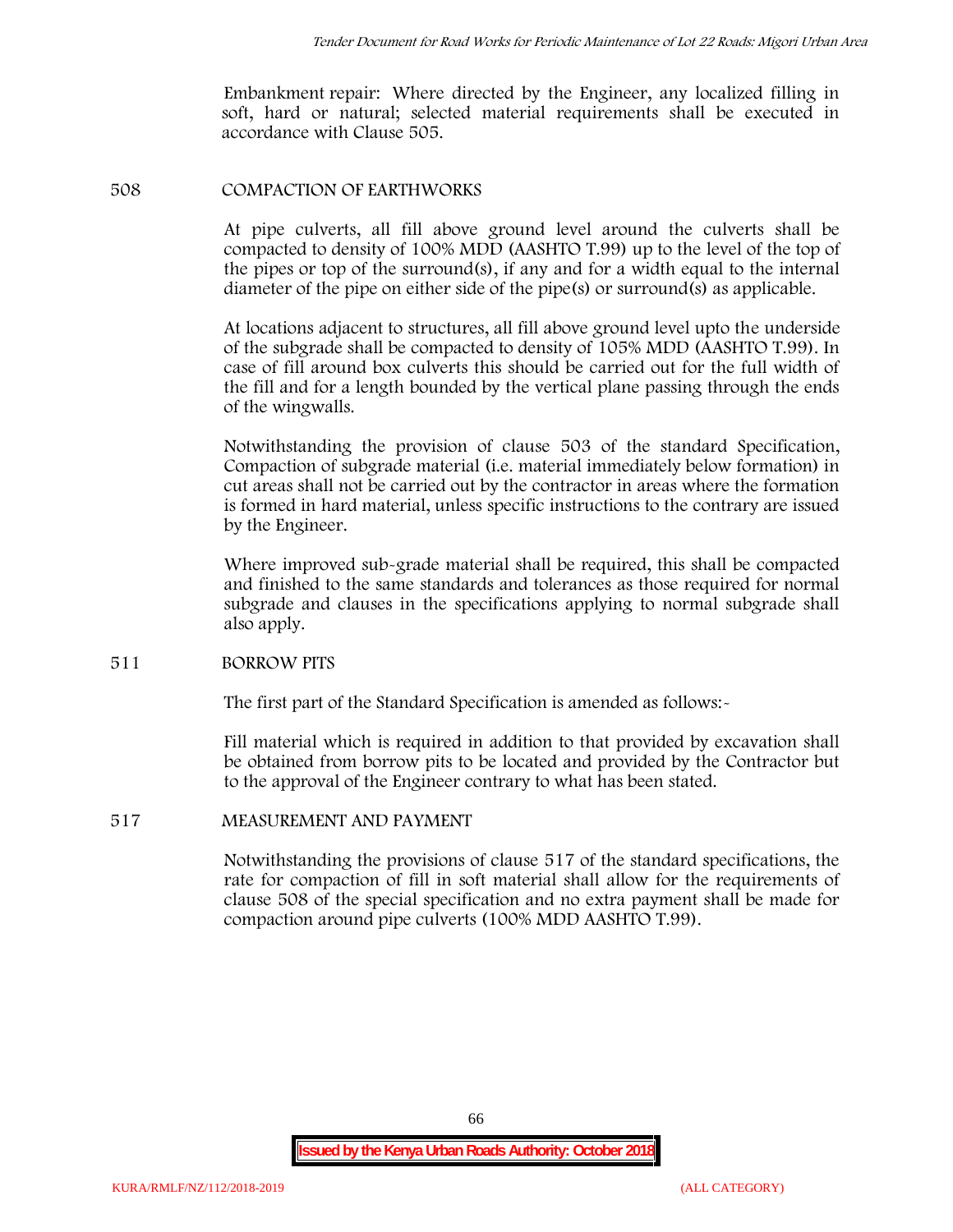**SECTION 6 - QUARRIES, BORROW PITS, STOCKPILES AND SPOIL AREAS**

#### **601 GENERAL**

Notwithstanding any indications to the contrary in the Standard specification the Engineer will not make available to the Contractor any land for quarries, borrow pits, stockpiles and spoil areas, except for those areas in road reserves specifically approved by him.

The contractor will be entirely responsible for locating suitable sources of materials complying with the Standard and Special Specifications, and for the procurement, Wining, haulage to site of these materials and all costs involved therein. Similarly the contractor will be responsible for the provision and costs involved in providing suitable areas for stockpiling materials and spoil dumps. Should there be suitable sites for spoil dumps or stockpiles within the road reserve forming the site of the works the Contractor may utilise these subject to the approval of the Engineer.

No additional payment will be made to the Contractor to cover costs arising from the requirements for this Clause and the Contractor must include these costs in the rates inserted into the Bills of Quantities.

#### **602 MATERIAL SITES**

The information on possible material sites is given for the general guidance of bidders. Bidders are however advised to conduct their own investigation as the information contained therein is neither guaranteed nor warranted

#### **603 PROVISION OF LAND**

Notwithstanding any indications to the contrary in the Standard specification the Engineer will not make available to the Contractor any land for quarries, borrow pits, stockpiles and spoil areas, except for those areas in road reserves specifically approved by him.

The contractor will be entirely responsible for locating suitable sources of materials complying with the Standard and Special Specifications, and for the procurement, Wining, haulage to site of these materials and all costs involved therein. Similarly the contractor will be responsible for the provision and costs involved in providing suitable areas for stockpiling materials and spoil dumps. Should there be suitable sites for spoil dumps or stockpiles within the road reserve forming the site of the works the Contractor may utilise these subject to the approval of the Engineer.

No additional payment will be made to the Contractor to cover costs arising from the requirements for this Clause and the Contractor must include these costs in the rates inserted into the Bills of Quantities.

#### **605 SAFETY AND PUBLIC HEALTH REQUIREMENTS**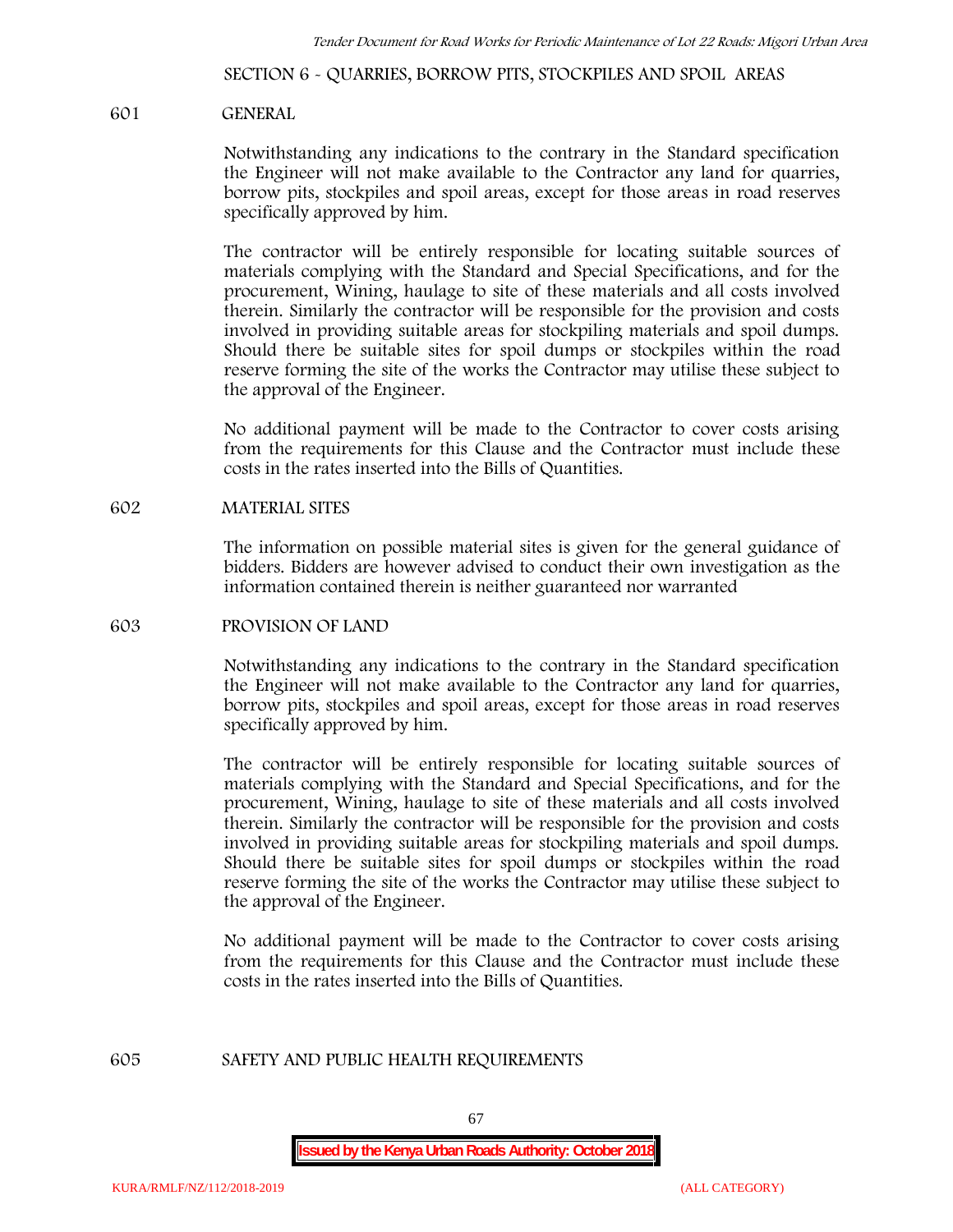In addition to clause 605, the contractor shall allow for professionals to conduct lectures to the workers regarding the spread of HIV/Aids.

**SECTION 7 - EXCAVATION AND FILLING FOR STRUCTURES**

#### **703 EXCAVATION OF FOUNDATIONS FOR STRUCTURES**

Unless otherwise instructed by the Engineer, all excavated surfaces in material other than hard material, on which foundations for structures shall be placed, shall be compacted to 100% MDD (AASHTO T.99) immediately before structures are constructed.

Paragraph 4, last line: - Replace "95%" with "100%".

#### **707 BACKFILLING FOR STRUCTURES**

Unless otherwise instructed by the Engineer, all backfilling material shall be compacted to a minimum of 100% MDD (AASHTO T.99).

## **709 EXCAVATIONS FOR RIVER TRAINING AND NEW WATER COURSES**

Payments for river training and establishment of new watercourses shall only be made where such work constitute permanent works. Works done for road deviation or other temporary works shall not qualify for payment.

#### **710 STONE PITCHING**

Stone pitching to drains, inlets and outlets of culverts to embankments and around structure shall consist of sound unweathered rock approved by the Engineer.

The stone as dressed shall be roughly cubical in shape with minimum dimensions of 150 x 150mm for normal thickness of stone pitching.

The surface to receive the pitching shall be compacted and trimmed to slope and the stone laid, interlocked and rammed into the material to give an even finished surface.

In areas where stone pitching has been damaged, the Contractor shall identify such areas and notify the Engineer for his agreement of the extent of the Works required and his approval and instructions to proceed with the Works. Stone Pitching Repair and Reconstruction shall be carried out in accordance with Clause 710 of the Standard Specifications.

The Works shall involve removal of the damaged stone pitching and reconstruction of the said areas in accordance with Clause 710 of the Standard Specifications by use of the sound salvaged material together with any necessary additional material where all such materials shall comply with Section 7 of the Standard Specifications.

Contrary to clause 713 of the standard specifications, the rates inserted for stone pitching shall allow for grouting.

68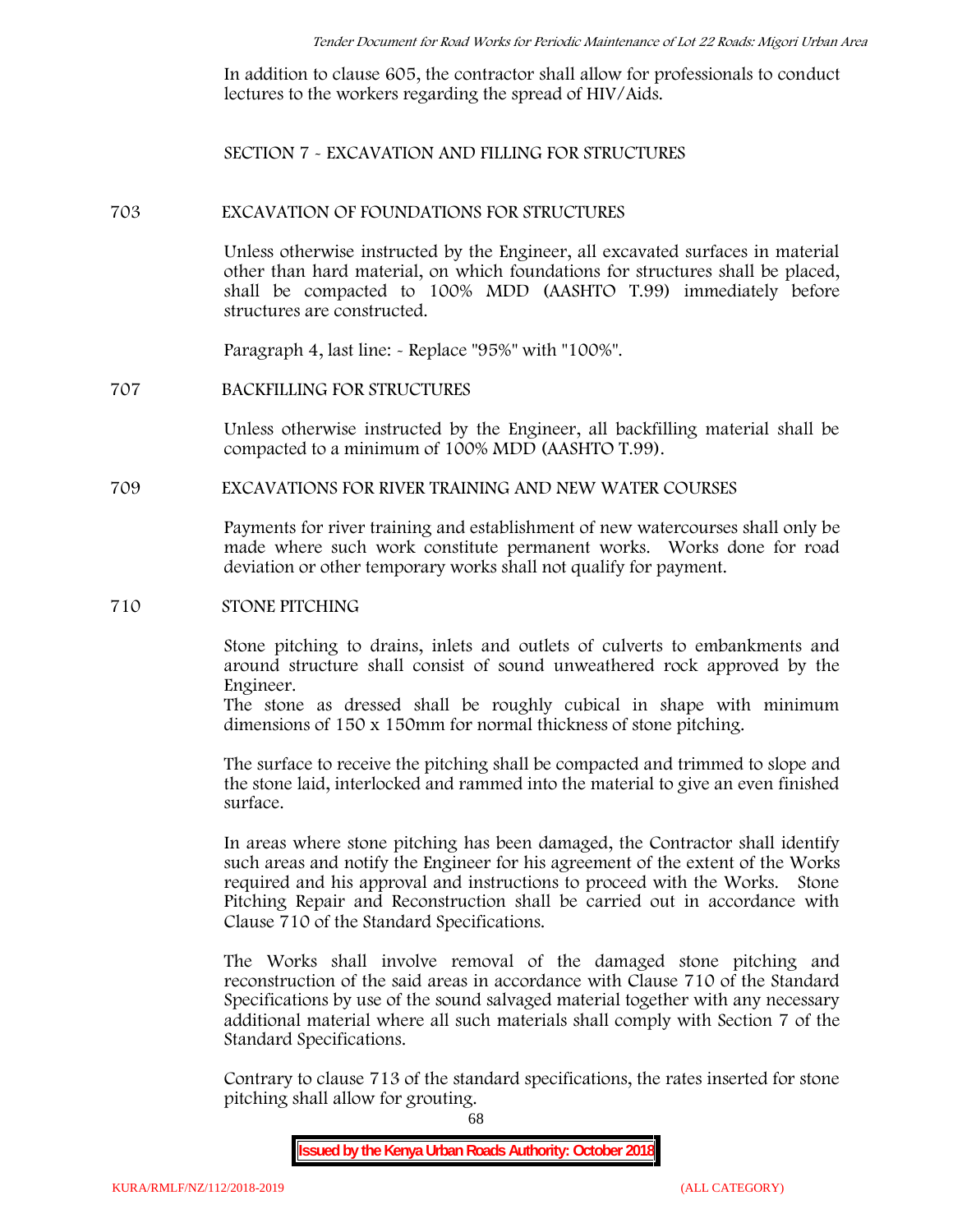# **711 GABIONS**

Where instructed by the Engineer the Contractor will install gabions as protection works to washout areas or bridge Piers and or Abutments. Gabions shall be constructed in accordance with Clause 711 of the Standard Specification.

I n cases where existing gabions have been damaged, the Contractor shall identify them and notify the Engineer for his agreement of the extent of the Work required and his approval and instructions to proceed with the Works.

The Works shall involve removal of the damaged gabions / rocks, excavation to the correct levels and grades as directed by the Engineer, and in accordance with Clause 711 of the Standard Specifications and reconstruction with new gabions and other necessary materials as necessary. The damaged gabions shall be recovered and transported to the nearest KURA'S Yard or M.O. R &P.W Department depot.

# **712 RIP-RAP PROTECTION WORK**

Quarry waste or similar approved material shall be used to backfill scoured and eroded side, outfall and cut-off drain. The material shall be compacted to form a flat or curved surface preparatory to stone [pitching of drainage channels, existing and new scour checks as directed by the Engineer.

The surface to receive the pitching shall be compacted and trimmed to slope and the stone hand laid, interlocked and rammed into the material to give an even finished surface. The interstices of the Pitching shall be rammed with insitu material. The insitu material immediately behind the pitching shall be compacted to minimum density of 100% MDD compaction (AASHTO T.99)

# **714 BACKFILL BELOW STRUCTRURES**

Where instructed this shall be carried out in compliance with the requirements of Clause 507 and 804 of the Standard Specification.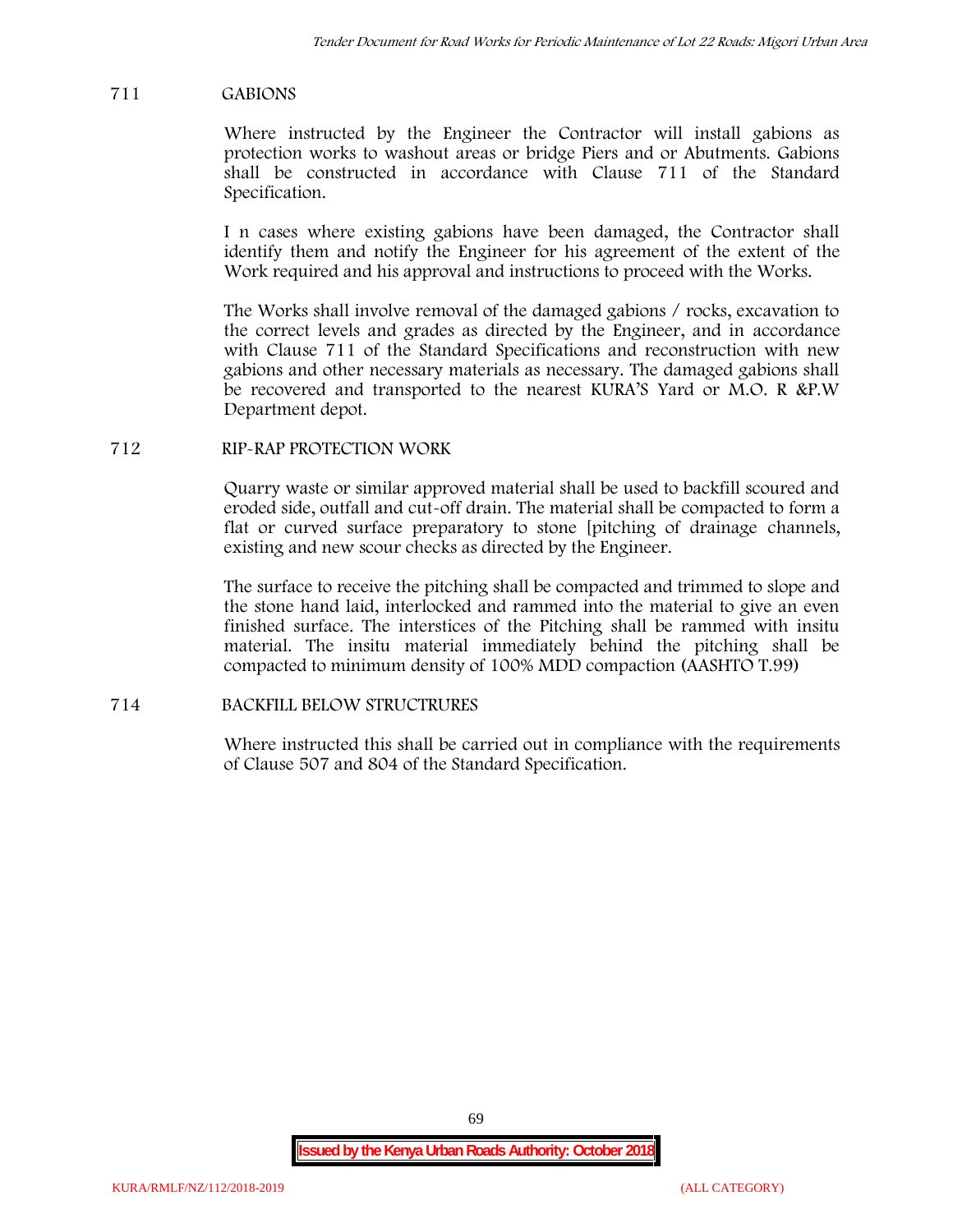**SECTION 8 - CULVERTS AND DRAINAGE WORKS**

#### **801 SCOPE OF SECTION**

The operations specified in this section apply to the installation of drainage works and reinstatement and improvement of the same.

In addition, this Section covers: -

- Extending of existing 450mm, 600mm and 900mm diameter pipes to be compatible with the increased road width or access.
- Desilting and cleaning of existing pipes and outfall drains to make them free flowing.

**804 EXCAVATION FOR CULVERTS AND DRAINAGE WORKS**

In the Standard Specifications, make the following amendments: -

- (a) In paragraph 6, line 3, and in paragraph 7, line 5 and in paragraph 11, line 6, delete "95%" and insert "100%".
- (b) Removal of Existing Pipe Culverts

Where instructed by the Engineer, the Contractor shall excavate and remove all existing blocked or collapsed culvert pipes of 450mm, 600mm and 900mm diameter including concrete surround, bedding, inlet and outlet structure.

The void left after removal of culvert pipes shall be widened as necessary to accommodate new concrete bedding, pipe and haunching. The payment of this work shall be per linear metre of pipes removed, and the volume in m<sup>3</sup> of inlet/outlet structure removed. The void left by

removal of these pipes shall be carefully preserved in order to accommodate replacement of 450mm, 600mm or 900mm diameter pipe culverts as shall be directed by the Engineer.

- (c) Removal of Other Existing Drainage Structures When instructed by the Engineer, the Contractor shall demolish or remove any other structure and payment for this shall be made on day work basis.
- (d) Excavation for Culverts and Drainage Works The Contractor shall carry out all excavations for new culverts and drainage works to the lines, levels, inclinations, and dimensions shown on the drawings or as instructed by the Engineer.

#### **805 EXCAVATION IN HARD MATERIAL**

In the Standard Specifications, Sub-clauses 805(a) and 805 (b) delete "95%" and insert "100%".

In sub-clause 809(a), paragraph 1, line 1, substitute "95%" with "100%".

70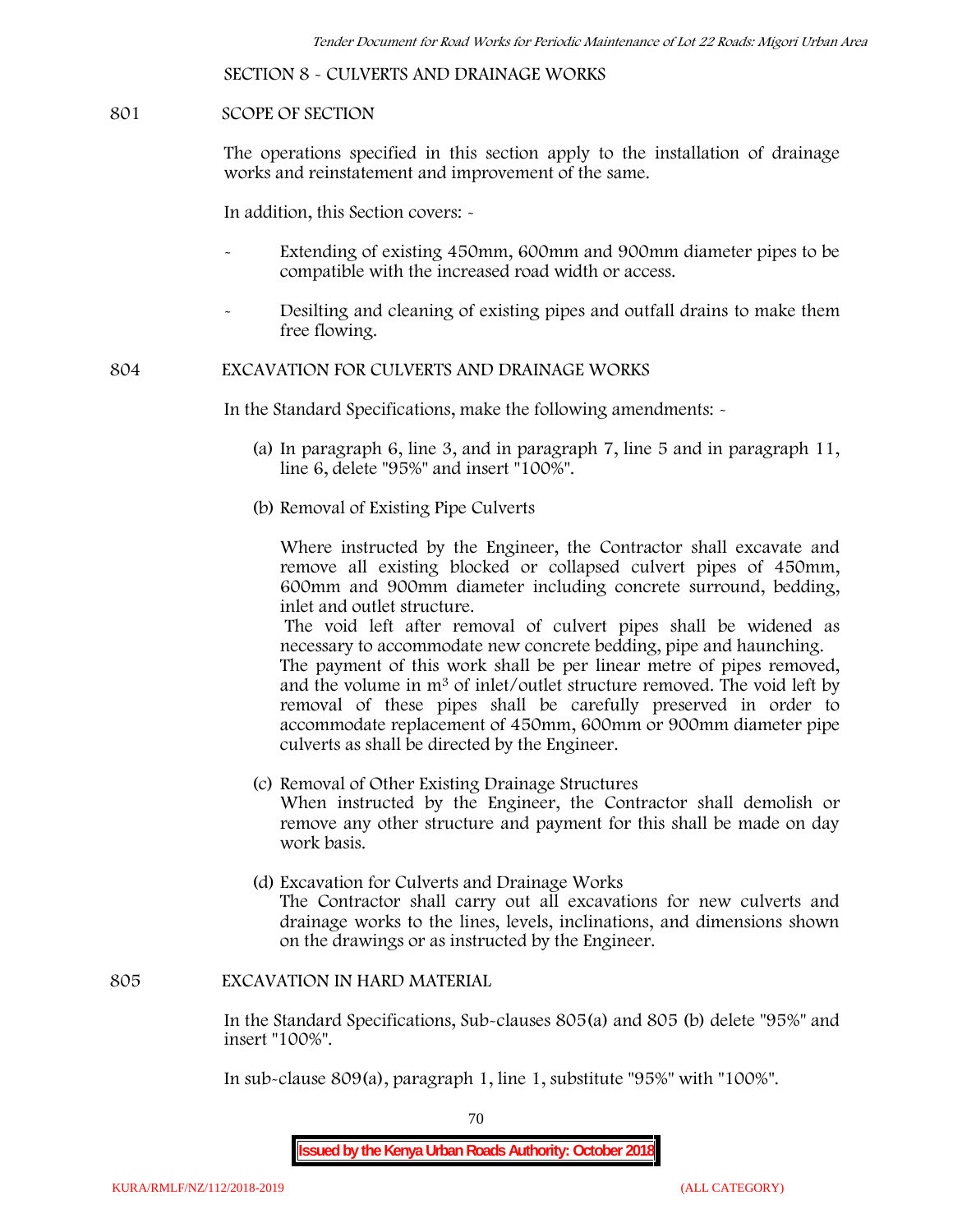In sub-clause 809(c), paragraph 2, line 4, between the words "compacted" and "and shaped" insert the words "to 100% MDD (AASHTO T.99)".

Hard material is material that can be excavated only after blasting with explosives or barring and wedging or the use of a mechanical breaker fitted with a rock point in good condition and operated correctly. Boulders of more than 0.2m<sup>3</sup> occurring in soft material shall be classified as hard material.

#### **809 BEDDING AND LAYING OF PIPE CULVERTS**

Concrete pipes shall be laid on a 150mm thick concrete bed of class 15/20 and the pipes shall be bedded on a 1:3 cement: sand mortar at least 50mm thick, 150mm wide and extending the full length of the barrel.

The rates inserted shall allow for compaction of the bottom of excavation to 100% MDD (AASHTO T.99).

#### **810 JOINTING CONCRETE PIPES**

The concrete pipes for the culverts shall have ogee joints and will be jointed by 1:2 cement: sand mortar and provided with fillets on the outside as described in clause 810 of the Standard Specification.

#### **812 BACKFILLING OVER PIPE CULVERTS**

In the Standard Specifications, clause 812

a) Wherever the expression "dry density of 95% MDD (AASHTO T. 99)" occurs delete and replace with "dry density of 100% MDD (AASHTO T.99)".

The rates entered for laying of pipe culverts shall allow for backfilling to pipe culverts and compacting to 100% MDD (AASHTO T.99) and these works shall not be measured and paid for separately.

## **814 SUBSOIL DRAINS**

In the event of excavation for repairs exposing local seepage, springs or unacceptably high water table, the Engineer may instruct the provision of counter fort or French drains.

These drains shall consist of a trench excavated to the alignment, width, depth and gradient instructed by the Engineer, and backfilled with approved compacted clean hard crushed rock material as specified in clause 815 of the standard specification. Where these drains lie within the carriageway the carriageway shall be reinstated with compacted stabilised gravel and surfaced with hot asphalt or a surface dressing as instructed by the Engineer.

#### **815 INVERT BLOCK DRAINS AND HALF ROUND CHANNELS**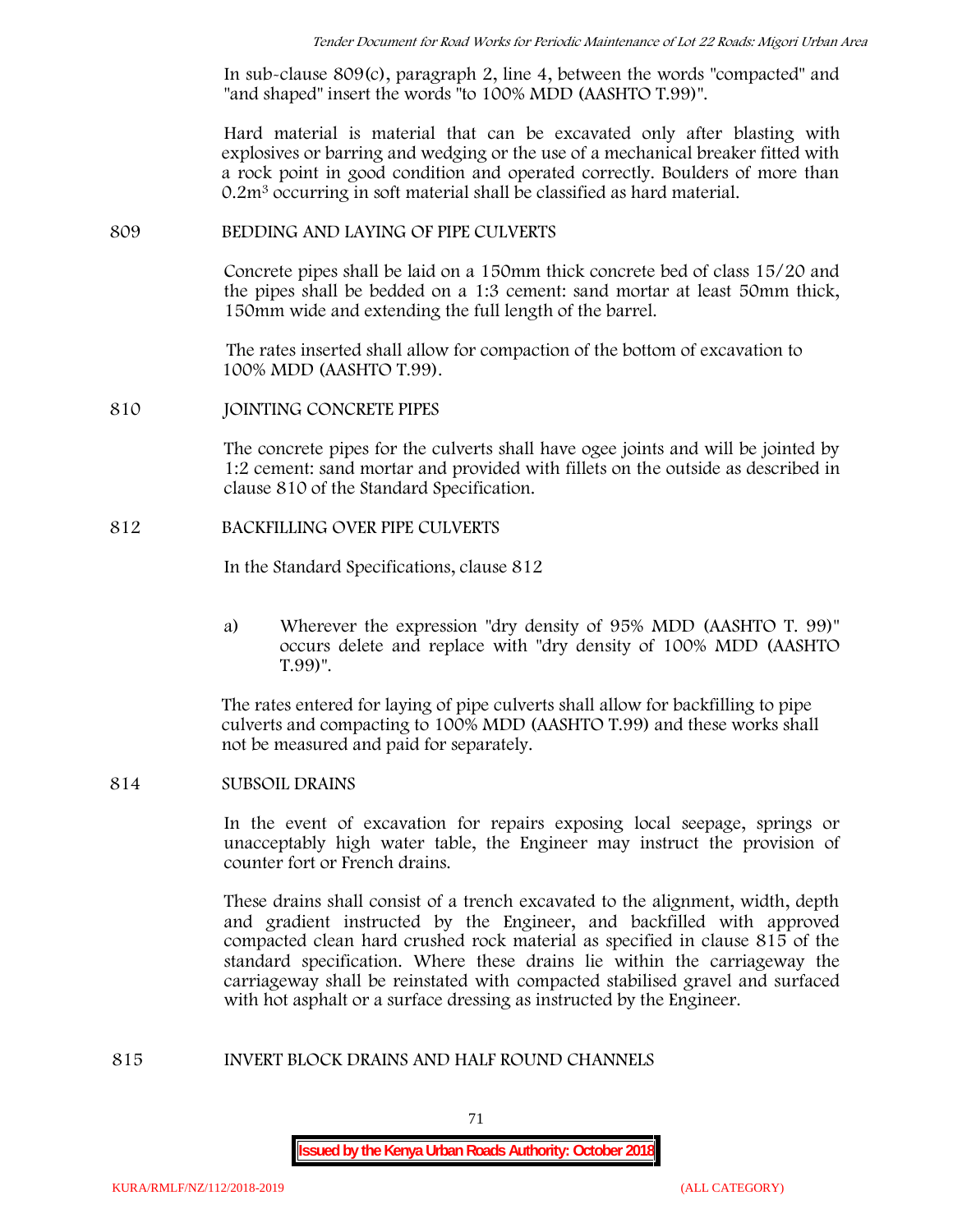Invert Block Drains and Half Round Channels shall be constructed as shown in the drawings provided in accordance with the Standard Specifications where directed by the Engineer.

### **817 REPAIRS TO DRAINS**

**817.1 Cleaning and Repair of Existing Drains**

In areas of existing side drains, mitre or outfall drains where such are blocked, the Engineer shall instruct the Contractor to clean and clear the drains to free flowing condition.

The work shall consist of:

- (a) Stripping and removal of any extraneous material to spoil including vegetation and roots in the drains to the satisfaction of the engineer.
- (b) Spreading of any spoil to the satisfaction of the Engineer.

Shaping the drains to free flowing condition as directed by the Engineer. Removing any broken side slabs for inverted block drains and replacing with a new removing any broken inverted block drains and replacing with a new one well jointed.

Measurement and Payment for cleaning drains shall be by linear metre of drain cleaned measured as the product of plan area and vertical depth of extraneous material instructed to be removed. No extra payment will be made for removal of vegetation and roots.

**817.2 Channels**

The Engineer may instruct that the Contractor provides open channels in place of existing subdrains where the latter may be damaged or in any other place. The rates entered by the Contractor in the bills of quantities must include for removal and disposal of any subdrain material, excavation to line and level, backfilling and compaction as directed by the engineer. The channels shall be constructed of precast class 20/20 concrete of minimum 80mm thickness and lengths or widths not exceeding 1000mm. Joints shall be at least 15mm wide filled with 1:2 cement sand mortar.

**817.3 Rubble fills for protection work**

Quarry waste or similar approved material shall be used to back fill scoured and eroded side, outfall and cut-off drains. The material shall be compacted to form a flat or curved surface preparatory to stone pitching of drainage channels, existing and new scour checks as directed by the Engineer.

## **817.4 Stone Pitching**

Stone pitching shall be constructed in accordance with clause 710 of the standard Specification.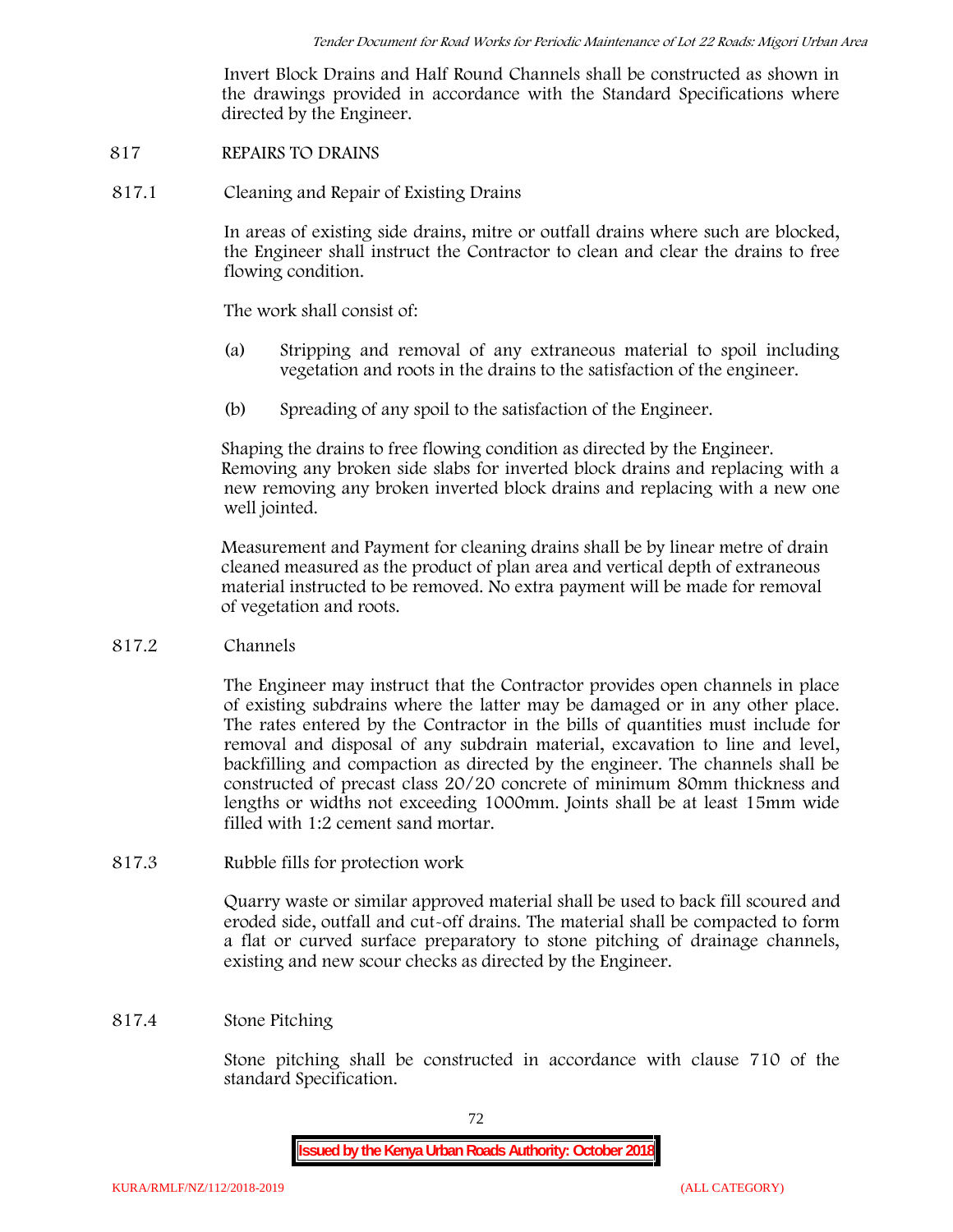**817.5 Gabions**

Gabions shall be constructed in accordance with clause 711 of the standard Specification.

**817.6 Spoil Material**

The Contractor shall be responsible for removal from site of all materials excavated in the course of undertaking works in this section of the specifications, unless suitable for re-use, and deposit of the material in a spoil dump to be approved by the Engineer.

**818 SCOUR CHECKS**

Scour checks are to be constructed in mass concrete in accordance with clause 818 of the standard Specifications and the drawings as shall be provided.

- **819 CLEANING AND MAINTENANCE**
- **819.1 Desilting of Pipe Culverts**

Where instructed, Contractor shall desilt the existing pipe culverts by removing all the material from the pipe to make them clean and free flowing.

Measurement and payment shall be by the linear metres of pipes de-silted, regardless of diameter size.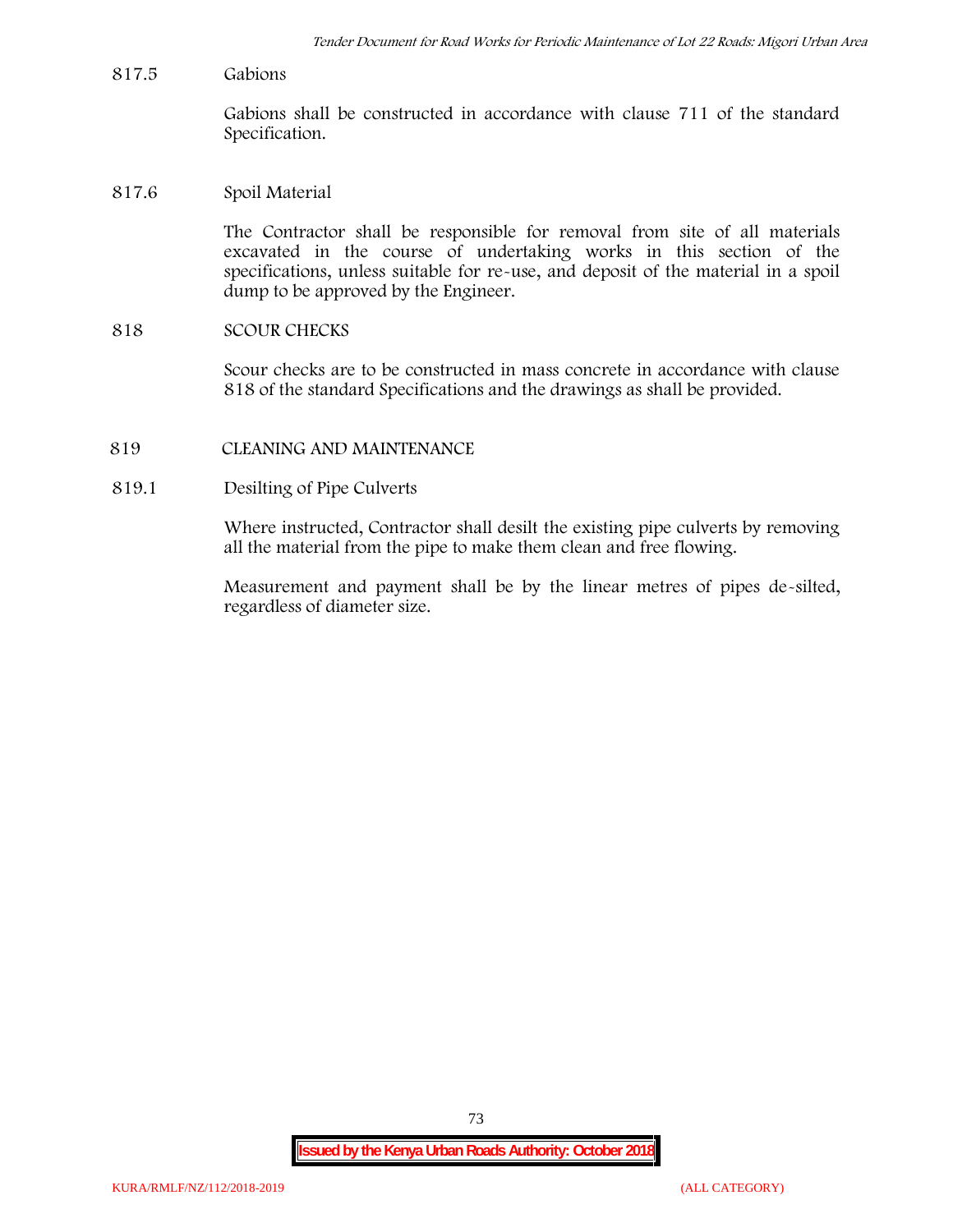**SECTION 9 - PASSAGE OF TRAFFIC**

#### **901 SCOPE OF THE SECTION**

The Contractor shall so arrange his work to ensure the safe passage of the Traffic at all times and if necessary construct and maintain an adequate diversion for traffic complete with all the necessary road traffic signs.

The contractor shall provide to the satisfaction of the Engineer adequate warning signs, temporary restriction signs, advance warning signs, barriers, temporary bumps and any other device and personnel equipped with two way radios to ensure the safe passage of traffic through the works.

When carrying out the Works the Contractor shall have full regard for the safety of all road users.

The Contractor shall also provide sign posts and maintain to the satisfaction of the Engineer all deviations necessary to complete the works. The contractor should allow for the costs of complying with the requirements of this clause in his rates.

The contractor will be deemed to have inspected the site and satisfied himself as to the adequacy of his bid for these works and no additional payments will be made to the contractor for any expenditure on traffic control or the provision of deviations. The employer shall not be liable for inadequate prior investigations of this nature by the contractor.

### **903 MAINTENANCE OF EXISTING ROADS**

The Contractor shall when instructed, maintain the existing project road ahead of works using compacted asphalt concrete type I in accordance with the provisions in clause 1601B – 1607B of the Special Specifications or gravel material depending on the nature of the wearing course surface.

### **904 CONSTRUCTION OF DEVIATIONS**

(a) **General**

In addition to requirement of this clause, the Contractor shall when instructed construct and complete deviations to the satisfaction of the Engineer before commencing any permanent work on the existing road. Also during these works the contractor is supposed to provide a detour of adequate pipe culverts for pedestrian and traffic crossing where there is bridge works.

Subject to the approval by the Employer, the Contractor may maintain and use existing roads for deviation. Payment for this, made in accordance with clause 912 (a) (i), shall be by the Kilometre used depending on the type of road used, whether bituminous or earth/gravel. The rates shall include for the provision of materials and the works involved.

b) **Geometry**

74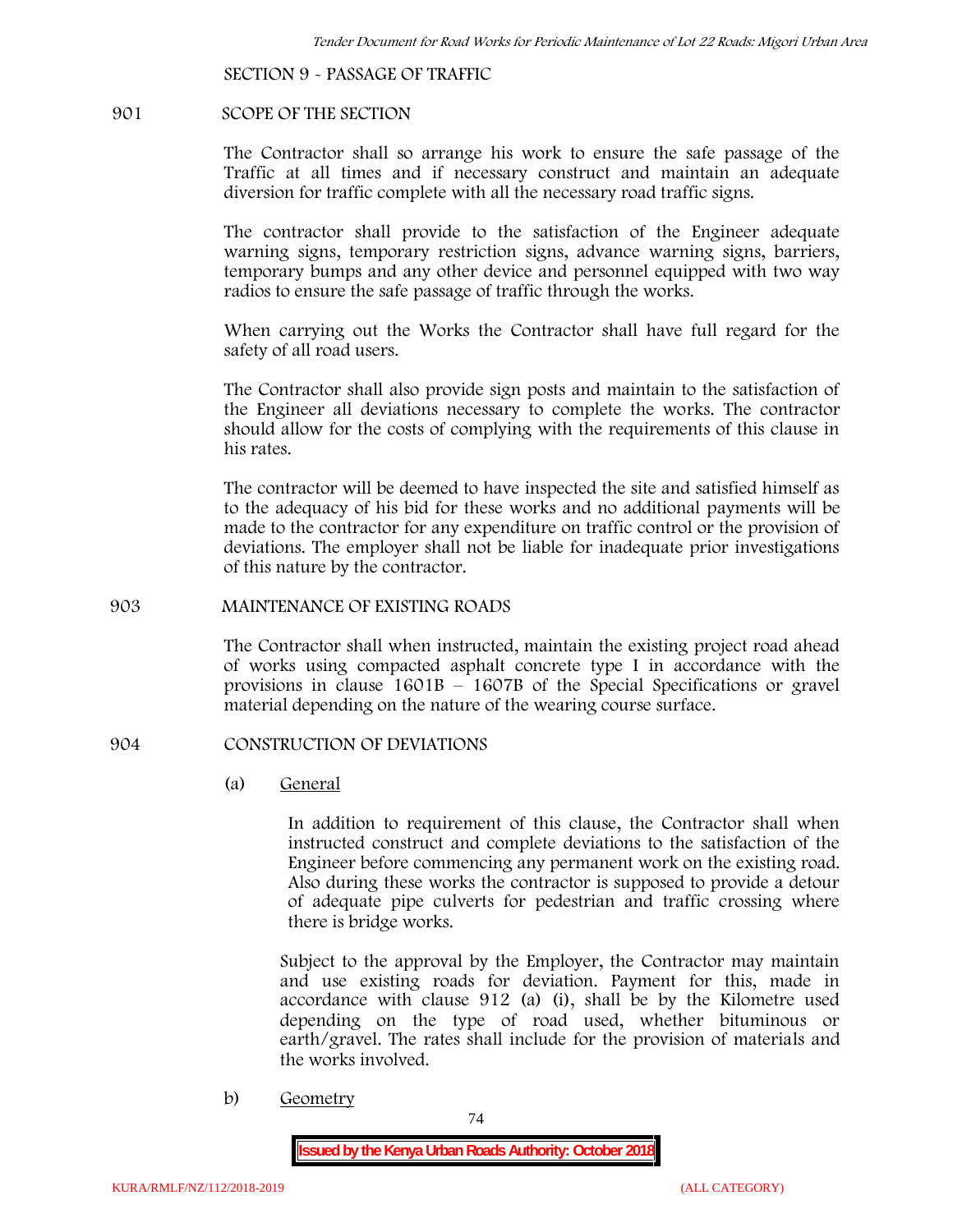The carriageway width of the deviations shall not be less than 6m wide and suitable for 2-way lorry traffic unless otherwise specified.

c) **Construction**

Unless otherwise instructed gravel wearing course for the deviation shall be 150mm compacted thickness complying with section 10 of the Standard Specification. The Contractor shall allow in his rate for removal of any unsuitable material before placing of gravel wearing course, as this will not be paid for separately.

In addition to provision of this clause, Contractor is required to sprinkle water at least 4 times a day at the rate of 1 to  $1.4$  litres/ $M<sup>2</sup>$  in regular interval to minimise the effects of dust. Latest sprinkling time shall be one hour before the sunset.

Where existing neighbouring roads are used as deviation, Contractor shall carry out repairs and maintenance in parent materials used for the existing base and surfacing of the road being used.

# **906 PASSAGE OF TRAFFIC THROUGH THE WORKS**

The Contractor shall arrange for passage of traffic through the works during construction whenever it is not practicable to make deviations.

Any damage caused by passing traffic through the works shall be made good at the contractor's own cost.

## **907 SIGNS, BARRIERS AND LIGHTS**

Contractor shall provide signs, barriers and lights as shown in the drawing in Book of Drawings at the locations where the traffic is being carried off the existing road to the deviation and back again to existing road. The Contractor shall provide ramps and carry out any other measures as instructed by the Engineer to safely carry traffic from the road to deviation.

Contrary to what has been specified in this clause the road signs provided shall be fully reflectorised and in conformity with clause 9.1 of the "Manual for Traffic Signs in Kenya Part II".

# **909 ASSISTANCE TO PUBLIC**

In addition to provision of clause 909, Contractor shall maintain close liaison with the relevant authorities to clear any broken down or accident vehicles from the deviations and the main road, in order to maintain smooth and safe flow of the traffic. Further, the Contractor shall provide a traffic management plan to be approved by the Engineer before the commencement of any construction works and execute the same, to the satisfaction of the Engineer, during the entire period of project implementation. A draft traffic management plan shall be submitted with Bid.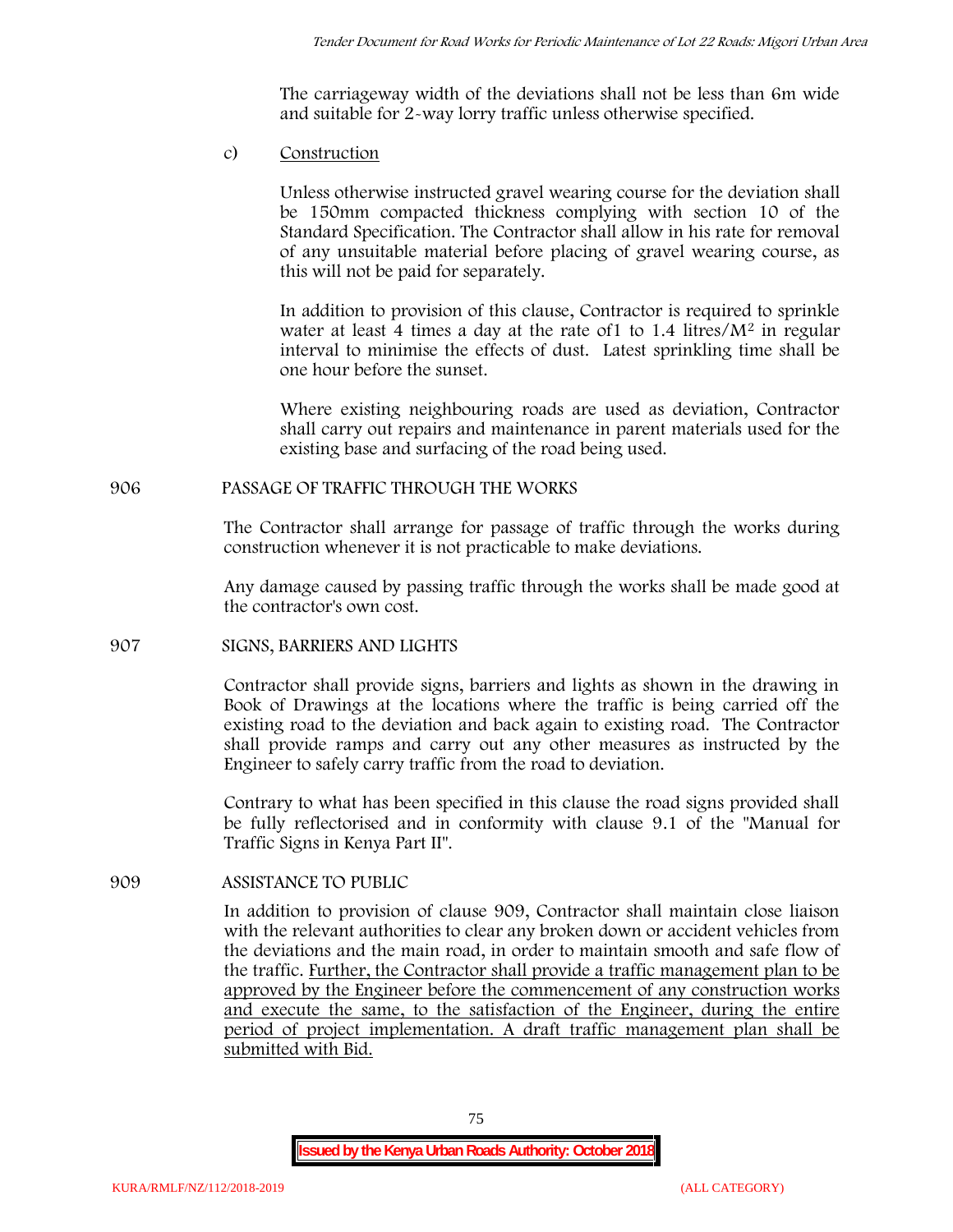# **912 MEASUREMENT AND PAYMENT**

### **Construct Deviation**

#### **Road Deviation**

The Contractor shall be paid only 50% of the rate for this when he completes deviation road to the satisfaction of the Engineer. The balance shall be paid in equal monthly instalments over the contract period, as he satisfactorily maintains the deviation (as per clause 904 and 905 above) when it is in operation.

Where existing neighbouring road has been used as deviation, payment shall be by the kilometre rate and shall include the cost of repairs and maintenance of the road carried out in parent base and subbase materials.

#### **Deviation using Pipe Culverts**

The Contractor shall be paid only 50% of the rate for this when he completes deviation to the satisfaction of the Engineer. The balance shall be paid in equal monthly instalments over the contract period, as he satisfactorily maintains the deviation when it is in operation. The Contractor shall be paid full amount when the bridge under construction will be in use.

### **Maintain existing road**

Asphalt Concrete or gravel for maintaining the existing road shall be measured by the cubic metre placed and compacted upon the road

#### **Passage of traffic through the works**

Payment shall be made on Lump Sum basis.

#### **Assistance to Public**

The Contractor will be deemed to have included cost of this item in other items and no separate payment shall be made.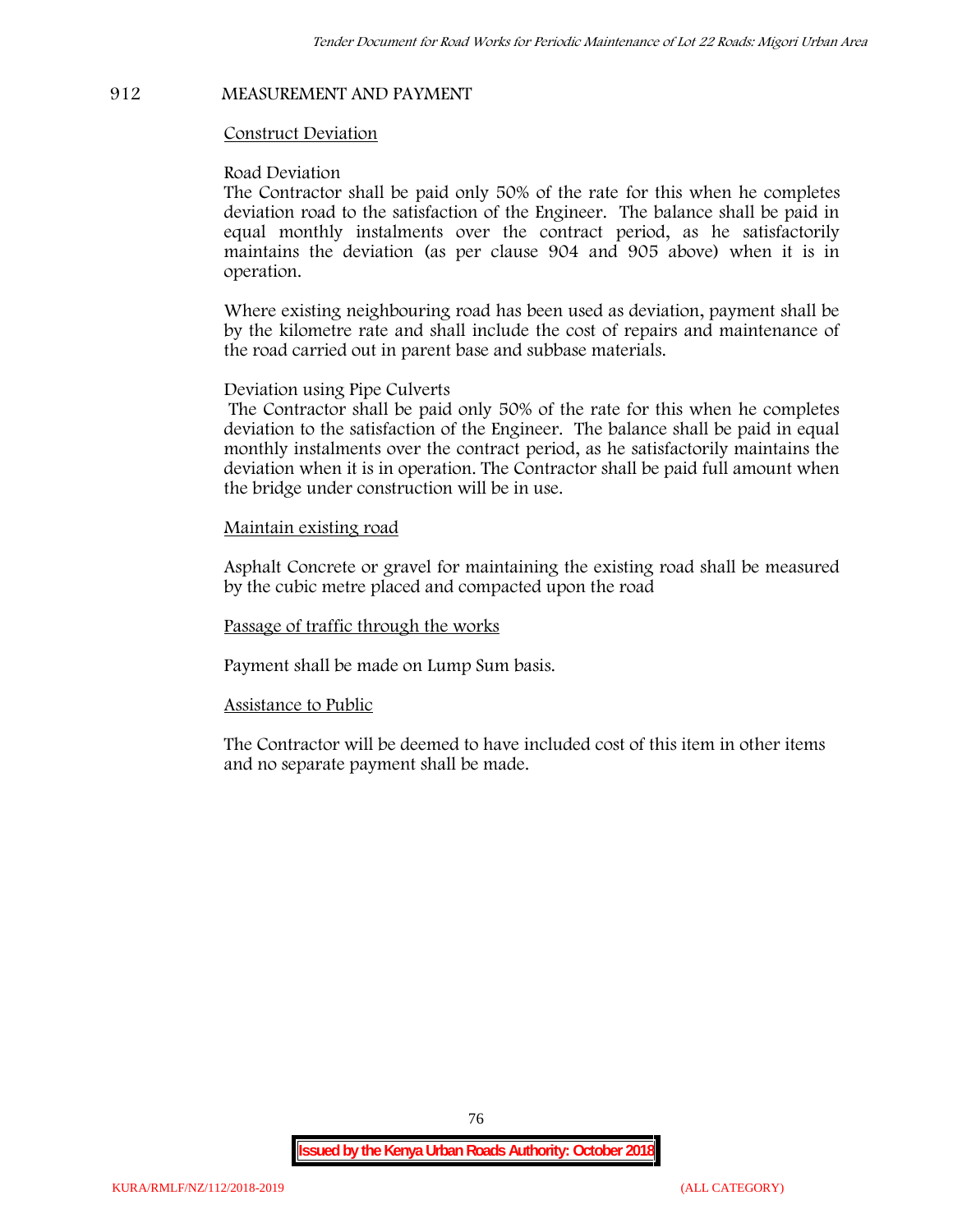#### **SECTION 10 – GRADING AND GRAVELLING**

### **1001 GENERAL**

Grading covers the works involved in the reinstatement of the road carriageway to the camber by removing the high points and filling up gullies, corrugations and wheel ruts to restore smooth running surface. Gravelling consists of excavation, loading, hauling, spreading, watering and compaction of gravel or softstone wearing course material on the formation of the road carriageway.

### Ditch and Shoulder grading

The activity consists of cutting of a  $V$  – ditch and reinstating or reforming of the shoulders of road using either Towed or Motor grader.

### Carriageway grading

### **(i) Light grading**

This consists of trimming of the carriageway to control roughness and corrugations using either a towed grader or a motorized grader.

### **(ii) Heavy grading**

This consists of scarifying the existing carriageway surface, cutting high spots and moving materials to fill potholes, corrugations and wheel ruts and reshaping of the surface to the specified camber, using either a towed grader or a motorized grader. All loose rocks, roots, grasses shall be removed and disposed well clear off the drains.

Heavy grading will be considered if 70% of the road has potholes, corrugations and wheel ruts of over 200mm deep.

The material shall be bladed toward the center of the road starting from both edges until the specified camber is achieved.

### **1002 MATERIALS**

Gravel shall include lateritic gravel, quartzitic gravel, calcareous gravel, decomposed rock, softstone/quarry waste material, clayey sand and crushed rock.

#### **1003 MATERIAL REQUIREMENTS**

Gravel material shall conform to the requirements given below:

GRADING REQUIREMENTS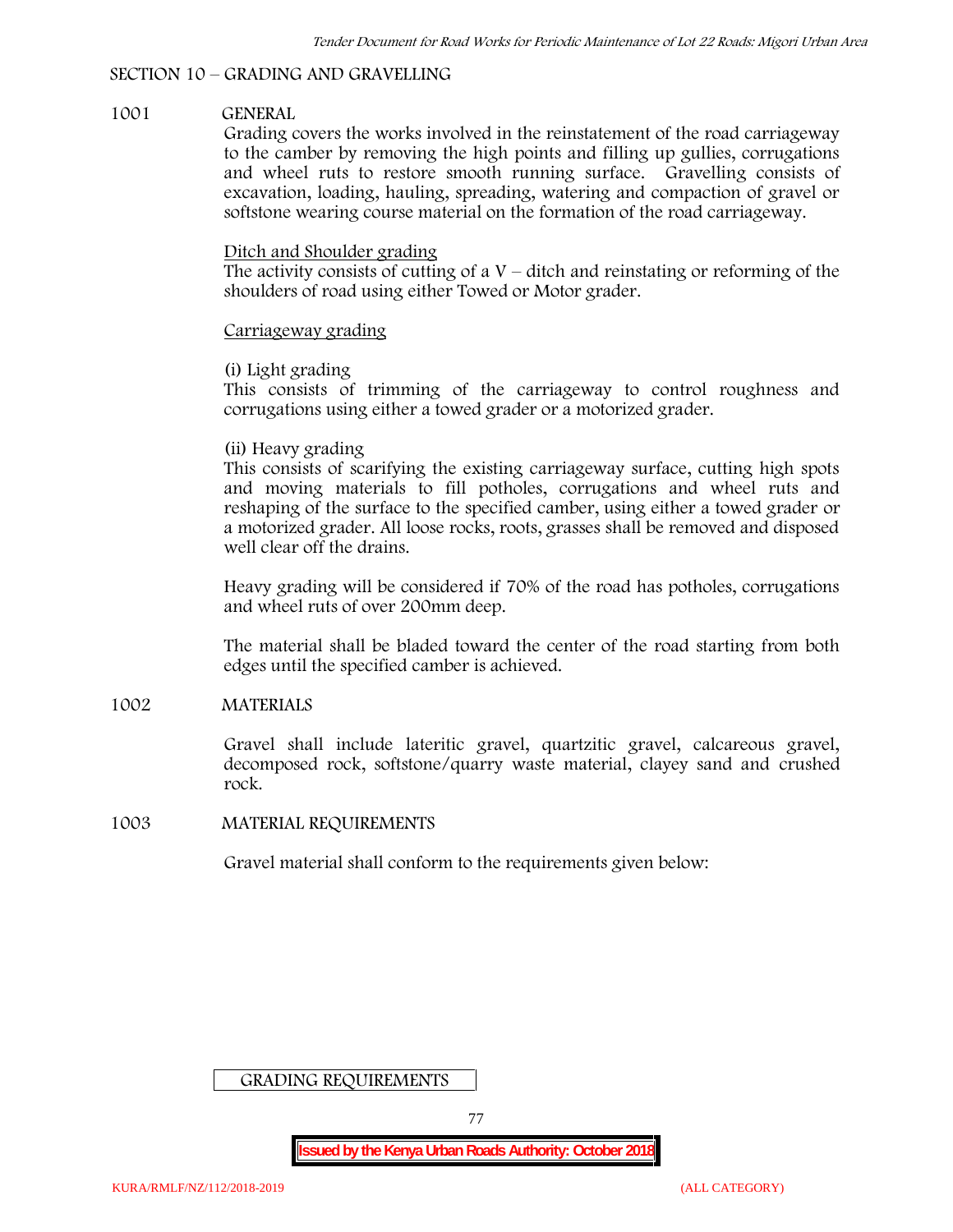|                | <b>AFTER COMPACTION</b>          |     |
|----------------|----------------------------------|-----|
| Sieve          | % by weight                      |     |
| (mm)           | passing                          |     |
| 40             | 100                              |     |
| 28             | $95 - 100$                       |     |
| 20             | $85 - 100$                       |     |
| 14             | $65 - 100$                       |     |
| 10             | $55 - 100$                       |     |
| 5              | $35 - 92$                        |     |
| $\overline{2}$ | $23 - 77$                        |     |
| 1              | $18 - 62$                        |     |
| 0.425          | $14 - 50$                        |     |
| 0.075          | $10 - 40$                        |     |
|                | PLASTICITY INDEX REQUIREMENTS PI |     |
| Zone           | Min                              | Max |
| <b>WET</b>     | 5.                               | 15  |
| DRY            | 10                               | 25  |

| BEARING STRENGTH REQUIREMENTS                   |            |                |  |  |
|-------------------------------------------------|------------|----------------|--|--|
| Traffic                                         | <b>CBR</b> | DCP Equivalent |  |  |
| Commercial                                      |            | mm/Blow        |  |  |
| VPD                                             |            |                |  |  |
| Greater than                                    | $2\Omega$  | 11             |  |  |
| 15                                              |            |                |  |  |
| Less than 15                                    | 15         | 14             |  |  |
| CBR at 95% at MDD, Modified AASHTO and 4        |            |                |  |  |
| days soak                                       |            |                |  |  |
| Lower quality material (CBR 15) may be accepted |            |                |  |  |
| if no better material can be found              |            |                |  |  |

NB: Wet Zone – mean annual rainfall greater than 500mm Dry Zone – mean annual rainfall less than 500mm

**SECTION 11 – SHOULDERS TO PAVEMENT**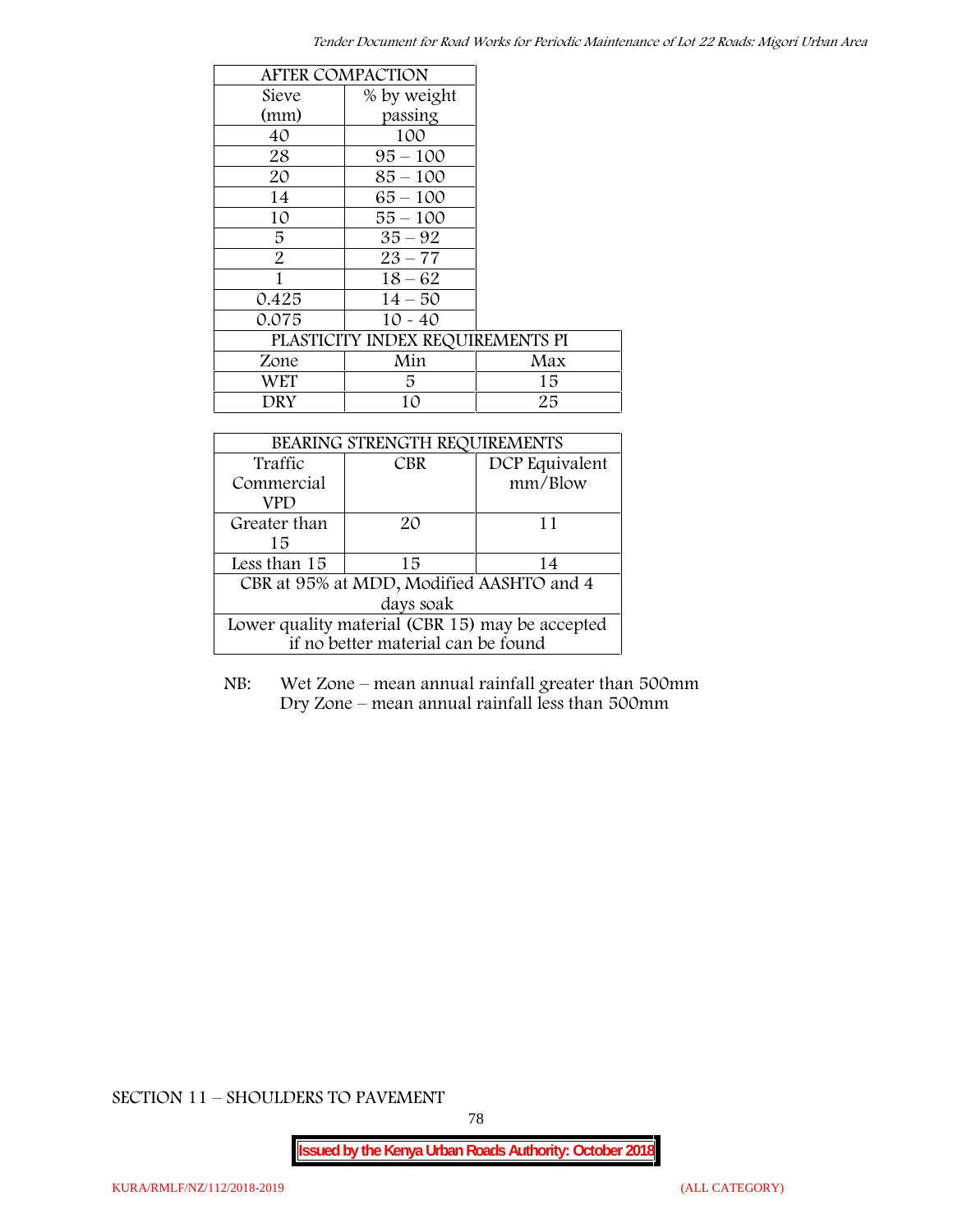## **1101 GENERAL**

Shoulders shall be constructed in accordance with guidelines given in 1102 and as directed by the Engineer.

For sections where shoulders are extremely low and requires fill material before the shoulder is reconstructed, the construction of fill embankment shall be in accordance with Section 5 of this specification.

## **1102 MATERIAL FOR CONSTRUCTION OF SHOULDERS**

The shoulders shall be 1.0m wide both sides and shall be formed of 150mm thick well compacted soft stone material and topsoiled with red coffee soil and planted with grass.

Low shoulder shall be reconstructed by cutting benches, filling and compacting approved fill material to form the formation to the shoulders.

Shoulder reconstruction shall be same in all sections including the slip roads.

# **1105 SURFACE TREATMENT OF SHOULDERS**

The shoulders shall be planted with creeping type kikuyu grass.

## **1106 MEASUREMENT AND PAYMENT**

Payment for shoulder construction shall be in accordance with the relevant clauses in sections 11, 12, 14, 15 and 23 of the relevant Specifications. Payment for fill material on shoulder shall be in accordance with Section 5 of this specification.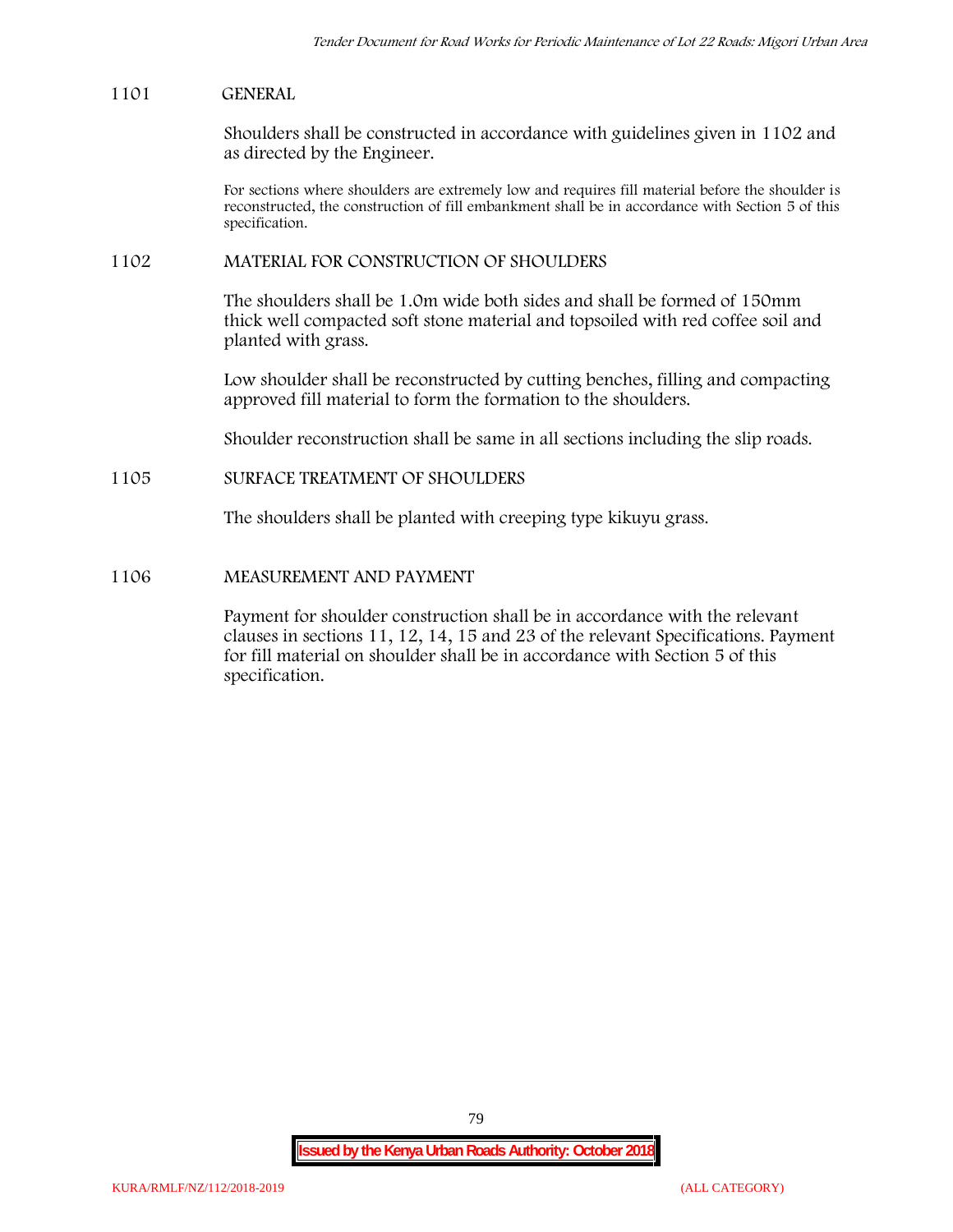#### **SECTION 12 - NATURAL MATERIAL SUBBASE AND BASE**

### **1201 GENERAL**

Where instructed by the Engineer, the Contractor shall undertake repairs, widening and reprocessing to the existing carriageway and shoulders in accordance with sections 12 and 14 of the Special Specifications.

**a) Areas to be scarified and reprocessed**

The contractor will scarify, add new material and reprocess sections as determined by the Engineer.

**b) Pavement repairs**

The Contractor will carry out repairs to base and subbase as directed by the Engineer and according to Specifications given in Sections 12 and 14 of the Standard Specifications.

**c) Pavement widening**

The Contractor shall, as directed by the Engineer, bench and compact the subgrade to 100% MDD (AASHTO T99), provide lay and compact material for subbase and base as directed by the Engineer and in accordance with Sections 5 and 12 of the Standard Specifications.

#### **1203 MATERIAL REQUIREMENTS**

Natural materials for base and subbase shall conform to the specifications given in Section 12 of the Standard Specifications for Road and Bridge Construction for cement and lime improved base and subbase.

**1209 MEASUREMENT AND PAYMENT**

Natural material for subbase and base shall be measured by the cubic metre placed and compacted upon the road calculated as the product of the compacted sectional area laid and the length.

**1210 HAND PACKED STONE**

Hand packed stone base is a layer of hand laid stone of defined size and durable in nature, laid in a manner such that when proof rolled and compacted it forms a stable and dense matrix as a road base.

**a) Material for Hand Packed Stone Base**

This shall consist of durable stone with nominal base dimensions of 75 mm square and minimum height of 150 mm or when compacted to give a layer of 150 mm. The stone shall be class C with the following requirements: **LAA 45 max ACV 32 max SSS 12 max**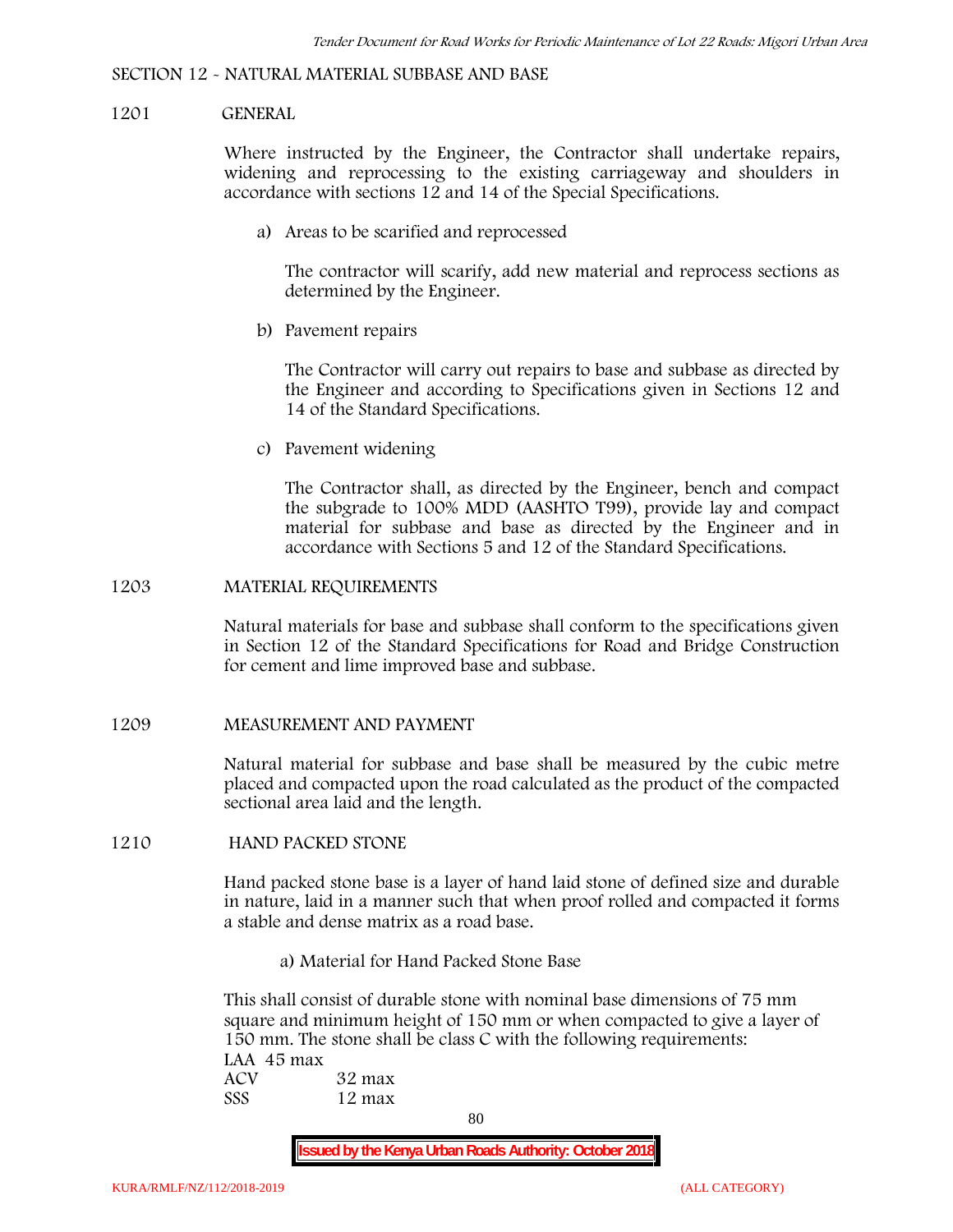| FI | 30 max  |
|----|---------|
| CR | 60 min. |

It shall be free from foreign matter. The fines passing 0.425 mm sieve shall be **NONPLASTIC**

## **b) Laying**

The stone shall be laid by hand closely together. The stone shall be carefully bedded and tightly wedged with suitable spalls. The base of the stone shall alternate with the apex in all directions or as directed by the Engineer. The layer shall be proof rolled with a loaded scrapper or truck with a minimum axle load of 8 tonnes in the presence of the Engineer who shall approve of its stability before compaction.

# **c) Compaction**

This shall be by a steel wheeled roller of at least five tonnes per metre width of roll. It shall consist of four static runs or until there is no movement under the roller. There shall follow vibratory compaction until an average dry density of 85% minimum of specific gravity of stone has been achieved. No result shall be below 82% of specific gravity. The surface of the compacted layer shall then be levelled by quarry dust (0/6 mm). The dust shall have the following specifications:

| Grading    |            |  |  |  |
|------------|------------|--|--|--|
| Sieve Size | % Passing  |  |  |  |
| 10         | 100        |  |  |  |
| 6.3        | $90 - 100$ |  |  |  |
|            | 75-95      |  |  |  |
| 2          | $50 - 70$  |  |  |  |
|            | $33 - 50$  |  |  |  |
| 0.425      | 20-33      |  |  |  |
| 0.300      | 16-28      |  |  |  |
| 0.150      | $10 - 20$  |  |  |  |
| 0.075      | $6 - 12$   |  |  |  |

The stone shall be class C

The dust shall be free from foreign matter and fines passing 0.425 mm sieve shall be **NON-PLASTIC**. The maximum layer shall be 40 mm or as directed by the Engineer

## **d) Measurement and Payment**

Payment shall be by the cubic metre laid  $(m<sup>3</sup>)$ . Measurement of volume shall be determined as the product of length and compacted thickness laid. The rate quoted for this item should include the cost for laying the levelling quarry dust layer, as no extra payment shall be made for this layer.

# **1211 REPROCESSING EXISTING PAVEMENT LAYERS**

**(b) General**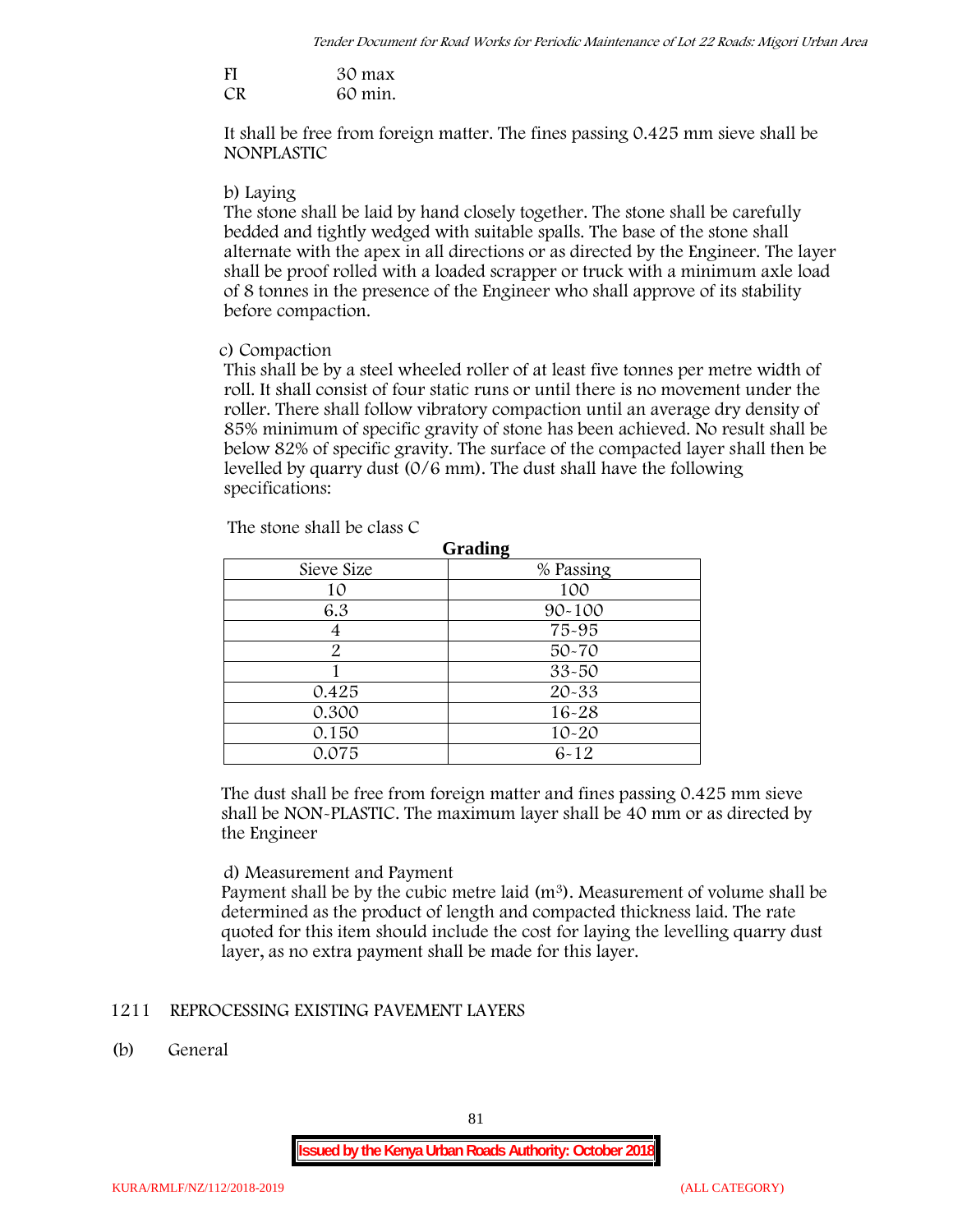The existing surfacing and the base shall be reprocessed with additional material and the composite mixture shall be compacted to form the subbase layer.

Before commencement of the work the Contractor shall propose plants and equipments he proposes to use for this activity.

The Contractor after approval of his proposal shall carry out test section in accordance with Section 3 of the Standard Specifications.

- (c) The existing surfacing and base course shall be broken up to specified depth and reprocessed in place, where required. The underlying layers shall not be damaged, and material from one layer may normally not be mixed with that of another layer. Where unauthorized mixing occurs or where the material is contaminated in any way by the actions of the Contractor, and the contaminated material does not meet the specified requirements of for the particular layer, he shall remove such material and replace it with other approved material, all at his own expense.
- (d) Any mixture composition of the new layer must not contain more than 30% of the bituminous material by volume. The mixture must not contain pieces of bound bituminous material larger than 37.5mm, and any such material shall be removed at the Contractor's cost.
- (e) The requirements for imported material used in the respective pavement layers shall comply with the limitations, norms, sizes and strengths specified in the Standard Specifications clause 1203(b) and (d) and shall be worked as per Section 14 of the Standard Specification.
- (f) Material reworked in-situ or that obtained from existing pavement is not expected to comply with the material requirements but the reworking should achieve the specified requirements.
- (g) Where the thickness of any existing pavement layer requires to be supplemented within reprocessing and the thickness of the additional material after compaction will be less than 100mm, the existing layer shall be scarified to a depth that will give a layer thickness of at least 100mm after compacting the loosened existing and the additional material.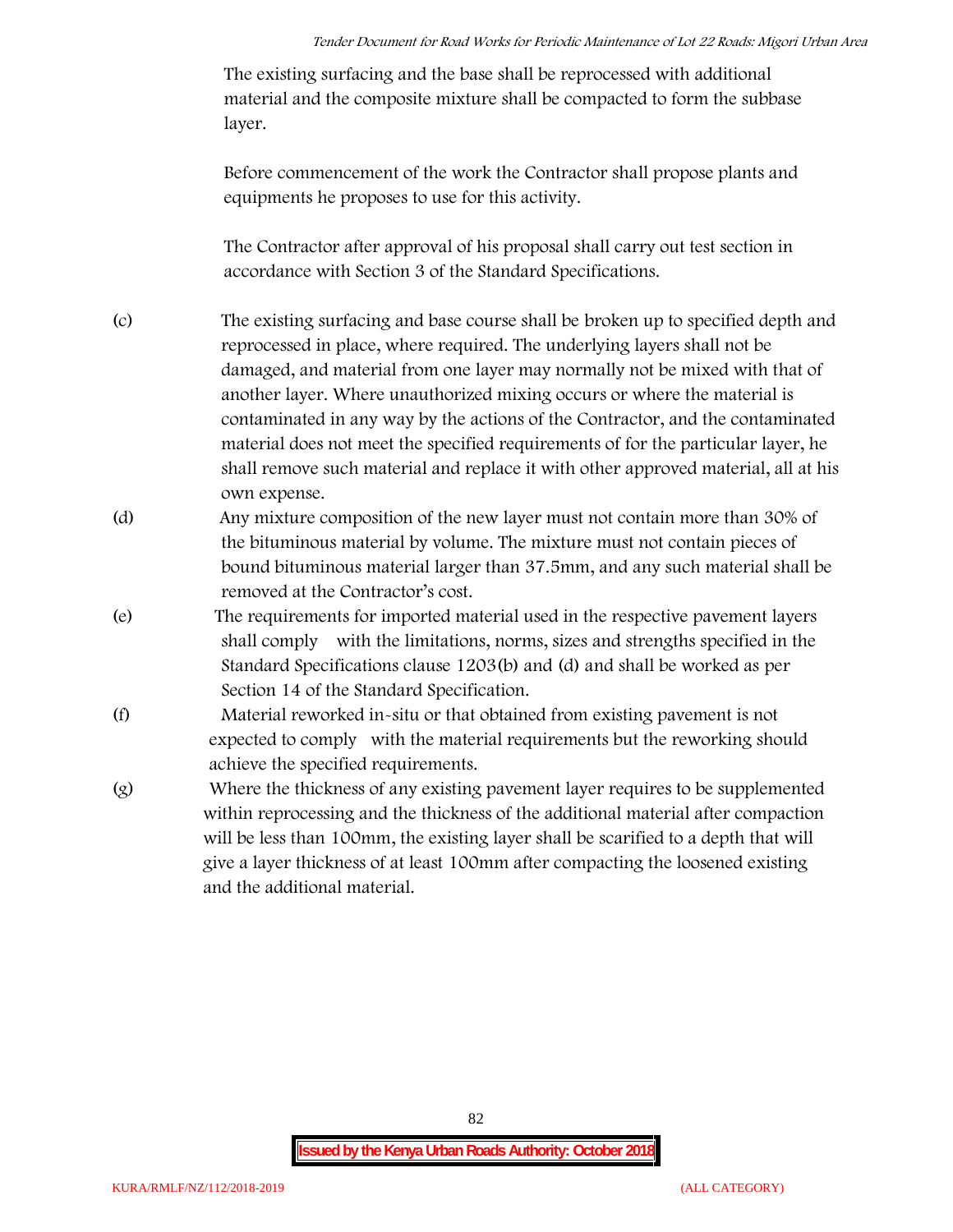# **Controlling the Reworked Depth**

The Contractor shall submit a proven method to method to control the depth of excavation, or layer to be reworked, to the Engineer for approval. The Engineer may order a trial section to be reprocessed before any major length of the road is rehabilitated.

# **Excavations**

Excavations in the pavement shall be kept dry. In the event of water penetrating the underlying layers, construction of the consecutive layers shall be postponed until the underlying layers are dry enough to accommodate the construction plant without deforming or otherwise showing distress.

Step construction shall be carried out per layer at the joint when excavating, both longitudinally (if appropriate) and perpendicular to the direction of travel. The step width shall be 500mm perpendicular to the direction of travel, and 150mm long longitudinally, unless otherwise instructed by the Engineer.

Special care shall be taken when compacting the new material at the joint, ensuring that the specified density is achieved.

# **Measurement and Payment**

(a) Item: In-situ reprocessing of existing pavement layers as subbase compacted to specified density (95% MDD AASHTO T180) and thickness.

# Unit: M<sup>3</sup>

The tendered rate shall include full compensation for breaking up the existing pavement layer to specified depth, breaking down and preparing the material and the spreading and mixing in of any additional material

(b)Item: The addition of extra gravel to subbase.

Unit: M<sup>3</sup>

The tendered rate shall include full compensation for procuring and addition of the material to the in-situ scarified layers and the transportation of the material over unlimited free-haul distance. The tendered rates will also include full compensation for prospecting for materials and any payments necessary to acquire the specified quality material.

(c) Excavation of existing bituminous pavement materials including unlimited free-haul.

Unit: M<sup>3</sup>

The tendered rates shall include full compensation for excavating the existing bituminous material from the pavement layers and for loading, transporting the material for unlimited free-haul, off-loading and disposing of the materials as specified.

(d) Excavation of the existing pavement

Unit:  $M^3$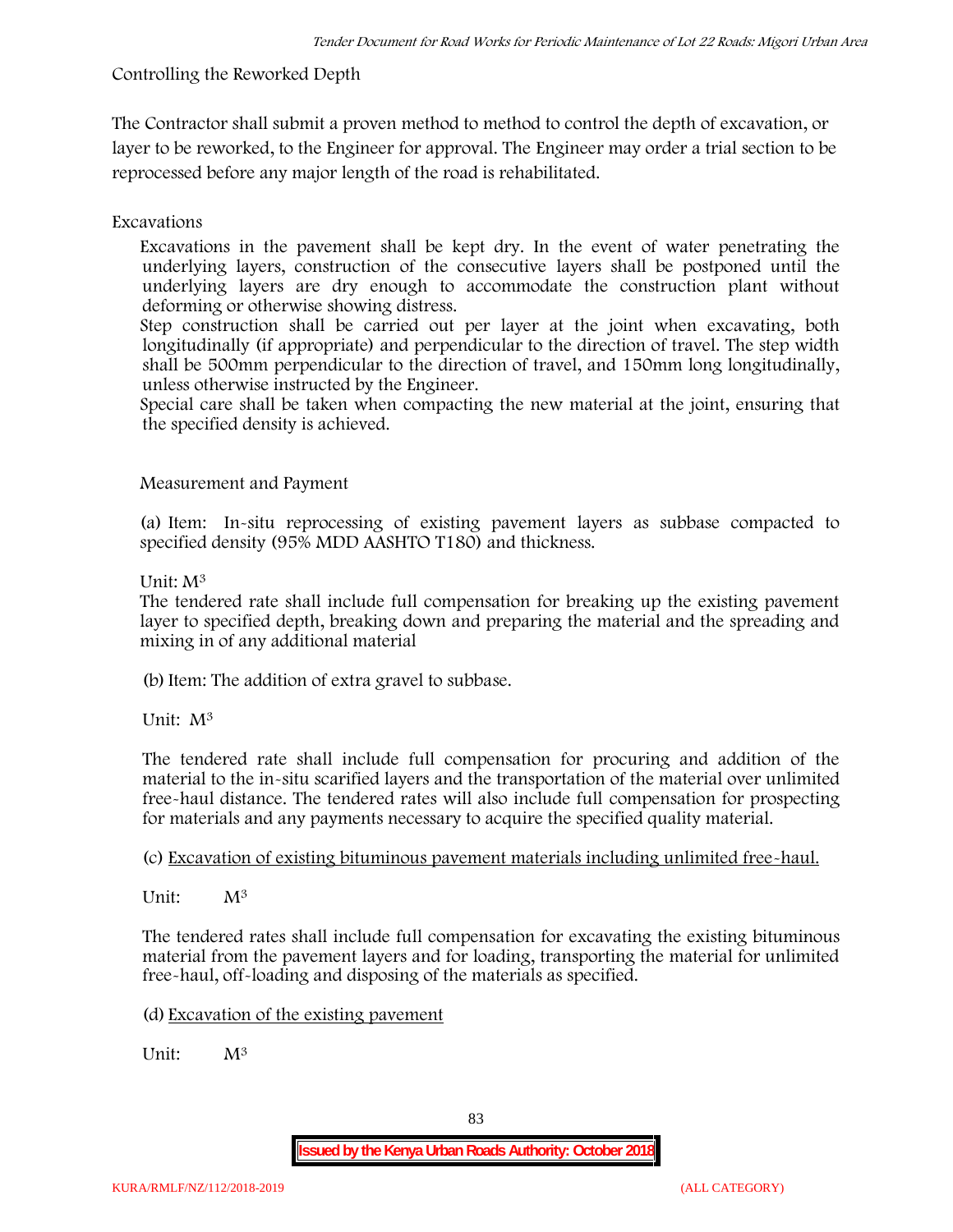The tendered rate shall include full compensation for excavating the existing material from the pavement layers and for loading, transporting the material for unlimited free-haul distance, off-loading and disposing of the material as specified.

Payment will only be made for breaking up and excavating existing pavement layers to the specified depth if the material is to be removed to spoil.

## **SECTION 15 - BITUMINOUS SURFACE TREATMENTS**

### **1501B PREPARATION OF SURFACE**

In addition to requirements of Clause 1503B of the Standard Specifications, the contractor shall prepare and Repair Cracks, Edges, Potholes and Other Failures as follows: **-**

a) **Cracks 3.0mm or less in width**

The entire crack area shall be cleaned by brushing with a wire brush and then blowing with a compressed air jet and the crack sealed with 80/100 cutback bitumen using a pouring pot or pressure lance and hand squeegee. The surface shall then de dusted with sand or crushed dust.

b) **Cracks greater than 3.0mm in width**

Before these cracks are filled a steel wire brush or router shall be used to clean them and then a compressed air jet shall be used to clean and remove any foreign or lose material in the crack until the entire crack area is clean.

When the crack and surrounding area have been thoroughly cleaned, dry sand shall be forced into the crack until it is sealed in the manner specified for cracks less than 3.0mm width.

c) **Potholes, edges and other repair areas**

Where instructed, the Contractor shall prepare areas for the repair of potholes, road edges and other repair areas by excavating off unsuitable or failed material and debris, trimming off excavated edges, cleaning and compacting the resulting surfaces and applying MC 30 or MC 70 cut-back bitumen prime coat at a rate of  $0.8-1.2$  litres/m<sup>2</sup>, all as directed by the Engineer. Measurement and payment shall be made under the relevant item of Bill No 15. Where the surface repair on potholes and edges are to be carried out, Asphalt Concrete Type I (0/14gradation) shall be used. Bituminous material for repair of failures and other repair areas shall be paid for under the relevant item of Bill No 16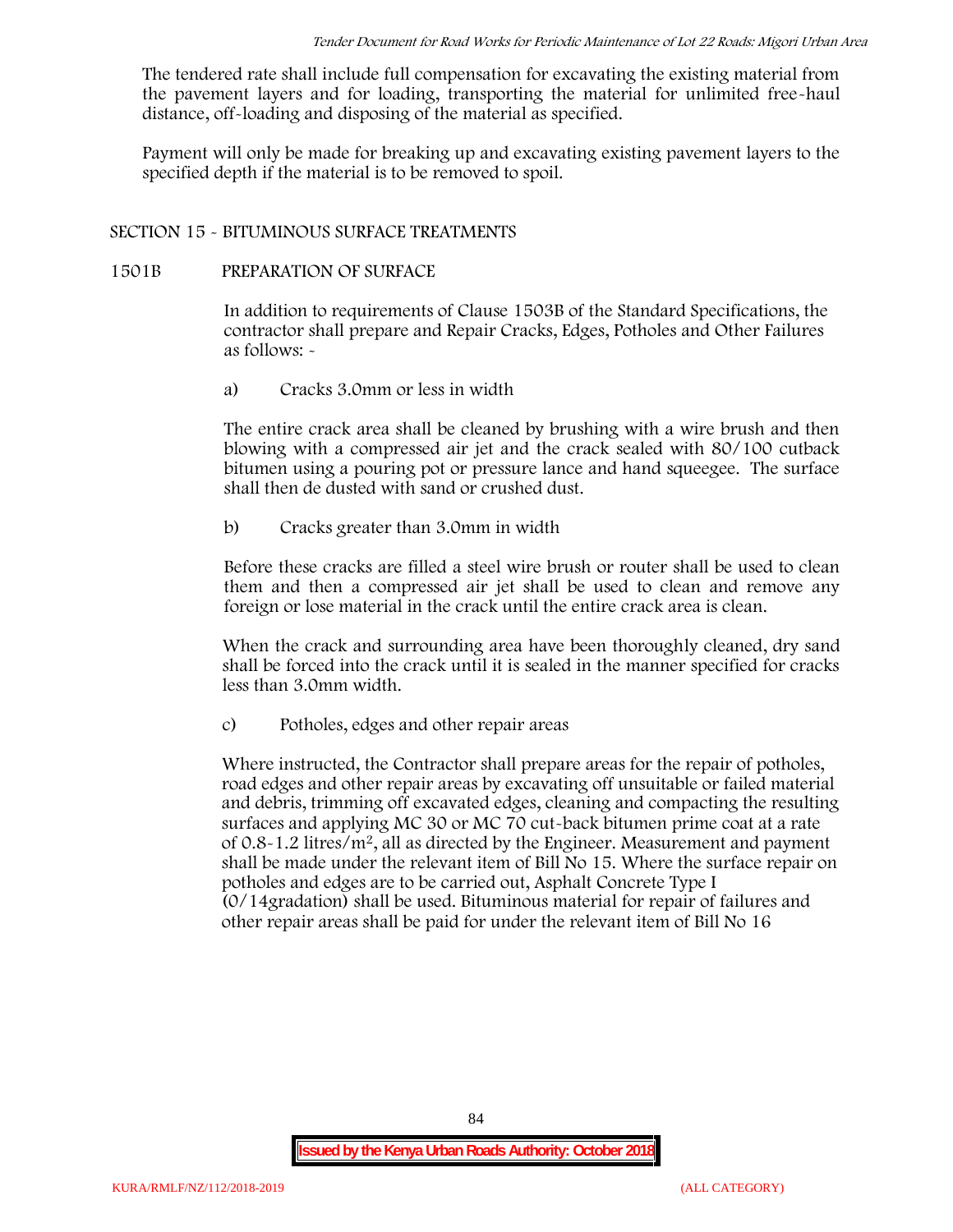#### **PART B - PRIME COAT**

### **1502B MATERIALS FOR PRIME COAT AND TACK COAT.**

For prime coat, the binder shall be a medium-curing cutback MC 70 unless otherwise directed by the Engineer.

The rate of spray of bituminous prime coat refers to the gross volume of the cutback bitumen, that is to say the volume of the bitumen plus dilatants.

Prime coat shall be applied to gravel areas that are to receive bituminous mixes as directed by the Engineer.

The tack coat shall consist of bitumen emulsion KI-60 unless otherwise directed by the Engineer.

The rates of spray of the binder shall be as instructed by the Engineer and shall generally be within the range 0.8-1.2 litres/square metre.

### **1511C MEASUREMENT AND PAYMENT**

(a) Seal coat

Seal coats shall be measured by the litre, for each type of bituminous binder for each seal coat, calculated as the product of the area in square metres sprayed and the rate of application in litres/square metres, corrected to 15.6  $\circ$  C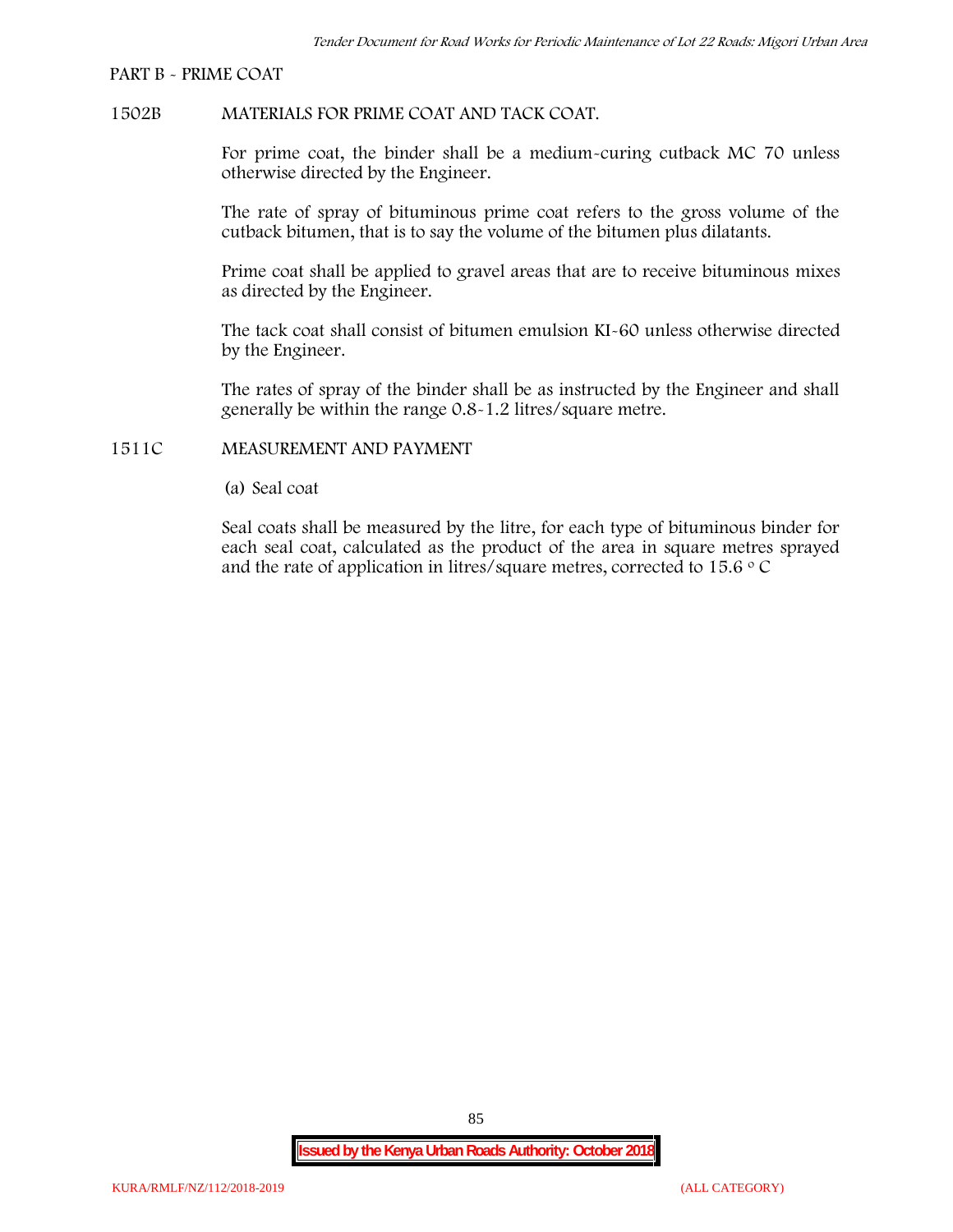**SECTION 16 - BITUMINOUS MIX BASES, BINDER COURSES AND WEARING COURSES**

This section covers different types of bituminous mixes for base and surface (wearing and binder courses) and is divided into the following parts: -

- Part A General
- Part B Asphalt Concrete for carriageway

## **PART A –GENERAL**

## **1601A SCOPE OF PART A**

Part A comprises all the general requirements for bituminous mixes, which apply to Part B as well.

### **1602A REQUIREMENTS FROM OTHER SECTIONS**

The following sections of this Specification apply to Part B of this section and shall be read in conjunction therewith:-

| Section 2  | Materials and Testing of Materials                 |
|------------|----------------------------------------------------|
| Section 3  | Setting Out and Tolerances                         |
| Section 6  | Quarries, Borrow Pits, Stockpile and Spoil Areas   |
| Section 15 | Bituminous Surface Treatments and Surface Dressing |

## **1603A CONSTRUCTION PLANT**

(a) **General**

The Contractor shall submit to the Engineer in accordance with Section 1 of its Specification, full details of the construction plant he proposes to use and the procedures he proposes to adopt for carrying out the permanent Works.

The Engineer shall have access at all times to construction plant for the purposes of inspection. The Contractor shall carry out regular calibration checks in the presence of the Engineer and shall correct forthwith any faults that are found.

All construction plant used in the mixing, laying and compacting of bituminous mixes shall be of adequate rated capacity, in good working condition, and shall be acceptable to the Engineer. Obsolete or worn-out plant will not be allowed on the work.

### (b) **Mixing Plant**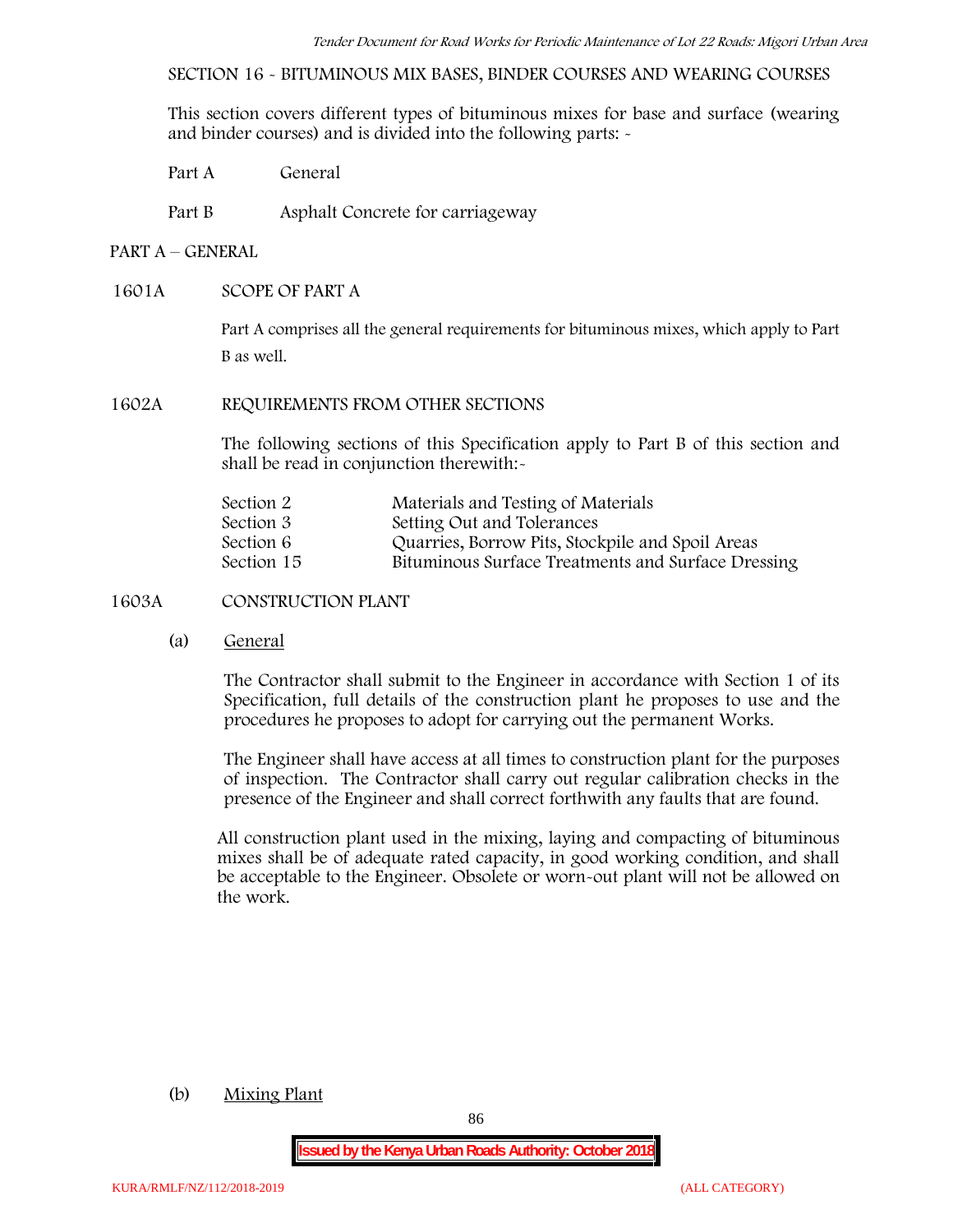Bituminous materials shall be mixed in a plant complying with ASTM Designation D995 and shall be located on the Site unless otherwise agreed by the Engineer. It shall be equipped with at least three bins for the storage of heated aggregates and a separate bin for filler. All bins shall be covered to prevent the ingress of moisture.

The plant may be either the batch-mix type or the continuous-mix type and shall be capable of regulating the composition of the mixture to within the tolerances specified in Clause 1614A of this Specification.

The bitumen tank shall be capable of maintaining its contents at the specified temperature within a tolerance of  $5^{\circ}$ C and a fixed thermometer easily read from outside the tank. Any bitumen that has been heated above  $180^{\circ}$ C or has suffered carbonisation from prolonged heating shall be removed from the plant and disposed of.

# (c) **Laying Plant**

Bituminous materials shall be laid by a self-propelled spreader finisher equipped with a hopper, delivery augers and a heated adjustable vibrating screed. It shall be capable of laying bituminous materials with no segregation, dragging, burning or other defects and within the specified level and surface regularity tolerance. Delivery augers shall terminate not more than 200mm from the edge plates.

# (d) **Compaction Plant**

The Contractor shall provide sufficient rollers of adequate size and weight to achieve the specified compaction. Prior to commencing the laying of bituminous mixes in the permanent Works the Contractor shall carry out site trials in accordance with Section 2 of this Specification to demonstrate the adequacy of his plant and to determine the optimum method of use and sequence of operation of the rollers.

It is important to achieve as high a density as possible at the time of construction and it is expected that vibrating rollers will be required to produce the best results. However, it is essential that thorough pre-construction trials are carried out to ensure that:-

- (a) The roller is set up to have the optimum amplitude and frequency of vibration for the particular material being laid
- (b) That the roller does not cause breakdown of the aggregate particles.
- (c) That the optimum compaction temperatures are established which allow compaction without causing ripple effects or other distortions of the surfacing.

**1604A PREPARATION OF SURFACE**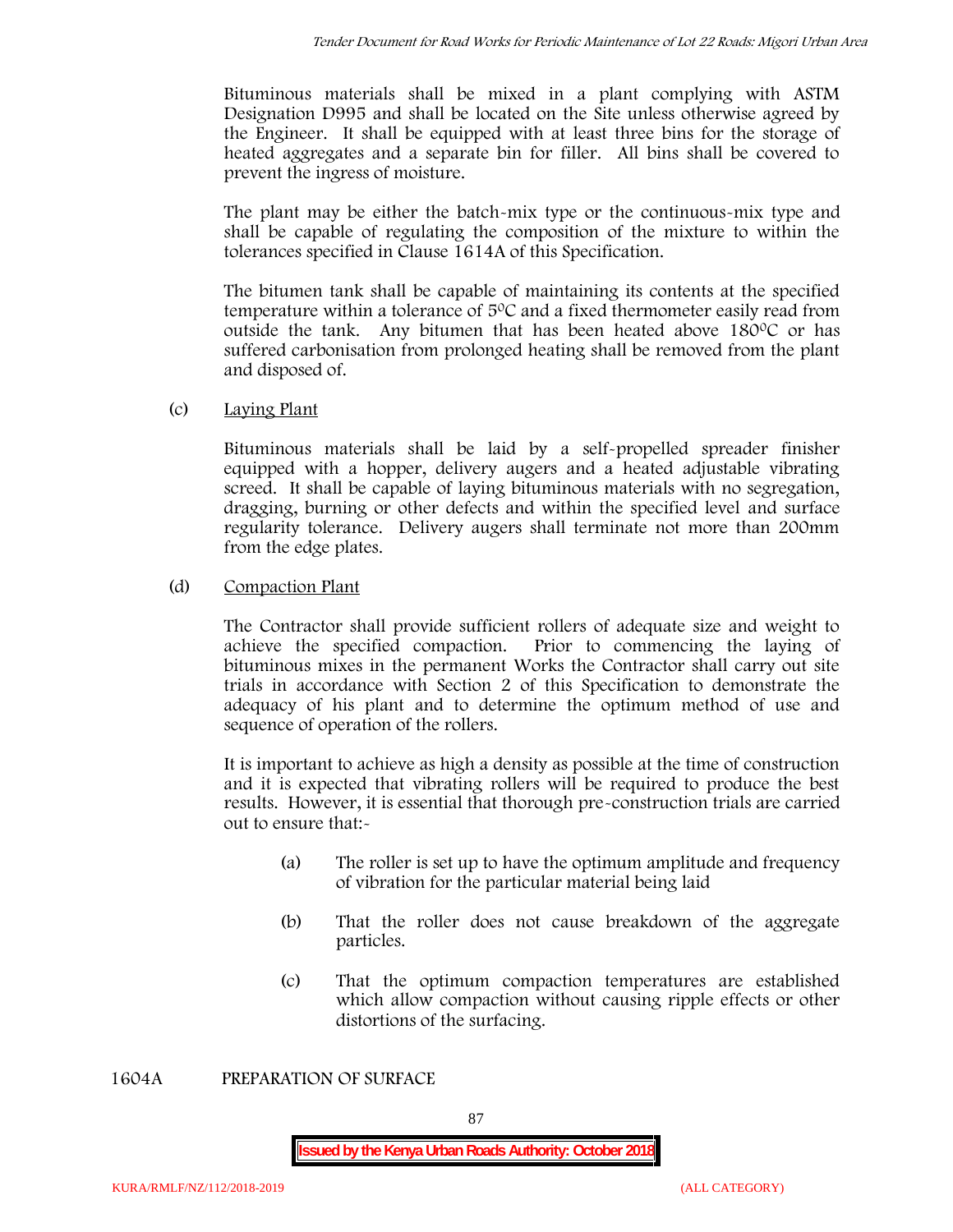Immediately before placing the bituminous mix in the pavement, the existing surface shall be cleaned of all material and foreign matter with mechanical brooms or by other approved methods. The debris shall be deposited well clear of the surface to be covered.

Any defect of the surface shall be made good and no bituminous mix shall be laid until the Engineer has approved the surface.

A tack coat shall be applied in accordance with Section 15 of this Specification. If the Engineer considers a tack coat is required prior to laying the bituminous mix or between layers of the bituminous mix, due solely to the

Contractor's method of working, then such tack coat shall be at the Contractor's expense.

## **1605A DESIGN AND WORKING MIXES**

At least two months prior to commencing work using a bituminous mix, the Contractor shall, having demonstrated that he can produce aggregates meeting the grading requirements of the Specification, submit samples of each constituent of the mix to the Engineer. The Engineer will then carry out laboratory tests in order to decide upon the proportion of each constituent of the initial design mix or mixes to be used for site trials to be carried out in accordance with Clause 1606A of this Specification.

Should the Engineer conclude from the site trials that the mix proportion or aggregate grading are to be changed, the Contractor shall submit further samples of the constituents and carry out further site trials all as directed by the Engineer.

The Engineer may instruct the alteration of the composition of the -75 micron fraction of the aggregates by the addition or substitution of mineral filler. The Engineer may also instruct the alteration of all or part of the -6.3mm fraction of the aggregates by the addition or substitution of natural sand.

The Contractor shall make the necessary adjustments to his plant to enable the revised mix to be produced.

Following laboratory and site trials the Engineer will determine the proportions of the working mix and the Contractor shall maintain this composition within the tolerances given in Clause 1614A.

Should any changes occur in the nature or source of the constituent materials, the Contractor shall advise the Engineer accordingly. The procedure set out above shall be followed in establishing the new mix design.

## **1606A SITE TRIALS**

Full scale laying and compaction site trials shall be carried out by the Contractor on all asphalt pavement materials proposed for the Works using the construction plant and methods proposed by the Contractor for constructing the Works. The trials shall be carried out with the agreement, and in the presence of the Engineer, at a location approved by the Engineer.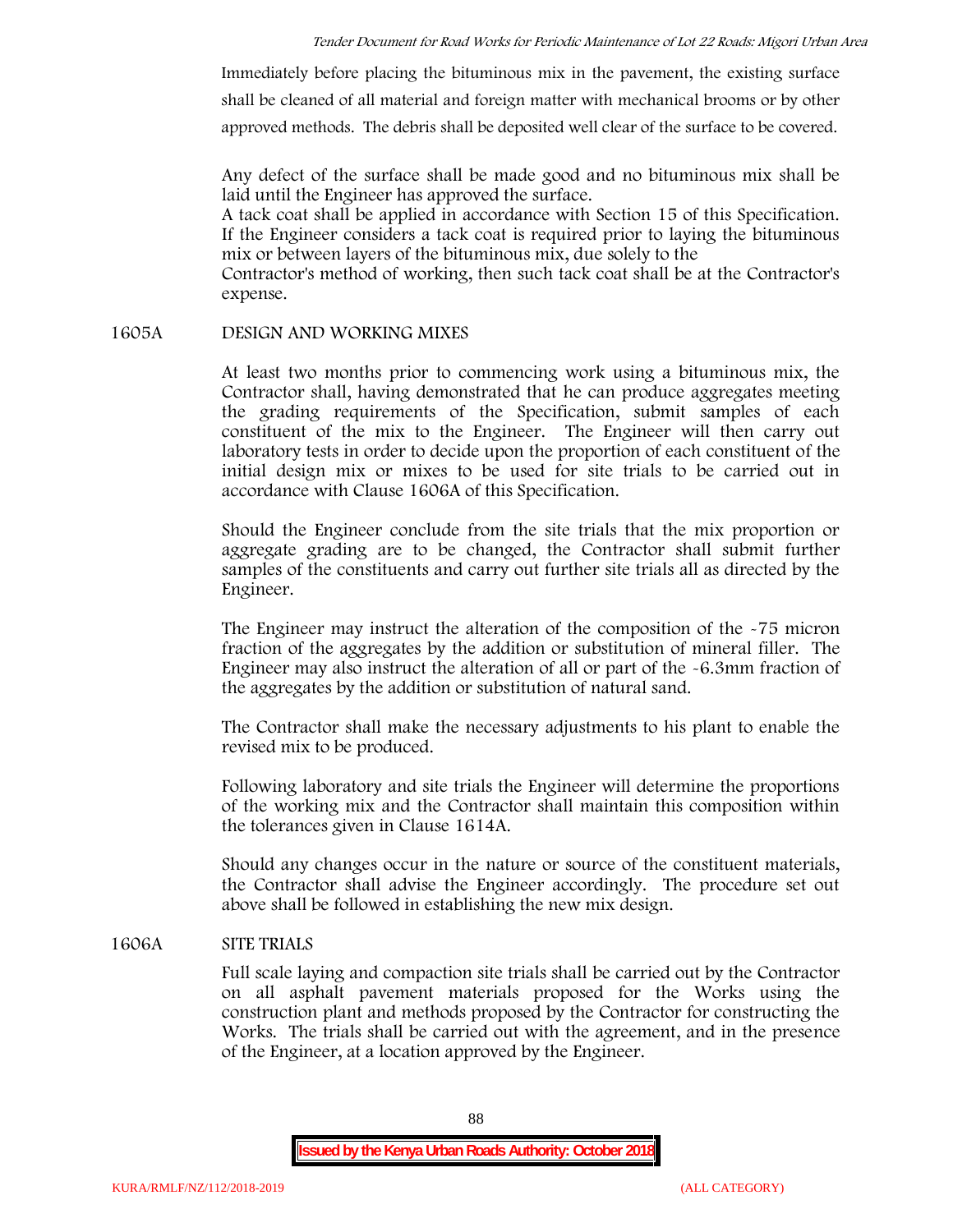The trials shall be carried out to:  $\sim$ 

- a) Test materials, designed in the laboratory, so that a workable mix that satisfies the specification requirements can be selected.
- b) To enable the Contractor to demonstrate the suitability of his mixing and compaction equipment to provide and compact the material to the specified density and to confirm that the other specified requirements of the completed asphalt pavement layer can be achieved.

Each trial area shall be at least 100 metres long and to the full construction width and depth for the material. It may form part of the Works provided it complies with this Specification. Any areas that do not comply with this Specification shall be removed.

The Contractor shall allow in his programme for conducting site trials and for carrying out the appropriate tests on them. The trial on any pavement layer shall be undertaken at least 21 days ahead of the Contractor proposing to commence full-scale work on that layer.

The Contractor shall compact each section of trial over the range of compactive effort the Contractor is proposing and the following data shall be recorded for each level of compactive effort at each site trial:  $\sim$ 

- i. The composition and grading of the material including the bitumen content and type and grade of bitumen used.
- ii. The moisture content of aggregate in the asphalt plant hot bins.
- iii. The temperature of the bitumen and aggregate immediately prior to entering the mixer, the temperature of the mix on discharge from the mixer and the temperature of the mix on commencement of laying, on commencement of compaction and on completion of compaction. The temperature of the mixture is to be measured in accordance with BS 598, Part 3, Appendix A.
- iv. The type, size, mass, width of roll, number of wheels, wheel load, tyre pressures, frequency of vibration and the number of passes of the compaction equipment, as appropriate for the type of roller.
- v. The target voids and other target properties of the mix together with the results of the laboratory tests on the mix.
- vi. The density and voids achieved.
- vii. The compacted thickness of the layer.
- viii. Any other relevant information as directed by the Engineer.

At least eight sets of tests shall be made by the Contractor and the Engineer on each 100 metres of trial for each level of compactive effort and provided all eight sets of results over

the range of compactive effort proposed by the Contractor meet the specified requirements for the material then the site trial shall be deemed successful. The above data recorded in the trial shall become the agreed basis on which the particular material shall be provided and processed to achieve the specified requirements.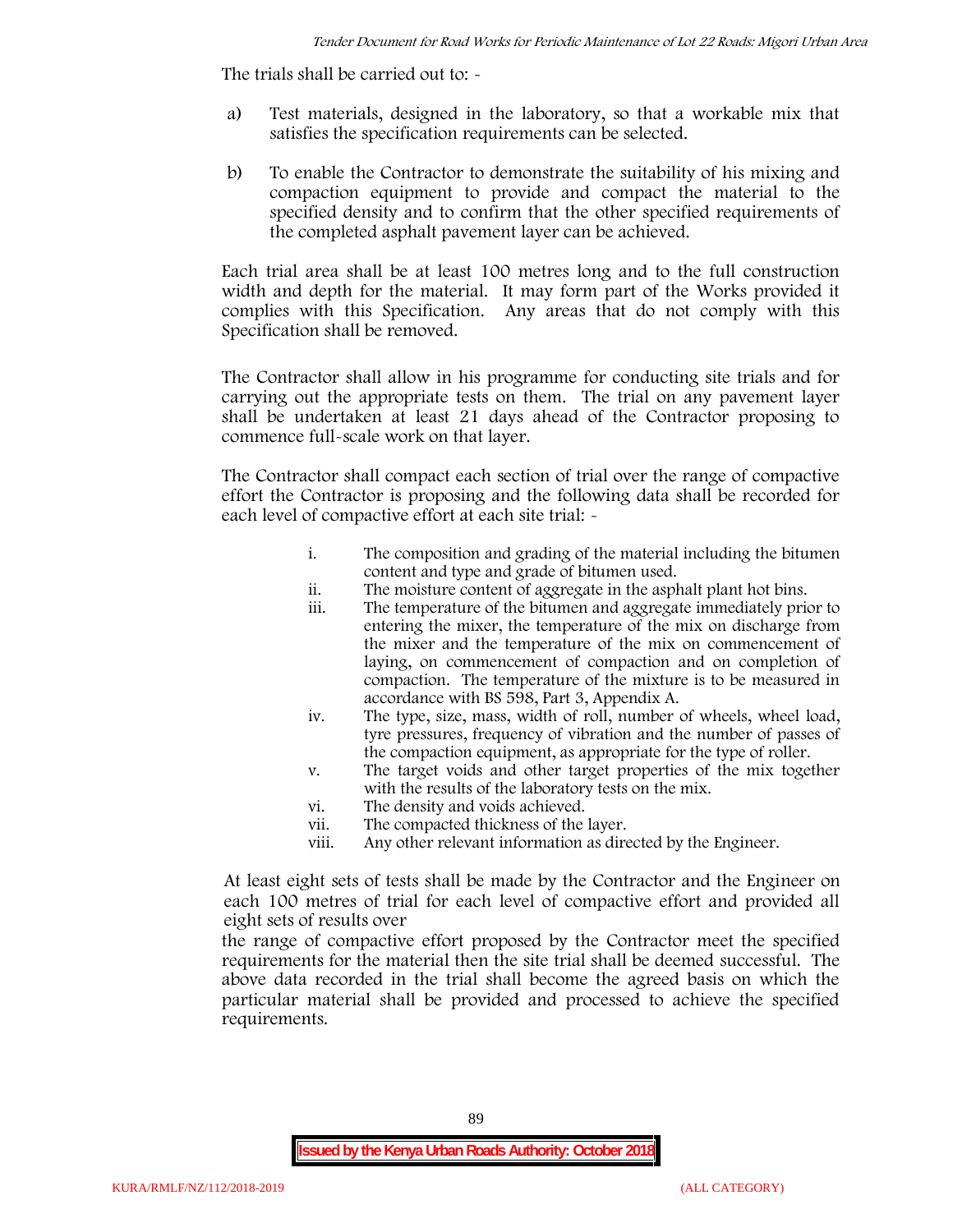## **1607A MIXING OF AGGREGATES AND BITUMEN**

The bitumen shall be heated so that it can be distributed uniformly and care shall be taken not to overheat it. The temperature shall never exceed  $170^{\circ}$ C for 80/100-penetration grade bitumen.

The aggregates shall be dried and heated so that they are mixed at the following temperatures: -

125-1650C when 80/100 bitumen is used

The dried aggregates shall be combined in the mixer in the amount of each fraction instructed by the Engineer and the bitumen shall then be introduced into the mixer in the amount specified. The materials shall then be mixed until a complete and uniform coating of the aggregate is obtained.

The mixing time shall be the shortest required to obtain a uniform mix and thorough coating. The wet mixing time shall be determined by the Contractor and agreed by the Engineer for each plant and for each type of aggregate used. It shall normally not exceed 60 seconds.

**1608A TRANSPORTING THE MIXTURE**

The bituminous mix shall be kept free of contamination and segregation during transportation. Each load shall be covered with canvas or similar covering to protect it from the weather and dust.

## **1609A LAYING THE MIXTURE**

Immediately after the surface has been prepared and approved, the mixture shall be spread to line and level by the laying plant without segregation and dragging.

The mixture shall be placed in widths of one traffic lane at a time, unless otherwise agreed by the Engineer. The compacted thickness of any layer shall be at least 2.5 times the maximum size of the aggregate for wearing course and at least 2 times for binder course. The minimum thickness shall be 25mm.

Only on areas where irregularities or unavoidable obstacles make the use of mechanical laying impracticable, may the mixture be spread and compacted by hand.

## **1610A COMPACTION**

Immediately after the bituminous mixture has been spread, it shall be thoroughly and uniformly compacted by rolling.

The layer shall be rolled when the mixture is in such a condition that rolling does not cause undue displacement or shoving.

The number, weight and type of rollers furnished shall be sufficient to obtain the required compaction while the mixture is in a workable condition. The

90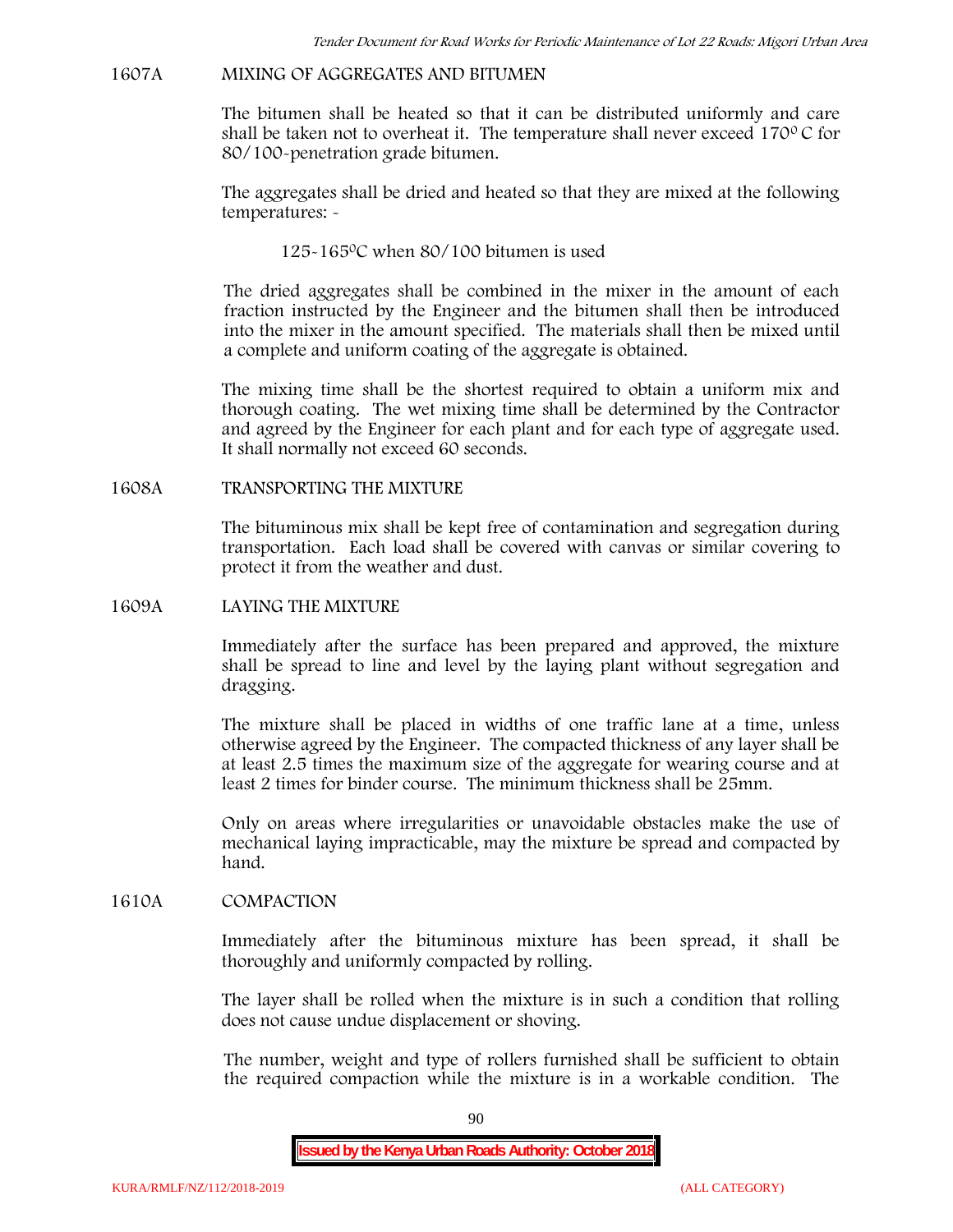sequence of rolling operations shall be as agreed with the Engineer and proved during site trials. Initial rolling

with steel tandem or three-wheeled roller shall follow the laying plant as closely as possible. The rollers shall be operated with the drive roll nearest the laying plant, at a slow and uniform speed (not exceeding 5 Km/Hr).

Rolling shall normally commence from the outer edge and proceed longitudinally parallel to the centreline, each trip overlapping one half of the roller width. On super elevated curves, rolling shall begin at the low side and progress to the high side. Where laying is carried out in lanes care must be taken to prevent water entrapment.

Intermediate rolling with a pneumatic-tyred or vibratory roller shall follow immediately. Final rolling with a steel-wheeled roller shall be used to eliminate marks from previous rolling.

To prevent adhesion of the mixture to the rollers, the wheels shall be kept lightly moistened with water.

In areas too small for the roller, a vibrating plate compactor or a hand tamper shall be used to achieve the specified compaction.

## **1611A FINISHING, JOINTS AND EDGES**

Any mixture that becomes loose and broken, mixed with dirt or foreign matter or is in any way defective, shall be removed and replaced with fresh hot mixture, which shall be compacted to conform to the surrounding area.

Spreading of the mixture shall be as continuous as possible. Transverse joints shall be formed by cutting neatly in a straight line across the previous run to expose the full depth of the course. The vertical face so formed shall be painted lightly with hot 80/100 penetration grade bitumen just before the additional mixture is placed against it.

Longitudinal joints shall be rolled directly behind the paving operation. The first lane shall be placed true to line and level and have an approximately vertical face. The mixture placed in the abutting lane shall then be tightly crowded against the face of the previously placed lane. The paver shall be positioned to spread material overlapping the joint face by 20-30mm. Before rolling, the excess mixture shall be raked off and discarded.

When the abutting lane is not placed in the same day, or the joint is destroyed by traffic, the edge of the lane shall be cut back as necessary, trimmed to line and painted lightly with hot 80/100 penetration grade bitumen just before the abutting lane is placed.

Any fresh mixture spread accidentally on the existing work at a joint shall be carefully removed by brooming it back on to uncompacted work, so as to avoid formation of irregularities at the joint. The finish at joints shall comply with the surface requirements and shall present the same uniformity of finish, texture and density as other sections of the work.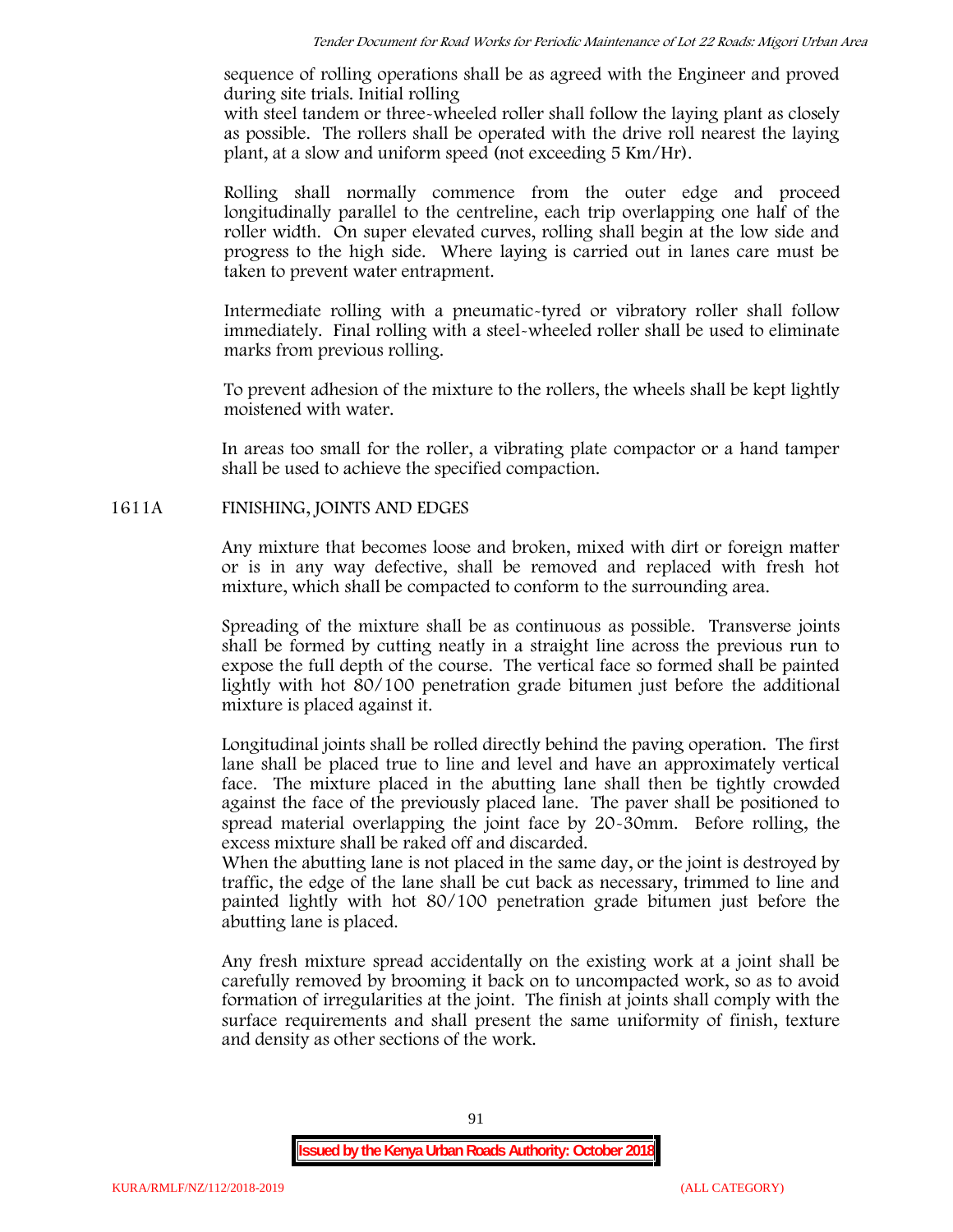The edges of the course shall be rolled concurrently with or immediately after the longitudinal joint. In rolling the edges, roller wheels shall extend 50 to 100mm beyond the edge.

#### **1612A SAMPLING AND TESTING OF BITUMINOUS MIXTURES**

The sampling of bituminous mixtures shall be carried out in accordance with AASHTO T168 (ASTM Designation D979).

**1613A QUALITY CONTROL TESTING**

During mixing and laying of bituminous mixtures, control tests on the constituents and on the mixed material shall be carried out in accordance with Clause 1612A and Section 2 of this Specification.

If the results of any tests show that any of the constituent materials fail to comply with this Specification, the Contractor shall carry out whatever changes may be necessary to the materials or the source of supply to ensure compliance.

If the results of more than one test in ten on the mixed material show that the material fails to comply with this Specification, laying shall forthwith cease until the reason for the failure has been found and corrected. The Contractor shall remove any faulty material laid and replace it with material complying with this Specification all at his own expense.

#### **1614A TOLERANCES**

Surfacing courses and base shall be constructed within the geometric tolerances specified in Section 3 of this Specification.

The Contractor shall maintain the composition of the mixture as determined from the laboratory and site trials within the following tolerances, per single test: -

| Bitumen Content         | 0.3% (by total weight of total mix)                               |
|-------------------------|-------------------------------------------------------------------|
| Passing 10mm sieve      | 6% (by total weight of dry aggregate                              |
| and larger sieves       | including mineral filler)                                         |
| Passing sieves between  | 4% (by total weight of dry aggregate                              |
| 10mm and 1.0mm sieves   | including mineral filler)                                         |
| Passing sieves between  | 3% (by total weight of dry aggregate                              |
| 1.0mm and 0.075mm sieve | including mineral filler)                                         |
| Passing 0.075mm sieve   | 2% (by total weight of dry aggregate<br>including mineral filler) |

The average amount of bitumen in any length of any layer, calculated as the product of the bitumen contents obtained from single tests and the weight of mixture represented by each test, shall not be less than the amount ordered.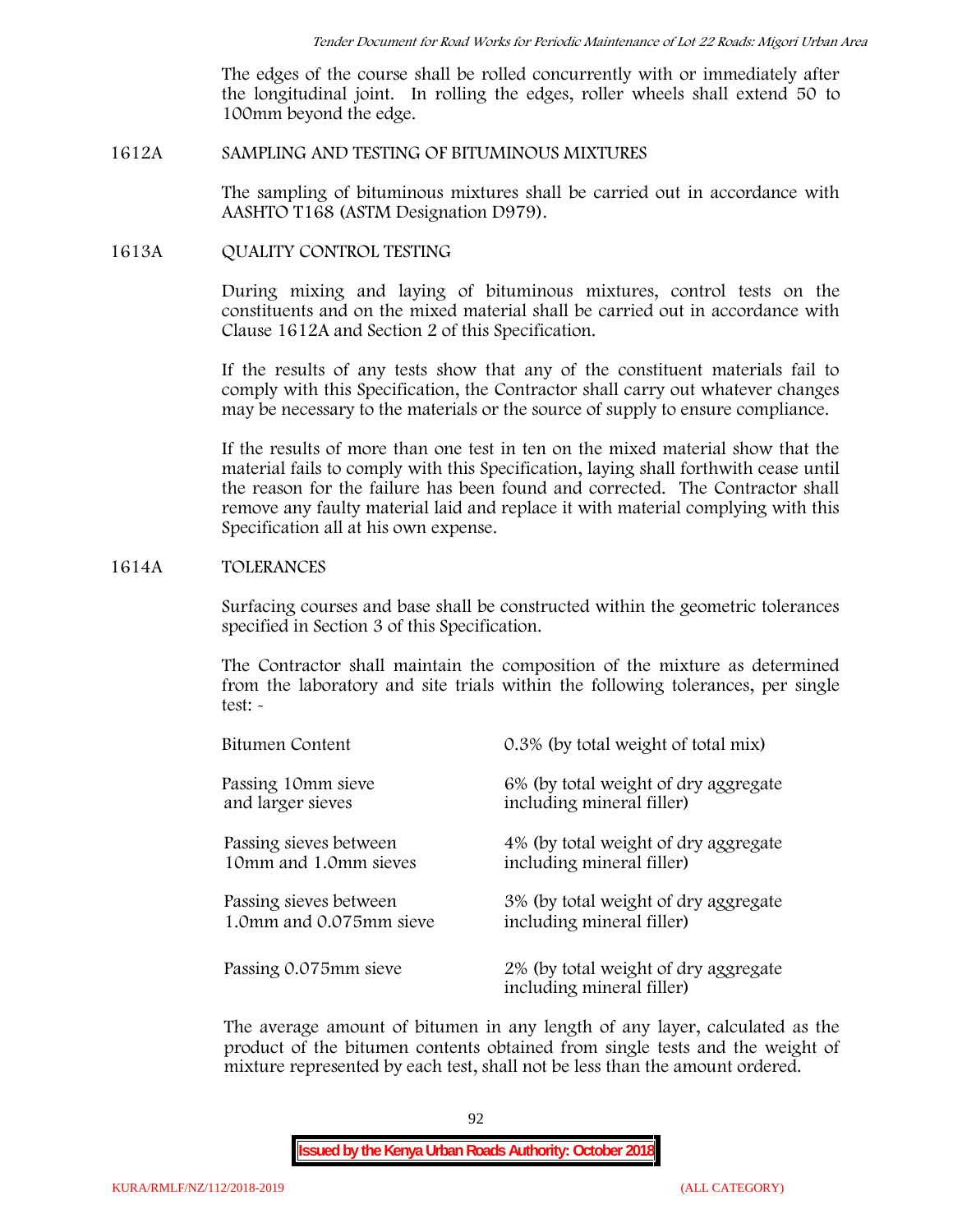The average amount of bitumen for each day's production calculated from the checked weights of mixes shall not be less than the amount ordered.

The average amount of bitumen in any length of any layer, calculated as the product of the bitumen contents obtained from single tests and the weight of mixture represented by each test, shall not be less than the amount ordered.

The average amount of bitumen for each day's production calculated from the checked weights of mixes shall not be less than the amount ordered.

The final average overall width of the upper surface of a bituminous mix layer measured at six equidistant points over a length of 100m shall be at least equal to the width specified. At no point shall the distance between the centreline of the road and the edge of the upper surface of a bituminous mix layer be narrower than that specified by more than 13mm.

#### **1615A MEASUREMENT AND PAYMENT**

No separate measurement and payment shall be made for complying with the requirements of Clauses 1601A to 1614A inclusive and the Contractor shall be deemed to have allowed in his rates in Parts B and C of Section 16 of this Specification for the costs of complying with the requirements of Part A of Section 16 of this Specification

93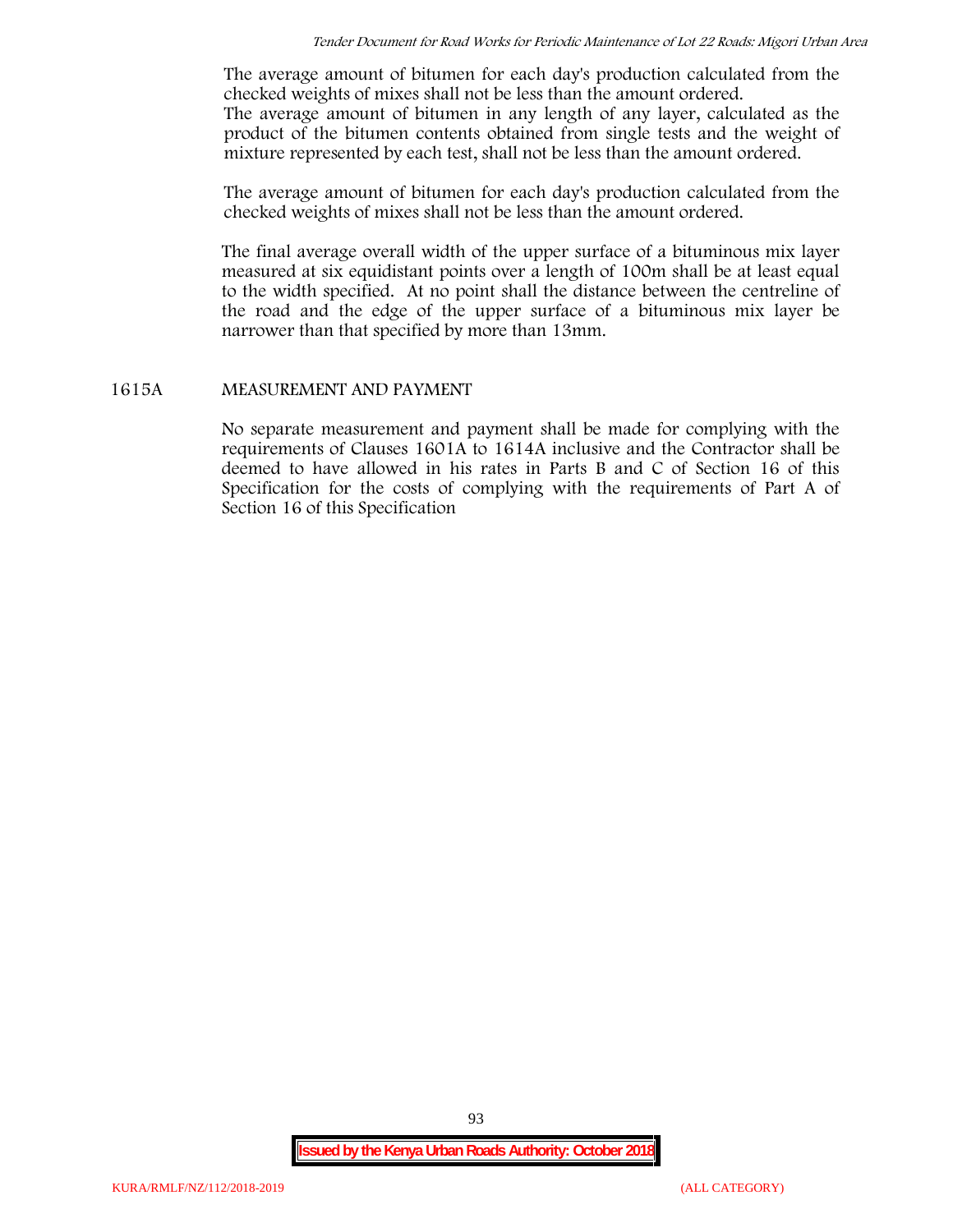# **PART B - ASPHALT CONCRETE FOR SURFACING**

## **1601B DEFINITION**

Asphalt concrete means a thoroughly controlled, hot-mixed, hot-laid, plant mixture of well-graded dried aggregate and penetration grade bitumen, which, when compacted forms a dense material.

A distinction is drawn between asphalt concrete Type I (High Stability) and asphalt concrete Type II (Flexible). The asphalt concrete type to be used will be Type I.

## **1602B MATERIALS FOR ASPHALT CONCRETE TYPE 1**

a) **Type of bituminous material**

The type of material to be used on severe sites will be of the continuously graded type similar to Asphaltic Concrete or Close Graded Macadam. It is essential that these materials are sealed with a single or double surface dressing or a Cape seal.

b) **Penetration Grade Bitumen**

Bitumen shall be 80/100 penetration grade since material is being laid at an altitude of more than 2,500m.

c) **Aggregate**

Coarse aggregate (retained on a 6.3mm sieve) shall consist of crushed stone free from clay, silt, organic matter and other deleterious substances. The aggregate class will be specified in the Special Specification and it shall comply with the requirements given in Table 16B-1(b). The grading for 0/20 mm for carriageway and 0/14mm for shoulders for binder course is as specified below:

| <b>Sieve size</b> | 0/20       | 0/14       |
|-------------------|------------|------------|
| 28                | 100        |            |
| 20                | $90 - 100$ | 100        |
| 14                | 75-95      | $90 - 100$ |
| 10                | 60-82      | 70-90      |
| 6.3               | $47 - 68$  | $52 - 75$  |
| 4                 | $37 - 57$  | $40 - 60$  |
| $\overline{2}$    | 25-43      | $30 - 45$  |
|                   | 18-32      | $20 - 35$  |
| 0.425             | $11 - 22$  | $12 - 24$  |
| 0.300             | $9 - 17$   | $10 - 20$  |
| 0.150             | $5 - 12$   | $6 - 14$   |
| 0.075             | $3 - 7$    | $4 - 8$    |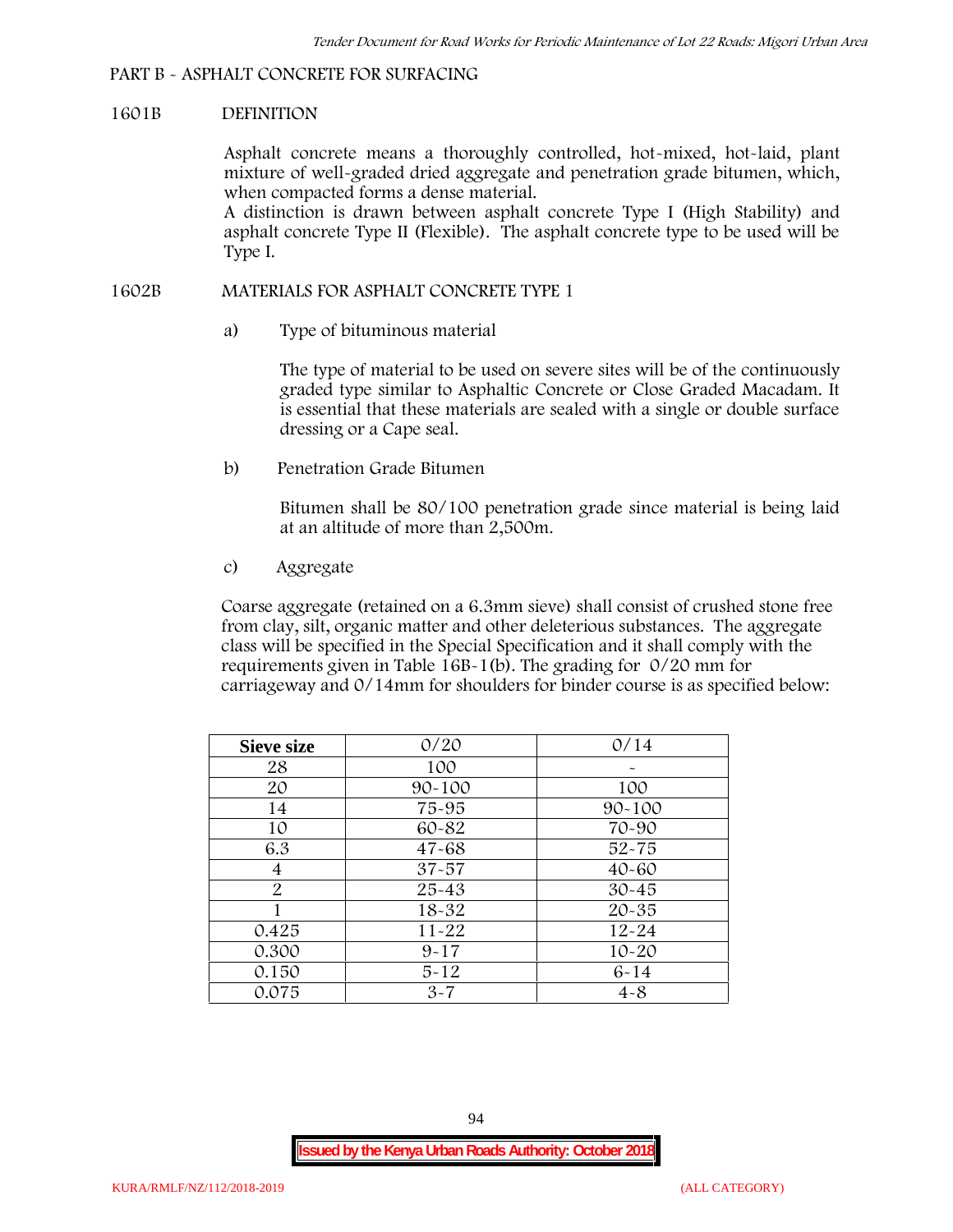### **TABLE 16B-1(b) - REQUIREMENTS FOR COARSE AGGREGATE**

| Coarse Aggregate<br>(Retained on a 6.3mm Sieve) |                      |  |  |  |
|-------------------------------------------------|----------------------|--|--|--|
| Test                                            | Maximum Value        |  |  |  |
| LAA<br><b>ACV</b><br>SSS<br>FI                  | 30<br>25<br>12<br>25 |  |  |  |

Fine aggregate (passing a 6.3mm sieve) shall be free from clay, silt, organic and other deleterious matter and shall be non-plastic. Unless otherwise specified in the Special Specification it shall consist of entirely crushed rock produced from stone having a Los Angeles Abrasion of not more than 40. The Sand Equivalent of the fine aggregate shall not be less than 40 and the SSS not more than 12.

### **b) Mineral Filler**

Mineral Filler shall consist of ordinary Portland Cement

### **1603B GRADING REQUIREMENTS**

The grading of the mixture of coarse and fine aggregate shall be within and approximately parallel to the grading envelopes given in Table 16B-1(b), for 0/14mm as specified for binder course, as described below.

## **GRADING REQUIREMENTS**

To arrive at a suitable design it is necessary to investigate a number of gradings so that a workable mix, which also retains a minimum of 3 % voids at refusal density, is identified.

The largest particle size used should not be more than 25mm so that the requirements of the Marshall test method can be complied with.

Although the complete range of nominal maximum particle sizes is shown in the Tables, the total thickness of material laid should not be more than 75mm.

#### **1604B REQUIREMENTS FOR ASPHALT CONCRETE TYPE 1**

The mixture shall comply with the requirements given in Table 16B-2 as specified in the Specification. In addition, minimum Marshall Stability for 2 x 75 blows shall be 9 kN and maximum 18 kN and at compaction to refusal shall have 3% VIM.

The proportion, by weight of total mixture, of bitumen shall be  $5.0 - 6.5 %$  for  $0/14$  mm and  $4.5 - 6.5$  % for  $0/20$ mm. This shall be termed the nominal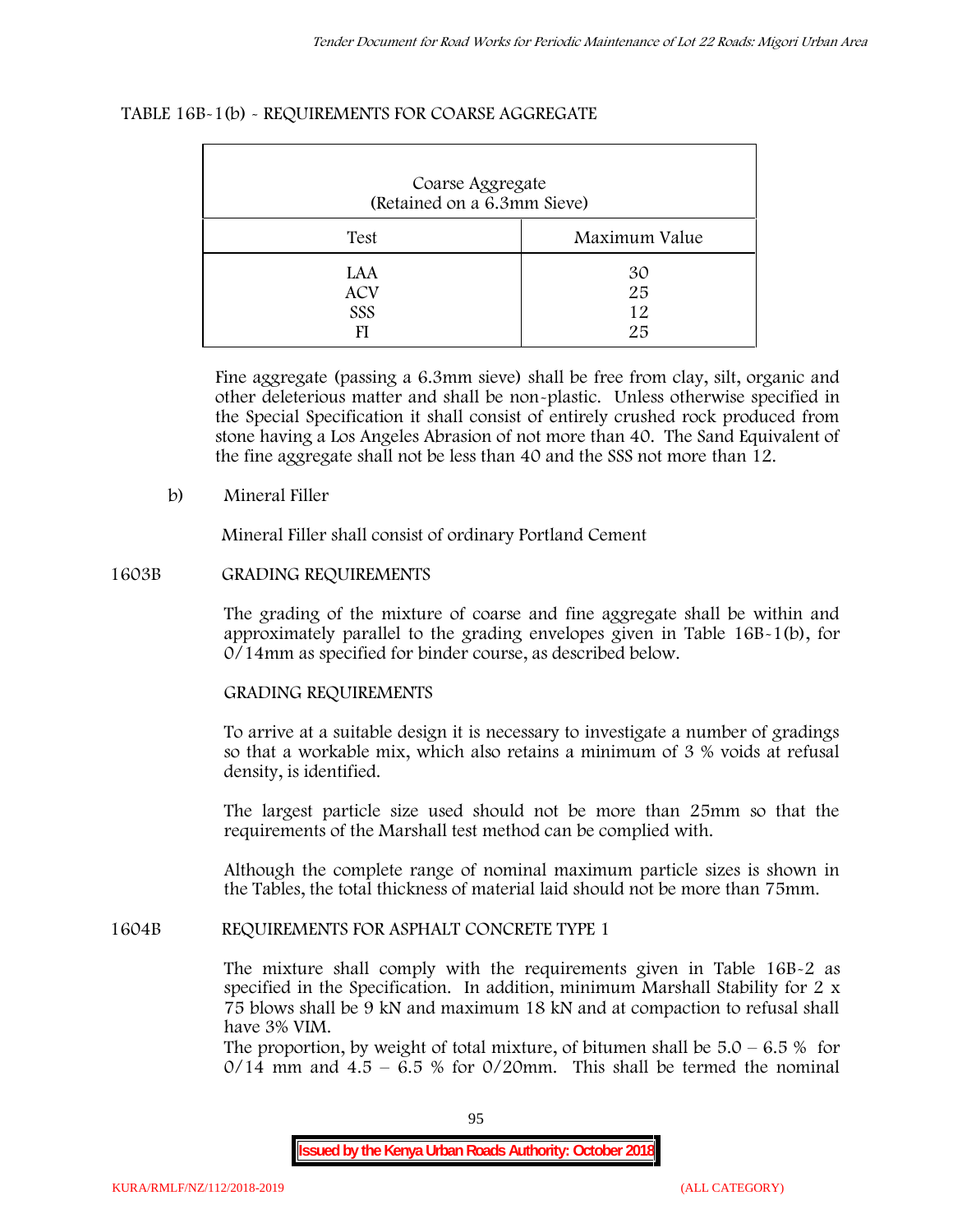binder content. The binder content of the working mix will be instructed by the Engineer following laboratory and site trials.

In order to determine the suitability of a coarse aggregate source a Marshall test programme shall be carried out. It will be advantageous to use a crushed rock which is known from past experience to give good results in this test procedure. A grading conforming to the Type I Binder Course detailed in Table 16B-1(a) 0/20 of this Specification should be tested (but with 100% passing the 25mm sieve) and it shall meet the requirements of Table 16B-2 of this Specification.

Having established the suitability of the aggregate source several grading shall be tested in the laboratory, including that used for the Marshall test, to establish relationships between bitumen content and VIM at refusal density. For each mix, samples will be made up to a range of bitumen contents and compacted to refusal using a gyratory compactor and a vibratory hammer in accordance with the procedure described in BS 598 (Part 104 : 1989), with one revision.

It should first be confirmed that compaction on one face of the sample gives the same refusal density as when the same compaction cycle is applied to both faces of the same sample. The procedure, which gives the highest density, must be used.

From the bitumen content-VIM relationship it will be possible to identify a bitumen content which corresponds to a VIM of 3 - 7%. If it is considered that the workability of the mix may be difficult then compaction trials should be undertaken. It is advisable to establish two or more gradings for compaction trials.

The mixes identified for compaction trials should be manufactured to the laboratory design bitumen content and to two other bitumen contents of +0.5% and +1% additional bitumen. Cores will be cut to determine the density of the compacted material, having completed this the core will then be reheated to  $145+/5$  C in the appropriate mould and compacted torefusal in the vibrating hammer test. To be acceptable the cores cut from the compaction trial must have a density equivalent to at least 95% of refusal density.

The compaction trials will identify a workable mix which can be made to a bitumen content which gives 3% VIM at refusal density.

## **1605B MIXING AND LAYING HEAVY DUTY ASPHALT**

The temperature of the bitumen and aggregates when mixed shall be 110+/- 3C above the softening point (R&B) of the bitumen.

Compaction should commence as soon as the mix can support the roller without undue displacement of material and completed before the temperature of the mix falls below 900C.

The minimum thickness of individual layers should be as follows:-

| a) | For the 37.5mm mix | 65mm |  |
|----|--------------------|------|--|
| b) | For the 25.0mm mix | 60mm |  |
| C) | For the 19.0mm mix | 50mm |  |
| d) | For the 12.5mm mix | 40mm |  |
|    |                    |      |  |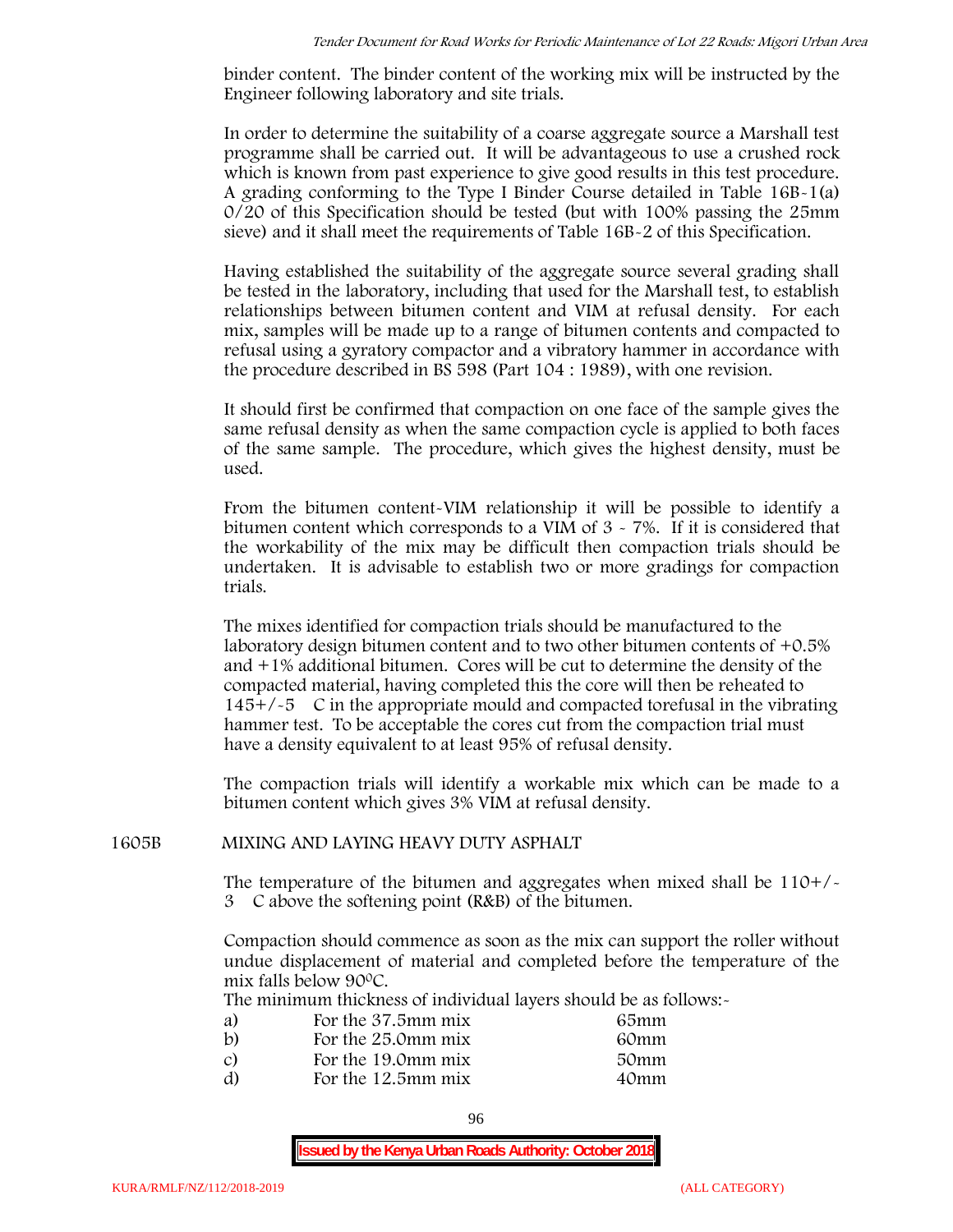## **1606B COMPACTION**

Rolling shall be continued until the voids measured in the completed layer are in accordance with the requirement for a minimum density of 98% of Marshall optimum, or, a minimum mean value of 95% of refusal density (no value less than 93%) as appropriate.

## **1607B MEASUREMENT AND PAYMENT**

a) Item : Asphalt Concrete

Unit : m<sup>3</sup> of Asphalt Concrete Used

Asphalt concrete shall be measured by the cubic metre compacted on the road calculated as the product of the length instructed to be laid an the compacted cross-sectional area shown on the Drawings or instructed by the Engineer.

The rate for asphalt concrete shall include for the cost of providing, transporting, laying and compacting the mix with the nominal binder content and complying with the requirements of Parts A and B of Section 16 of this Specification.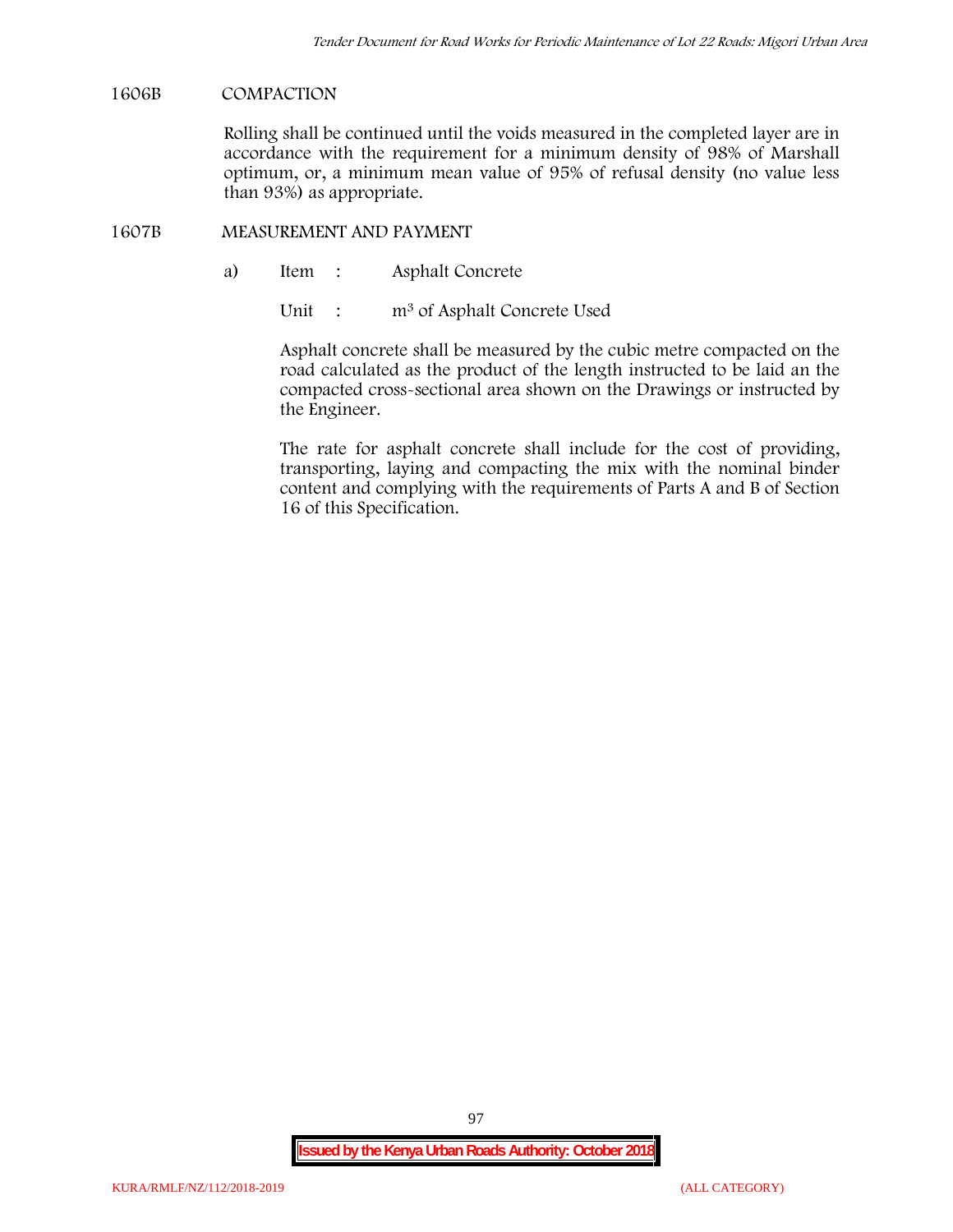## **SECTION 17 - CONCRETE WORKS**

# **1703 MATERIALS FOR CONCRETE**

This work shall consist of placing selected approved material of 250mm minimum diameter on the foundation put after excavation to receive levelling concrete in accordance with these specifications and in conformity with the lines, grades and cross sections shown on the Drawings as directed by the Engineer.

(a) **Materials**

Selected rock: The selected rock builders to be placed for this work shall be hard, sound, durable quarry stones as approved by the Engineer. Samples of the stone to be used shall be submitted to and approved by the Engineer before any stone is placed.

The maximum size of the stone boulders shall be 300mm.

(b) **Construction Method**

After completion of the structural excavation the surface of the loose soil shall be levelled and compacted. Then the stone of the above sizes shall be placed in one layer of 250mm over the compacted bed where the bottom slab will rest. Coarse sand shall be spread to fill up the voids in the stone boulders, and compaction with vibratory compactors should be performed to make this layer dense whereon a concrete of levelling course shall be placed.

(c) **Measurement and payment**

Measurement for the bedding materials shall be made in cubic metres for the completed and accepted work, measured from the dimension shown on the Drawings, unless otherwise directed by the Engineer.

Payment for the bedding Materials for Levelling Concrete Works shall be full compensation for furnishing and placing all materials, all labour equipment, tools and all other items necessary for proper completion of the work in accordance with the Drawings and specifications and as directed by the Engineer.

## **1703(A) LEVELLING CONCRETE (CLASS 15/20) FOR BOTTOM SLAB INCLUSIVE OF COST OF FORM WORKS**

This work shall consist of placing and levelling lean concrete class 15/20 over the prepared bed of stone boulders in the foundation for bottom slab and wingwalls in accordance with these specifications and which conformity with the lines, grades, thickness and typical cross-sections shown on the drawings unless otherwise directed by the Engineer.

(a) **Materials for Levelling Concrete**

Requirement for the concrete class  $15/20$  is specified as follows:-Design compressive strength (28) days : 15N/mm2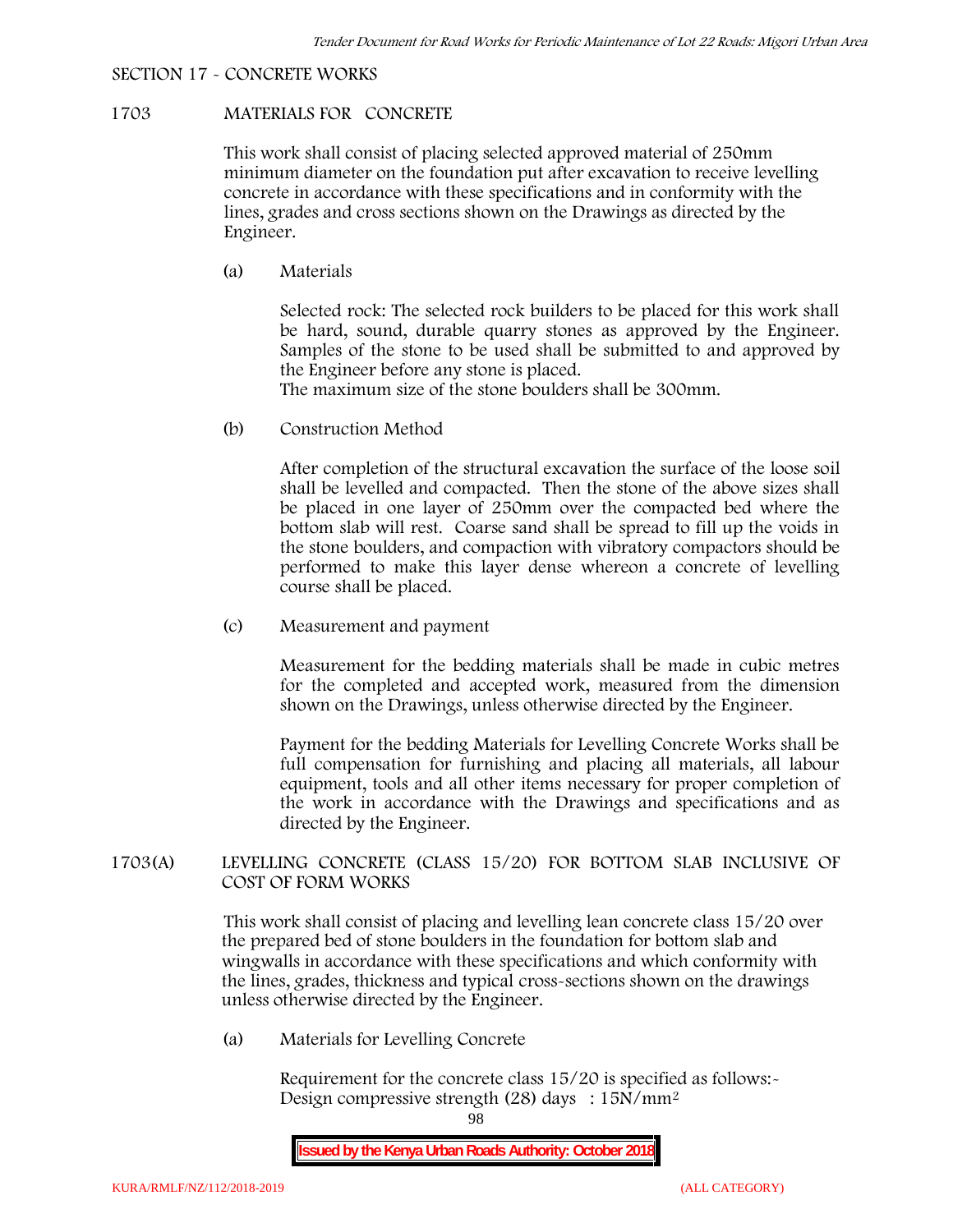Maximum size of coarse aggregate : 20mm Maximum cement content  $: 300 \text{ kg/m}^3$ . Maximum water/cement ration of 50% with slump of 80mm.

### (b) **Construction Method**

The bed of stone boulders upon which the levelling concrete will be placed shall be smooth, compacted and true to the grades and crosssection shall be set to the required lines and grades.

## **37.2** (c) **Measurement and payment**

Measurement for levelling concrete (class 15/20) shall be made in cubic metres completed and accepted levelling concrete work measured in place which is done in accordance with the Drawings and the Specifications.

Payment for this work shall be the full compensation for furnishing and placing all materials, labour, equipment and tools, and other incidentals to Specifications and as directed by the Engineer.

Pay item No. 17/02 Levelling Concrete Works (Class 15/20) for Box Culvert and wingwalls inclusive of Cost of Form works.

## **1703 (C) FORMWORK FOR CULVERT WALLS**

This work shall consist of all temporary moulds for forming the concrete for culvert walls and slabs together with all temporary construction required for their support. Unless otherwise directed by the Engineer all formworks shall be removed on completion of the walls and slabs.

(a) **Materials**

Forms shall be made of wood or metal and shall conform to the shape, lines and dimensions shown on the Drawings.

All timber shall be free from holes, loose material, knots, cracks, splits and warps or other defects affecting the strength or appearance of the finished structure.

Release Agents – Release agents shall be either neat oils containing a surface activating agent, cream emulsions, or chemical agents to be approved by the Engineer.

# (b) **Construction Method**

(i) **Formworks**

Formworks shall be designed to carry the maximum loads that may be imposed, and so be rigidly constructed as to prevent deformation due to load, drying and wetting, vibration and other causes. After forms have been set in correct location, they shall be inspected and approved by the Engineer before the concrete is placed.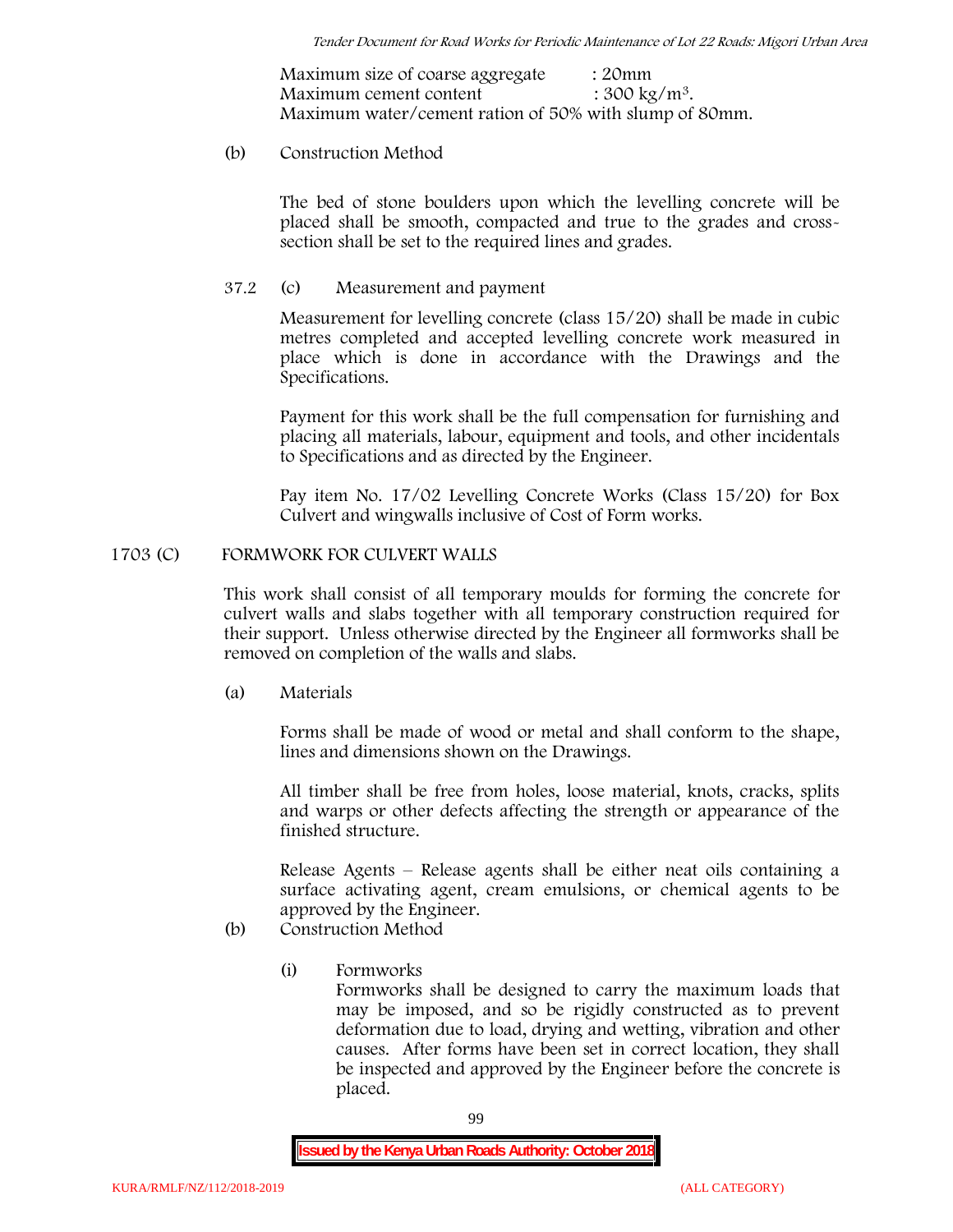If requested, the contractor shall submit to the Engineer working drawings of the forms and also, if requested, calculations to certify the rigidity of the forms.

# **1703(D) CONCRETE WORKS (CLASS 20/20) OF CULVERT WALLS AND SLABS**

This work shall consist of furnishing, mixing, delivering and placing of the concrete for the construction of culvert walls and slabs, in accordance with these Specifications and in conformity with the requirements shown on the Drawings.

Concrete class 20/20 shall be used for Culvert walls and slabs.

**(a) Concrete Materials**

(i) Cement: Cement shall be of Portland type and shall conform to the requirements of BS 12 or equivalent.

The contractor shall select only one type or brand of cement or others. Changing of type or brand of cement will not be permitted without a new mix design approved by the Engineer. All cement is subject to the Engineer's approval; however, approval of cement by the Engineer shall not relieve the Contractor of the responsibility to furnish concrete of the specified compressive strength.

Conveyance of cement by jute bags shall not be permitted. Storage in the Contractor's silo or storehouse shall not exceed more than two (2) months, and age of cement after manufacture at mill shall not exceed more than four (4) months. The Contractor shall submit to the Engineer for his approval the result of quality certificate prepared by the manufacturer.

Whenever it is found out that cement have been stored too long, moist, or caked, the cement shall be rejected and removed from the project.

# **(b) Aggregates**

Fine and coarse aggregates must be clean, hard, strong and durable, and free from absorbed chemicals, clay coating, or materials in amounts that could affect hydration, bonding, strength and durability of concrete. Grading of aggregates shall conform to the following requirements: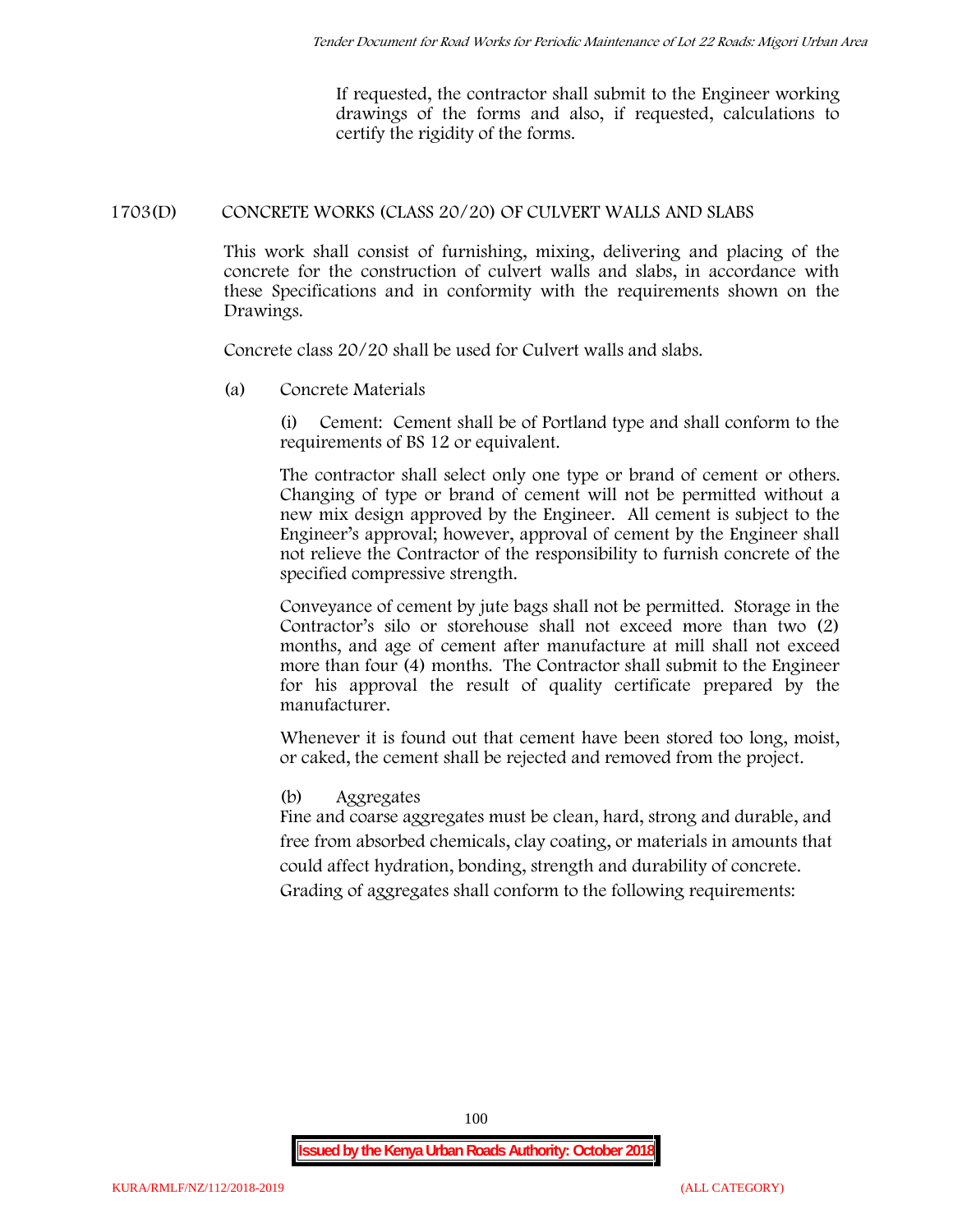# **(i) Grading of Fine Aggregates**

| <b>Sieve Size</b> | <b>Percentage by Weight Passing</b> |
|-------------------|-------------------------------------|
| 10<br>mm          | 100                                 |
| 5.<br>mm          | 89-100                              |
| $2.5$ mm          | $60 - 100$                          |
| $1.2$ mm          | $30 - 100$                          |
| 0.6 mm            | $15 - 54$                           |
| $0.3$ mm          | $5 - 40$                            |
| $0.15 \text{ mm}$ | $0 - 15$                            |

# **(ii) Grading of Coarse Aggregates**

| Size     |                       |                           |    | of Amounts finer than each standard sieve percentage by |    |       |          |
|----------|-----------------------|---------------------------|----|---------------------------------------------------------|----|-------|----------|
| Coarse   | weight                |                           |    |                                                         |    |       |          |
| Aggregat | 40                    | 30                        | 25 | 20                                                      | 15 |       | 5        |
|          | 2.5                   |                           |    |                                                         |    |       |          |
|          | 100                   | $\widetilde{\phantom{m}}$ |    | $90 - 100$ -                                            |    | 30-69 | $0 - 10$ |
|          | $\tilde{\phantom{a}}$ |                           |    |                                                         |    |       |          |

Other requirements for aggregates are as follows:

# **(iii) Fine Aggregates**

| Fitness Modulus, AASHTO M-6                           | $: 2.3 - 3.1$      |
|-------------------------------------------------------|--------------------|
| Sodium Sulphate Soundness, AASHTO T104: Max. 10% loss |                    |
| Content of Friable Particles AASHTO 112               | : Max 1% by weight |
| Sand Equivalent, AASHTO T176                          | : Min. 75          |

# **(iv) Coarse Aggregate**

| Abrasion, AASGTO T96                             | : Max. $405$ loss      |
|--------------------------------------------------|------------------------|
| Soft Fragment and shale, AASHTO M80              | : Max. $5\%$ by weight |
| Thin and elongated Pieces, AASHTO M80 : Max. 15% |                        |

**(v) Water**

All sources of water to be used with cement shall be approved by the Engineer. Water shall be free from injurious quantities of oil, alkali, vegetable matter and salt as determined by the Engineer.

**(vi) Admixture**

Only admixture, which have been tested and approved in the site laboratory through trial mixing for design proportion shall be used. Before selection of admixture, the Contractor shall submit to the Engineer the specific information or guarantees prepared by the admixture supplier.

The contractor shall not exclude the admixture from concrete proportions.

**Concrete class 20/20**

101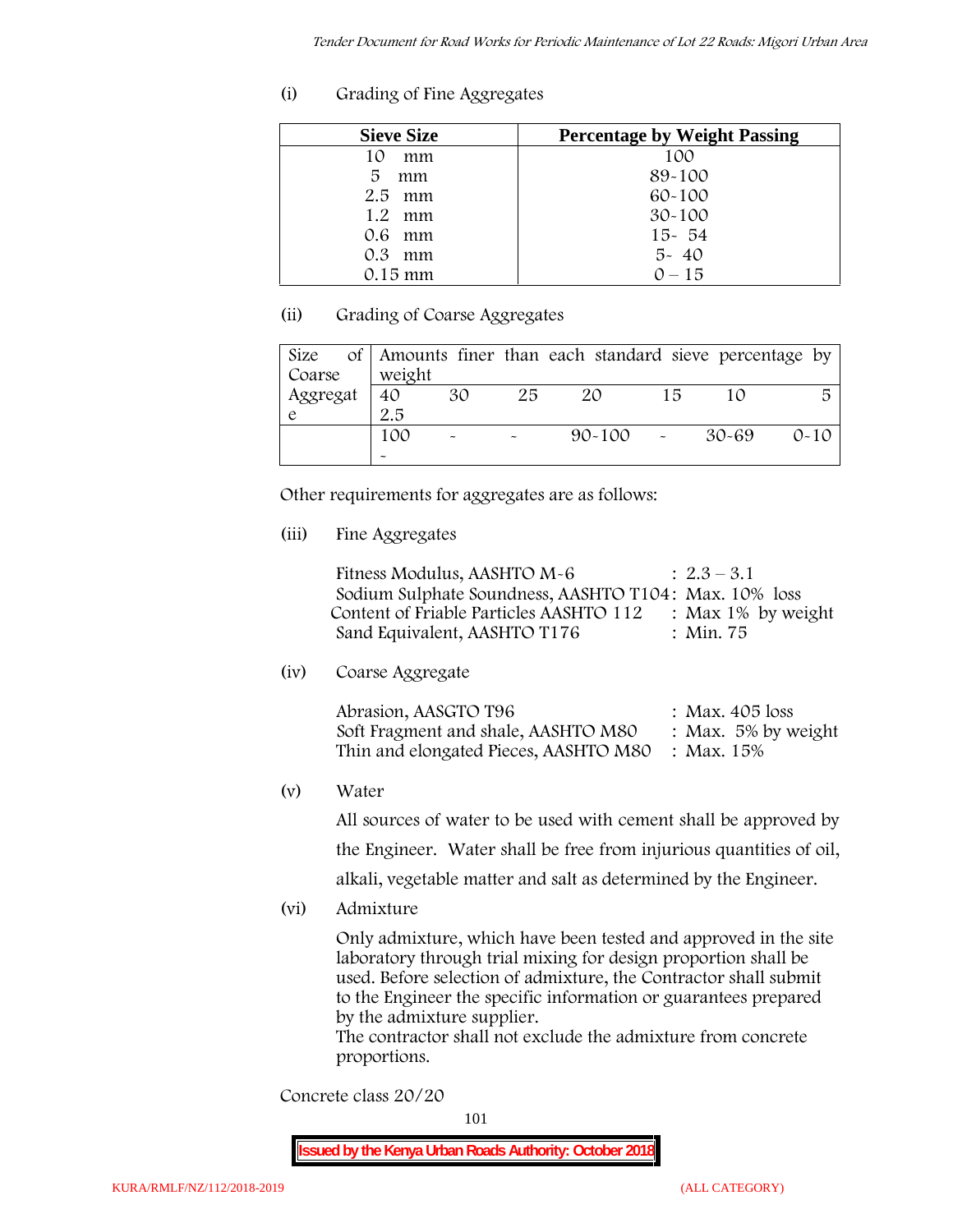Concrete class 20/20 shall be used for culvert walls and slabs. The requirements of Concrete class 20/20 are provided as follows unless otherwise the Engineer will designate any alteration.

Design compressive strength (28 days) : 20N/mm<sup>2</sup> Maximum size of coarse aggregates : 20mm Maximum water/cement ratio of 45% with slump of 80mm

(d) **Proportioning Concrete**

The Contractor shall consult with the Engineer as to mix proportions at least thirty (30) days prior to beginning the concrete work. The actual mix proportions of cement, aggregates, water and admixture shall be determined by the Contractor under supervision of the Engineer in the site laboratory.

The Contractor shall prepare the design proportions which has 120% of the strength requirement specified for the designated class of concrete.

No class of concrete shall be prepared or placed until its job-mix proportions have been approved by the Engineer.

- (e) **Concrete Work**
	- **(ii) Batching**

Batching shall be done by weight with accuracy of:

| Cement              | $\frac{1}{2}$ percent |
|---------------------|-----------------------|
| Aggregate           | $\frac{1}{2}$ percent |
| Water and Admixture | : 1 percent.          |

Equipment should be capable of measuring quantities within these tolerances for the smartest batch regularly used, as well as for larger batches.

The accuracy of batching equipment should be checked every month in the presence of the Engineer and adjusted when necessary.

**(iii) Mixing and delivery**

Slump of mixed concrete shall be checked and approved at an accuracy of +25mm against designated slump in these specifications.

**(iv) Concrete in hot weather**

No concrete shall be placed when the ambient air temperature is expected to exceed thirty three degrees celsius (330c) during placement operations).

102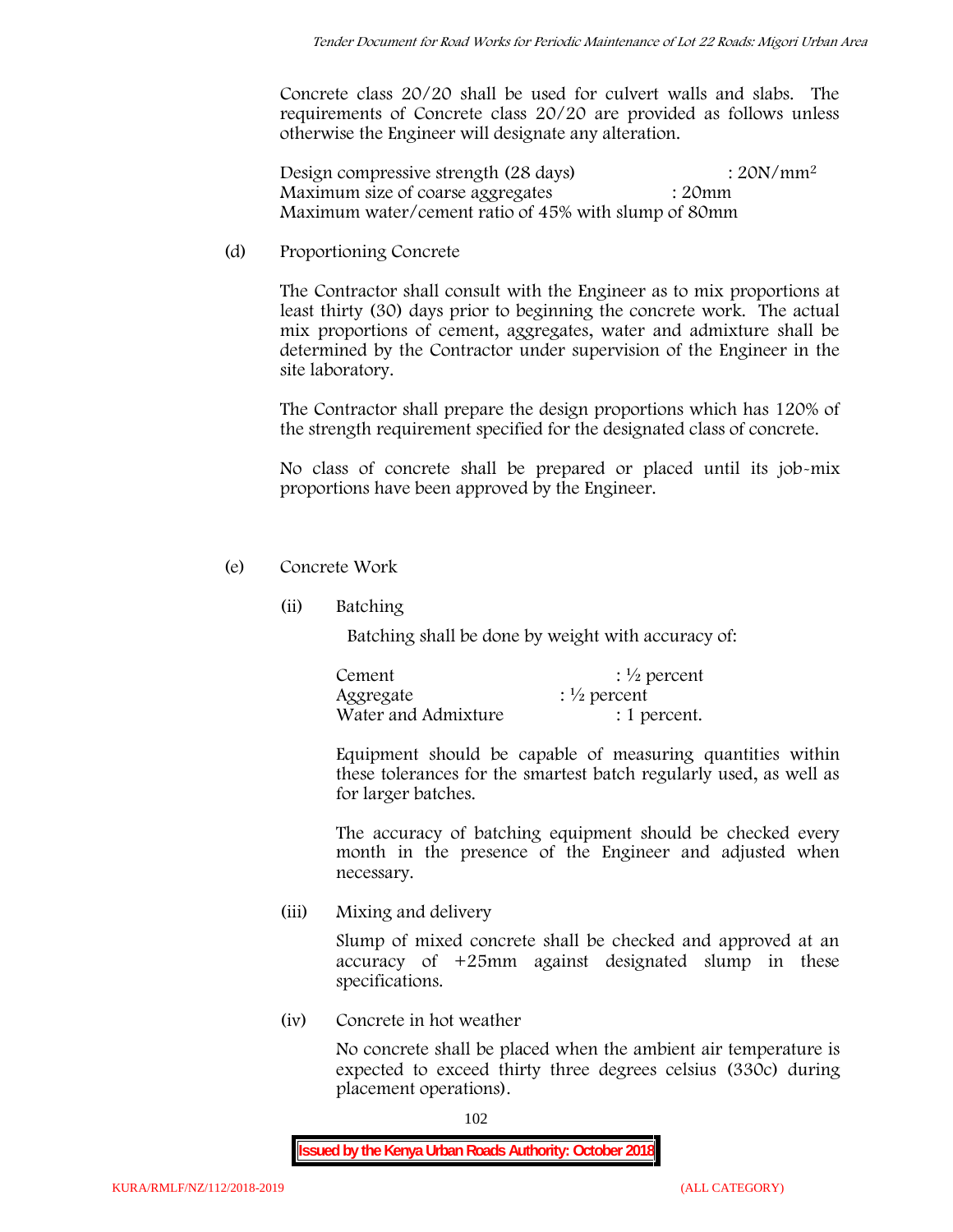*Tender Document for Road Works for Periodic Maintenance of Lot 22 Roads: Migori Urban Area*

**(v) Concreting at night**

No concrete shall be mixed, placed or finished when natural light is insufficient, unless an adequate approved artificial lighting system is operated; such night work is subject to approval by the engineer.

**(vi) Placing**

In preparation of the placing of concrete, the interior space of forms shall be cleaned and approved by the engineer prior to placing concrete. All temporary members except tie bars to support forms shall be removed entirely from the forms and not buried in the concrete. The use of open and vertical chute shall not be permitted unless otherwise directed by the engineer.

The Contractor shall provide a sufficient number of vibrators to properly compact each batch immediately after it is placed in the forms.

(f) **Measurement and Payment**

Measurements for the Concrete Works Class 20/20 of culvert walls and slabs shall be made in cubic metres for the walls and slabs actually constructed, measured from their dimensions shown on the Drawings. Payment for the Concrete Works (Class 20/20) of culvert walls and slabs shall be the full compensation for furnishing all materials of the concrete mixing, delivering, placing and curing the concrete, equipment and tools, labour and other incidental necessary for the completion of the work in accordance with the Drawings and these Specifications and as directed by the Engineer.

## **SECTION 20 - ROAD FURNITURE**

## **2001 ROAD RESERVE BOUNDARY POSTS**

Road reserve boundary posts shall be provided as directed by the Engineer and in compliance with Standard Specification clause 2001. They shall be placed at 50m. intervals along the boundary of the road reserve.

#### **2003 EDGE MARKER POST**

Edge marker post shall be provided as directed by the Engineer and in compliance with Standard Specification clause clause 2003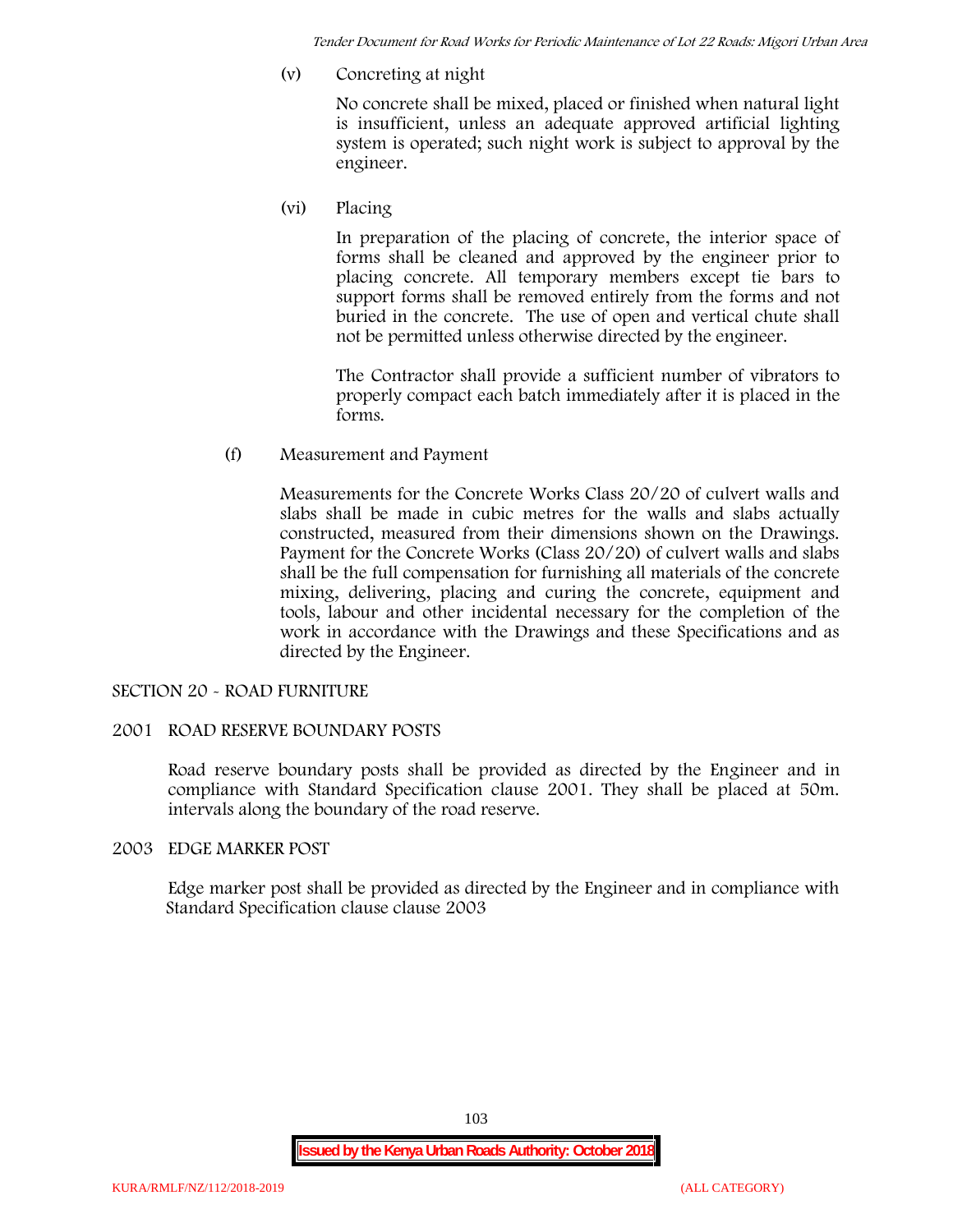#### **2004 PERMANENT ROAD SIGNS**

Permanent Road Signs shall be provided as directed by the Engineer and in compliance with the requirements of the "Manual for Traffic Signs in Kenya" Part II and standard Specification clause 2004.

#### **2004B EXISTING ROAD SIGNS**

Where directed by the Engineer, the Contractor shall take down road signs including all posts, nuts, bolts and fittings, and remove and dispose of the concrete foundation and backfill the post holes. The signs shall be stored as directed by the Engineer.

Measurement and payment for taking down road signs shall be made by the number of signs of any type and size taken down, cleaned and stored as directed.

### **2005 ROAD MARKING**

Paint for road marking shall be internally reflectorised hot applied thermoplastic material in accordance with Clause 219 of the Standard Specification.

The rates inserted in the Bills of Quantities for road marking shall include for prior application of approved tack coat.

### **2005A RAISED PAVEMENT MARKERS – ROAD STUDS**

#### **MATERIAL**

Road studs are moulded of acrylonitrile butadiene styrene (ABS) conforming to ASTM Specification D1788 – 68, class  $5 - 2 - 2$  shell filled with inert, thermosetting compound and filler. The lens portion of the marker of the marker is of optical menthly methacrylic.

#### **CONSTRUCTION**

The road studs shall be constructed of high impact ABS containing a multi-biconvex glass lens reflector system. It shall be of monolithic construction, and not less than 98.5. m2. The height of the marker shall not exceed 17mm and the underside shall contain a non-honeycomb base (flat).

#### **REQUIREMENTS**

The markers shall conform to the following requirements

**Colour**

Shall be white, yellow or red as specified and the Retro – reflectance values should conform to the testing procedures of ASTME 809.

### **Impact Resistance**

The market shall not crack or break when tested using a 1000**-**gram weight from a height of 1 metre. (ASTM D 2444) or BS 3900 Part E3.

## **Resistance to Water Penetration**

104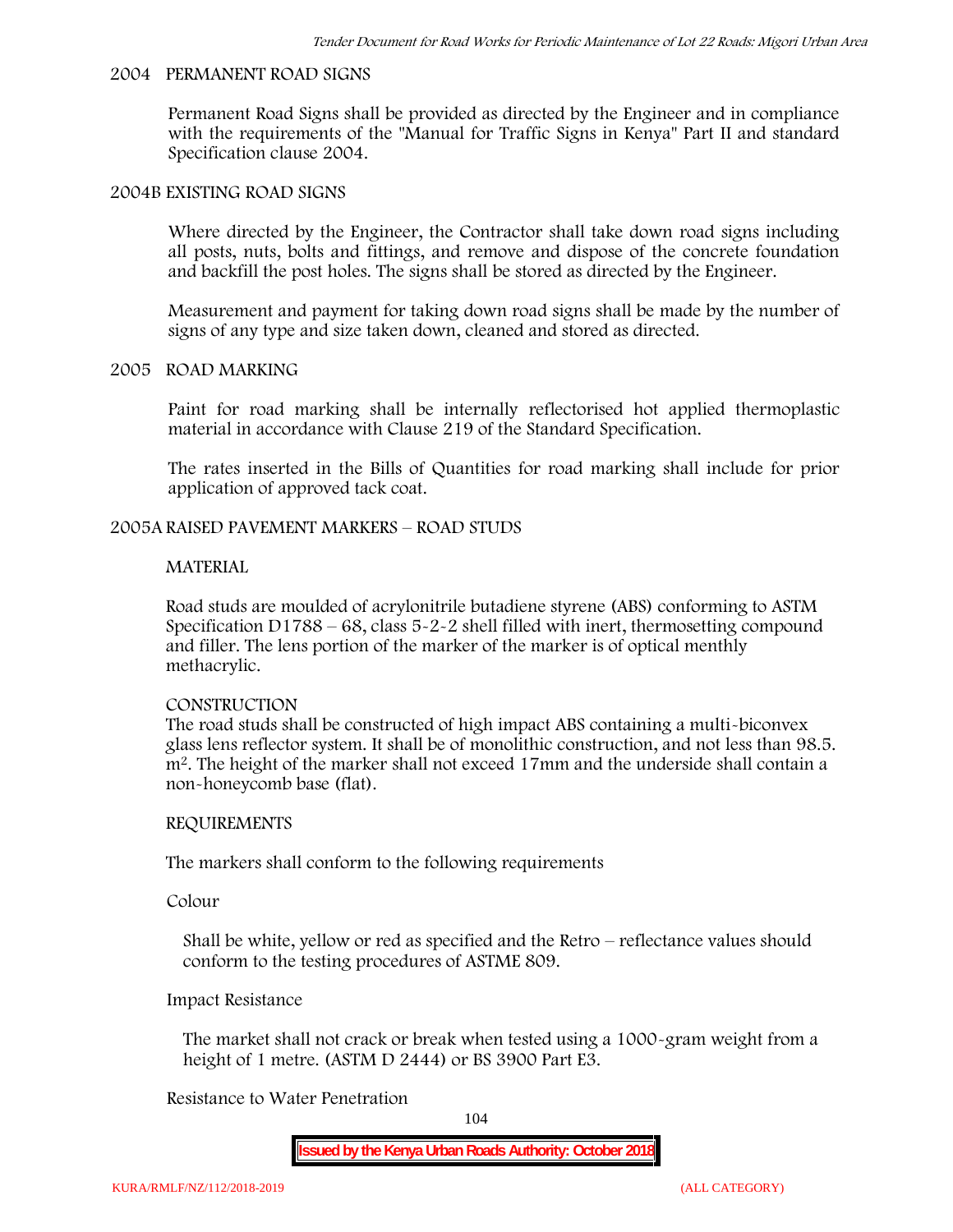Shall not have water penetration behind the lens after submerged in a water bath at 70 + 50 oF for 10 minutes. And it should still meet the reflectance Requirement. BS 998.

**Heat Resistance**

Shall comply with the initial brightness as per BS 873 Part IV of 1978

**Night Visibility**

The marker shall be bright as per BS 873 Part IV of 1978

**Compression Resistance**

There shall be no cracking sound at a pressure lower than 25 tones as per BS 873 Part IV of 1978.

**Corrosion Resistance**

After immersing a sample of Road stud in a solution containing 30g/1 of sodium chloride for 30 days, there shall not be any signs of corrosion **-**(BS998).

**NOTE**: These markers are intended for application directly to pavement surfaces and are compatible with raised pavement makers. These adhesives should be of high quality and tested for conformance to customer requirements.

## **ADHESIVES**

They shall be of Resin Type–Epoxy of 2 different components part 1 and 2 i.e Adhesive and Reactor without any volatile solvents in both.

| Pot life:             | not less than 20 minutes at 20 $\mathrm{^{\circ}C}$ |
|-----------------------|-----------------------------------------------------|
| Rotational cure time: | between 20 and 30 minutes at 20 $\degree$ C         |
| Hard cure:            | Between 40 and 60 minutes at 20 $\degree$ C         |

# **APPLICATION INSTRUCTION**

**Preparation of Pavements**

Make sure that the road surface is absolutely dry and free of oil and grease**.**

**Mixing of Adhesive**

Pour component B into the container of component A. Stir mixture by hand with a wooden or metal stick until uniform Grey Tint without a striae is obtained.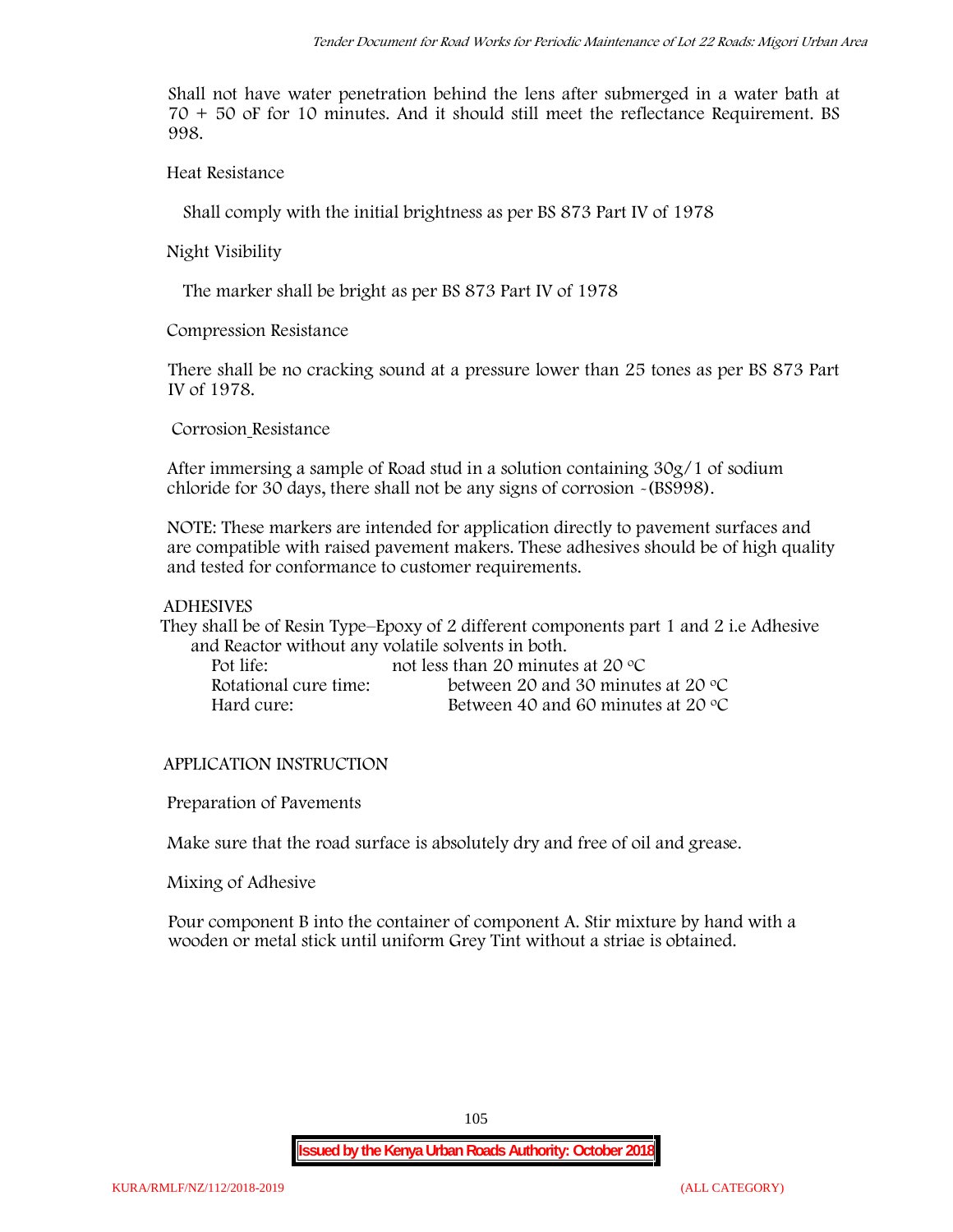## **Installation**

Pour the mixture on to the underside of the road stud. Then place the road stud firmly on the road surface. Adhesive should stand out for about 5mm to 10 mm over the edges of the stud.

**Protection from the Traffic**

Protect studs from traffic for 2 hours until the adhesive has properly hardened. Try by touching the adhesive.

**NUMBER OF STUDS NEEDED FOR LABORATORY TESTS.**

In order to approve a particular type of road stud, 4 sample road studs of each colour shall be submitted.

## **2006 GUARDRAILS**

Contrary to the Standard Specification, guardrail posts shall be concrete 200 mm diameter set vertically at least 1.2m into the shoulder as directed by the Engineer. Spacer blocks shall also be made of concrete.

Beams for guardrails shall be "Armco Flexbeam" or similar obtained from a manufacturer approved by the Engineer.

### **2007 KERBS**

a) **Vertical Joints**

Vertical joints between adjacent Kerbs shall not be greater than 5 mm in width and shall be filled with a mortar consisting of 1:3 cement: sand by volume.

# b) **Transition between flush and raised kerbs**

The transition between flush and raised kerbs (e.g. at bus bays) shall be termed as ramped kerbs. The transition between flush and raised kerbs shall occur within a length of 2.0 m.

## **2008 KILOMETRE MARKER POSTS**

Kilometre marker posts shall be provided as directed by the Engineer and in compliance with Standard Specification clause 2008.

## **2009 RUMBLE STRIPS**

Where directed by the Engineer, the Contractor shall provide, place, trim, shape and compact to line and level asphalt concrete rumble strips on the finished shoulders. This shall be done to the satisfaction of the Engineer

# **2011 MEASUREMENT AND PAYMENT**

106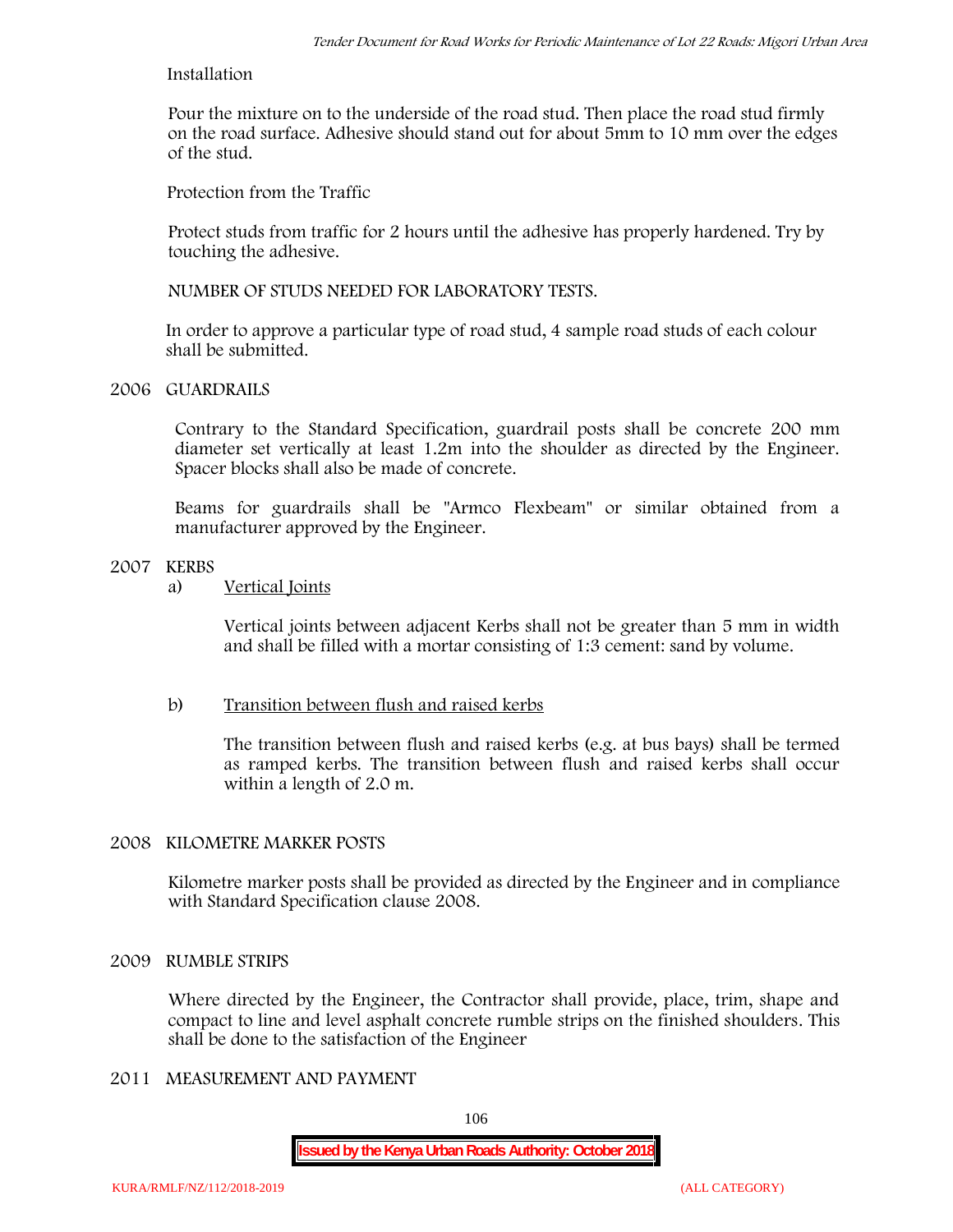### **Road reserve boundary posts**

Road reserve boundary posts shall be measured by the number erected

## **Permanent road signs**

Permanent road signs shall be measured by the number of each particular size erected.

### **Road marking**

Road markings in yellow or white material shall be measured in square metres calculated as the plan area painted.

## **Road Studs**

Road studs shall be measured by the number of each particular size erected.

### **Guardrail**

Guardrail shall be measured by the metre as the length of the guardrail constructed.

**Kerbs**

Kerbs shall be measured by the metre as the length of kerb constructed

# **SECTION 22-DAYWORKS**

## **2202 MEASUREMENTS AND PAYMENT**

(a) Plant

Where items of major plant listed in the schedule of Day works are specified by type (e.g. Concrete mixer etc.) the power rating if such items of plant are provided by the Contractor shall not be lower than the power ratings of such plant manufactured within the last two years prior to the date of BID. Any item of major plant employed upon Dayworks that has a power rating lower than specified above shall be paid for at rates lower than those in the schedule of Dayworks. The reduction in the rate payable shall be in proportion to the reduction in power rating below that specified above.

## **SECTION 23: CONCRETE PAVING BLOCKS**

This works shall consist of providing, laying and fixing of concrete paving blocks and concrete paving slabs on a sand base on the driveway and walkways and other areas as directed by the Engineer.

## **a. Concrete Paving Blocks**

The paving blocks shall be of type S of any shape fitting within a 295 mm square coordinating space and a work size thickness of at least 30 mm. The blocks shall confirm to the requirements of BS 6717:Pt. 1:1986 or Kenya standard equivalent.

The laying shall be broken at intervals of 50 m by concrete ribs of class 25 concrete.

107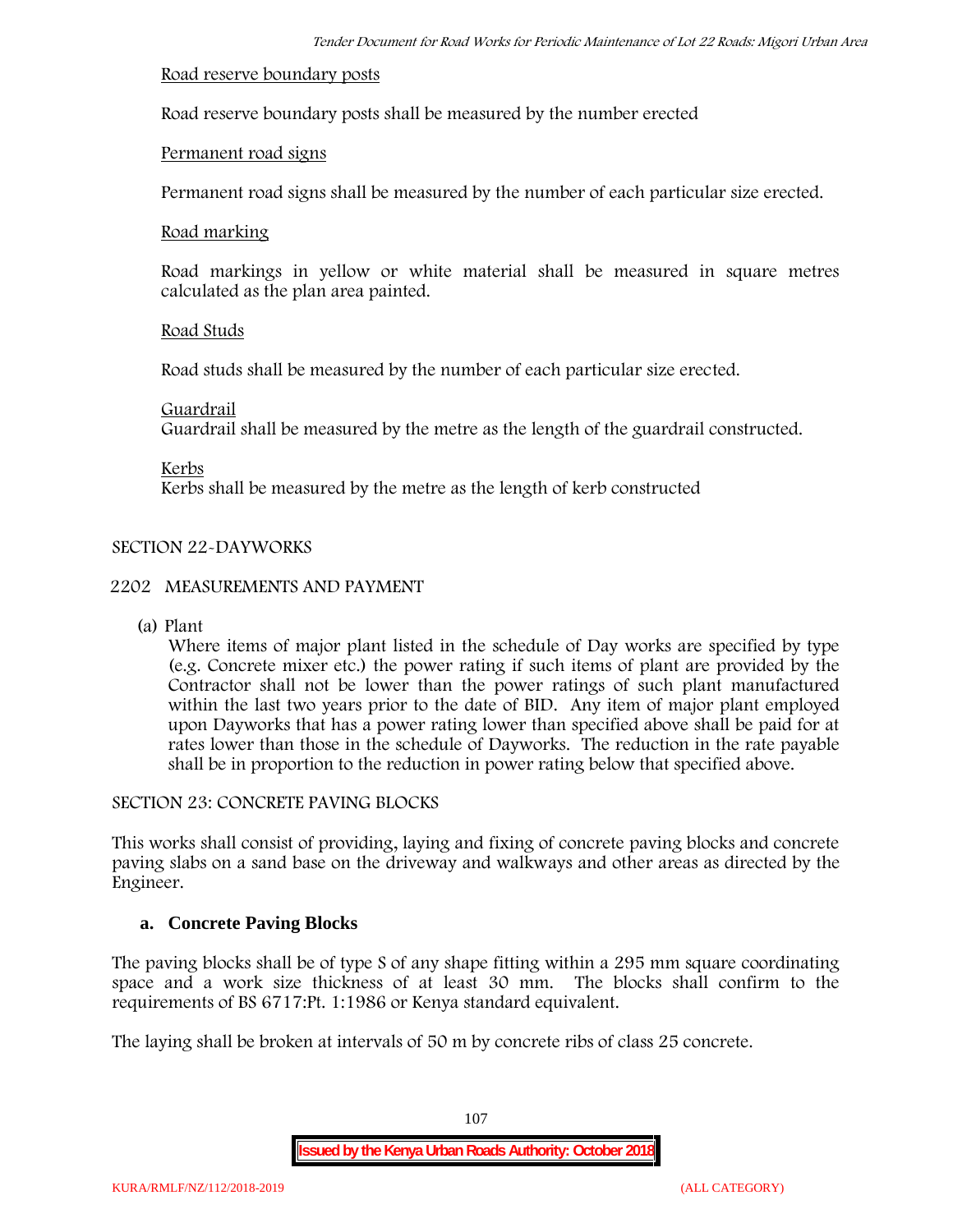The blocks shall be laid on a 40 mm minimum sand base whose specifications are as in section (b) of this specification.

#### **b. Sand For Sand Base**

Sand used as bedding for paving blocks and slabs shall be natural sand either pit or river sand. The grading shall conform and be parallel as much as possible to  $KSO2 - 95$  Parts 1 &2: 1984 for zones 1,2 or 3. The other requirements shall be as specified in section 1703 (c ) of Standard Specifications.

## **c. Measurement and Payment**

Payment for paving blocks and paving slabs shall be by square metre laid. The rate quoted would include the cost of haulage to site of the blocks, slabs and sand, as no extra payment shall be made for haulage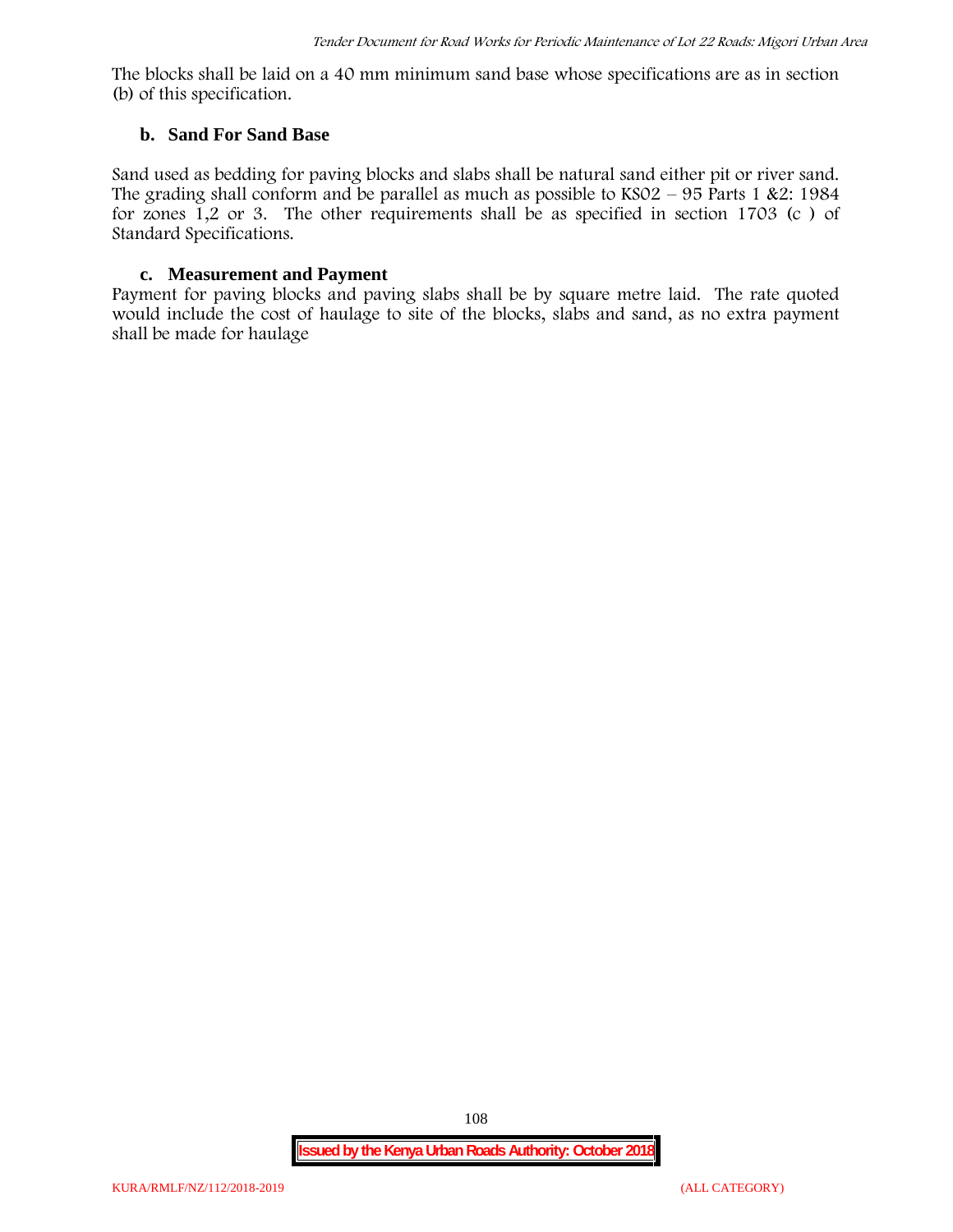**SECTION VI: SUPERVISION AND CONTRACT EVALUATION MANUAL 2012**

The Manual refers to the Ministry of Roads 'Supervision and Contract evaluation Manual for Road Maintenance Works 2012.

**Issued by the Kenya Urban Roads Authority: October 2018**

109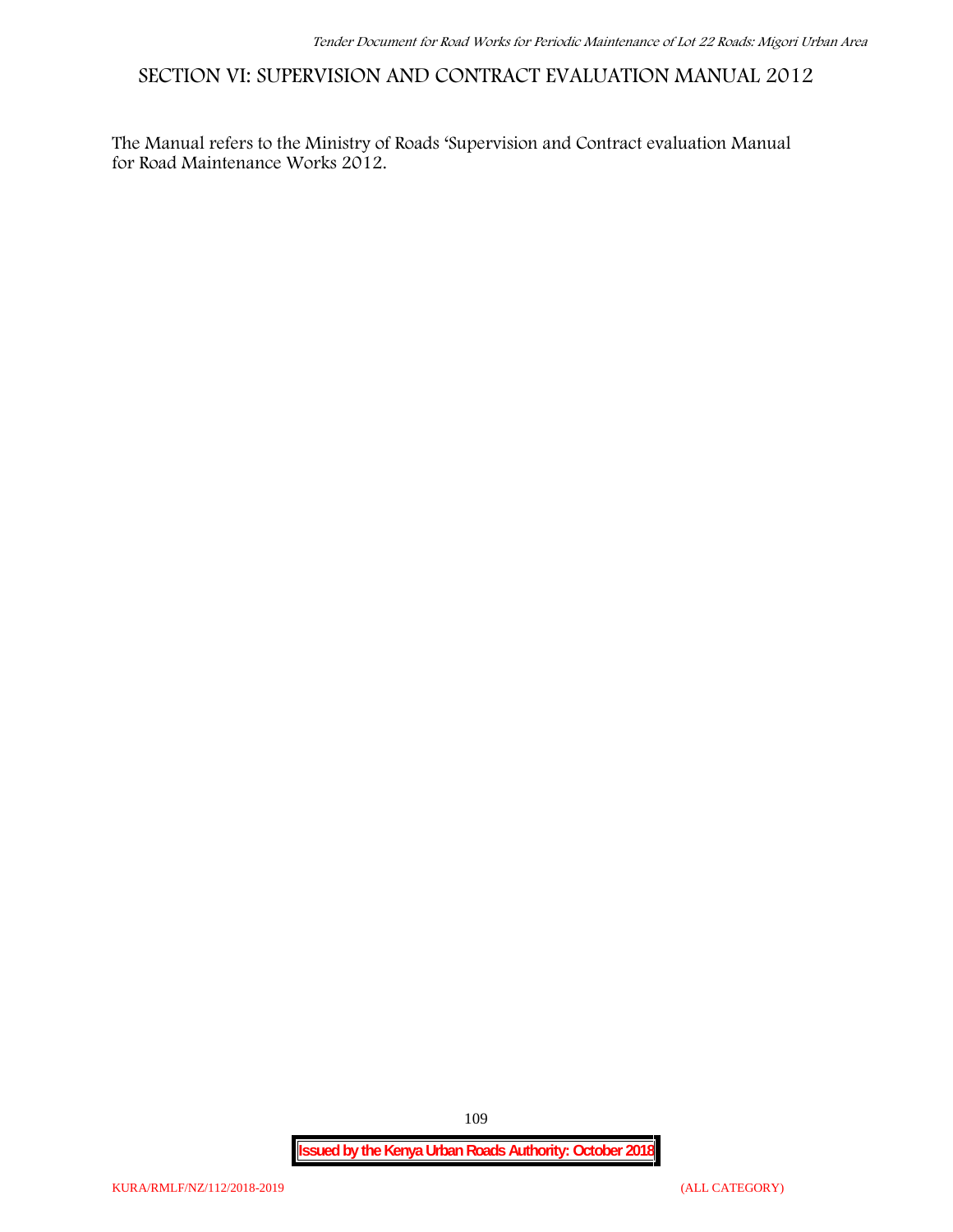# **SECTION VII: DRAWINGS**

The bidder shall provide design drawings on A3 sheets including plan and profile, typical cross-sections, layouts and standard drawings, setting out data and design reports which should include design standards used and key project features as described in section 14.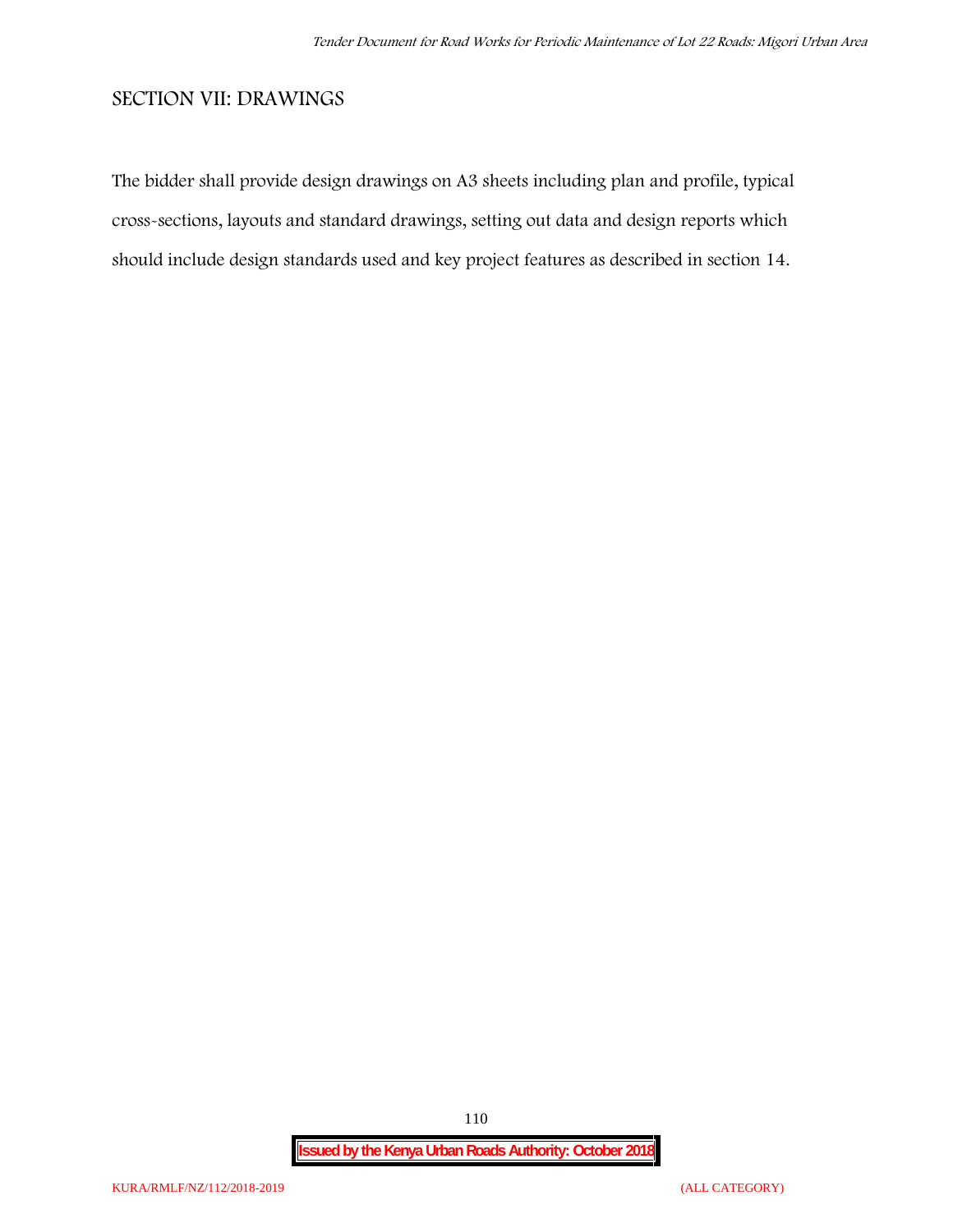# **SECTION VIII: ROAD MAINTENANCE MANUAL**

The Manual refers to the Ministry of Roads 'Road Maintenance Manual, May 2010 Edition'.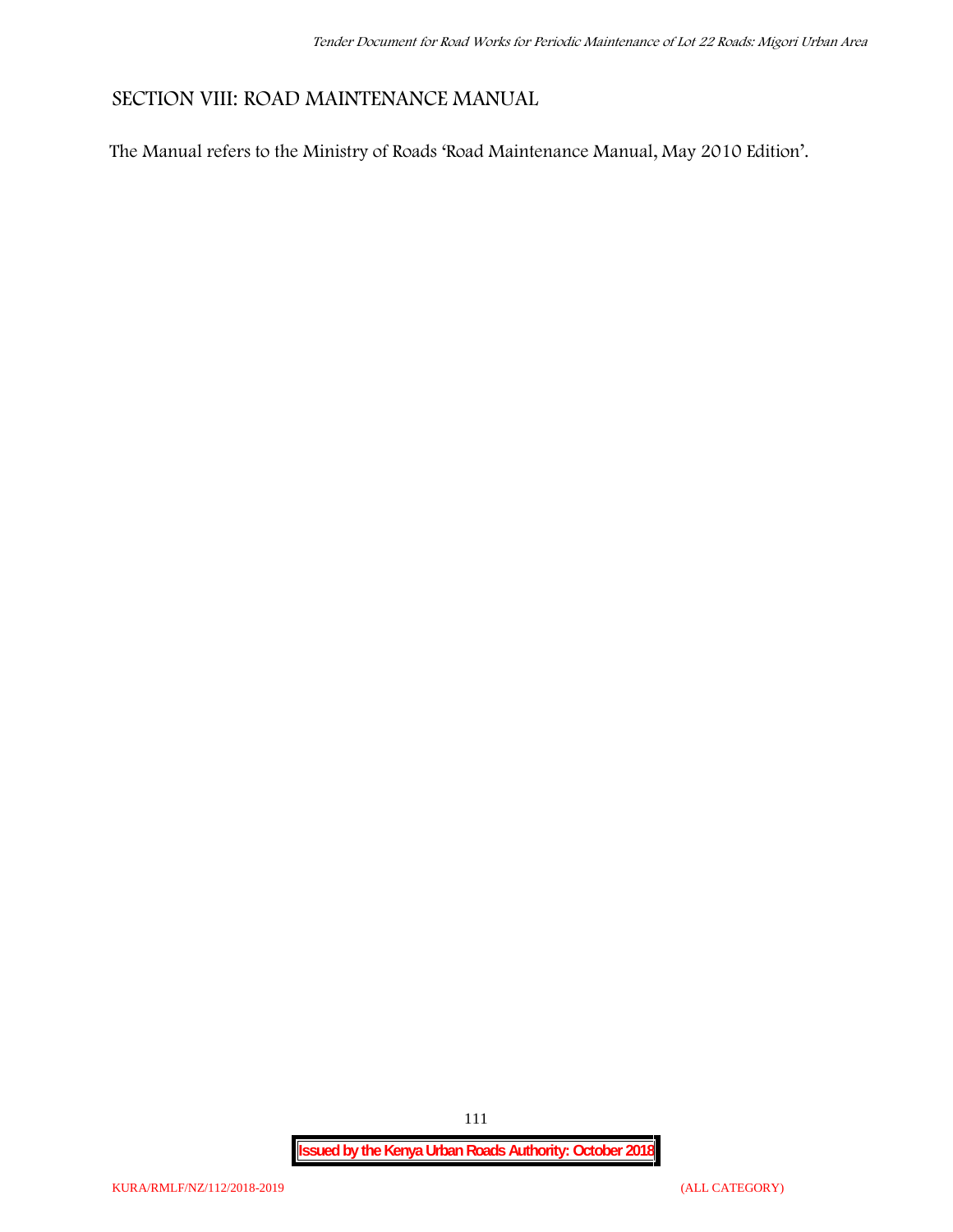# **SECTION IX: BILLS OF QUANTITIES**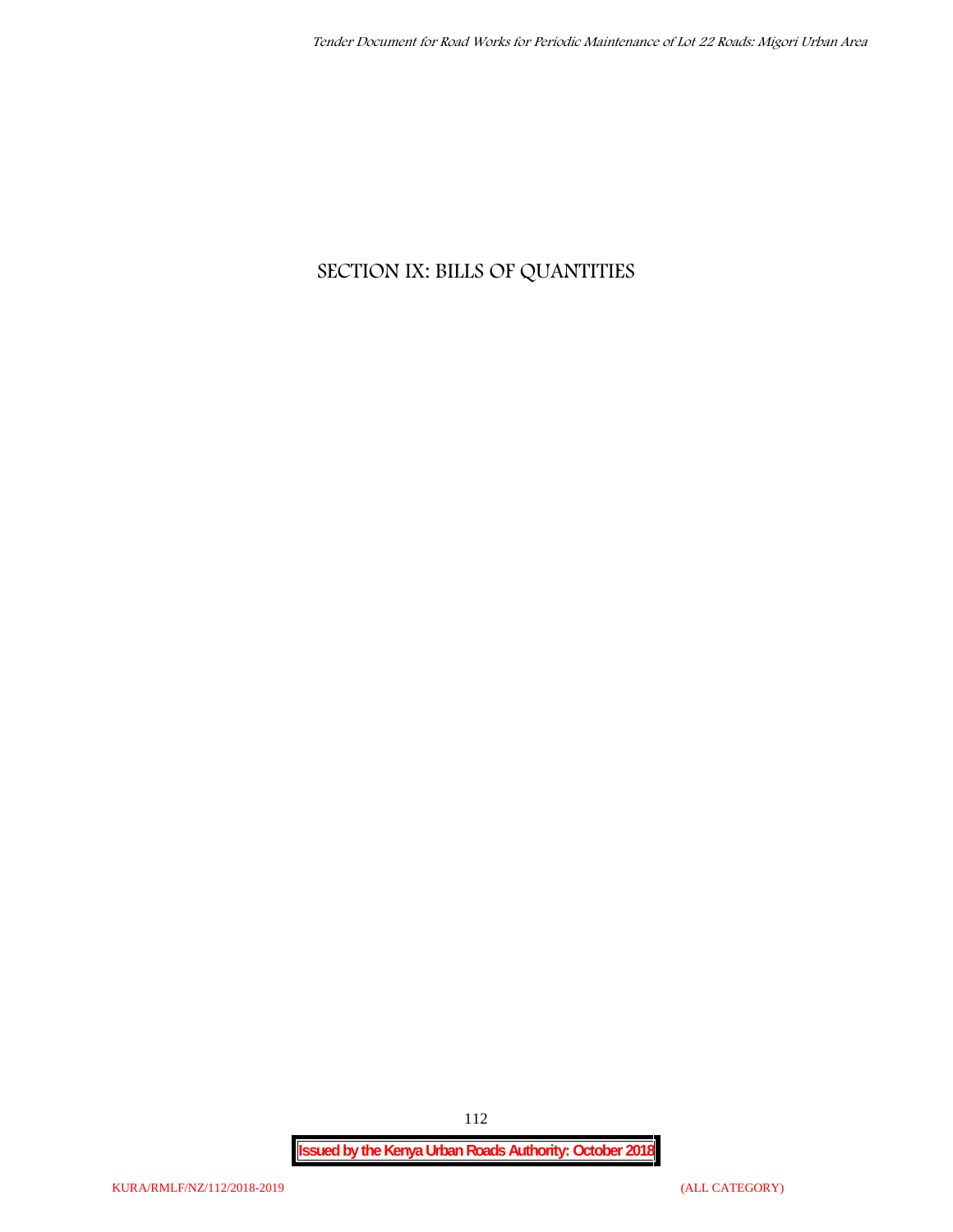#### **PREAMBLE TO BILL OF QUANTITIES**

- 1. The Bills of Quantities forms part of the Contract Documents and are to be read in conjunction with the Instructions to Bidders, Conditions of Contract Parts I and II, Specifications and Drawings.
- 2. The brief description of the items in the Bills of Quantities is purely for the purpose of identification, and in no way modifies or supersedes the detailed descriptions given in the conditions of Contract and Specifications for the full direction and description of work and materials.
- 3. The Quantities set forth in the Bills of Quantities are estimated, representing substantially the work to be carried out, and are given to provide a common basis for bidding and comparing of Bids. There is no guarantee to the Contractor that he will be required to carry out all the quantities of work indicated under any one particular item or group of items in the Bill of Quantities. The basis of payment shall be the Contractor's rates and the quantities of work actually done in fulfilment of his obligation under the Contract.
- 4. The prices and rates inserted in the Bills of Quantities will be used for valuing the work executed, and the Engineer will only measure the whole of the works executed in accordance with this Contract.
- 5. The rates inserted in any road in the tender shall apply to other roads within the same lot upon written instructions to be issued by the Engineer or his representative during execution of works and shall be used only to pay for activities of similar description and nature which may not have been included in the Bills of Quantities for that road.
- 6. A price or rate shall be entered in ink against every item in the Bills of Quantities with the exception of items that already have Provisional sums affixed thereto. The bidders are reminded that no "nil" or "included" rates or "lump-sum" discounts will be accepted. The rates for various items should include discounts if any. Bidders who fail to comply will be disqualified.
- 7. Provisional sums (including Dayworks) in the Bills of Quantities shall be expended in whole or in part at the discretion of the Engineer or his representative.
- 8. Where there are no quantities against the line item especially on dayworks, the bidder shall only fill his rates
- 9. Quantified instructions shall be extracted from the main BOQ for purposes of part implementation of the works and interim measurements/payments shall be based on the quantified instructions read together with the bills of quantities.

The price and rates entered in the Bills of Quantities shall, except insofar as it is otherwise provided under the Contract, include all Constructional plant to be used, labour, insurance, supervision, compliance testing, materials, erection, maintenance of works, overheads and profits, taxes and duties together with all general risks, liabilities and obligations set out or implied in the Contract, transport, electricity and telephones, water, use and replenishment of all consumables, including those required under the contract by the Engineer and his staff.

Errors in the pricing of the Bills of Quantities will be corrected in accordance with Clause (29) of instructions to bidders.

113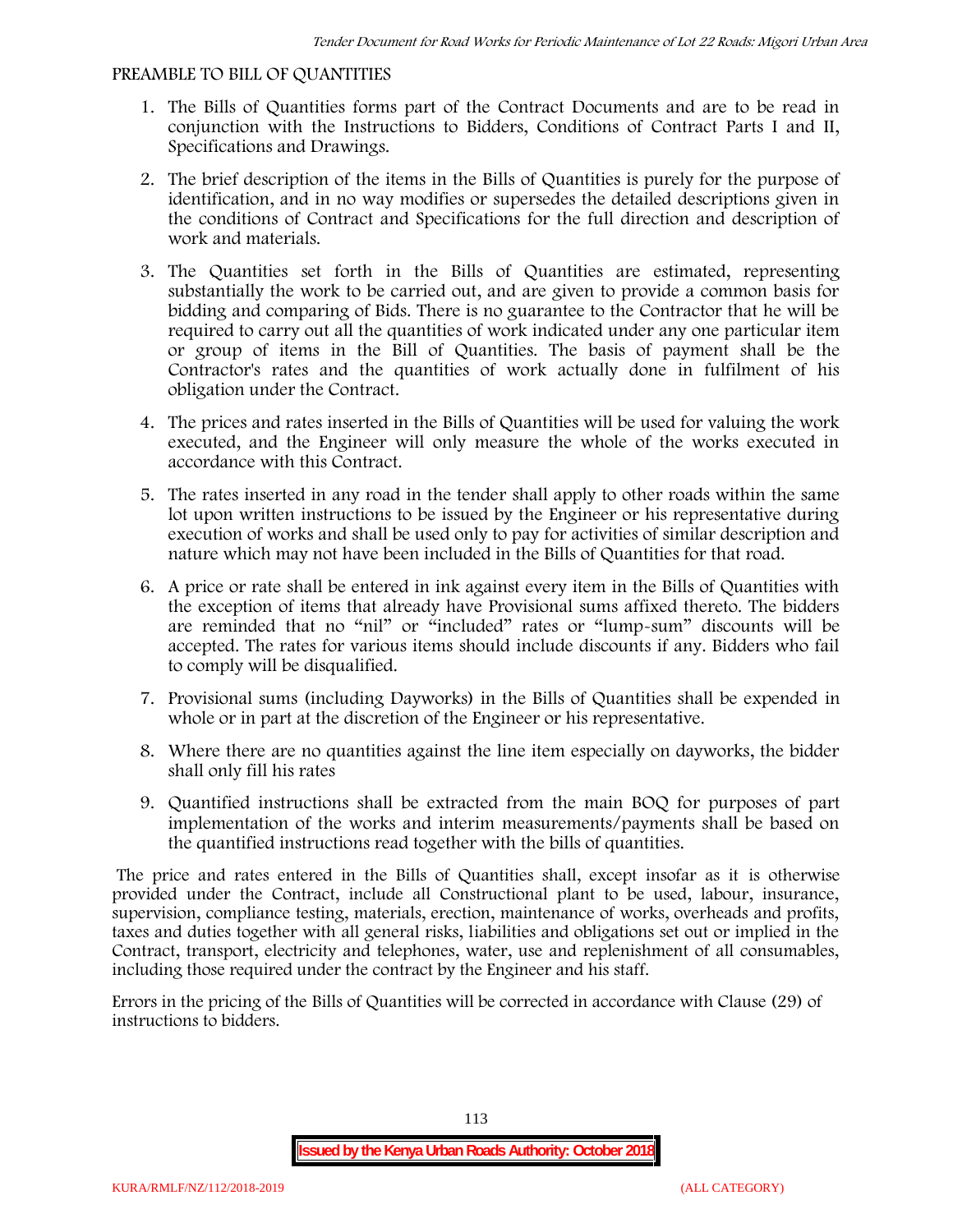# **Contract Name: PERIODIC MAINTENANCE OF LOT 22 ROADS (MIGORI URBAN AREA) Nyanza 2018-2019 BILL OF QUANTITIES**

**Activity Group Title**

**Section Name: Nyikendo -Migori Phase 1 (Nyasare - Posta) - 0.45KM**

| Bill<br>No.    | <b>ITEM CODE</b> | <b>DESCRIPTION</b>                                                                                                                                                                                                                                                                         | Quantity   | <b>UNIT</b> | Unit<br><b>Bid</b><br><b>RATE</b><br>(KShs) | <b>Bill Item</b><br>Cost<br>without<br>VAT (KSHs) |
|----------------|------------------|--------------------------------------------------------------------------------------------------------------------------------------------------------------------------------------------------------------------------------------------------------------------------------------------|------------|-------------|---------------------------------------------|---------------------------------------------------|
| $\mathbf{1}$   | 01-80-010        | Allow a prime cost of<br>sum for material testing<br>as directed by the<br>Engineer                                                                                                                                                                                                        | 50,000.00  | PC SUM      | 1.00                                        |                                                   |
| $\mathbf{1}$   | 01-80-011        | Extra over item 01-80-<br>010 for contractors<br>overheads and profits                                                                                                                                                                                                                     | 50,000.00  | $\%$        |                                             |                                                   |
| 1              | 01-80-026        | Allow a prime cost sum<br>for the REs miscellaneuos<br>account                                                                                                                                                                                                                             | 110,000.00 | PC SUM      | 1.00                                        |                                                   |
| 1              | 01-80-027        | Extra over 01-80-026<br>for profits and overheads                                                                                                                                                                                                                                          | 110,000.00 | %           |                                             |                                                   |
| $\mathbf{1}$   | 01-80-030a       | Prime cost sum for<br>payment of allowances<br>for Engineer's site staff<br>(Permanent staff)                                                                                                                                                                                              | 300,000.00 | PC SUM      | 1.00                                        |                                                   |
| 1              | 01-80-030b       | Extra Over on Item 01-<br>80-030a for the<br>Contractor's Overheads<br>and Profit.                                                                                                                                                                                                         | 300,000.00 | $\%$        |                                             |                                                   |
| 1              | 01-80-030        | Allow a prime cost for<br>attendance to the RE,s<br>supervisory staff<br>including overtime                                                                                                                                                                                                | 300,000.00 | PC SUM      | 1.00                                        |                                                   |
| 1              | 01-80-031        | Include percentage of PC<br>sum in item 01-80-030<br>for contractors overhead<br>and profit                                                                                                                                                                                                | 300,000.00 | $\%$        |                                             |                                                   |
| 1              | 01-50-024        | Provide and maintain for<br>the Contract period a<br>Total Station survey<br>equipment as specified in<br>Appendix to Bill Item<br>$01 - 50 - 024$ including<br>training of Engineer's<br>staff on usage. The Total<br>Station to revert to the<br>Employer at the end of<br>the Contract. | 1.00       | No.         |                                             |                                                   |
| $\overline{4}$ | 04-50-010        | Excavate remove &                                                                                                                                                                                                                                                                          | 70.00      | Metres      |                                             |                                                   |

114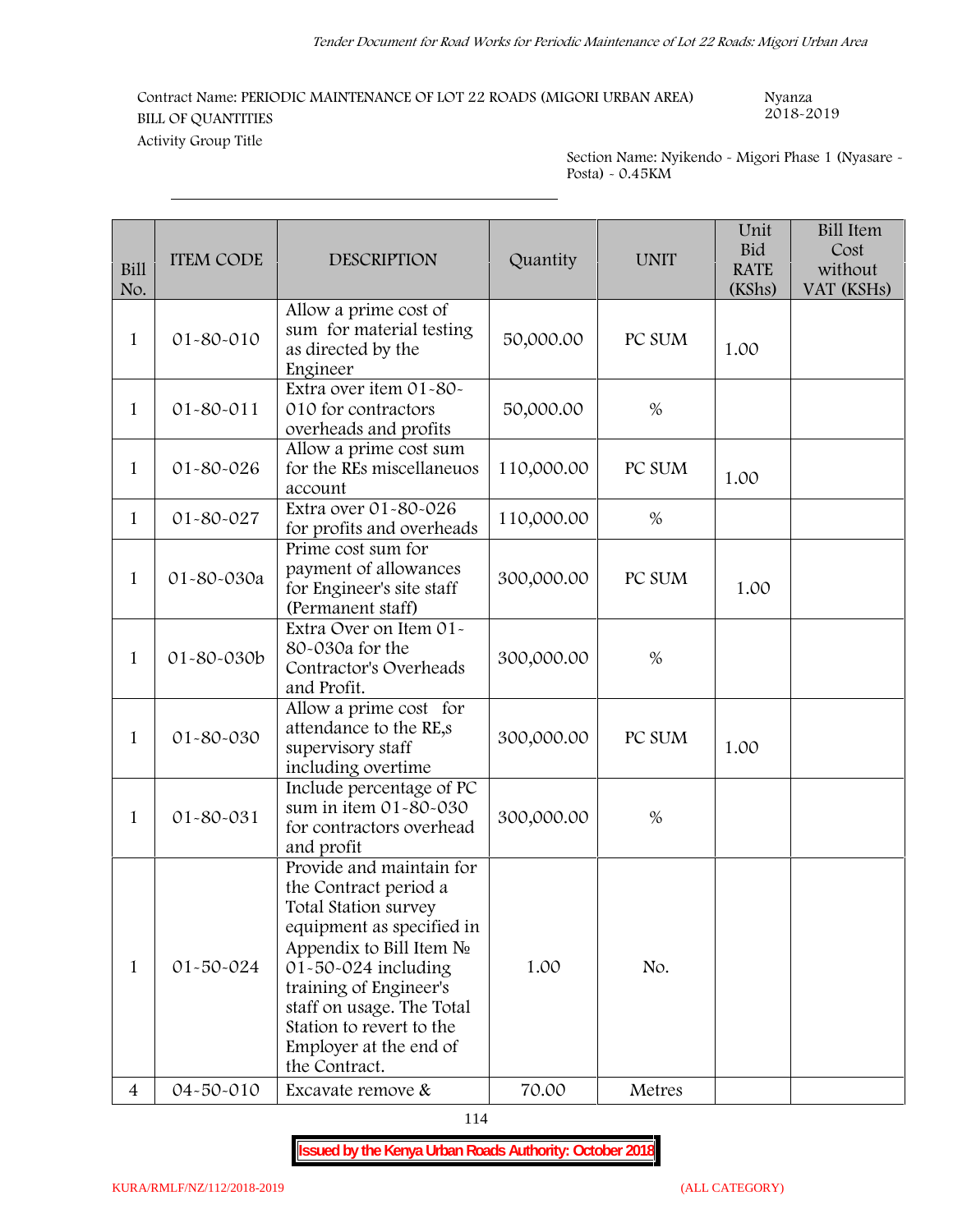|                |           | disposal of concrete                                                                                                                                                                            |          |            |  |
|----------------|-----------|-------------------------------------------------------------------------------------------------------------------------------------------------------------------------------------------------|----------|------------|--|
|                |           | structures                                                                                                                                                                                      |          |            |  |
| $\overline{4}$ | 04-60-001 | Clear site on road reserve<br>including removal of<br>trees, hedges, bushes and<br>other vegetation or<br>deterious organic<br>material, grub up roots<br>and back fill to 100%                 | 0.30     | Hactares   |  |
|                |           | MDD (AASHTO T99)<br>with approved material<br>in accordance with the<br>specification                                                                                                           |          |            |  |
| 5              | 05-50-006 | Fill in soft material and<br>compact                                                                                                                                                            | 1,200.00 | Cub.Metres |  |
| 5              | 05-50-008 | Cut to spoil in Soft                                                                                                                                                                            | 1,400.00 | Cub.Metres |  |
| 5              | 05-50-009 | Cut to spoil in Hard                                                                                                                                                                            | 150.00   | Cub.Metres |  |
| 5              | 05-60-005 | Compaction of top<br>300mm below formation<br>in cuts and fills to<br>100%^MDD                                                                                                                  | 600.00   | Cub.Metres |  |
| 8              | 08-50-005 | Ditch/Mitre drain<br>/catch water drain<br>excavation                                                                                                                                           | 1,200.00 | Cub.Metres |  |
| 8              | 08-60-030 | Excavate for pipe<br>culverts in soft material                                                                                                                                                  | 120.00   | Cub.Metres |  |
| 8              | 08-60-033 | Provide, lay and join<br>600mm inner dia<br>concrete pipes                                                                                                                                      | 42.00    | Metres     |  |
| 8              | 08-60-034 | Provide, lay and join<br>900mm inner dia<br>concrete pipes                                                                                                                                      | 54.00    | Metres     |  |
| 8              | 08-60-035 | Concrete class 15/20 for<br>bed and sorrounds and<br>haunches                                                                                                                                   | 80.00    | Cub.Metres |  |
| 8              | 08-60-036 | Concrete class 25/20 for<br>apron, wingwalls and<br>headwalls                                                                                                                                   | 60.00    | Cub.Metres |  |
| 8              | 08-60-037 | Provide and place A 142<br>fabric mesh<br>reinforcement fabric                                                                                                                                  | 90.00    | Sq.Metres  |  |
| 8              | 08-60-047 | Provide and place class<br>25/20 concrete for drain<br>lining                                                                                                                                   | 90.00    | Cub.Metres |  |
| 8              | 08-90-015 | Provide and place<br>200mm thick Provide<br>and place 200mm thick<br>stone pitching including<br>grouting to outfall drains<br>as detailed in the<br>drawings or as directed<br>by the Engineer | 2,900.00 | Sq.Metres  |  |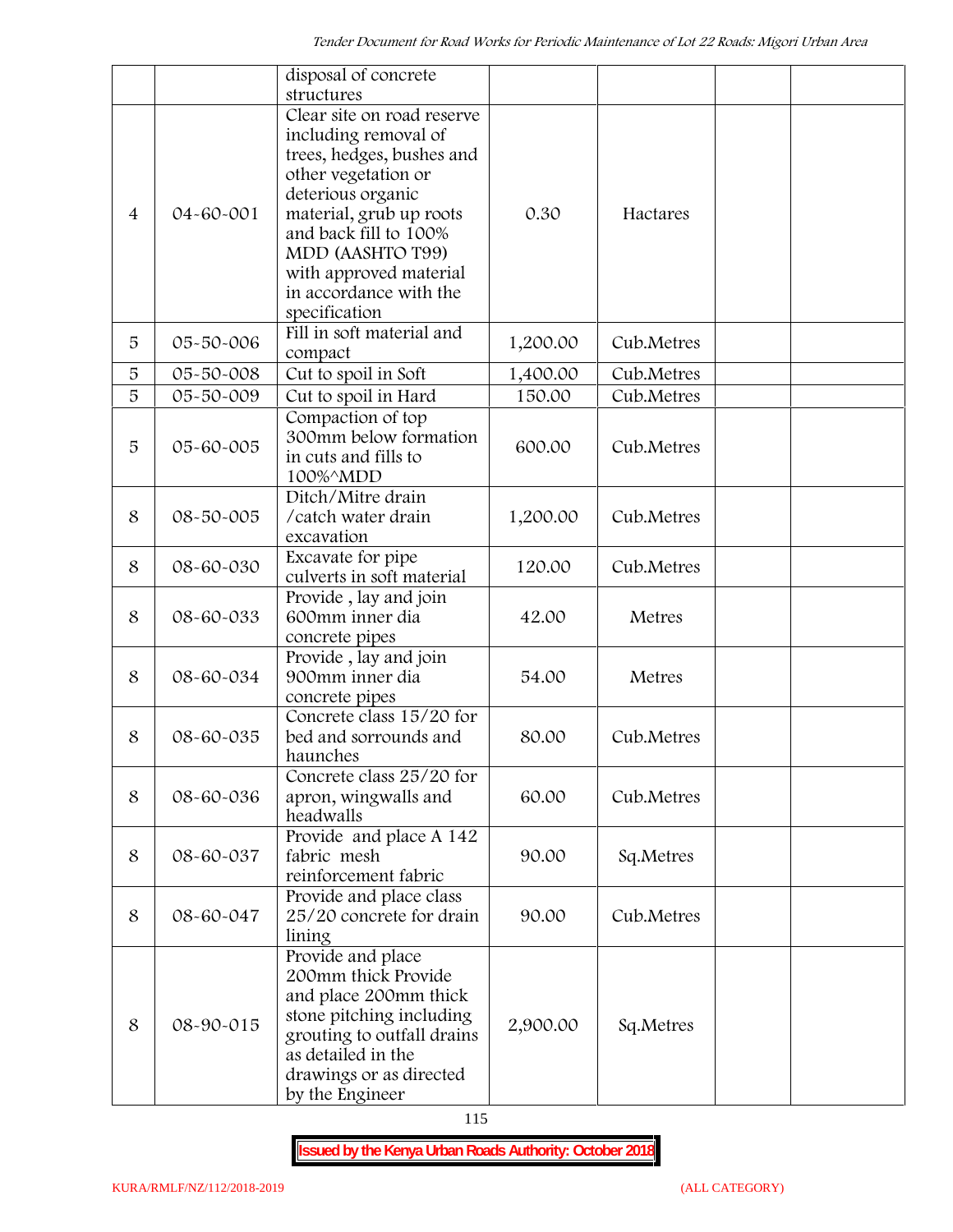|    |           | including grouting to                                                                                                                                                                                           |          |            |  |
|----|-----------|-----------------------------------------------------------------------------------------------------------------------------------------------------------------------------------------------------------------|----------|------------|--|
|    |           | outfall drains as detailed<br>in the drawings or as                                                                                                                                                             |          |            |  |
|    |           | directed by the Engineer                                                                                                                                                                                        |          |            |  |
| 12 | 12-50-002 | Provide, place and<br>spread natural gravel of<br>CBR greater than 30%<br>for Sub base as specified<br>and as directed by the<br>Engineer.                                                                      | 600.00   | Cub.Metres |  |
| 12 | 12-50-004 | Provide, lay, and<br>compact hand packed<br>stone material including<br>filling of voids with stone<br>dust and watering for<br>Base Layer as directed by<br>the Engineer.                                      | 600.00   | Cub.Metres |  |
| 15 | 15-92-001 | Provide and Spray MC<br>30 cut-back bitumen as<br>prime coat to<br>carriageway, shoulders,<br>busbays and junctions at<br>rate 0.8-1.2 lts/m2 as<br>prime coat                                                  | 2,940.00 | Litres     |  |
| 16 | 16-80-001 | Provide, lay and roll<br>asphalt concrete type 1 (<br>bitument content 5-6%<br>by weight) as directed<br>by the Engineer                                                                                        | 180.00   | Cub.Metres |  |
| 16 | 16-80-003 | Provide and spray K-160<br>as tack coat at a rate of<br>$0.8 - 1.0$ L/sq metre as<br>directed by the Engineer                                                                                                   | 2,940.00 | Litres     |  |
| 17 | 17-60-005 | Provide, cut bend and fix<br>into position high yield<br>reinforcement bar to BS<br>4461 as directed and as<br>shown on the drawing                                                                             | 0.70     | Ton        |  |
| 20 | 20-50-015 | Speed bump construction<br>with Asphalt concrete                                                                                                                                                                | 6.00     | Cub.Metres |  |
| 20 | 20-50-021 | Place and provide gauge<br>16 steel pipe Bollards of<br>diameter 150mm and<br>1.05 m above the<br>ground, embedded to a<br>depth of 0.45m at place<br>and as directded by the<br>Engineer.<br>Provide and erect | 40.00    | No.        |  |
| 20 | 20-70-002 | warning type signs<br>750mm size                                                                                                                                                                                | 6.00     | No.        |  |
| 20 | 20-70-004 | Provide and erect                                                                                                                                                                                               | 3.00     | No.        |  |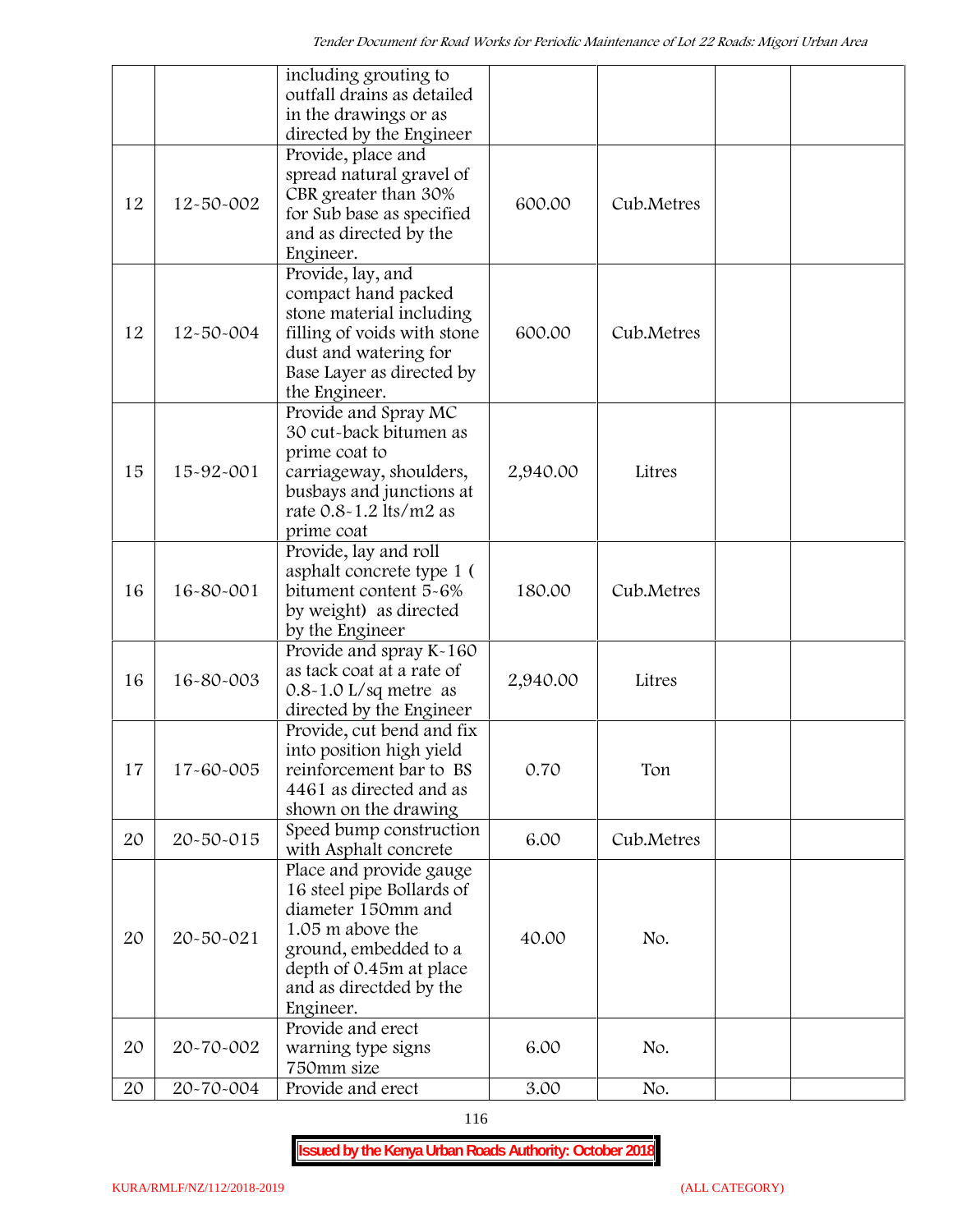|    |            | standard informatory<br>signs                                                                                                                                                         |           |             |  |
|----|------------|---------------------------------------------------------------------------------------------------------------------------------------------------------------------------------------|-----------|-------------|--|
| 20 | 20-70-015  | Excavate for, provide<br>and place 250*125mm<br>precast concrete kerbs in<br>suport to carriageway,<br>walkways and junctions<br>as directed by the<br>Engineer (1) Straight<br>Kerbs | 1,260.00  | Metres      |  |
| 20 | 20-70-016  | Ditto 100x125 flush<br>kerbs in support<br>ofcarriageway                                                                                                                              | 1,260.00  | Metres      |  |
| 20 | 20-70-041  | Provide thermoplastic<br>material for road<br>marking and mark lines<br>on the road as directed<br>by the Engineer                                                                    | 105.00    | Sq.Metres   |  |
| 22 | 22-50-002  | Unskilled Labour                                                                                                                                                                      | 523.00    | Person days |  |
| 23 | 23-50-001  | Supply, lay and compact<br>80mm thick precast<br>concrete paving blocks to<br>walkway including<br>50mm thick quary dust<br>bed                                                       | 1,320.00  | Sq.Metres   |  |
| 25 | 25-50-001a | Implement HIV/AIDS<br>awareness campaign<br>amongst the workers for<br>the duration of the<br>Contract                                                                                | 50,000.00 | PC SUM      |  |
| 25 | 25-50-001b | Extra Over on Item 25~<br>50-030 for the<br>Contractor's Overheads<br>and Profit.                                                                                                     | 50,000.00 | $\%$        |  |
| 25 | 25-50-029a | Collect, erect, brand,<br>maintain publicity sign<br>and return to the<br>employer upon expiry of<br>the contract period as<br>instructed by the<br>Engineer.                         | 1.00      | No.         |  |
|    |            |                                                                                                                                                                                       |           |             |  |
|    |            | Sub Total                                                                                                                                                                             |           |             |  |
|    |            | VAT $\omega$ 16%                                                                                                                                                                      |           |             |  |
|    |            | Total taken to Summary                                                                                                                                                                |           |             |  |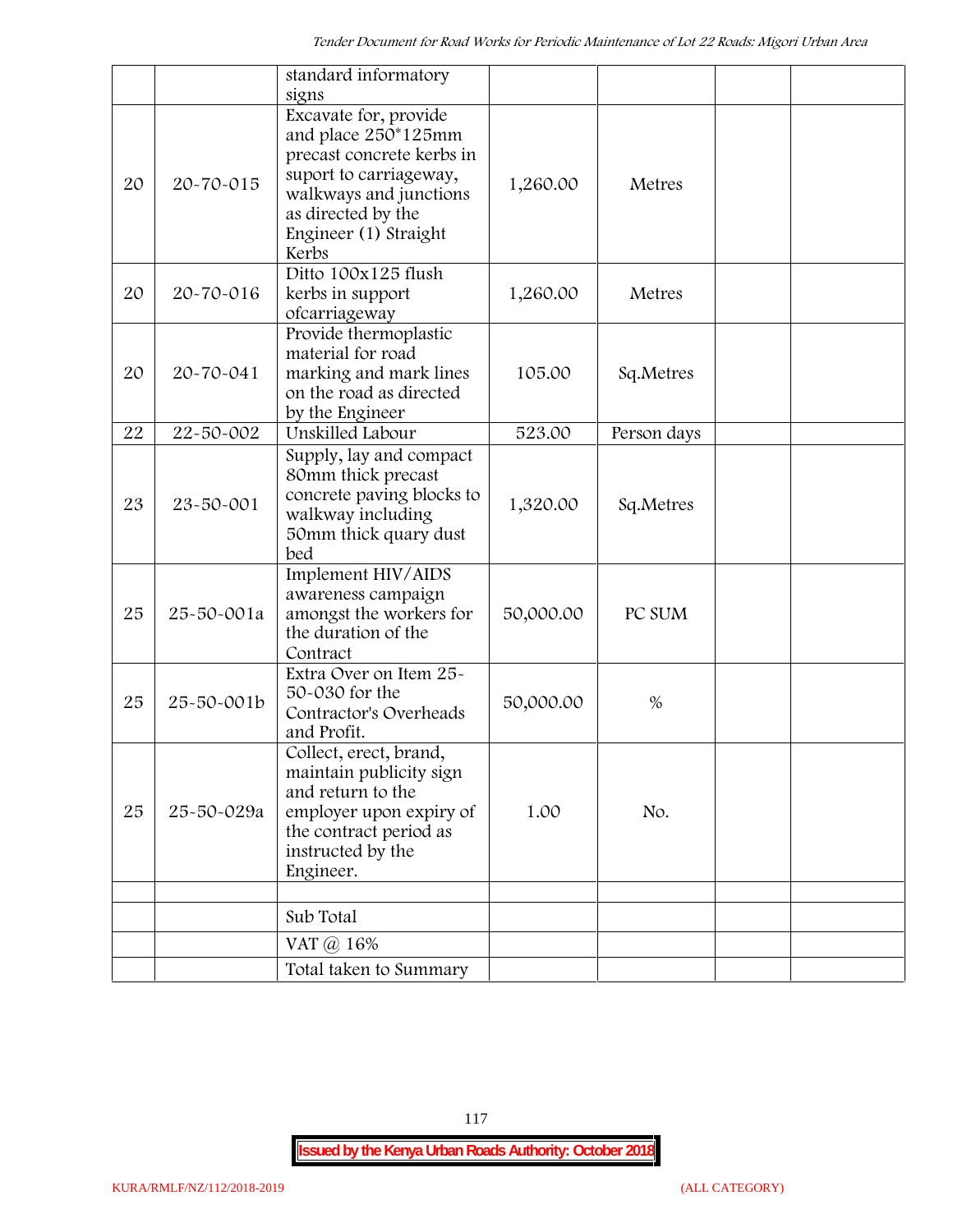| <b>ITEM</b>                              | <b>MINIMUM SPECIFICATIONS</b>                                                                                                                                                                                                                                                                                                                                                                                                                                                                                                                                                                                                                                                                                                                                                                                        |
|------------------------------------------|----------------------------------------------------------------------------------------------------------------------------------------------------------------------------------------------------------------------------------------------------------------------------------------------------------------------------------------------------------------------------------------------------------------------------------------------------------------------------------------------------------------------------------------------------------------------------------------------------------------------------------------------------------------------------------------------------------------------------------------------------------------------------------------------------------------------|
| Telescope: Image                         | Erect                                                                                                                                                                                                                                                                                                                                                                                                                                                                                                                                                                                                                                                                                                                                                                                                                |
| Magnification                            | 30x                                                                                                                                                                                                                                                                                                                                                                                                                                                                                                                                                                                                                                                                                                                                                                                                                  |
| <b>Effective</b> aperture                | 45mm                                                                                                                                                                                                                                                                                                                                                                                                                                                                                                                                                                                                                                                                                                                                                                                                                 |
| Resolving power                          | 3.0"                                                                                                                                                                                                                                                                                                                                                                                                                                                                                                                                                                                                                                                                                                                                                                                                                 |
| Field of view                            | 1°30'                                                                                                                                                                                                                                                                                                                                                                                                                                                                                                                                                                                                                                                                                                                                                                                                                |
| Minimum focus distance                   | 1.0 <sub>m</sub>                                                                                                                                                                                                                                                                                                                                                                                                                                                                                                                                                                                                                                                                                                                                                                                                     |
| Distance measurement Laser clas          | Visible Laser: Class IIIa (Reflectorless, sheet) / Class I (<br>Prism) Measurement range (Good condition) (*3)                                                                                                                                                                                                                                                                                                                                                                                                                                                                                                                                                                                                                                                                                                       |
| Reflectorless $(*1)$                     | 500m                                                                                                                                                                                                                                                                                                                                                                                                                                                                                                                                                                                                                                                                                                                                                                                                                 |
| Reflector sheet $(*2)$                   | 800m                                                                                                                                                                                                                                                                                                                                                                                                                                                                                                                                                                                                                                                                                                                                                                                                                 |
| Mini Prism                               | 1200m                                                                                                                                                                                                                                                                                                                                                                                                                                                                                                                                                                                                                                                                                                                                                                                                                |
| Prism 1P                                 | 3000m                                                                                                                                                                                                                                                                                                                                                                                                                                                                                                                                                                                                                                                                                                                                                                                                                |
| Prism 3                                  | 5000m                                                                                                                                                                                                                                                                                                                                                                                                                                                                                                                                                                                                                                                                                                                                                                                                                |
| Accuracy (*4) : Prism                    |                                                                                                                                                                                                                                                                                                                                                                                                                                                                                                                                                                                                                                                                                                                                                                                                                      |
| Reflector Sheet                          |                                                                                                                                                                                                                                                                                                                                                                                                                                                                                                                                                                                                                                                                                                                                                                                                                      |
|                                          |                                                                                                                                                                                                                                                                                                                                                                                                                                                                                                                                                                                                                                                                                                                                                                                                                      |
| Reflectorless                            |                                                                                                                                                                                                                                                                                                                                                                                                                                                                                                                                                                                                                                                                                                                                                                                                                      |
|                                          | APPENDIX 01~50~024 TO BILL ITEM 01~50~024: SPECIFICATIONS FOR TOTAL STATION<br>$\pm$ (2+2ppm x D)mm<br>$\pm$ (3+2ppm x D)mm<br>$2 \sim 150$ m: $\pm (3 + 2p)$ mm<br>$150~300m$ : $\pm (5+2ppm \times D)mm$<br>300~500m: $\pm(10+2ppm \times D)mm$<br>Absolute rotary encoder<br>Vertical / Horizontal angle<br>2 sides<br>2 axis<br>$+3'$<br>1 Seed/Clamping (<30")<br>30"/1div. (electrical)<br>$8'/2$ mm<br>Visible Laser, ±0.5mm (instrument height 1.5m)<br>IP55 (instrument only)<br>$-20^{\circ}$ C ~ 50°C / $-4^{\circ}$ F ~122°F (Working range)<br>$5/8"$ x 11<br>Li-ion 4400mAh<br>AC $100 \sim 240V$<br>DC7.4V<br>4GB/528MHZ<br>Microsoft Window CE 5.0<br>Selectable<br>RS232C, USB mini, Bluetooth (Class 2), USB Flash Drive<br>3.5" colour TFT LCD (320 x 240 dots) touch screen<br>Yes<br>Yes<br>Yes |
| Angle measurement: Measuring method      |                                                                                                                                                                                                                                                                                                                                                                                                                                                                                                                                                                                                                                                                                                                                                                                                                      |
|                                          |                                                                                                                                                                                                                                                                                                                                                                                                                                                                                                                                                                                                                                                                                                                                                                                                                      |
| Detection method                         |                                                                                                                                                                                                                                                                                                                                                                                                                                                                                                                                                                                                                                                                                                                                                                                                                      |
| Compensator: Axis                        |                                                                                                                                                                                                                                                                                                                                                                                                                                                                                                                                                                                                                                                                                                                                                                                                                      |
| Range                                    |                                                                                                                                                                                                                                                                                                                                                                                                                                                                                                                                                                                                                                                                                                                                                                                                                      |
| Tangent screw                            |                                                                                                                                                                                                                                                                                                                                                                                                                                                                                                                                                                                                                                                                                                                                                                                                                      |
| Sensitivity of vials: Plate level        |                                                                                                                                                                                                                                                                                                                                                                                                                                                                                                                                                                                                                                                                                                                                                                                                                      |
| Circular level                           |                                                                                                                                                                                                                                                                                                                                                                                                                                                                                                                                                                                                                                                                                                                                                                                                                      |
| Plummet                                  |                                                                                                                                                                                                                                                                                                                                                                                                                                                                                                                                                                                                                                                                                                                                                                                                                      |
| Dust and Water Protection                |                                                                                                                                                                                                                                                                                                                                                                                                                                                                                                                                                                                                                                                                                                                                                                                                                      |
| Ambient temperature                      |                                                                                                                                                                                                                                                                                                                                                                                                                                                                                                                                                                                                                                                                                                                                                                                                                      |
| Tripod thread                            |                                                                                                                                                                                                                                                                                                                                                                                                                                                                                                                                                                                                                                                                                                                                                                                                                      |
| Battery pack : Power source              |                                                                                                                                                                                                                                                                                                                                                                                                                                                                                                                                                                                                                                                                                                                                                                                                                      |
| Input voltage                            |                                                                                                                                                                                                                                                                                                                                                                                                                                                                                                                                                                                                                                                                                                                                                                                                                      |
| Output voltage                           |                                                                                                                                                                                                                                                                                                                                                                                                                                                                                                                                                                                                                                                                                                                                                                                                                      |
| Data Process :CPU Memory/Clock frequency |                                                                                                                                                                                                                                                                                                                                                                                                                                                                                                                                                                                                                                                                                                                                                                                                                      |
| OS                                       |                                                                                                                                                                                                                                                                                                                                                                                                                                                                                                                                                                                                                                                                                                                                                                                                                      |
| Application software                     |                                                                                                                                                                                                                                                                                                                                                                                                                                                                                                                                                                                                                                                                                                                                                                                                                      |
| I/F                                      |                                                                                                                                                                                                                                                                                                                                                                                                                                                                                                                                                                                                                                                                                                                                                                                                                      |
| Display / Keyboard: Display type         |                                                                                                                                                                                                                                                                                                                                                                                                                                                                                                                                                                                                                                                                                                                                                                                                                      |
| Wireless Support                         |                                                                                                                                                                                                                                                                                                                                                                                                                                                                                                                                                                                                                                                                                                                                                                                                                      |
| Display back light                       |                                                                                                                                                                                                                                                                                                                                                                                                                                                                                                                                                                                                                                                                                                                                                                                                                      |
| Laser Pointer                            |                                                                                                                                                                                                                                                                                                                                                                                                                                                                                                                                                                                                                                                                                                                                                                                                                      |
| Date clock                               | Yes                                                                                                                                                                                                                                                                                                                                                                                                                                                                                                                                                                                                                                                                                                                                                                                                                  |
|                                          | Yes                                                                                                                                                                                                                                                                                                                                                                                                                                                                                                                                                                                                                                                                                                                                                                                                                  |
| Carrying Case                            |                                                                                                                                                                                                                                                                                                                                                                                                                                                                                                                                                                                                                                                                                                                                                                                                                      |

## **SUMMARY OF LOT 22 ROADS**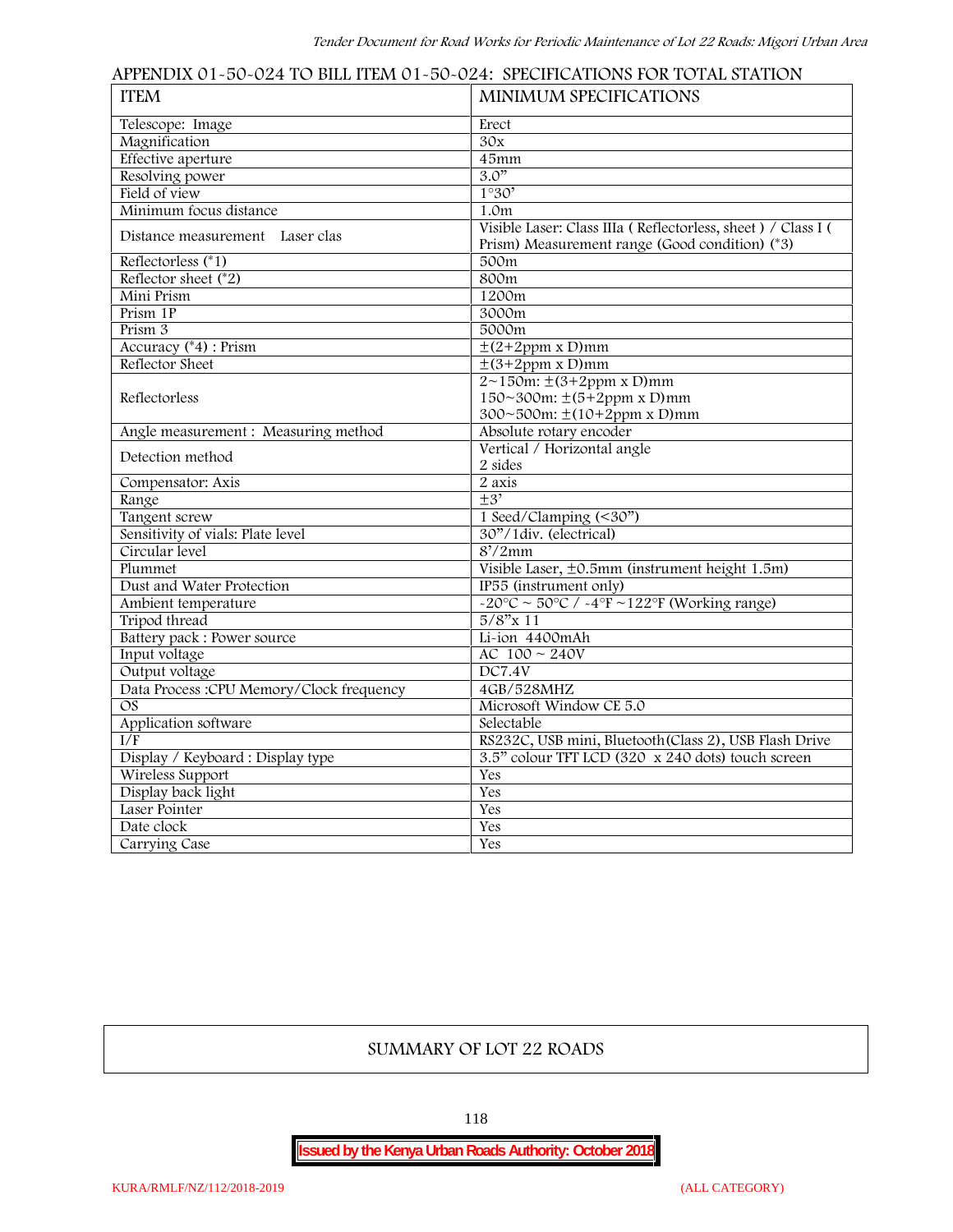| $S/NO$ . | Road Name                                   | Amount (Kshs.) |
|----------|---------------------------------------------|----------------|
| 1.       | Nyikendo - Migori Phase 1 (Nyasare - Posta) |                |
|          |                                             |                |
|          | Grand Total Carried Forward to Form of Bid  |                |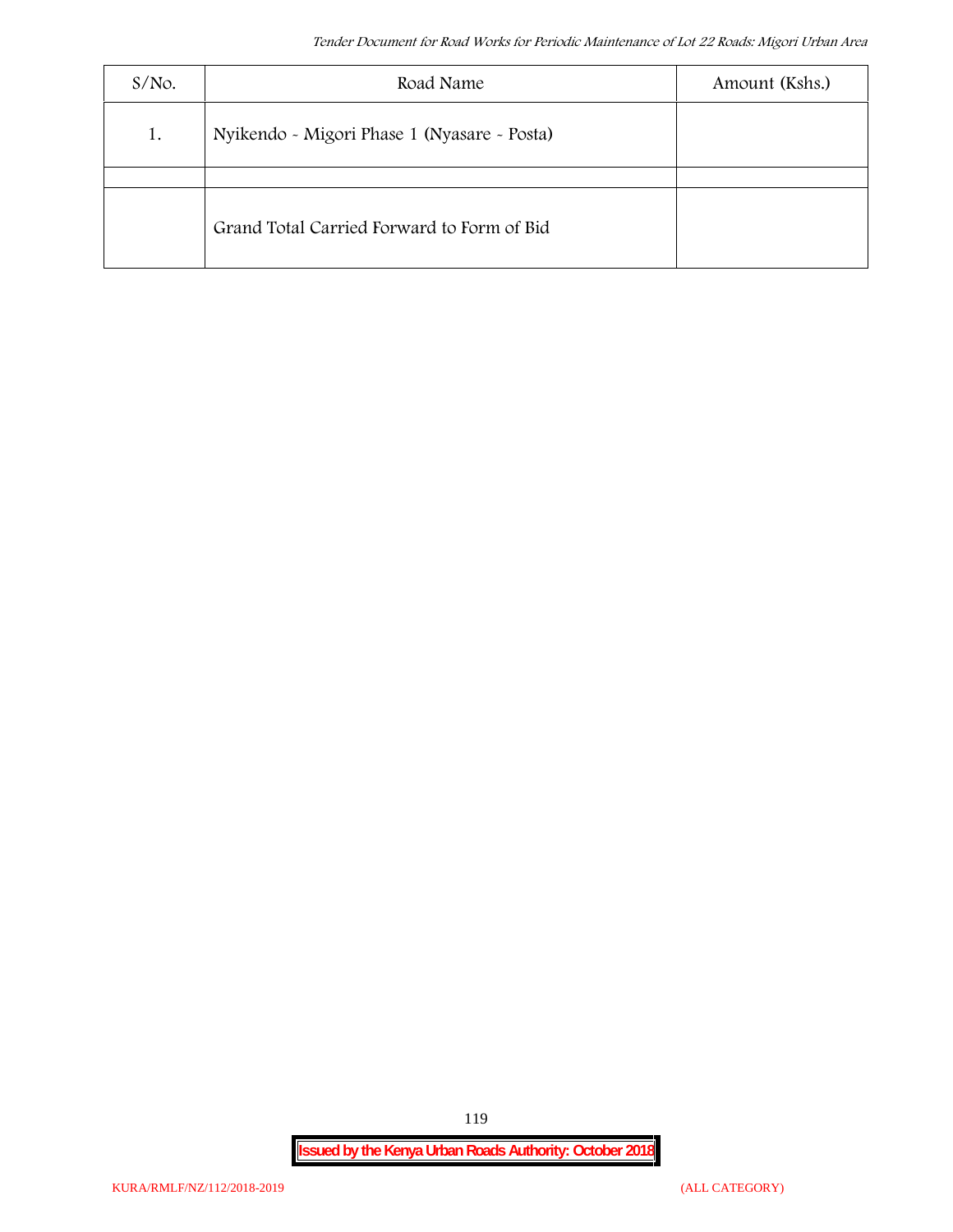# **SECTION X: STANDARD FORMS**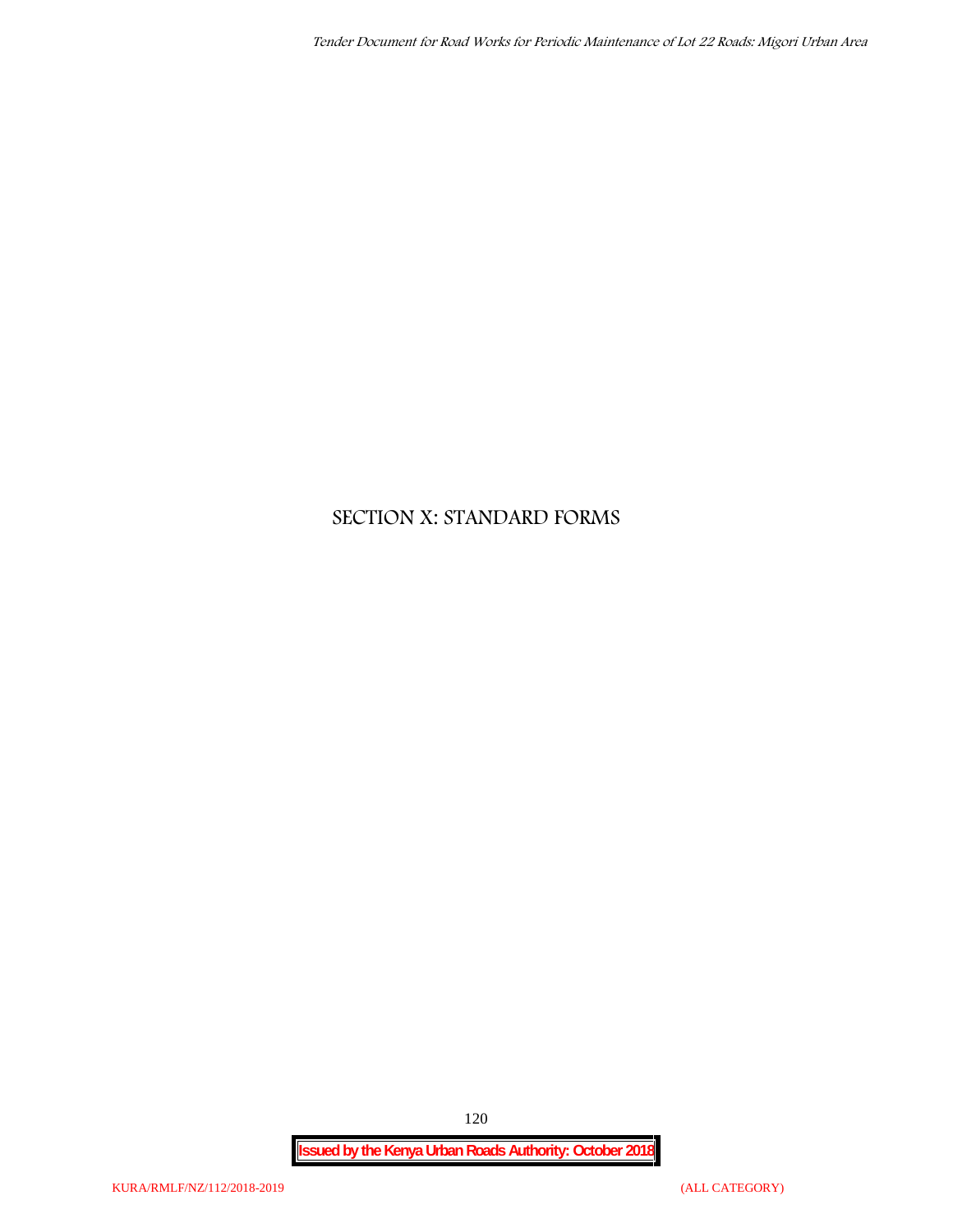# **Form of Bid**

(NOTE: The Appendix forms part of the Bid. Bidders are required to fill all the blank spaces in this form of Bid and Appendix)

**NAME OF CONTRACT:**

# **PERIODIC MAINTENANCE OF LOT 22 ROADS: MIGORI URBAN AREA**

TO: Director General, Kenya Urban Roads Authority, P. O. Box 41727-00100, **NAIROBI, KENYA**

Sir,

1. Having examined the Conditions of Contract, Specifications, Bill of Quantities, and Drawings for the execution of the above-named works we, the undersigned, offer to construct and install such works and remedy any defects therein in conformity with the said Bill of Quantities, Conditions of Contract, Specifications and Drawings for the sum of

(Insert amount in words)

………………………………………………………………………………………………..

…………………………………………………………………………………………………

(Insert amount in figures)…………………………………………………………………

as specified in the Appendix to Bid or such other sums as may be ascertained in accordance with the said Conditions.

- 2. We undertake, if our bid is accepted, to commence the works within fourteen (14) days of receipt of the Engineer's order to commence, and to complete and deliver the whole of the works comprised in the contract within the time stated in the Appendix to Bid.
- 3. If our bid is accepted we will, when required, obtain the guarantee of a Bank or other sureties (to be approved by you) to be jointly and severally bound with us in a sum not exceeding 5% of the above named sum for the due performance of the contract under the terms of a Bond to be approved by you.
- 4. We agree to abide by this bid for the period of 90 days from the date fixed for receiving the same and it shall remain binding upon us and may be extended at any time before the expiration of that period.
- 5. We understand that you are not bound to accept the lowest or any bid you may receive.
- 6. On the basis of our previous experience we are fully experienced and competent in the type of work included in this tender and we have adequate financial resources to carry

121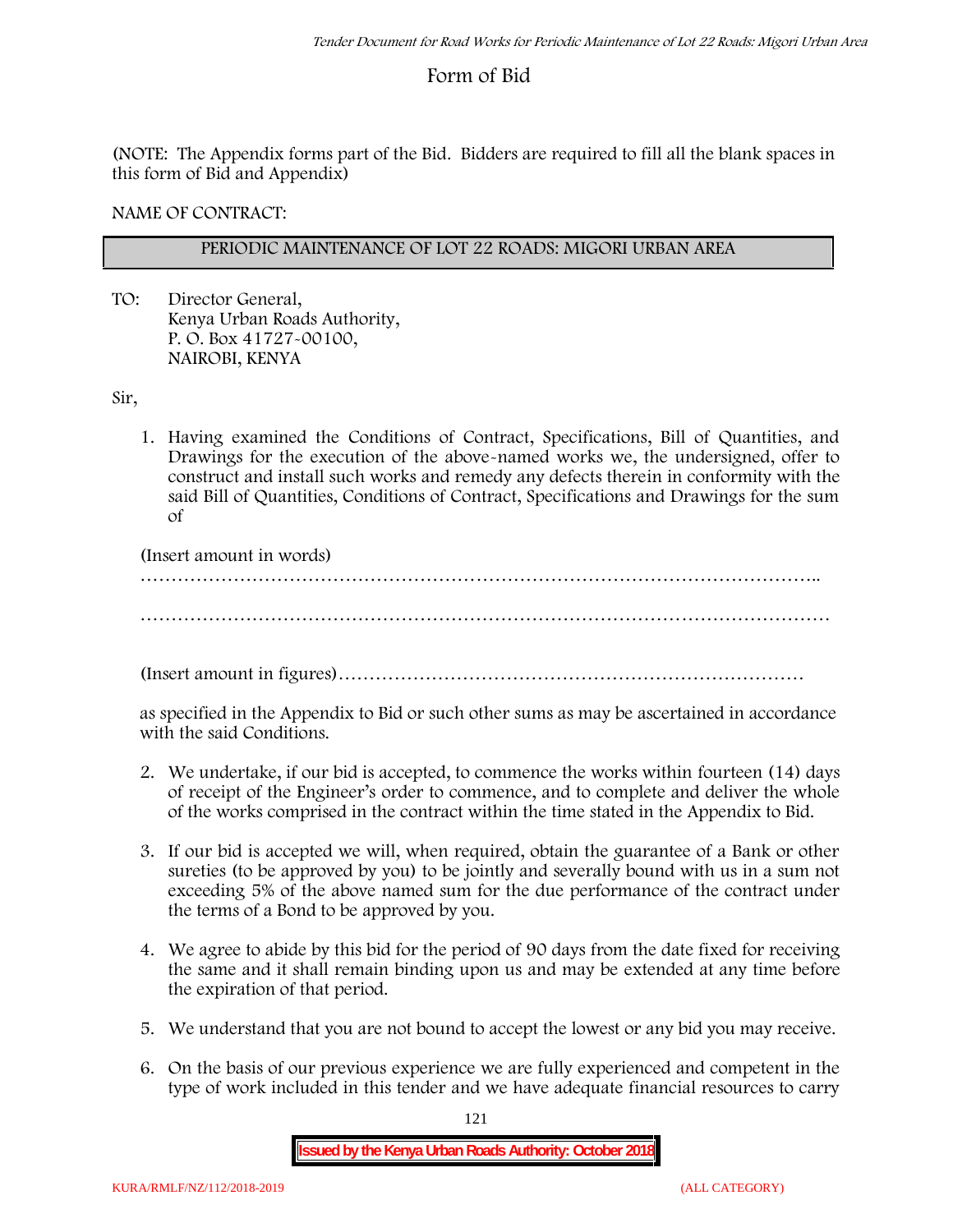out the works described within the period for completion. We are in a position to fulfil the contract for which we have tendered.

122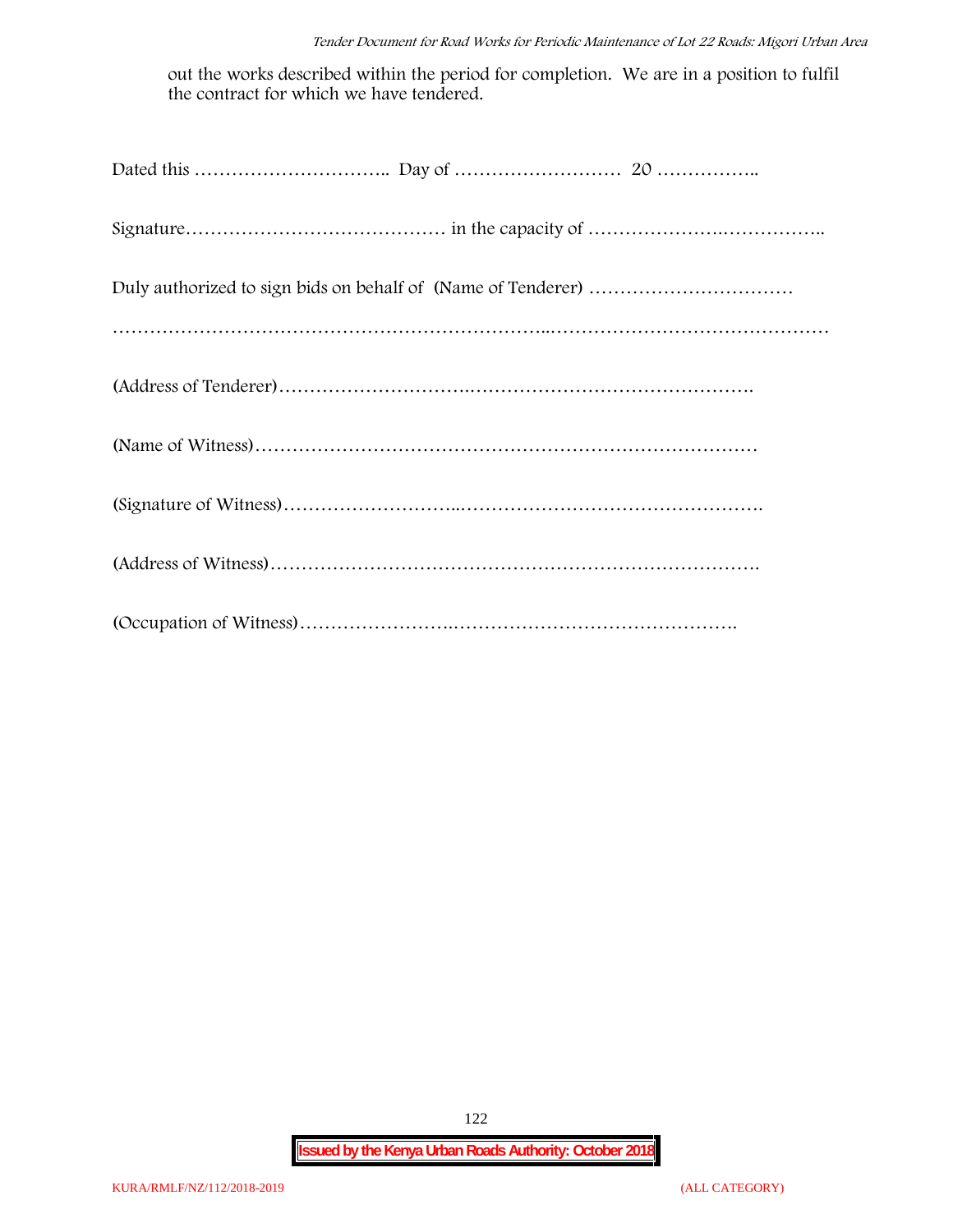**Appendix to Form of Bid**

**Issued by the Kenya Urban Roads Authority: October 2018**

123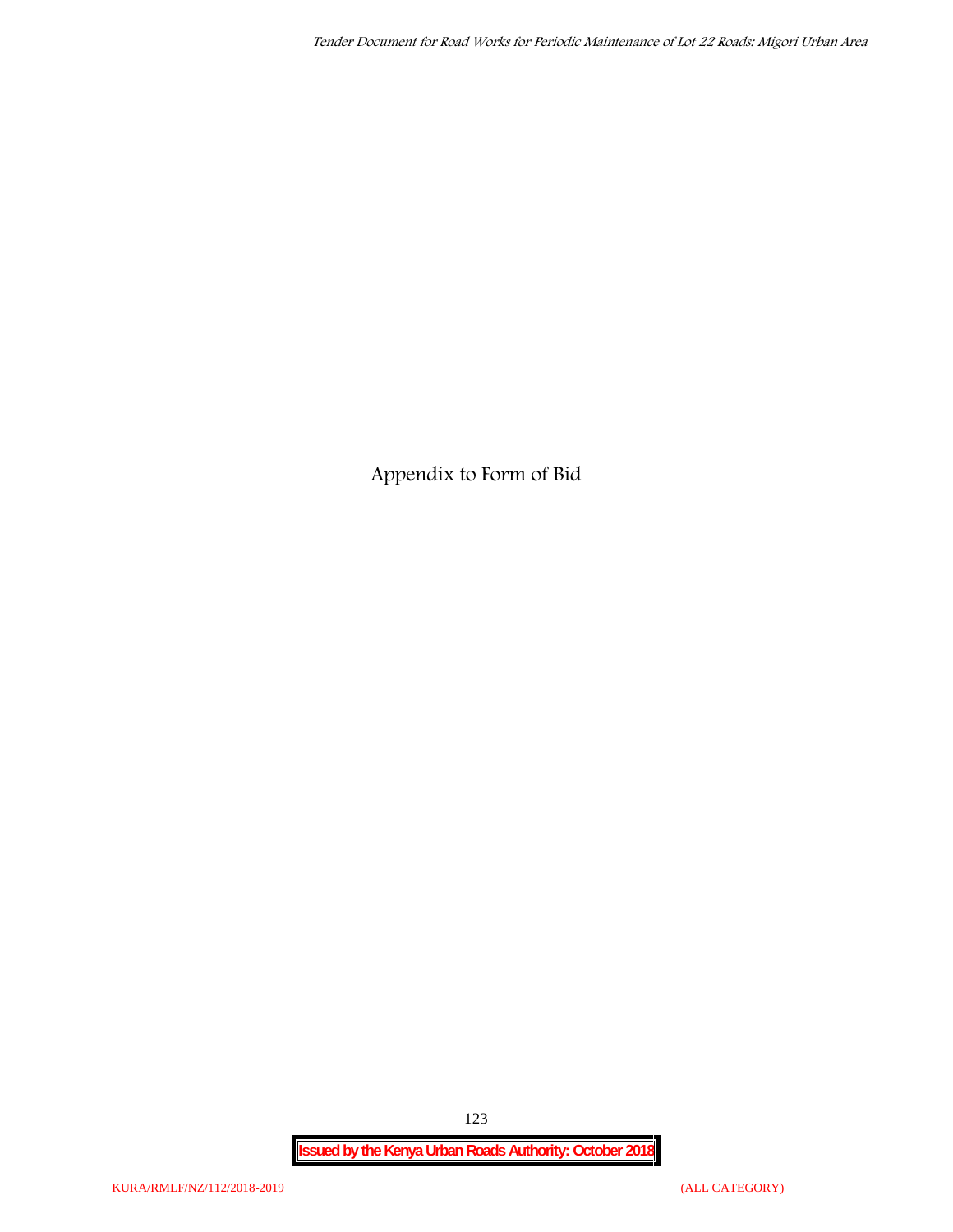| CONDITIONS OF CONTRACT                         | <b>CLAUSE</b> | <b>AMOUNT</b>                              |
|------------------------------------------------|---------------|--------------------------------------------|
| Bid Security                                   |               | Kshs. 600,000.00 (Unconditional bank       |
|                                                |               | guarantee only)                            |
| Instructions in Writing                        | 2.5           | Execution of works under site instructions |
|                                                |               | from Resident Engineer to commence         |
|                                                |               | within three (3) days                      |
| Amount of Performance Security                 | 10.1          | 5 per cent of Tender Sum in the form of    |
| (Unconditional Bank Guarantee)                 |               | Unconditional Bank Guarantee               |
| Program to be submitted                        | 14.1          | Immediately after issuance of Order to     |
|                                                |               | Commence                                   |
| Cash flow estimate to be submitted             | 14.3          | Immediately after issuance of Order to     |
|                                                |               | Commence                                   |
| Minimum amount of Third Party Insurance        | 23.2          | 1% of the Contract Sum                     |
| Period for commencement, from Engineer's       | 41.1          | 14 days                                    |
| order to commence                              |               |                                            |
| Time for completion                            | 43.1          | (8) months                                 |
| Amount of liquidated damages                   | 47.1          | 0.05% of Contract Sum per day              |
| Limit of liquidated damages                    | 47.1          | 5% of Contract Sum                         |
|                                                |               |                                            |
| Defects Liability period                       | 60.3          | 6 months                                   |
| Percentage of Retention                        | 60.3          | 5% of Interim Payment Certificate          |
| Limit of Retention Money                       | 60.3          | 5% of Contract Sum                         |
| Minimum amount of interim certificates         | 60.2          | Kshs 3,000,000.00                          |
| Time within which payment to be made after     | 60.10         | 28 days                                    |
| Interim Payment Certificate signed by Engineer |               |                                            |
| Time within which payment to be made after     | 60.10         | 28 days                                    |
| Final Payment Certificate signed by Engineer   |               |                                            |
| Appointer of Adjudicator                       | 67.3          | The Chartered Institute of Arbitrators     |
|                                                |               | (Kenya)                                    |
| Notice to Employer and Engineer                | 68.2          | The Employers address is:                  |
|                                                |               | The Director General,                      |
|                                                |               | Kenya Urban Roads Authority (KURA),        |
|                                                |               | P.O. Box 41727 - 00100                     |
|                                                |               | <b>NAIROBI</b>                             |
|                                                |               |                                            |
|                                                |               | The Engineer's address is:                 |
|                                                |               | Director (Road Asset and Corridor          |
|                                                |               | Management),                               |
|                                                |               | Kenya Urban Roads Authority (KURA),        |
|                                                |               | P.O. Box 41727 - 00100                     |
|                                                |               | <b>NAIROBI</b>                             |

# **Appendix to Form of Bid (This appendix forms part of the bid)**

Signature of Tenderer…………………………………….……. Date ………………………

124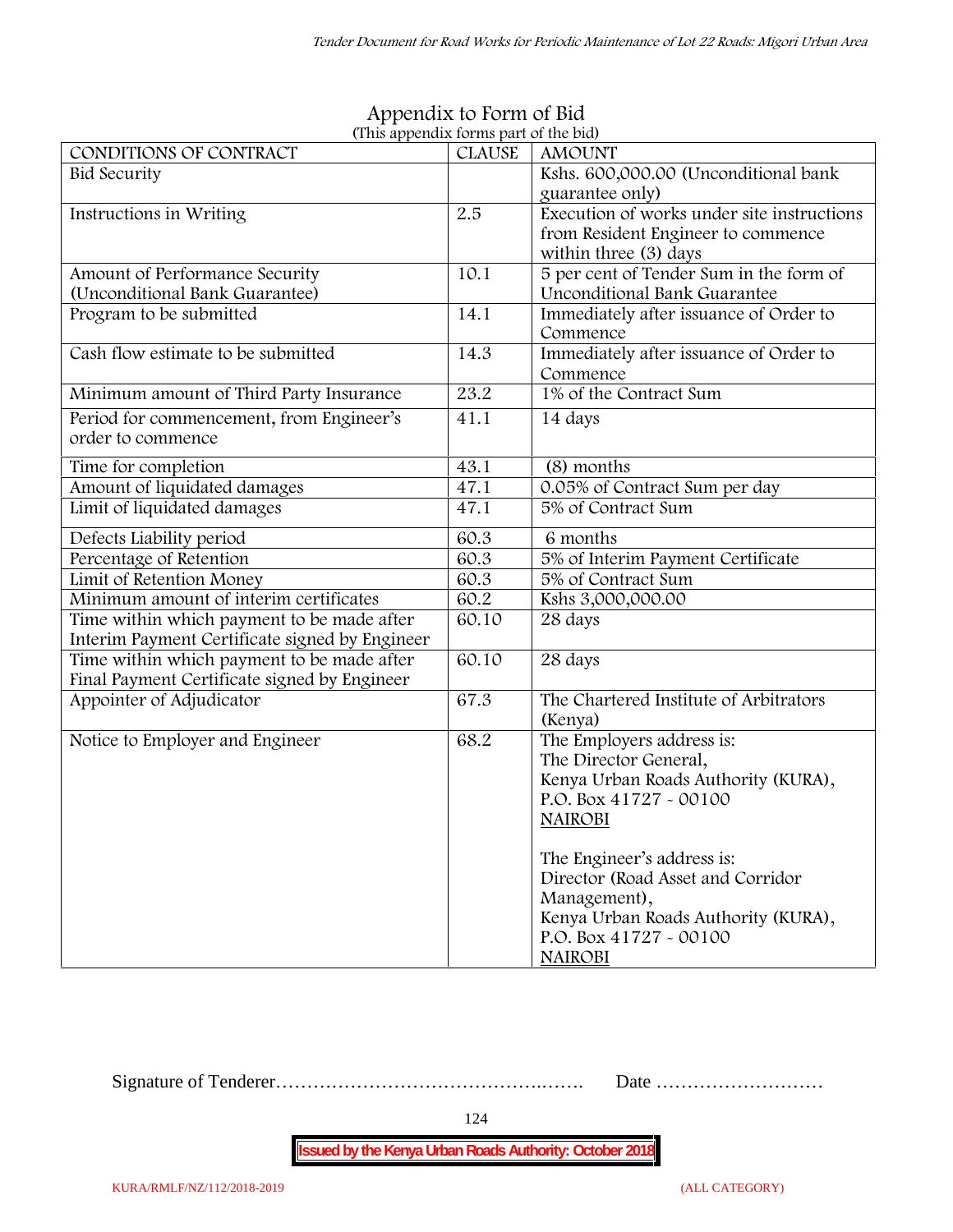**Form of Bid Security**

125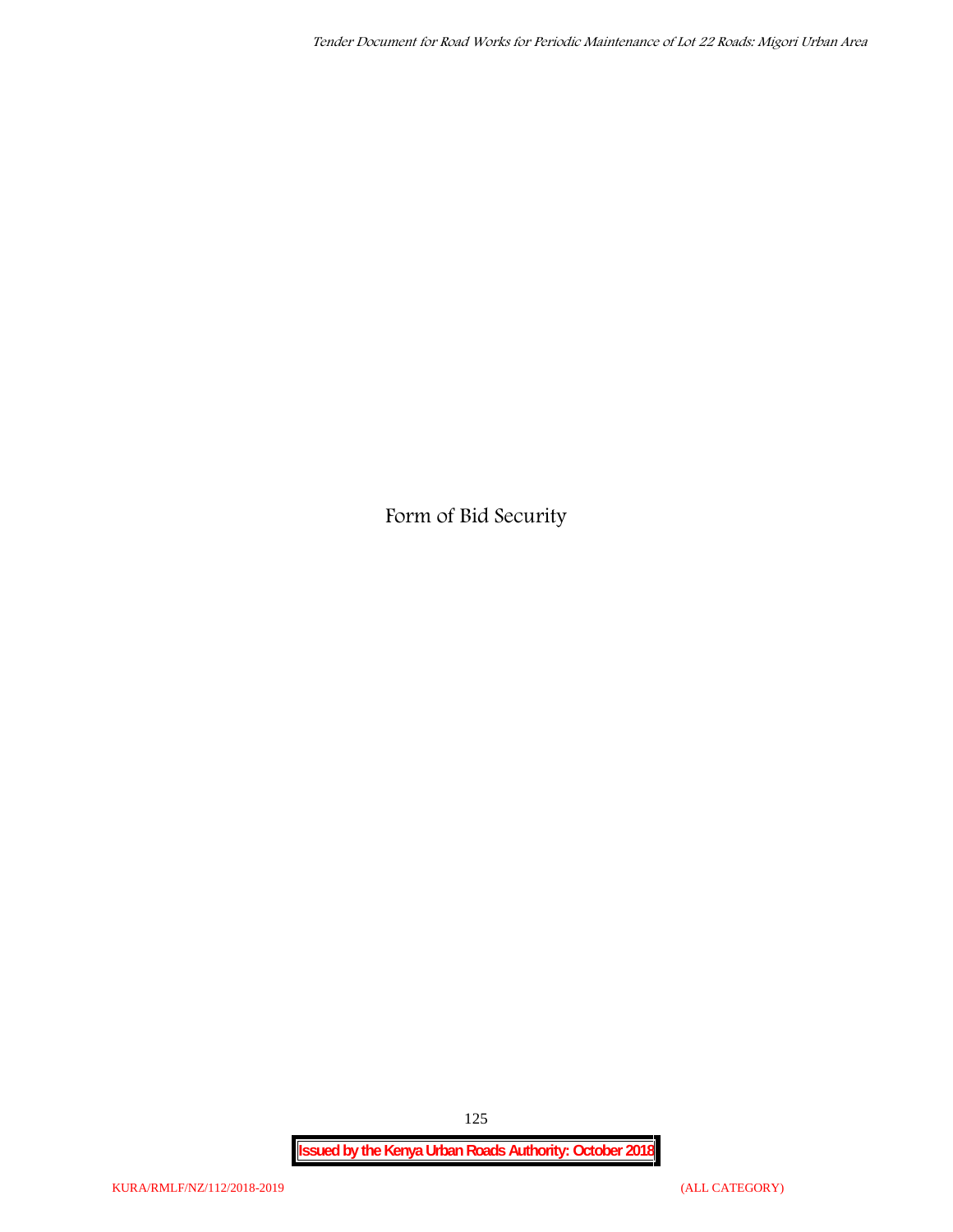## **TENDER BANK GUARANTEE**

Note: The bidder shall complete only this form of Bank guarantee. No other Form of Bid Bond or any other forms of security will be accepted. Bidders who fail to comply with this requirement will be disqualified.

WHEREAS [*Name of bidder*]. ……………………………………………………………………………………………… ………………………………………………………………………………………………

(herein after called "the Bidder") has submitted his bid dated ………….…………

**for the**

# **PERIODIC MAINTENANCE OF LOT 22 ROADS: MIGORI URBAN AREA**

, hereinafter called "the bid"

KNOW ALL MEN by these presents that we [*Name of Bank*]

………………………………………………………………………………………………………

of [Name of Country]

………………………………………………………………………………………………

having our registered offices at

………………………………………………………………………………………………

(hereinafter called the Bank) are bound unto the Director General, Kenya Urban Roads Authority, (hereinafter called "the Employer") in the sum of

(in words Kshs)………………………………………………………………………….

……………………………………………………………………………………………

(In figures Kshs)……………………………………………………

for which payment will be well and truly made to the said Employer the Bank binds itself, its successors and assigns by these presents.

SEALED with the common Seal of the said Bank this ……………………… day of 20……..

126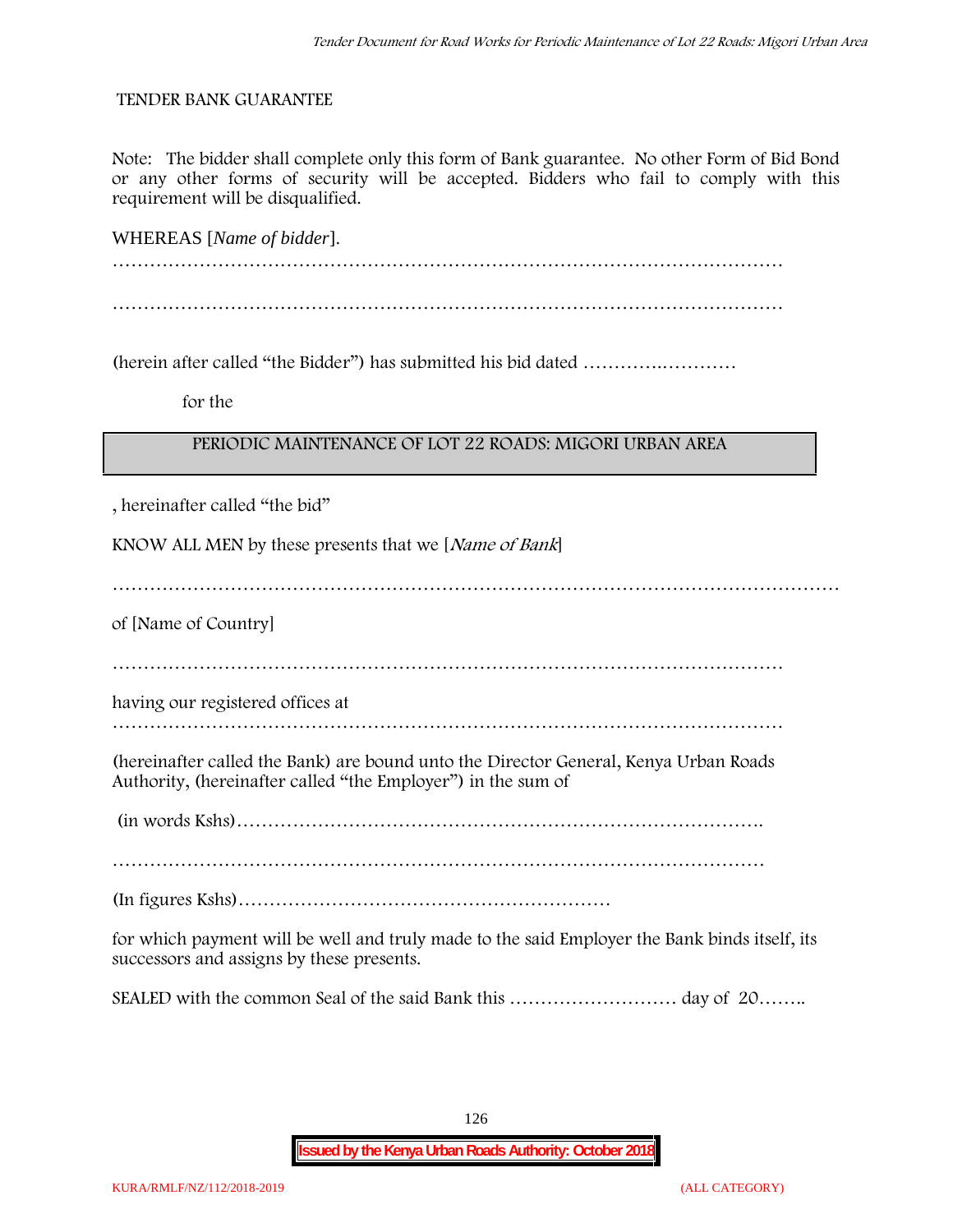#### THE CONDITIONS of this obligation are:

- 1. If the bidder withdraws his Bid during the period of bid validity specified by the Bidder on the Bid Form; or
- 2. If the Bidder refuses to accept the correction of errors in his bid; or
- 3. If the Bidder having been notified of the acceptance of his bid by the Employer during the period of bid validity

(i) Fails or refuses to execute the Form of Agreement in accordance with the Instructions to Tenderers when required or

(ii) Fails or refuses to furnish the Performance Security, in accordance with the Instructions to Bidders.

We undertake to pay to the Employer up to the above amount upon receipt of his first written demand, without the Employer having to substantiate his demand, provided that in his demand the Employer will note that the amount claimed by him is due to him owing to the occurrence of any of the above conditions, specifying the occurred condition or conditions.

This guarantee will remain in force up to and including thirty days after the date of expiration of the bid validity, as stated in the Instructions to Bidders.

At the request of the Employer the Bid validity period may be extended by mutual agreement between the Employer and the Bidder and we undertake to extend the validity of this surety accordingly without you having to inform us of such an extension of the Bid validity period if within this period the Bidder has been notified of the acceptance of his Bid. This Surety shall remain valid up to the time the Contract Agreement has been executed.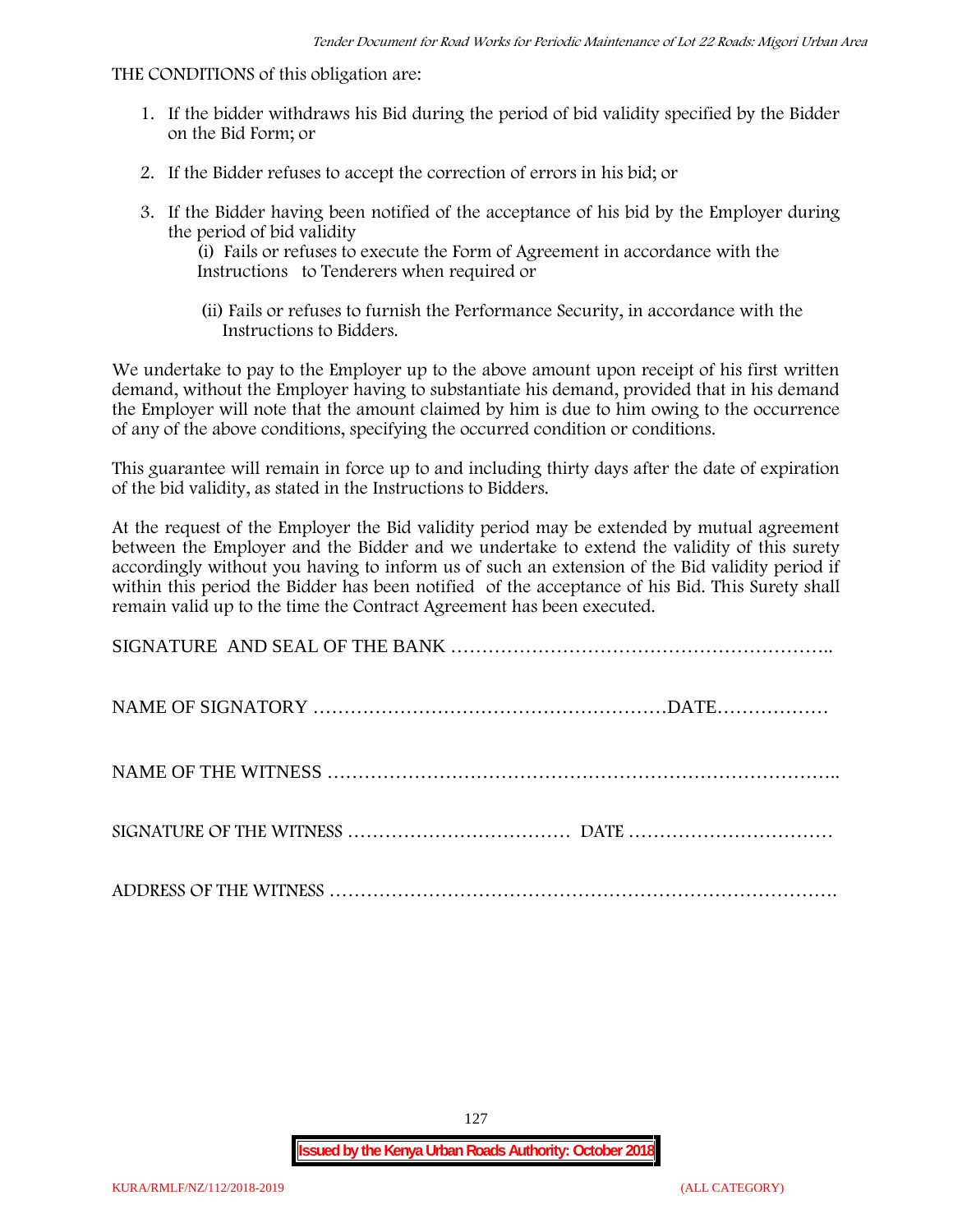# **SECTION XI: SCHEDULES OF SUPPLEMENTARY INFORMATION**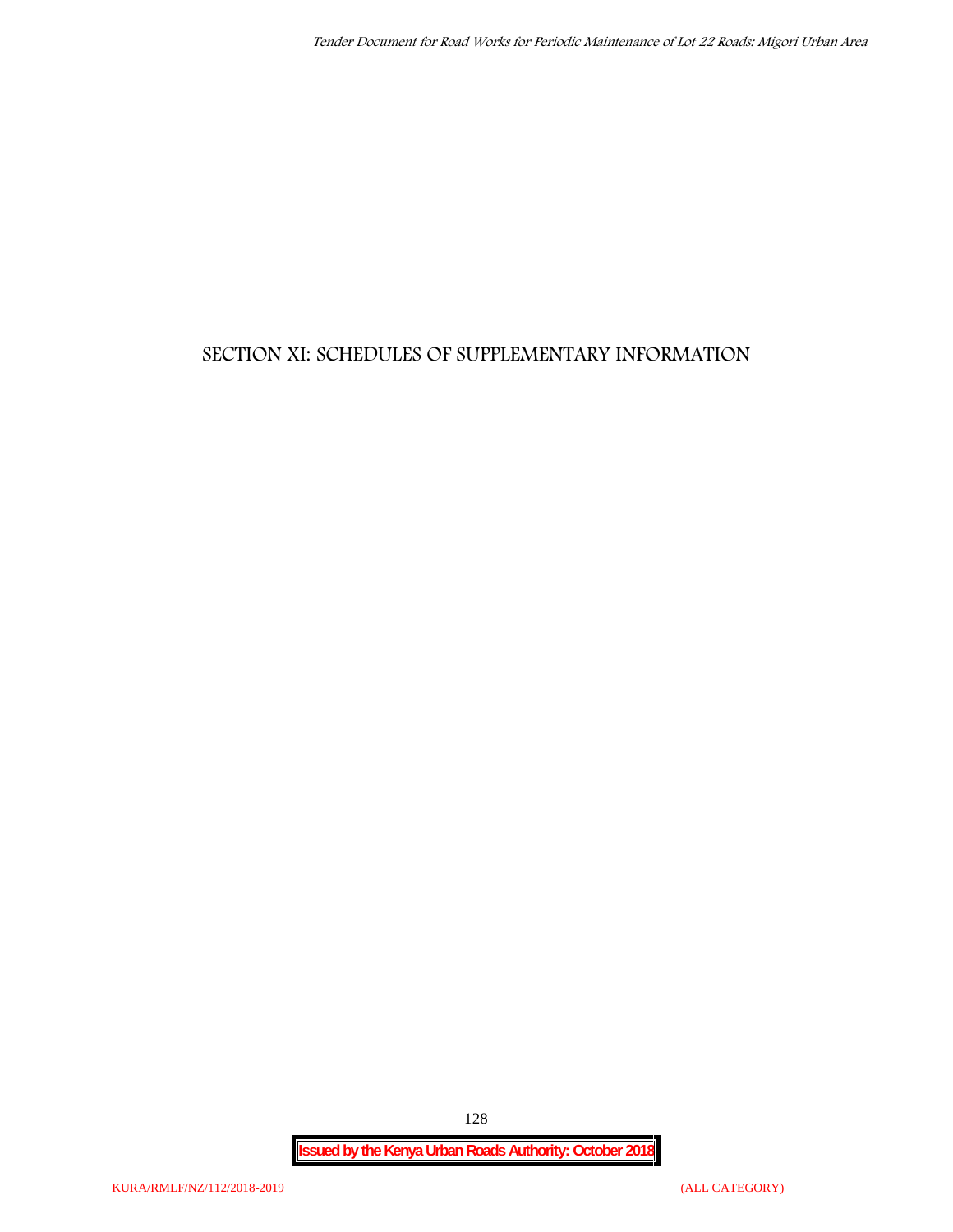| SCHEDULE 4: MAJOR ITEMS OF CONSTRUCTION PLANT AND EQUIPMENT Error! Bookmark not |  |
|---------------------------------------------------------------------------------|--|
| defined.                                                                        |  |
|                                                                                 |  |
| SCHEDULE 6: SCHEDULE OF ROADWORKS CARRIED OUT BY THE BIDER IN THE LAST          |  |
|                                                                                 |  |
|                                                                                 |  |
|                                                                                 |  |
|                                                                                 |  |
|                                                                                 |  |
| SCHEDULE 11: DECLARATION FORM (DEBARMENT)  Error! Bookmark not defined.         |  |

129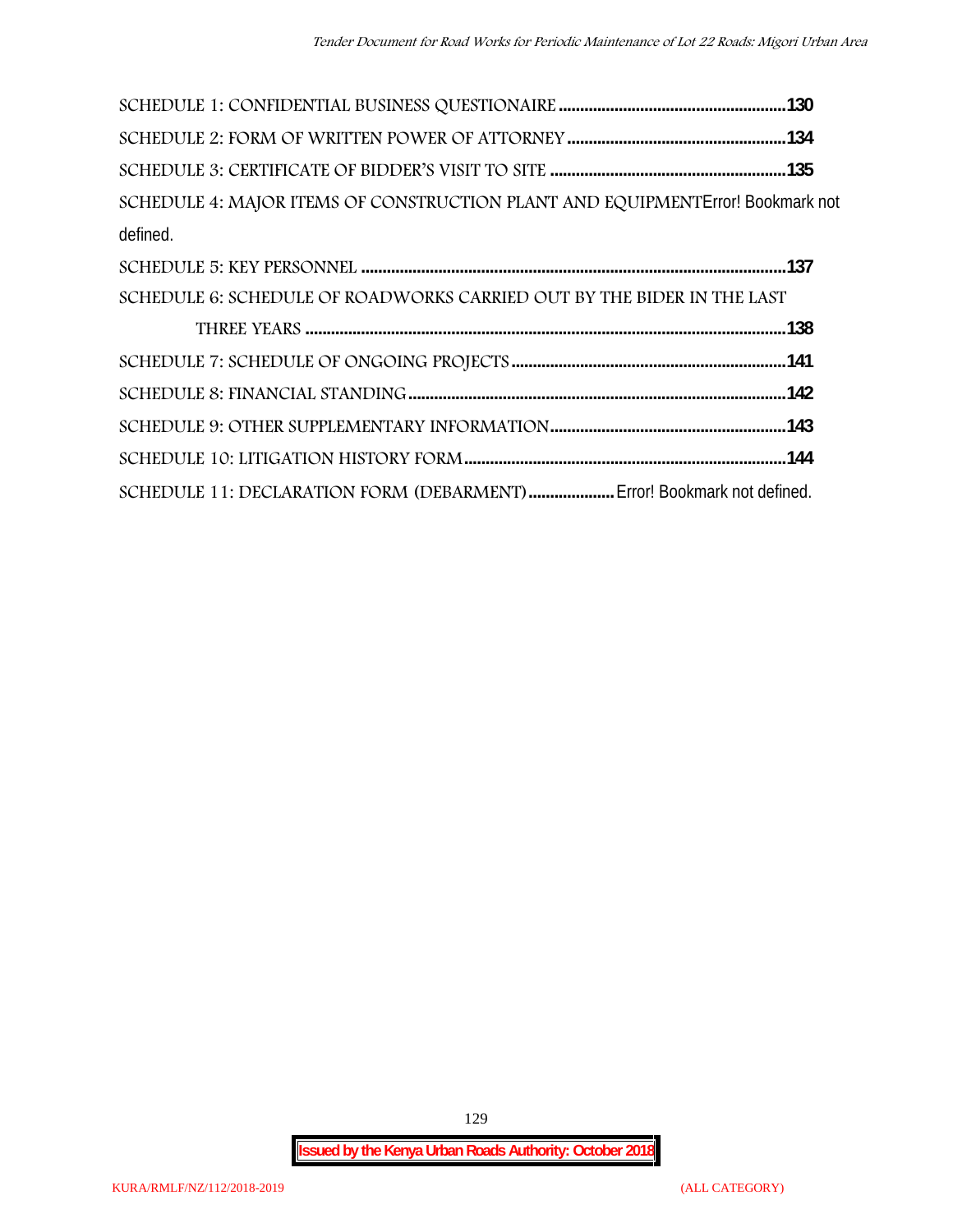# **SCHEDULE 1: CONFIDENTIAL BUSINESS QUESTIONAIRE**

This Confidential Business Questionnaire of the Government of Kenya shall be completed by the Bidder.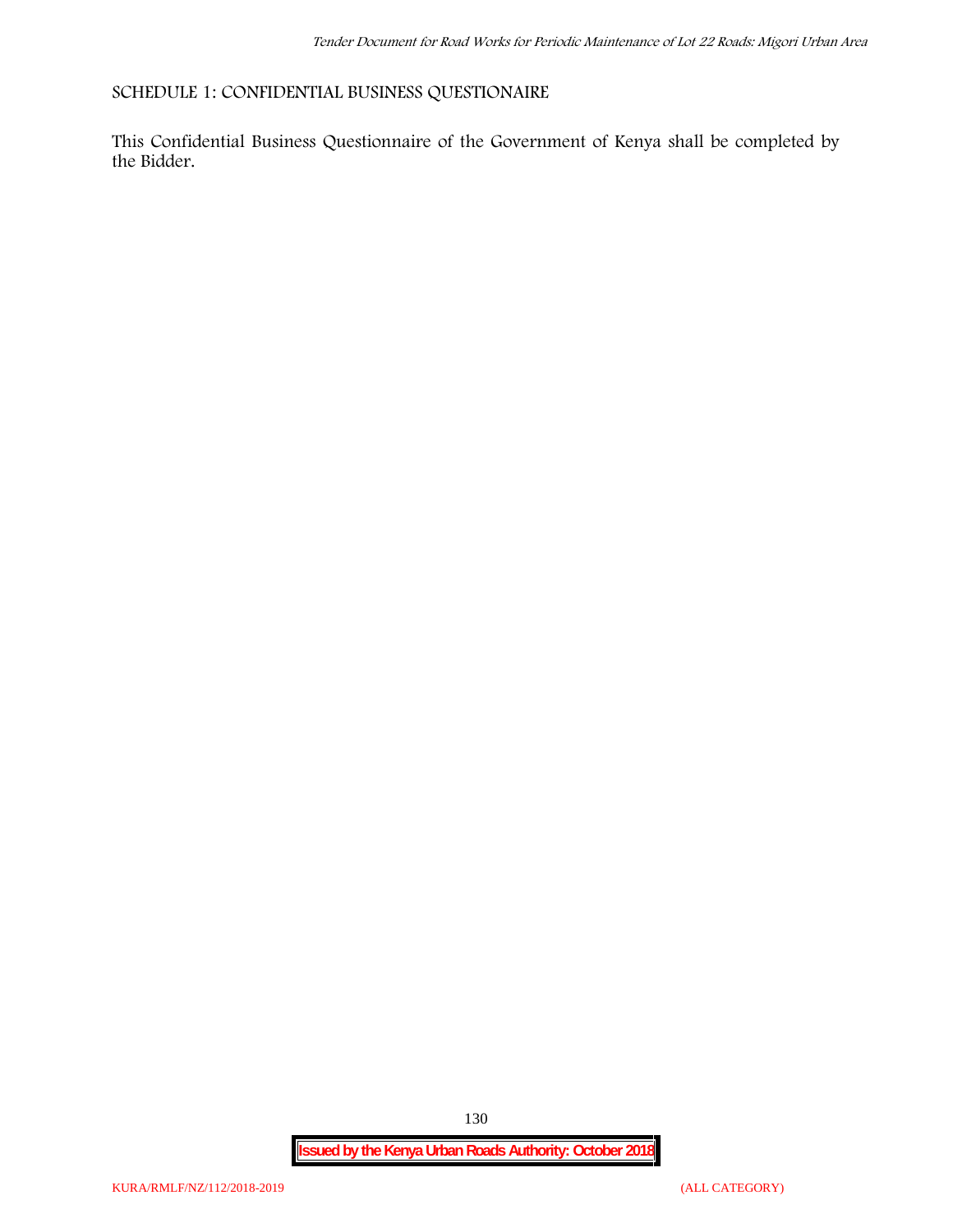# **REPUBLIC OF KENYA**

# **CONFIDENTIAL BUSINESS QUESTIONNAIRE**

| You are requested to give the particulars indicated in Part 1 and either Part 2 (a). 2(b) or 2(c)<br>whichever applies to your type of business.<br>You are advised that it is a serious offence to give false information on this Form.<br>Part 1 - General: |  |  |  |  |  |
|---------------------------------------------------------------------------------------------------------------------------------------------------------------------------------------------------------------------------------------------------------------|--|--|--|--|--|
| Business name                                                                                                                                                                                                                                                 |  |  |  |  |  |
|                                                                                                                                                                                                                                                               |  |  |  |  |  |
| Location of business premises                                                                                                                                                                                                                                 |  |  |  |  |  |
|                                                                                                                                                                                                                                                               |  |  |  |  |  |
|                                                                                                                                                                                                                                                               |  |  |  |  |  |
|                                                                                                                                                                                                                                                               |  |  |  |  |  |
|                                                                                                                                                                                                                                                               |  |  |  |  |  |
| Maximum value of business which you can handle at any one time:                                                                                                                                                                                               |  |  |  |  |  |
|                                                                                                                                                                                                                                                               |  |  |  |  |  |
|                                                                                                                                                                                                                                                               |  |  |  |  |  |
|                                                                                                                                                                                                                                                               |  |  |  |  |  |
| Part $2(a)$ - Sole Proprietor:                                                                                                                                                                                                                                |  |  |  |  |  |
| Your name in full                                                                                                                                                                                                                                             |  |  |  |  |  |
|                                                                                                                                                                                                                                                               |  |  |  |  |  |
|                                                                                                                                                                                                                                                               |  |  |  |  |  |
|                                                                                                                                                                                                                                                               |  |  |  |  |  |
|                                                                                                                                                                                                                                                               |  |  |  |  |  |

131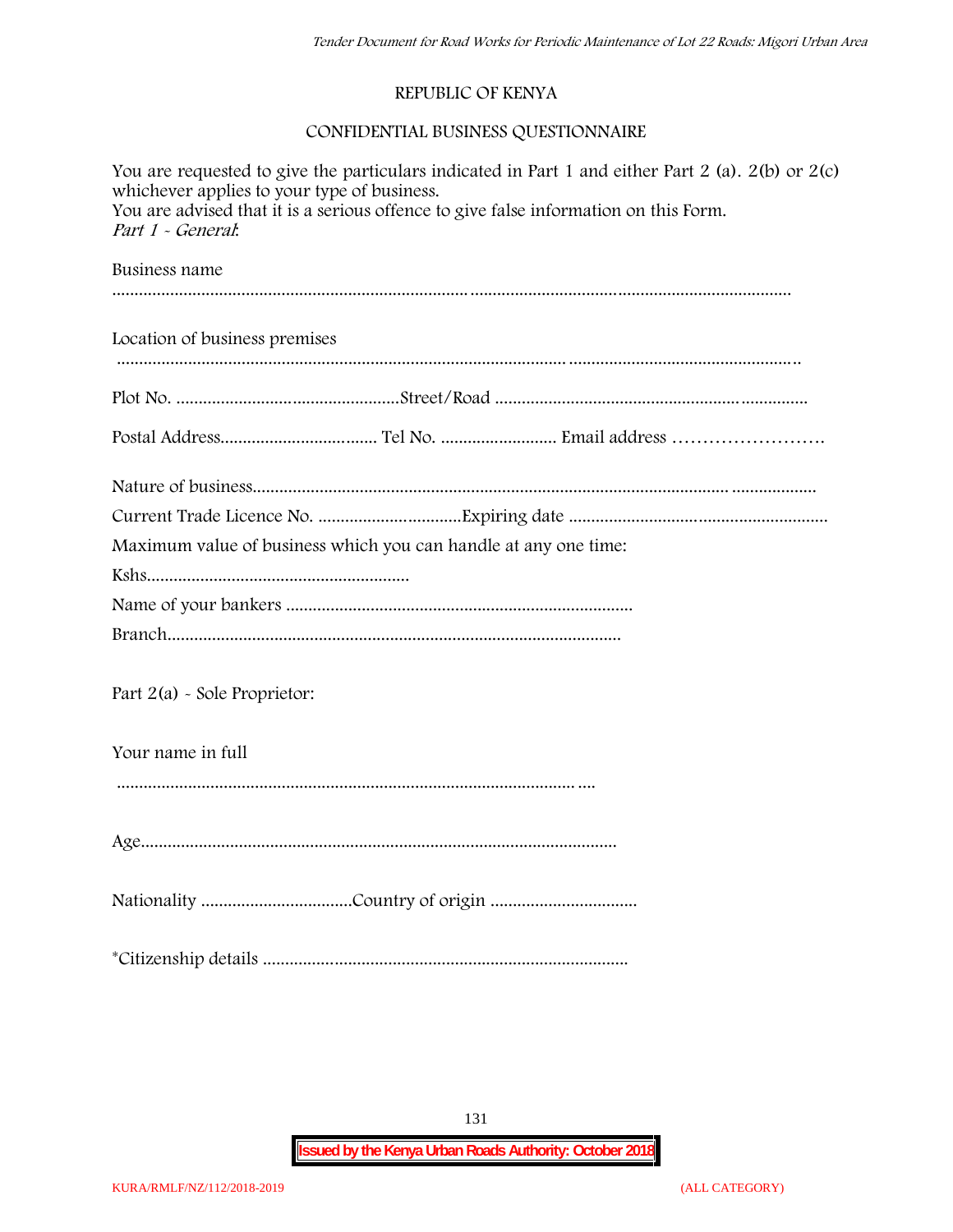| Part $2(b)$ - Partnership: |                                                      |                                  |        |
|----------------------------|------------------------------------------------------|----------------------------------|--------|
| Name                       | Give details of partners as follows:<br>Nationality  | Citizenship Details <sup>•</sup> | Shares |
|                            |                                                      |                                  |        |
|                            |                                                      |                                  |        |
|                            |                                                      |                                  |        |
|                            |                                                      |                                  |        |
|                            |                                                      |                                  |        |
|                            | Part 2(c) - Registered Company:                      |                                  |        |
|                            |                                                      |                                  |        |
|                            | State the nominal and issued capital of the company- |                                  |        |
|                            |                                                      |                                  |        |
|                            |                                                      |                                  |        |
|                            | Give details of all directors as follows:            |                                  |        |
| Name                       | Nationality                                          | Citizenship Details <sup>•</sup> | Shares |
|                            |                                                      |                                  |        |
|                            |                                                      |                                  |        |
|                            |                                                      |                                  |        |
|                            |                                                      |                                  |        |
|                            |                                                      |                                  |        |

• Attach proof of citizenship (Compulsory)

Attach certified copy of Form CR12 (Compulsory)  $\bullet$ 

132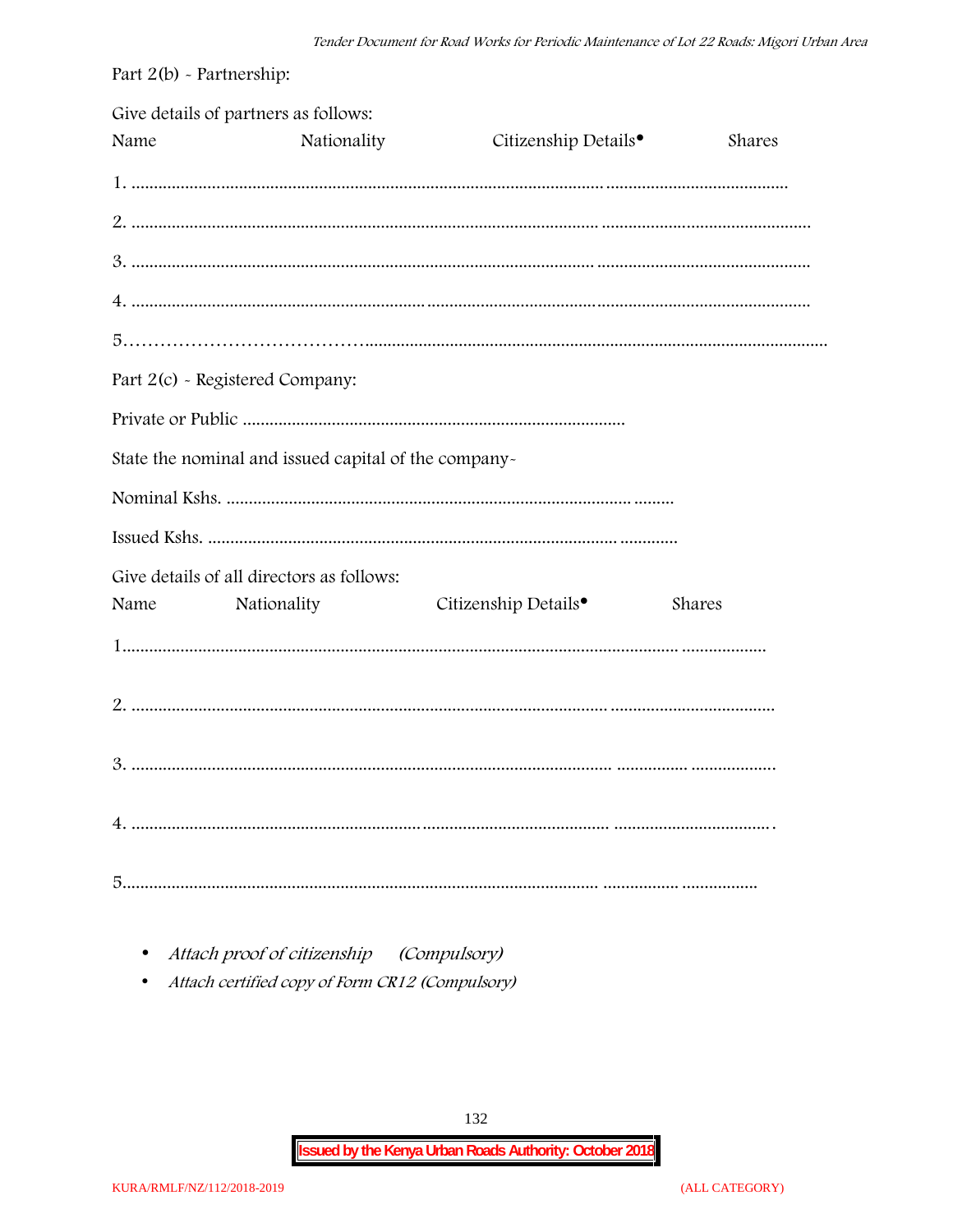Part 3: Interest in the Firm:

Is there any person / persons in the Kenya Urban Roads Authority (KURA) who has interest in this firm? Yes /No\*\*………………………….

I certify that the information given above is correct.

............................... .............................................................. Date Signature of Bidder

**\*\* Delete as necessary**

**Issued by the Kenya Urban Roads Authority: October 2018**

133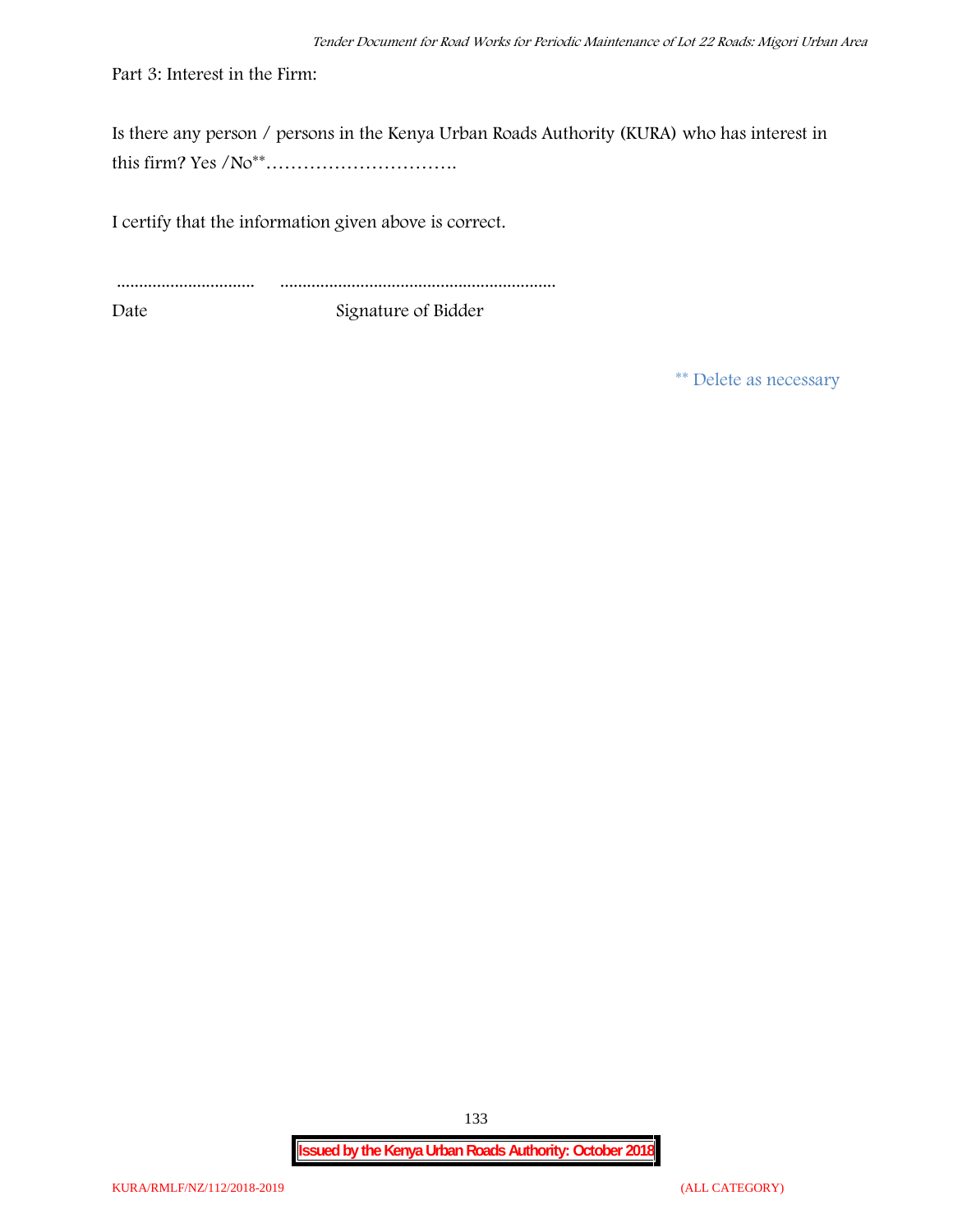# **SCHEDULE 2: FORM OF WRITTEN POWER OF ATTORNEY**

The Bidder shall state here below the name(s) and address of his representative(s) who is/are authorized to receive on his behalf correspondence in connection with the Bid.

………………………………………………………….. (Name of Bidder's Representative in block letters)

………………………………………………………….. (Address of Bidder's Representative)

………………………………………………………….. (Signature of Bidder's Representative)

Alternate:

………………………………………………………….. (Name of Bidder's Representative in block letters)

……………………………………………………………………… (Address of Bidder's Representative)

………………………………………………………….. (Signature of Bidder's Representative)

\*To be filled by all Bidders.

\*Both representative and alternate **must** attach copy of National Identification card or Passport.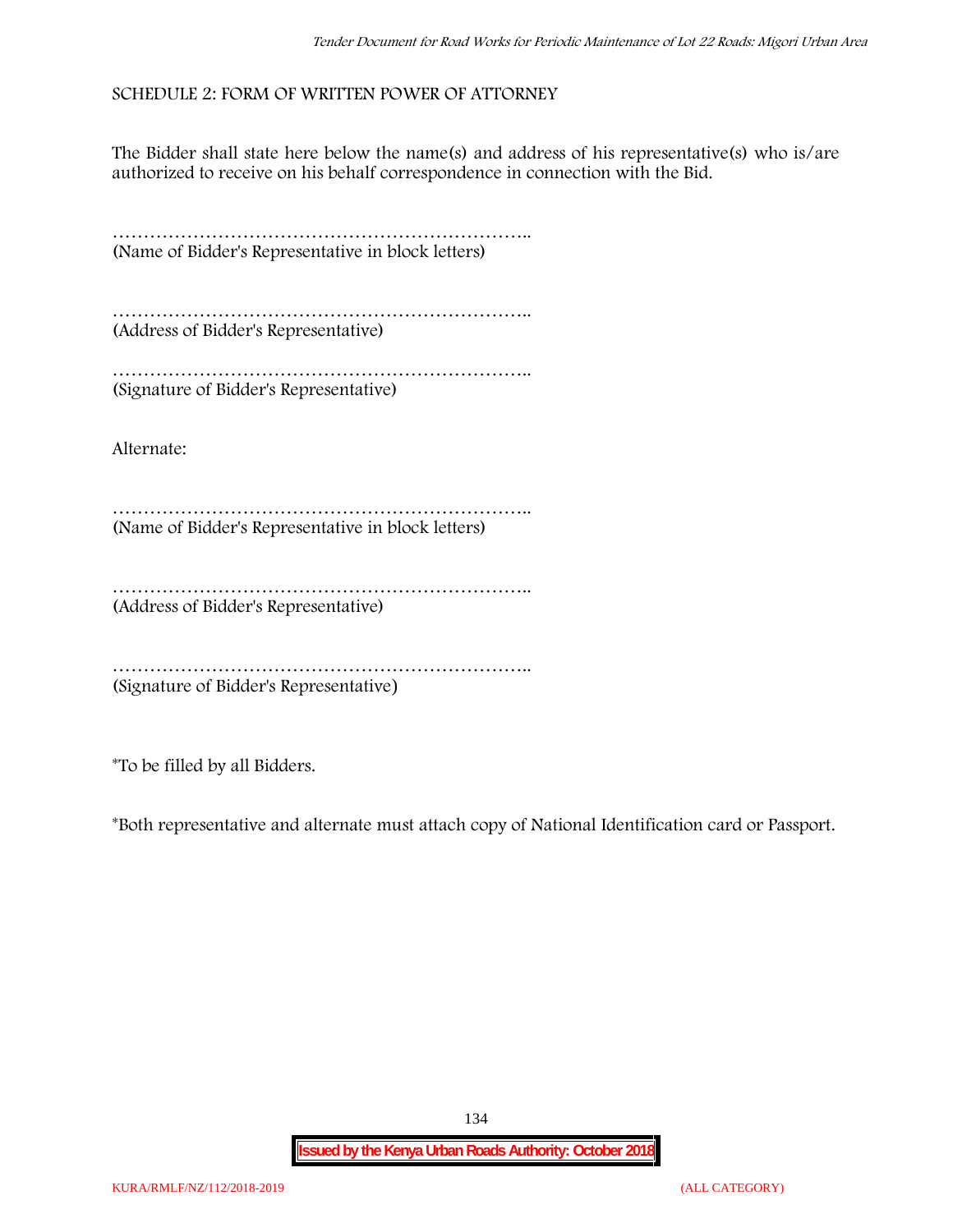This is to certify that

[*Name/s*]……………………………………………………………………………………

………………………………………………………………….

Being the authorized representative/Agent of [*Name of bidder*]

…………………………………………………………………………………………………

…………………………………………………………………………………………………

participated in the organised inspection visit of the site of the works for the

# **PERIODIC MAINTENANCE OF LOT 22 ROADS: MIGORI URBAN AREA**

held on………………………. day of……………………………20……………………….

| (Employer's Representative)         |               |
|-------------------------------------|---------------|
|                                     |               |
|                                     |               |
|                                     |               |
| (Name of Employer's Representative) | (Designation) |

NOTE: This form is to be completed at the time of the organized site visit.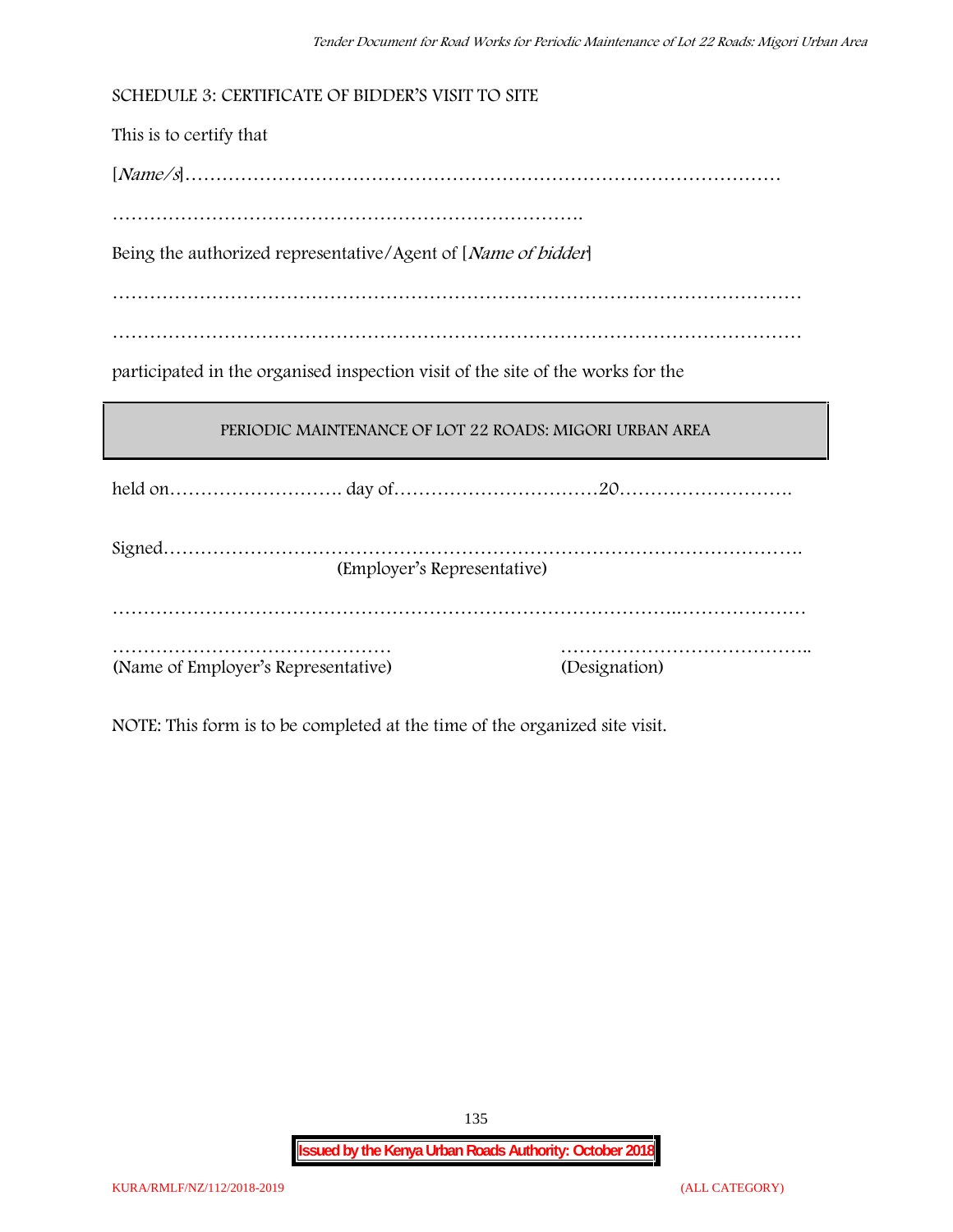## **SCHEDULE 4: MAJOR ITEMS OF CONSTRUCTION PLANT AND EQUIPMENT**

The Bidder shall enter in this schedule all major items of plant and equipment which he proposes to bring to site. Only reliable plant in good working order and suitable for the work required of it shall be shown on this Schedule. Summary of the same shall be entered in Section 5: Qualification Criteria, Part 7.

| commence)<br>(Days after<br>Arrival on<br>Date of<br>Project   |        |  |  |  |  |  |
|----------------------------------------------------------------|--------|--|--|--|--|--|
| Power<br>Rating                                                |        |  |  |  |  |  |
| Leased/<br>Imported<br>Owned/                                  |        |  |  |  |  |  |
| Source                                                         |        |  |  |  |  |  |
| Imported)<br>Estimated<br>CIF<br>Mombasa<br>(If to be<br>Value |        |  |  |  |  |  |
| Capacity t or $\mathbf{m}^3$                                   |        |  |  |  |  |  |
| Used<br>New or                                                 |        |  |  |  |  |  |
| Year of Manufactur $_{\rm e}$                                  |        |  |  |  |  |  |
| each<br>Σό.                                                    |        |  |  |  |  |  |
| Description<br>Type,<br>Model,<br>Make                         |        |  |  |  |  |  |
| I certify that the above information is correct.               |        |  |  |  |  |  |
| .<br>(Signature of Bidder)                                     | (Date) |  |  |  |  |  |

136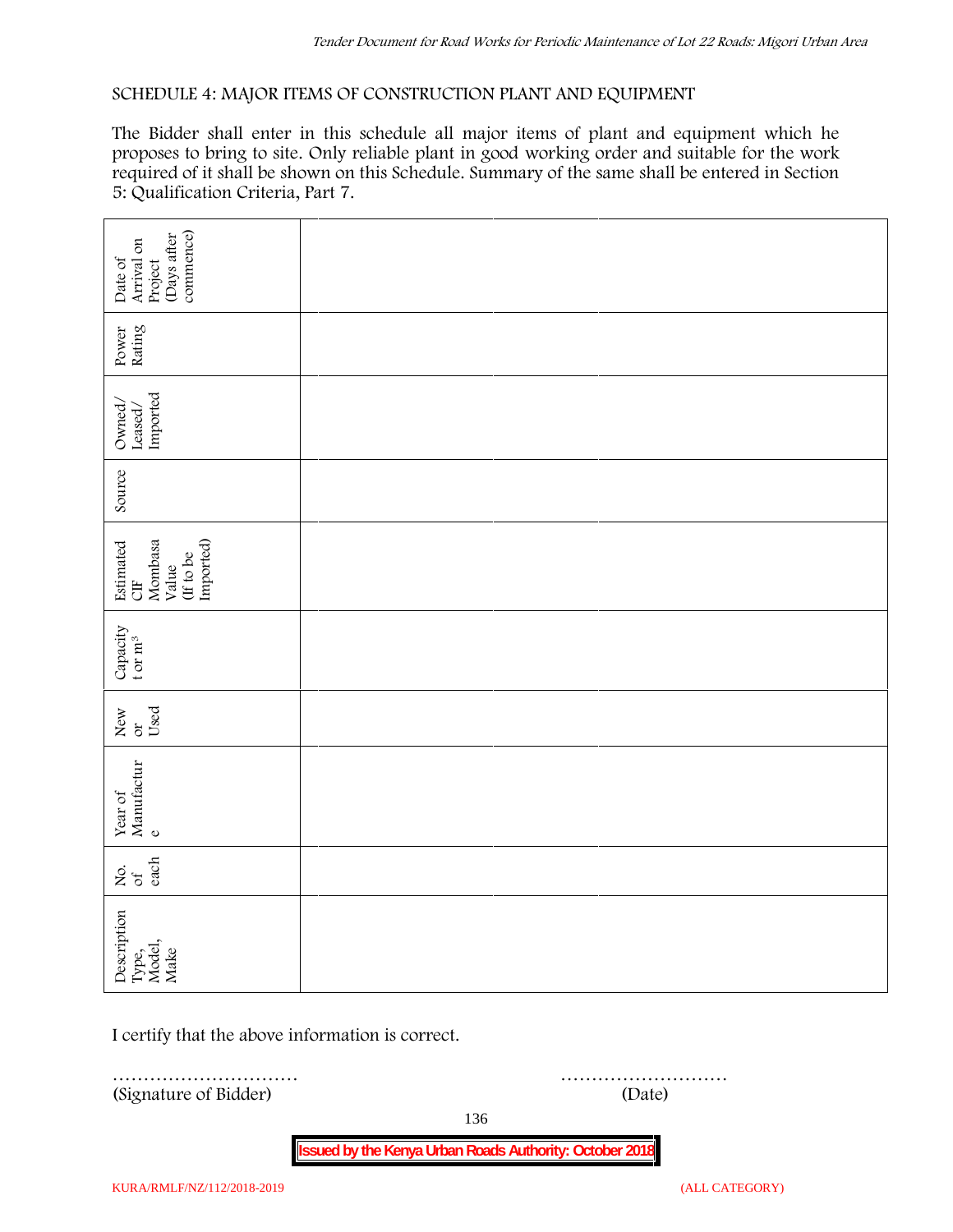#### **SCHEDULE 5: KEY PERSONNEL**

| <b>DESIGNATION</b>                                           | <b>NAME</b> | <b>NATIONALITY</b> | SUMMARY OF QUALIFICATIONS AND<br><b>EXPERIENCE</b> |                                |                                 |  |  |
|--------------------------------------------------------------|-------------|--------------------|----------------------------------------------------|--------------------------------|---------------------------------|--|--|
|                                                              |             |                    | Qualifications                                     | General<br>Experience<br>(Yrs) | Specific<br>Experience<br>(Yrs) |  |  |
|                                                              |             |                    |                                                    |                                |                                 |  |  |
| Headquarters                                                 |             |                    |                                                    |                                |                                 |  |  |
| Partner/Director<br>or other key staff<br>(give designation) |             |                    |                                                    |                                |                                 |  |  |
|                                                              |             |                    |                                                    |                                |                                 |  |  |
| Site Office                                                  |             |                    |                                                    |                                |                                 |  |  |
| 1. Site Agent                                                |             |                    |                                                    |                                |                                 |  |  |
| 2. Site Surveyor                                             |             |                    |                                                    |                                |                                 |  |  |
| 3. Foreman                                                   |             |                    |                                                    |                                |                                 |  |  |
|                                                              |             |                    |                                                    |                                |                                 |  |  |
|                                                              |             |                    |                                                    |                                |                                 |  |  |
|                                                              |             |                    |                                                    |                                |                                 |  |  |

**Note:** The Bidder shall list in this schedule the key personnel he will employ from the Contractor's headquarters and from the Contractor's site office to direct and execute the work together with their qualifications, experience, position held and nationality in accordance with Clause 15.2 and 16.3 of the Conditions of Contract Part II (where required, use separate sheets to add extra data for column 4). Bidders shall attach certified copies of academic certificates, and CVs of all key staff.

I certify that the above information is correct.

(Signature of Bidder) (Date)

………………………… ………………………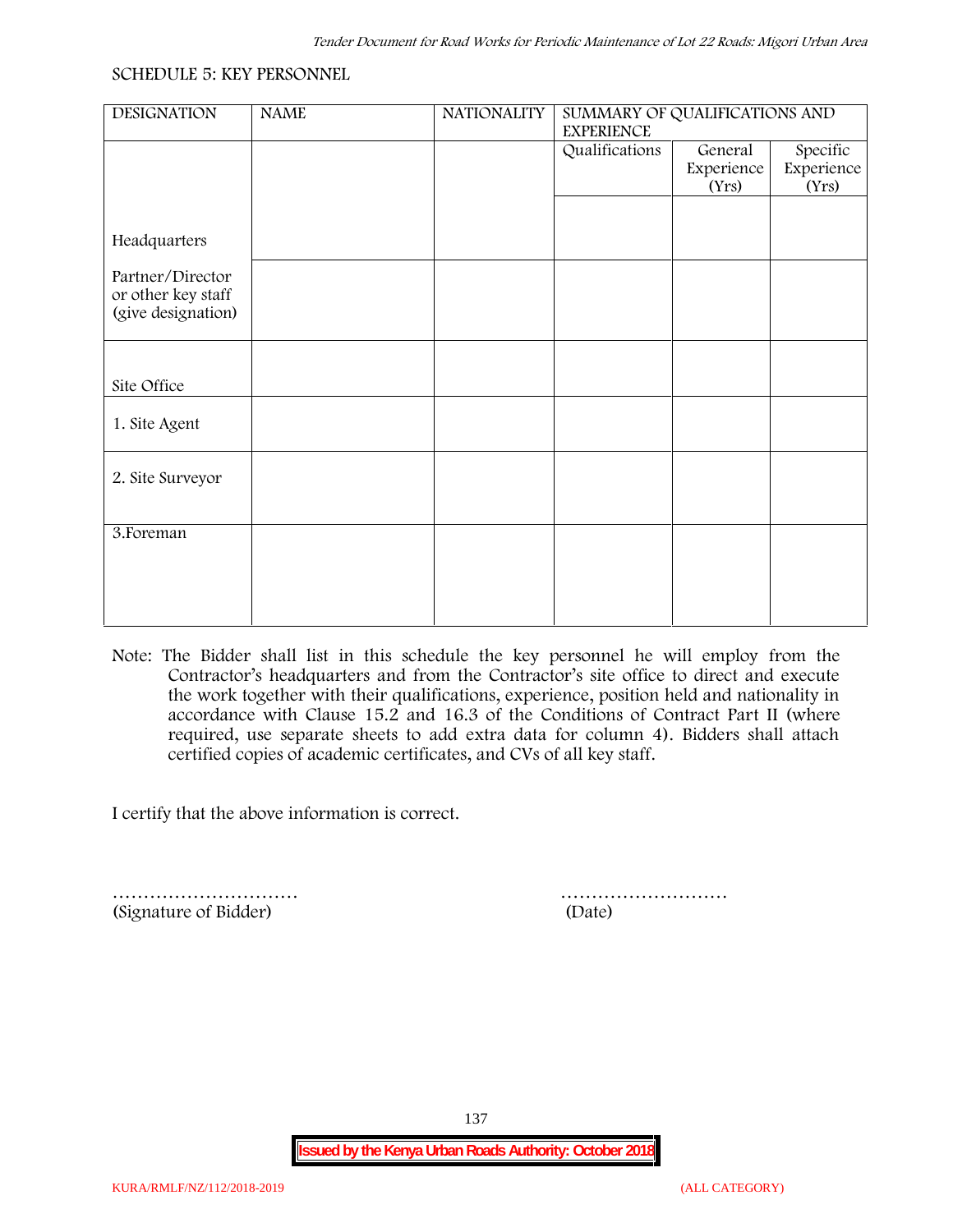#### **SCHEDULE 6: SCHEDULE OF ROADWORKS CARRIED OUT BY THE BIDER IN THE LAST THREE YEARS**

#### **SCHEDULE 6A: COMPLETED WORKS**

| DESCRIPTION OF WORKS | NAME OF CLIENT | VALUE OF<br>WORKS (KSHS) $^\ast$ | YEAR COMPLETED/<br><b>REMARKS</b> |
|----------------------|----------------|----------------------------------|-----------------------------------|
|                      |                |                                  |                                   |
|                      |                |                                  |                                   |
|                      |                |                                  |                                   |
|                      |                |                                  |                                   |
|                      |                |                                  |                                   |
|                      |                |                                  |                                   |
|                      |                |                                  |                                   |
|                      |                |                                  |                                   |
|                      |                |                                  |                                   |
|                      |                |                                  |                                   |
|                      |                |                                  |                                   |
|                      |                |                                  |                                   |
|                      |                |                                  |                                   |
|                      |                |                                  |                                   |
|                      |                |                                  |                                   |

**Note:** Bidders shall attach certified copies of letters of award (for each listed project), certified copies of completion certificates.

I certify that the above works were successfully carried out by this Bidder.

(Signature of Bidder) (Date)

………………………… ………………………

\* **Value in KShs using Central Bank of Kenya mean exchange rate at a reference date 7 days before date of BID opening**

138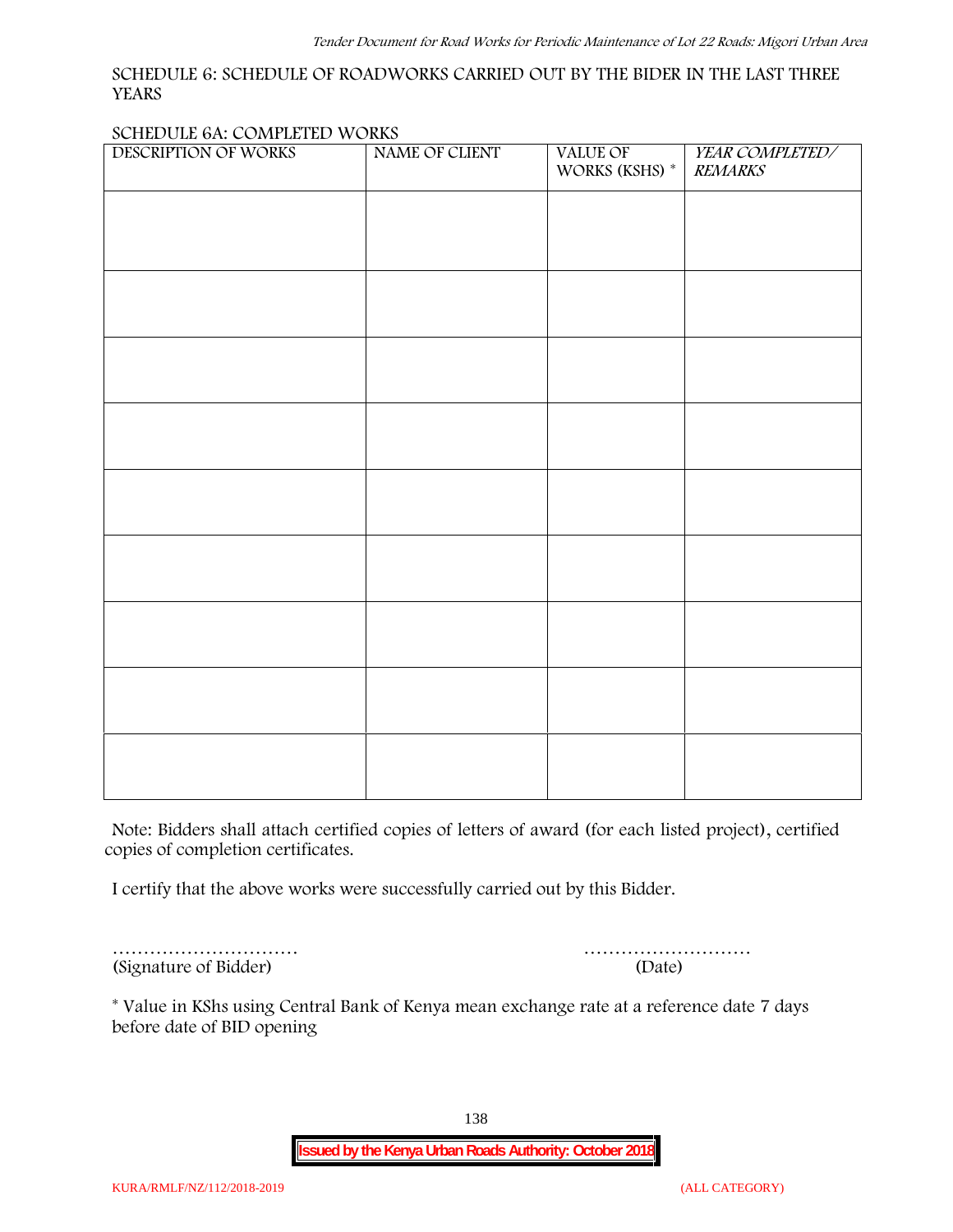#### **SCHEDULE 6B: NON-COMPLETED WORKS BEYOND COMPLETION DATE**

| DESCRIPTION OF WORKS | NAME OF CLIENT | VALUE OF<br>WORKS (KSHS) * | YEAR COMPLETED/<br><b>REMARKS</b> |
|----------------------|----------------|----------------------------|-----------------------------------|
|                      |                |                            |                                   |
|                      |                |                            |                                   |
|                      |                |                            |                                   |
|                      |                |                            |                                   |
|                      |                |                            |                                   |
|                      |                |                            |                                   |
|                      |                |                            |                                   |
|                      |                |                            |                                   |
|                      |                |                            |                                   |
|                      |                |                            |                                   |
|                      |                |                            |                                   |
|                      |                |                            |                                   |
|                      |                |                            |                                   |
|                      |                |                            |                                   |
|                      |                |                            |                                   |
|                      |                |                            |                                   |
|                      |                |                            |                                   |
|                      |                |                            |                                   |
|                      |                |                            |                                   |

**Note:** Bidders shall attach certified copies of letters of award (for each listed project), certified evidence for executed works for non-copleted projects e.g copy of recent payment certificate.

I certify that the above works were successfully carried out by this Bidder.

………………………… (Signature of Bidder)

|  |  |  |  |  |  | (Date) |  |  |  |  |  |  |  |
|--|--|--|--|--|--|--------|--|--|--|--|--|--|--|

\* **Value in KShs using Central Bank of Kenya mean exchange rate at a reference date 7 days before date of BID opening**

139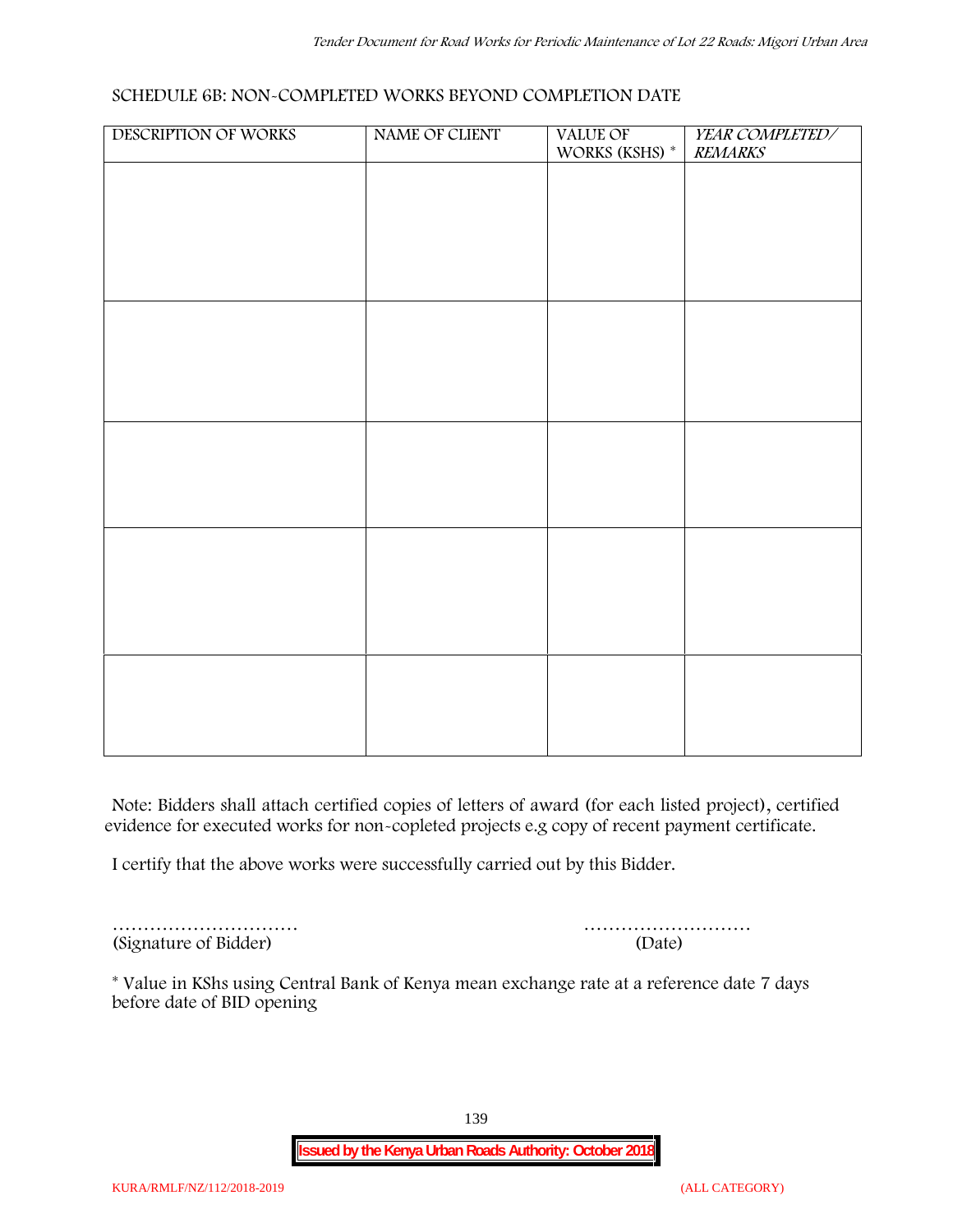**SCHEDULE 6C: SPECIFIC EXPERIENCE**

| DESCRIPTION OF WORKS | NAME OF CLIENT | VALUE OF<br>WORKS (KSHS) $^\ast$ | YEAR COMPLETED/<br><b>REMARKS</b> |
|----------------------|----------------|----------------------------------|-----------------------------------|
|                      |                |                                  |                                   |
|                      |                |                                  |                                   |
|                      |                |                                  |                                   |
|                      |                |                                  |                                   |
|                      |                |                                  |                                   |
|                      |                |                                  |                                   |
|                      |                |                                  |                                   |
|                      |                |                                  |                                   |
|                      |                |                                  |                                   |
|                      |                |                                  |                                   |
|                      |                |                                  |                                   |
|                      |                |                                  |                                   |
|                      |                |                                  |                                   |
|                      |                |                                  |                                   |
|                      |                |                                  |                                   |

**Note:** Bidders shall attach certified copies of letters of award (for each listed project), certified evidence for executed works for non-completed projects e.g copy of recent payment certificate.

I certify that the above works were successfully carried out by this Bidder.

(Signature of Bidder) (Date)

………………………… ………………………

\* **Value in KShs using Central Bank of Kenya mean exchange rate at a reference date 7 day before date of BID opening**

140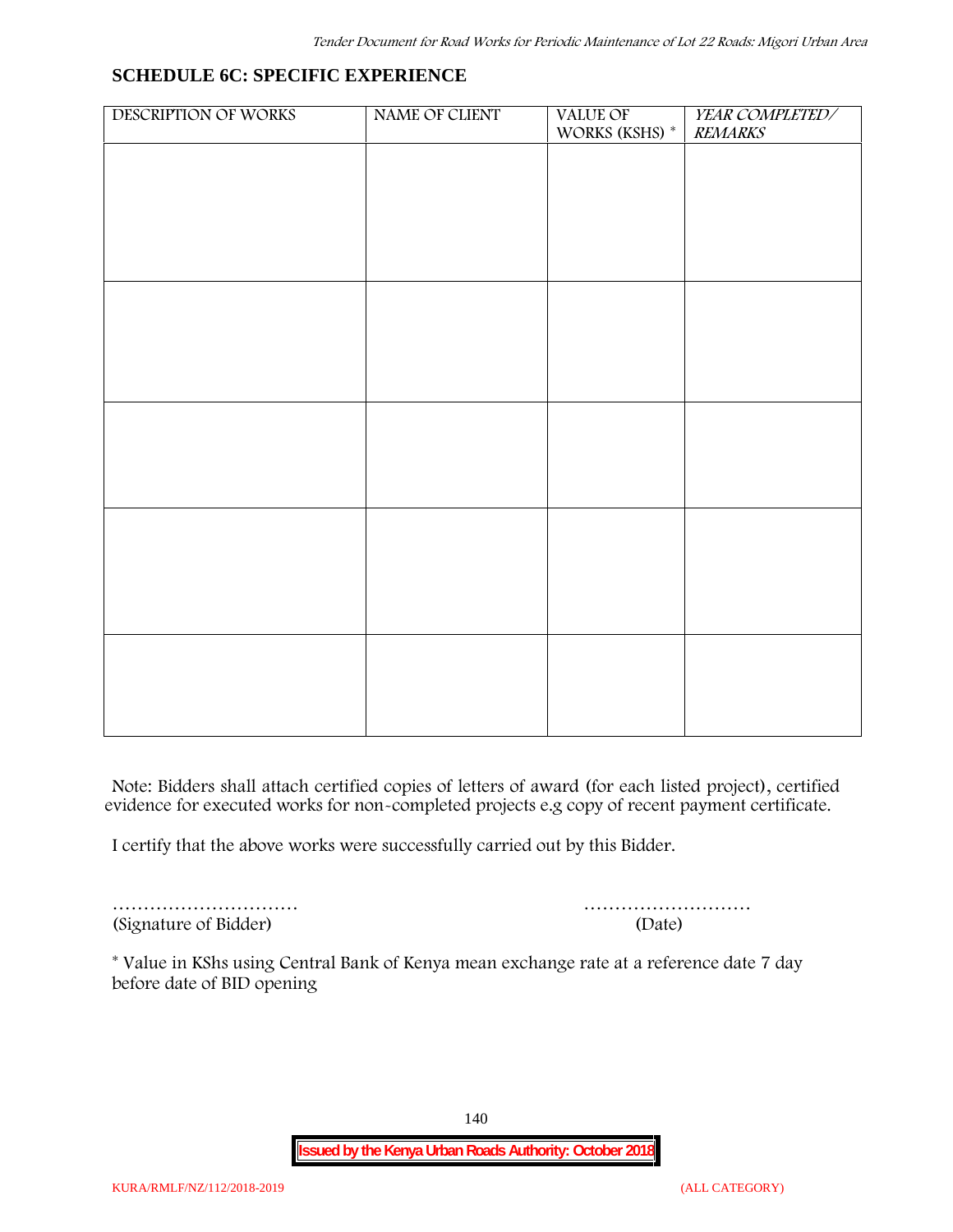| DESCRIPTION OF<br>WORKS | NAME OF<br>${\rm CLIENT}$ | DATE OF<br>$\mathsf{COMMENC}$<br><b>EMENT</b> | DATE OF<br>COMPLETION | VALUE OF<br>WORKS (KSHS) | <b>VALUE</b><br>COMPLETED<br>UP TO DATE | PHYSICALLY<br>COMPLETED<br>UP TO DATE |  |
|-------------------------|---------------------------|-----------------------------------------------|-----------------------|--------------------------|-----------------------------------------|---------------------------------------|--|
|                         |                           |                                               |                       |                          | $\%$                                    | $\%$                                  |  |
|                         |                           |                                               |                       |                          |                                         |                                       |  |
|                         |                           |                                               |                       |                          |                                         |                                       |  |
|                         |                           |                                               |                       |                          |                                         |                                       |  |
|                         |                           |                                               |                       |                          |                                         |                                       |  |
|                         |                           |                                               |                       |                          |                                         |                                       |  |
|                         |                           |                                               |                       |                          |                                         |                                       |  |
|                         |                           |                                               |                       |                          |                                         |                                       |  |
|                         |                           |                                               |                       |                          |                                         |                                       |  |
|                         |                           |                                               |                       |                          |                                         |                                       |  |
|                         |                           |                                               |                       |                          |                                         |                                       |  |
|                         |                           |                                               |                       |                          |                                         |                                       |  |
|                         |                           |                                               |                       |                          |                                         |                                       |  |
|                         |                           |                                               |                       |                          |                                         |                                       |  |

**Note:** 1. Bidders shall attach certified copies of letters of award (for each listed project) and any certified evidence for executed works e.g copy of recent payment certificate.

2. Bidders must indicate all their on-going works as at the time of bidding. Any non disclosure shall constitute non-responsiveness)

I certify that the above works are being carried out by me and that the above information is correct.

(Signature of Bidder) (Date)

………………………… ………………………

141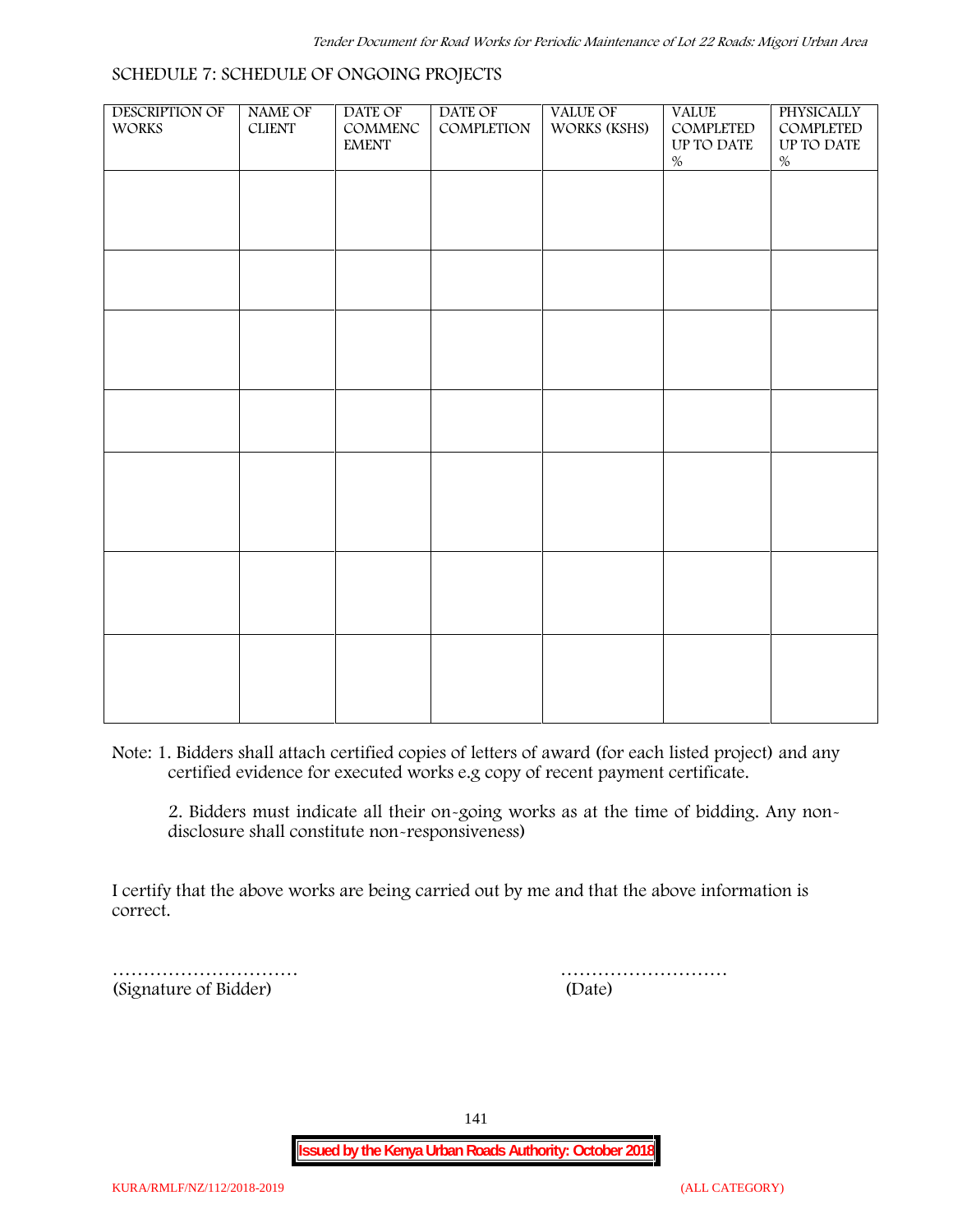#### **SCHEDULE 8: FINANCIAL STANDING**

- 1 Submit copies of audited profit and loss statements and balance sheet for the last five calendar years and estimated projection for the next two years with certified English translation where appropriate.
- 2 Give turnover figures for each of the last two (2) financial years. Quote in millions and decimal thereof.

|                               | Year 1(2016) | Year 2(2017) |
|-------------------------------|--------------|--------------|
|                               | Ksh.         | Ksh.         |
| Road works                    |              |              |
| Other civil Engineering works |              |              |
| Other (specify)               |              |              |
| Total                         |              |              |

## SUMMARY OF ASSETS AND LIABILTIES OF THE AUDITED FINANCIAL STATEMENTS OF THE LAST TWO (2) FINANCIAL YEARS.

|                              | Year 1(2016) | Year 2(2017) |
|------------------------------|--------------|--------------|
|                              | KShs.        | KShs.        |
| 1. Total Assets              |              |              |
| 2. Current Assets            |              |              |
| 3. Bank Credit Line Value    |              |              |
| 4. Total Liabilities         |              |              |
| 5. Current Liabilities       |              |              |
| 6. Net Worth (1-4)           |              |              |
| 7. Working capital $(2+3-4)$ |              |              |

# (a) Name/Address of Commercial Bank providing credit line

………………………………………………………………………………………………

………………………………………………………………………………………………

(b) Total amount of credit line KShs………………………………………………

Attach a certified copy of Undertaking of the Bank to provide the credit.

(c) Attach bank statements for the last six (6) months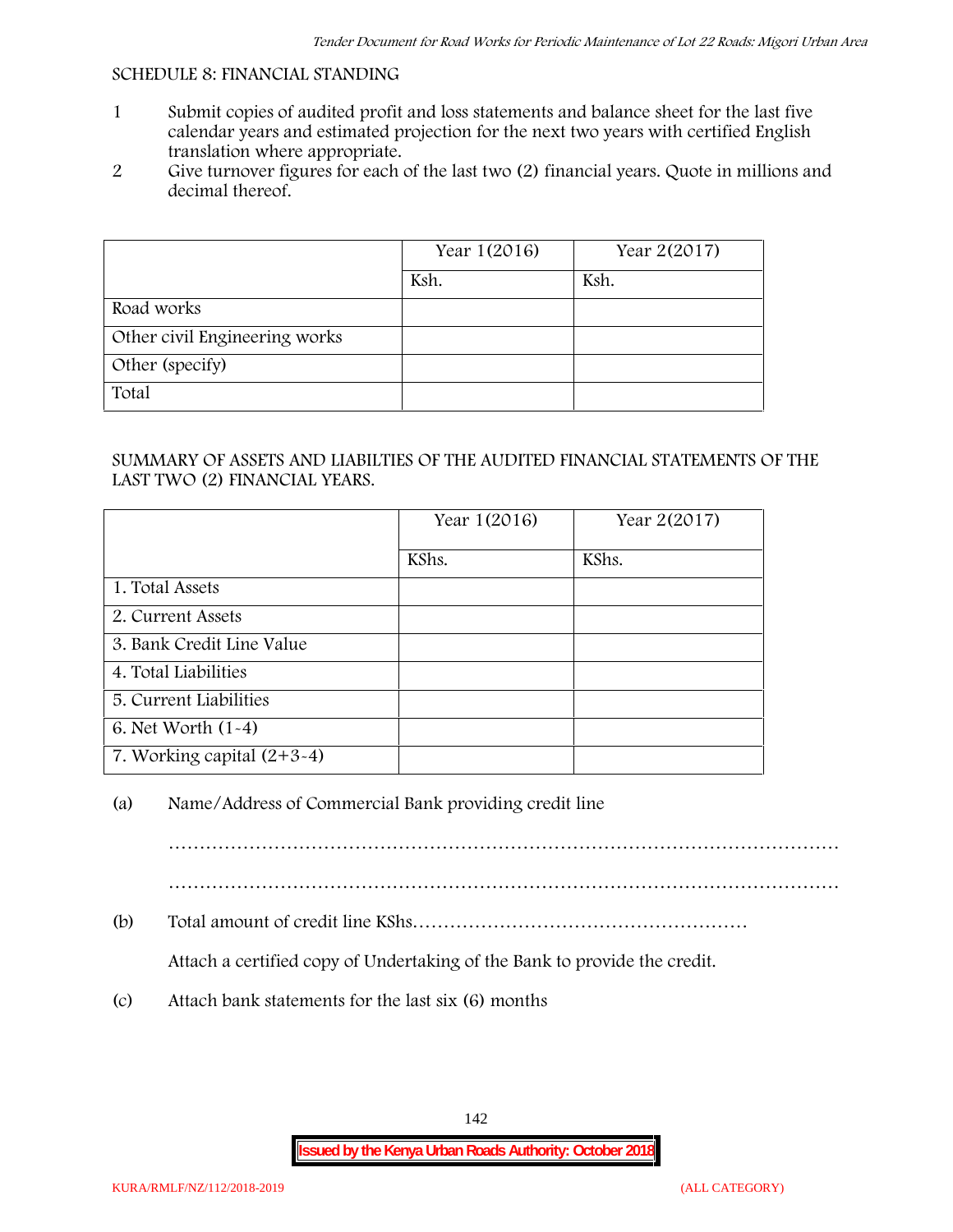## **SCHEDULE 9: OTHER SUPPLEMENTARY INFORMATION**

Financial reports for the last three years, balance sheets, profit and loss statements, auditors' reports etc. List them below and attach copies. ………………………………………………………………………………………………… ………………………………………………………………………………………………… ………………………………………………………………………………………………… ………………………………………………………………………………………………… Evidence of access to financial resources to meet the qualification requirements. Cash in hand, lines of credit etc. List below and attach copies of supporting documents ………………………………………………………………………………………………… …………………………………………………………………………………………………. ………………………………………………………………………………………………… Name, address, telephone, telex, fax numbers and email of the Bidders Bankers who may provide reference if contacted by the Contracting Authority. ……………………………………………………………………………………………….. ………………………………………………………………………………………………. ………………………………………………………………………………………………. I certify that the above information is correct. ……………………………. …………………………………….. Date Signature of Bidder

(To be signed by authorized representative and officially stamped)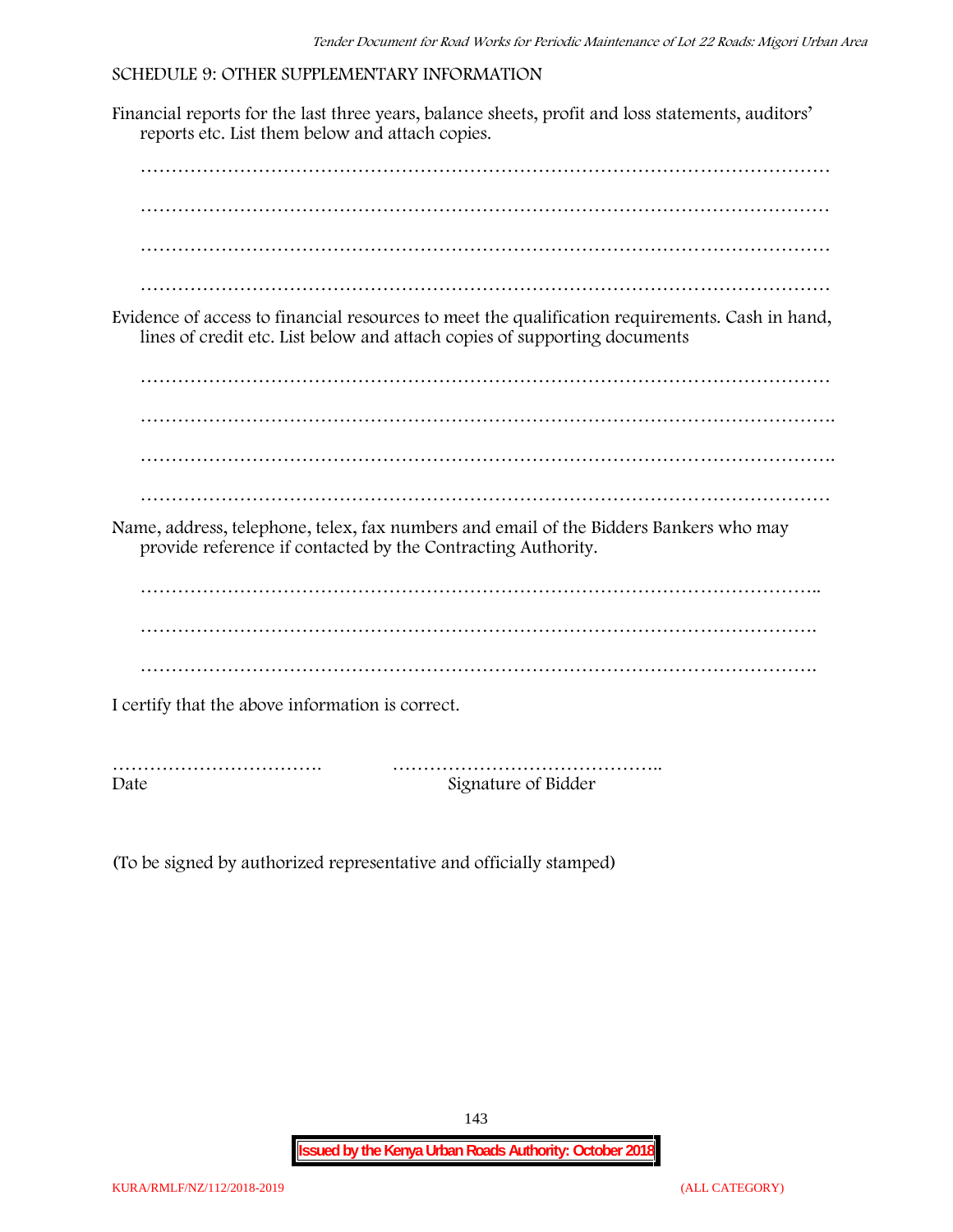### **SCHEDULE 10: LITIGATION HISTORY FORM**

Information on current litigation in which the Bidder is involved.

| <b>OTHER PARTY (IES)</b> | <b>CAUSE OF DISPUTE</b> | AMOUNT INVOLVED (KSHS) |
|--------------------------|-------------------------|------------------------|
|                          |                         |                        |
|                          |                         |                        |
|                          |                         |                        |
|                          |                         |                        |
|                          |                         |                        |

I certify that the above information is correct.

| Date | Signature of Bidder |
|------|---------------------|

(To be signed by authorized representative and officially stamped)

144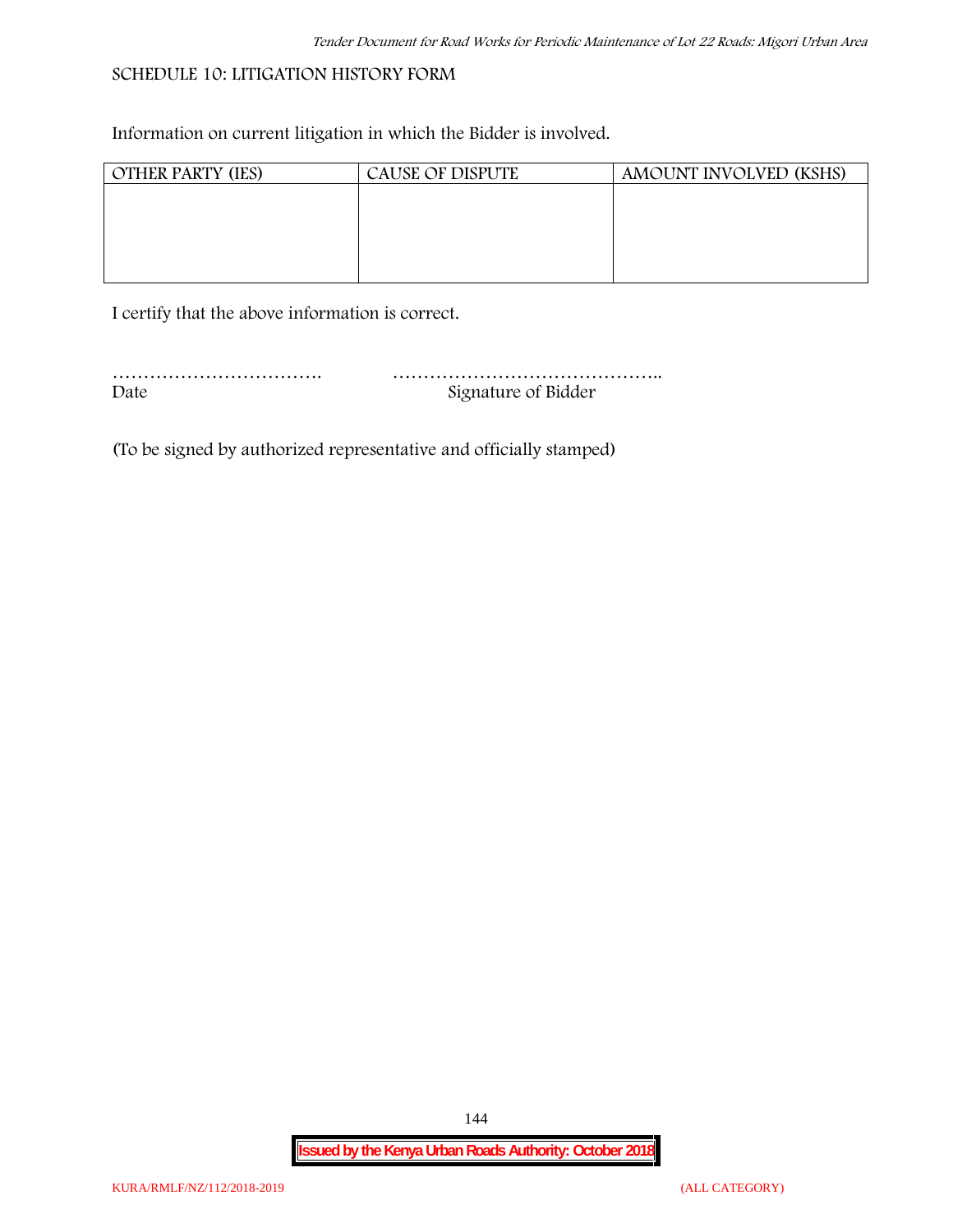### **SCHEDULE 11: DECLARATION FORM FOR BANKRUPT OR INSOLVENT**

**AND DEBARMENT** Date To The Kenya Urban Roads Authority P.O Box 41727 – 00100, IKM Place, 5th Ngong Ave, Nairobi, KENYA. Ladies and Gentlemen, The Tenderer i.e. (full name and complete physical and postal address) ……………………………………………………………………………………………………… ……………………declare the following: a) That I/ We have not been debarred from participating in public procurement by anybody,

institution or person.

b) That I/ We have not been involved in and will not be involved in corrupt and fraudulent practices regarding public procurement anywhere.

c) That I/ We are not insolvent, in receivership, bankrupt or in the process of being wound up and is not the subject of legal proceedings relating to the foregoing.

d) That I/We are not under any ongoing investigation by the Ethics and Anti-Corruption Commission (EACC) for any corrupt and/or economic crimes or practices.

e) That I/ We are not associated with any other Tenderer participating in this Tender.

f) That I/We do hereby confirm that all the information given in this tender is accurate, factual and true to the best of our knowledge.

Yours sincerely,

……………………………………………………

Name of Tenderer

………………………………………………………………………………..

Signature of duly authorised person signing the Tender

…………………………………………………………………………..

Name and Capacity of duly authorised person signing the Tender

………………………………………

Stamp or Seal of Tenderer

145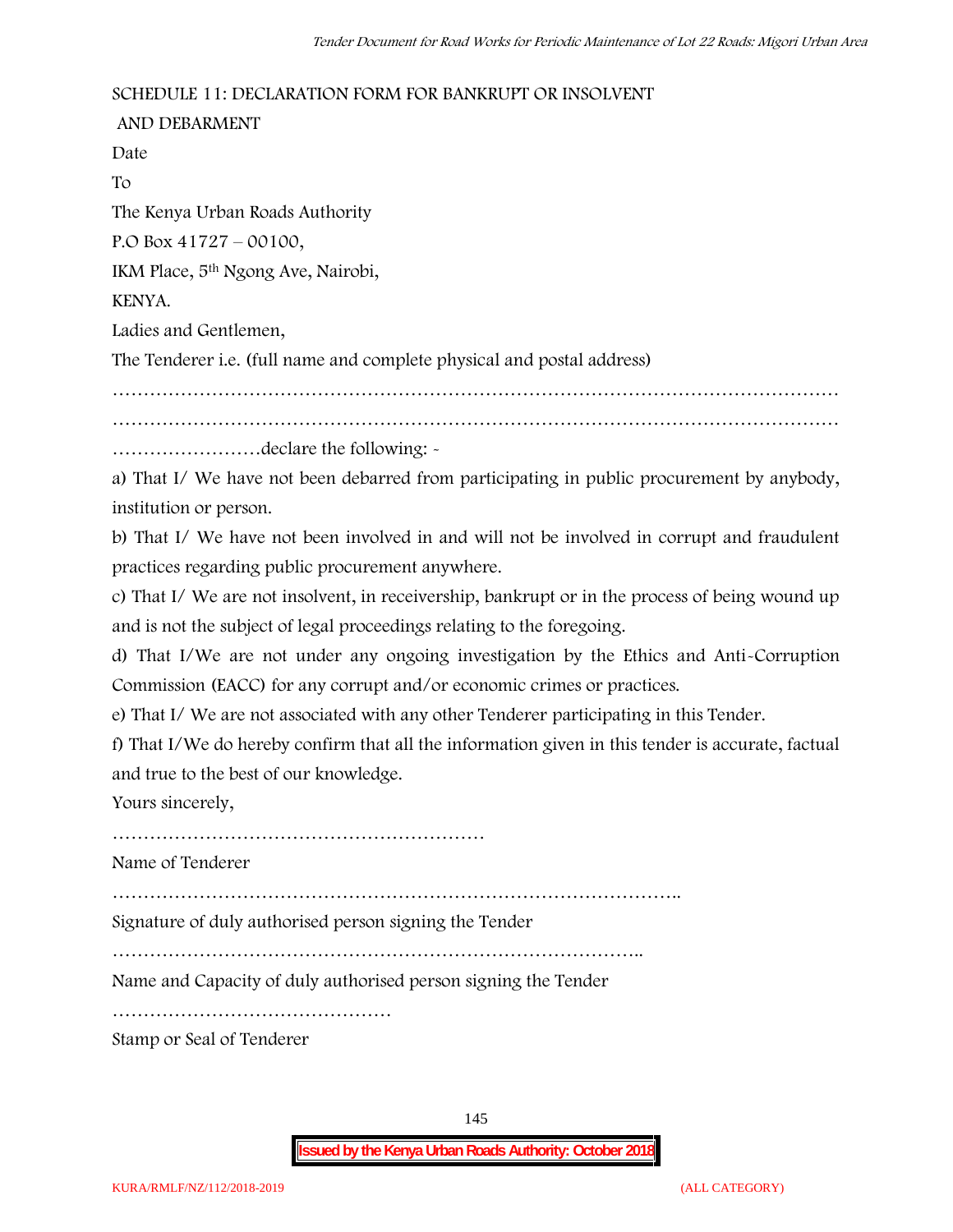## **SCHEDULE 12: ANTI CORRUPTION DECLARATION / COMMITMENT / PLEDGE FORM**

| Public Procurement is based on a free, fair and competitive tendering process which should |  |
|--------------------------------------------------------------------------------------------|--|
| not be open to abuse.                                                                      |  |

| I/We will not offer or facilitate, directly or indirectly, any inducement or reward to any |
|--------------------------------------------------------------------------------------------|
| public officer, their relations or business associates, in connection with tender No.      |
|                                                                                            |
| contract if I/We am/are successful.                                                        |

Signed by ……………………………… C.E.O. or Authorized Representative.

Date………………………………………..

**In case of sub-contracting**

Signed by ………………………………….. CEO of the firm to be subcontracted

Name……………………………………………

Designation……………………………………..

Signature………………………………….

Date………………………………………..

146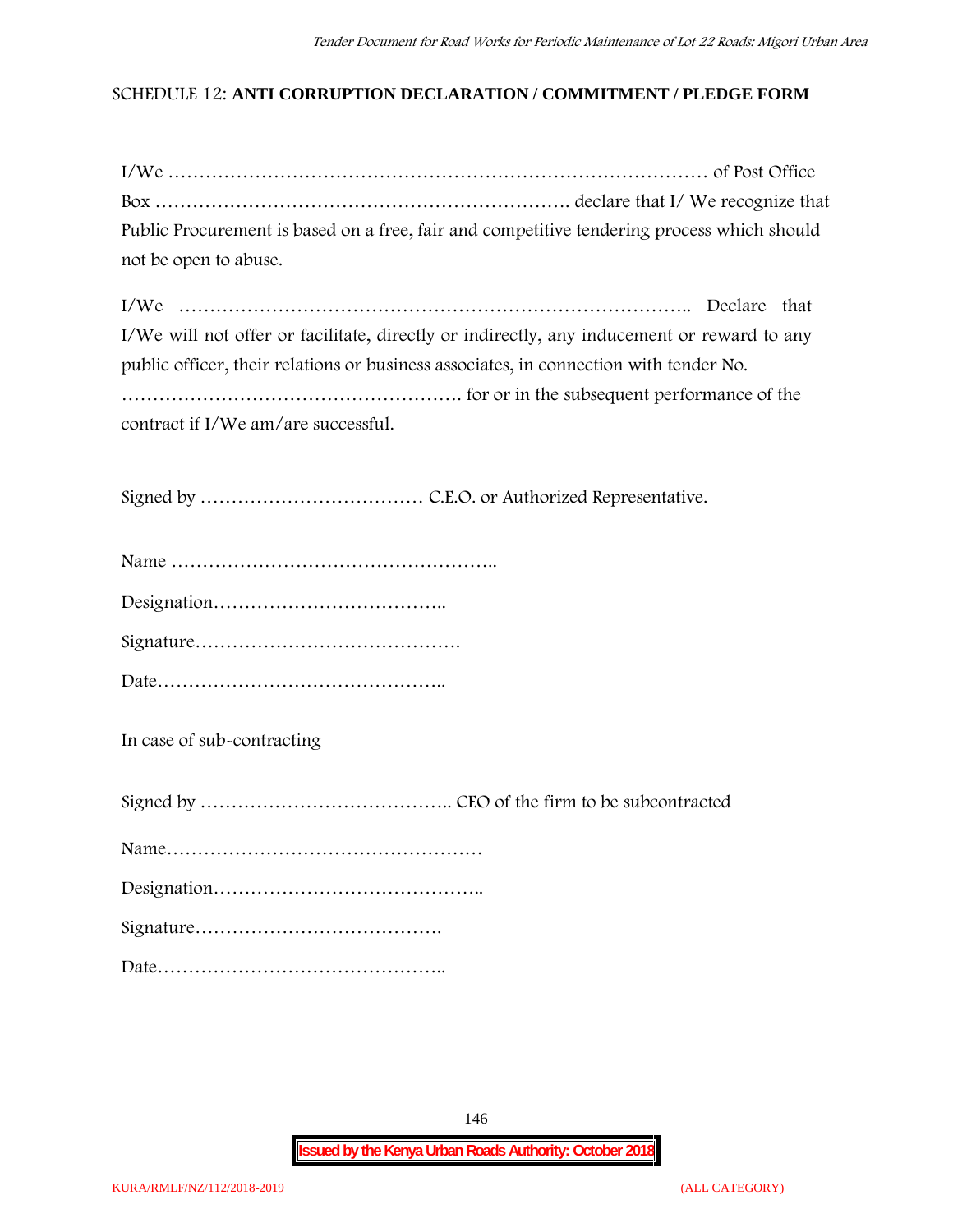# **SECTION XII: FORM OF AGREEMENT**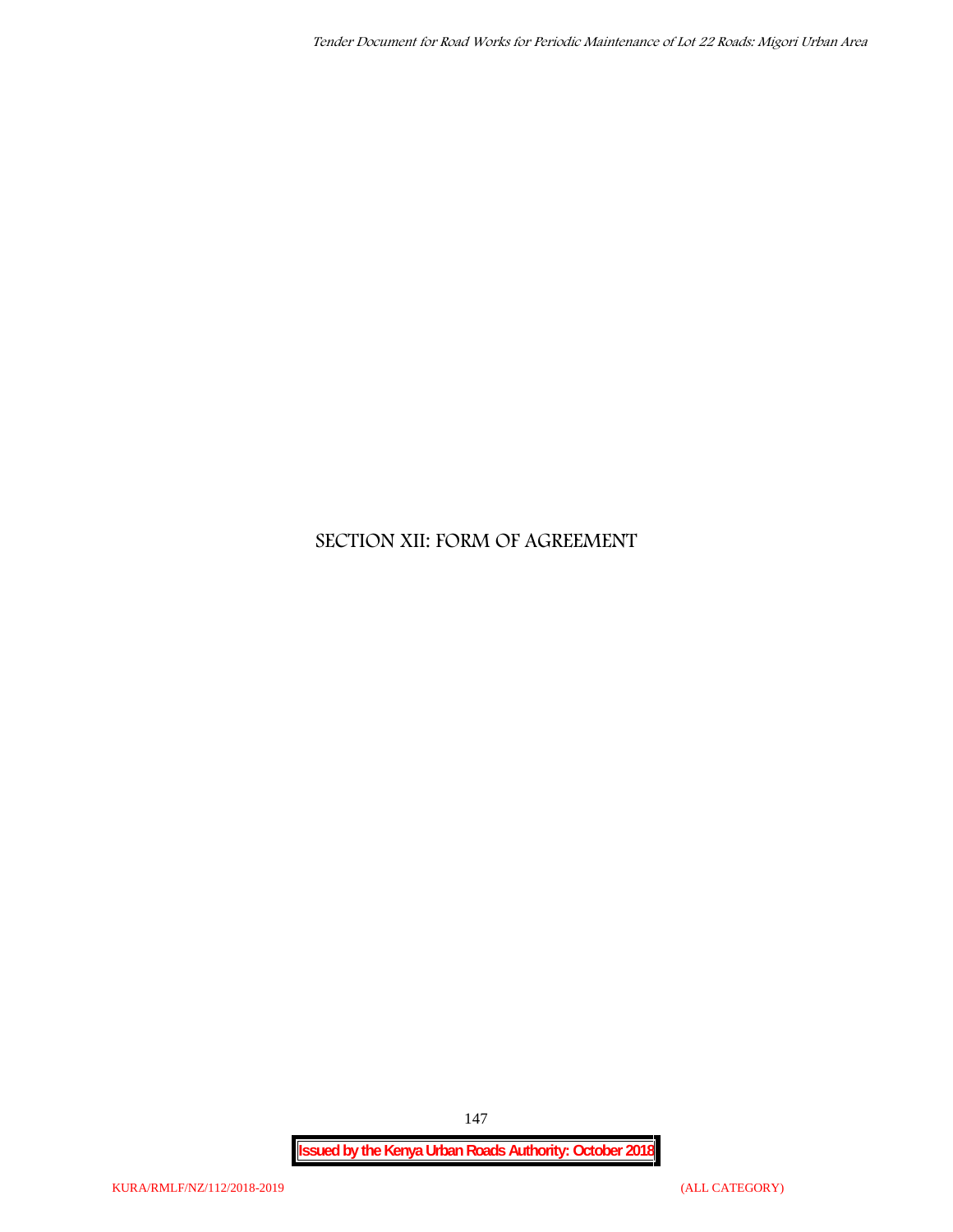# **FORM OF AGREEMENT**

THIS AGREEMENT is made on the …………………… day of …………………. 20 …………… between the **KENYA URBAN ROADS AUTHORITY** of **P. O. BOX 41727-00100, NAIROBI, KENYA** hereinafter called "the Employer" of the one part and **M/s …………………………………………………………………** hereinafter called "the Contractor" of the other part.

WHEREAS the Employer is desirous that certain works should be executed, viz.

**PERIODIC MAINTENANCE OF LOT 22 ROADS (MIGORI URBAN AREA)** and has a Contract with the Contractor for the execution completion and maintenance of such works in the region NOW THIS AGREEMENT WITNESSETH as follows:

In this agreement words and expressions shall have the same meanings as are respectively assigned to them in the Conditions of Contract hereinafter referred to.

The following document shall be deemed to form and be read and construed as part of this Agreement, viz.:

- The form of bid dated **………………………….**
- The Conditions of Contract (FIDIC IV) Part 2
- The Conditions of Contract (FIDIC IV) Part 1
- The Special Specification
- The Standard Specifications
- The Priced Bill of Quantities
- The Letter of Award and Acceptance
- Schedules of Supplementary Information
- -The Drawings
- -Other documents as may be agreed and listed

All aforesaid documents are hereinafter referred to as "The Contract".

In consideration of the payment to be made by the Employer to the Contractor, the Contractor hereby covenants with the Employer to execute, complete and maintain the works in conformity in all respects with the provisions of the Contract.

The Employer hereby covenants to pay the Contractor in consideration of the execution, completion and maintenance of the works the Contract Price at the times and in the manner prescribed by the Contract.

IN WITNESS WHEREOF the parties have hereunto set their respective hands on the day and year first above written.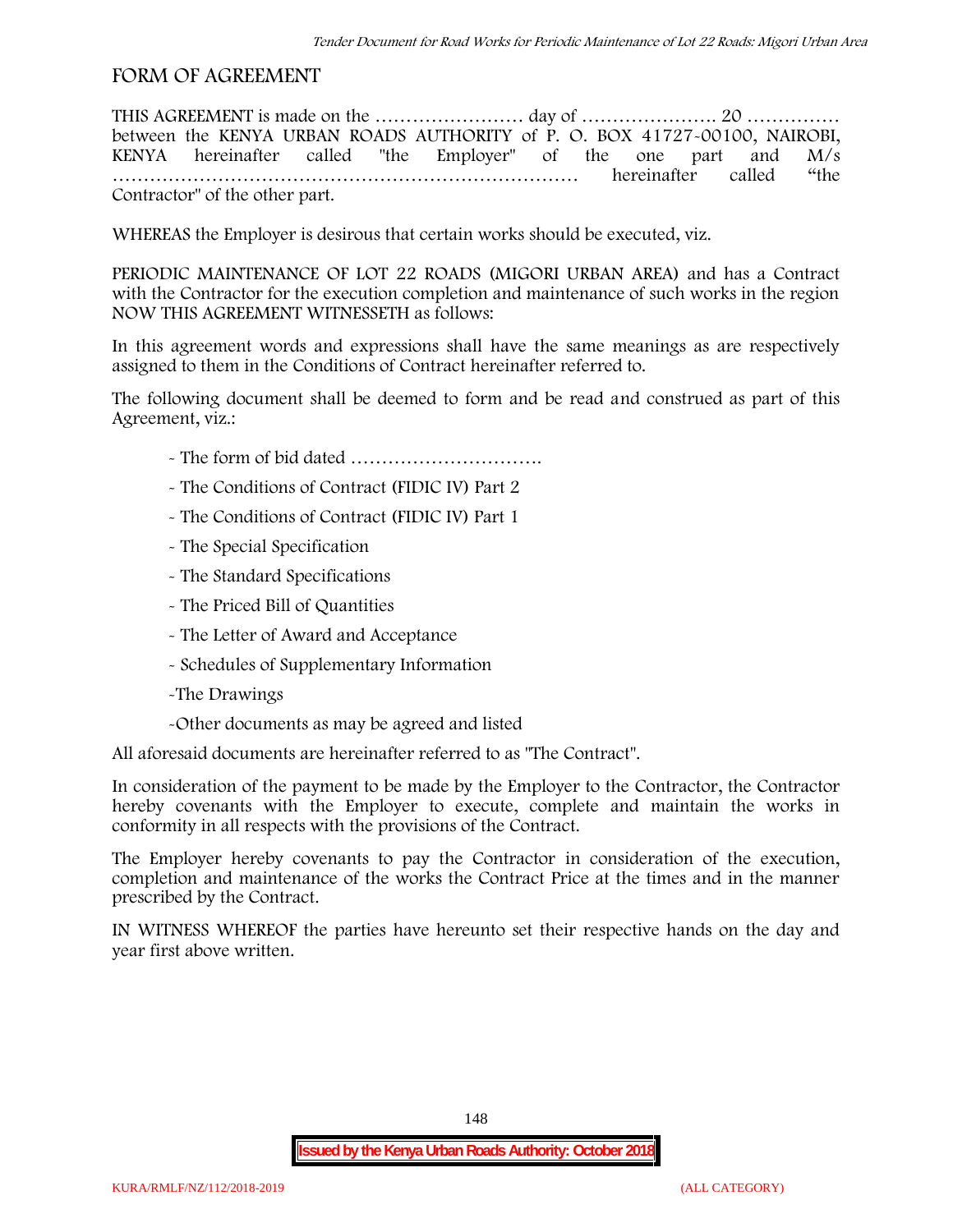| SIGNED SEALED AND DELIVERED |  |
|-----------------------------|--|
|-----------------------------|--|

| By the said Employer:   | (Director General, Kenya Urban Roads Authority)<br>For and on behalf of the said Employer |
|-------------------------|-------------------------------------------------------------------------------------------|
| In the presence of:     | (Name and Designation of Witness)                                                         |
|                         | (Signature of Witness)                                                                    |
|                         | (Address Of witness)                                                                      |
|                         |                                                                                           |
| By the said Contractor: |                                                                                           |
|                         | (Signature)                                                                               |
|                         | (Name of the Director)                                                                    |
| In the presence of:     | (Name and Designation of Witness)                                                         |
|                         | (Signature of Witness)                                                                    |
|                         | (Address Of witness)                                                                      |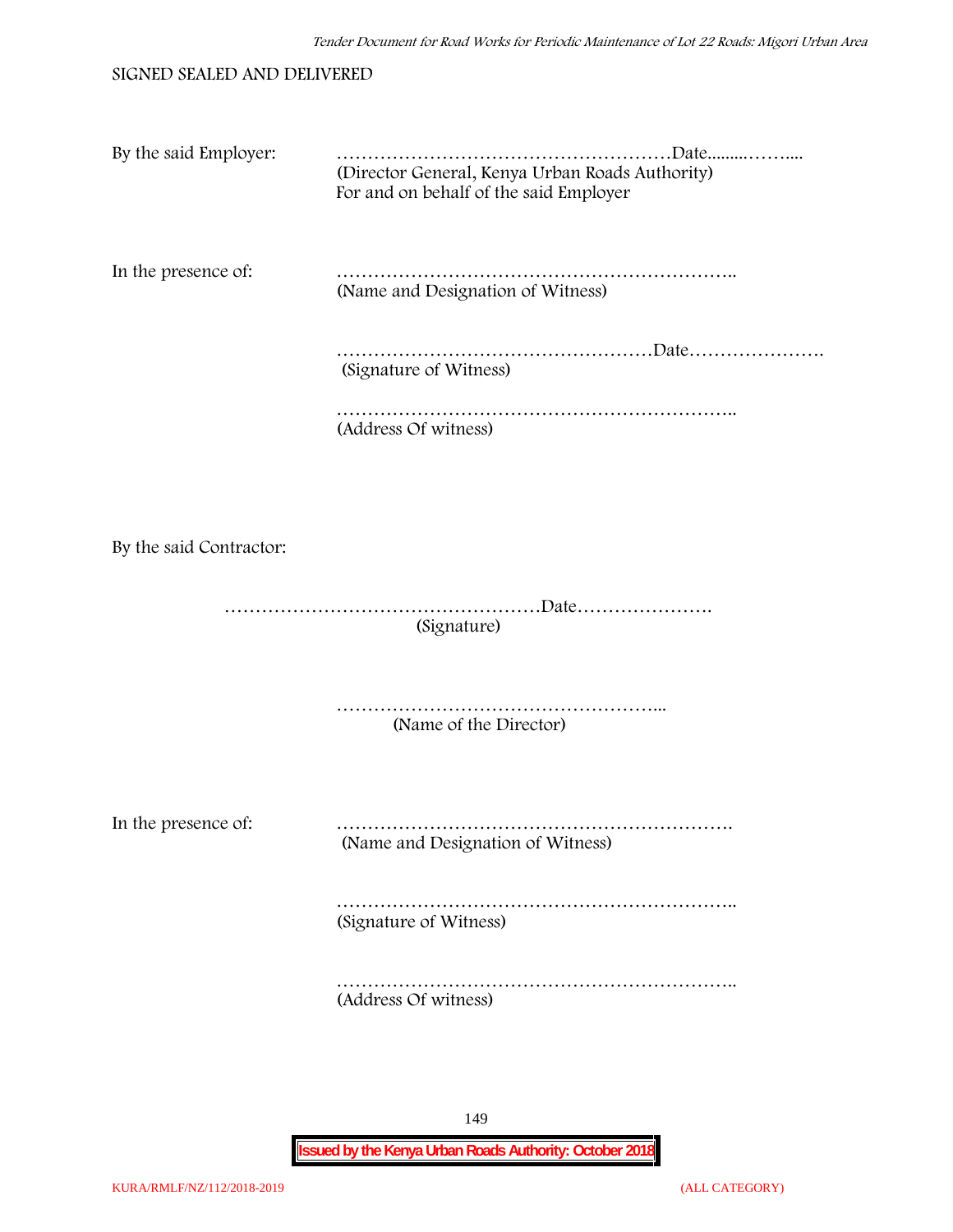# **SECTION XIII: FORM OF PERFORMANCE BANK GUARANTEE (UNCONDITIONAL)**